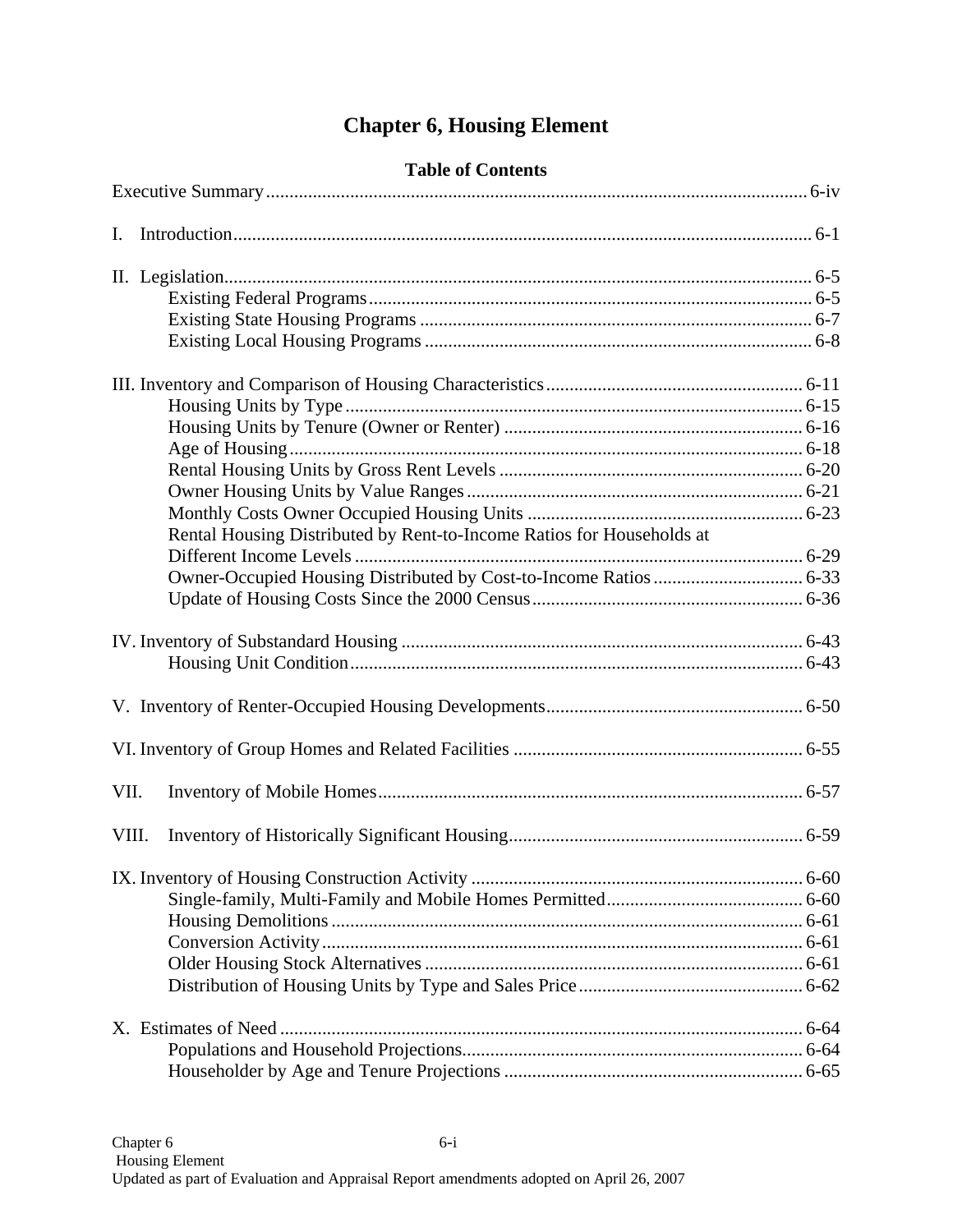|       | XII.                                                                          |  |
|-------|-------------------------------------------------------------------------------|--|
| XIII. |                                                                               |  |
|       |                                                                               |  |
|       |                                                                               |  |
| XIV.  |                                                                               |  |
| XVI.  |                                                                               |  |
|       | <b>List of Tables</b>                                                         |  |
| 6.1   |                                                                               |  |
| 6.2   |                                                                               |  |
| 6.3   |                                                                               |  |
| 6.4   |                                                                               |  |
| 6.5   |                                                                               |  |
| 6.6   |                                                                               |  |
| 6.7   |                                                                               |  |
| 6.8   |                                                                               |  |
| 6.9   |                                                                               |  |
| 6.10  | Gross Rent Comparison of Area Counties and the State of Florida, 2000  6-21   |  |
| 6.11  |                                                                               |  |
| 6.12  | Median Value Comparison of Area Counties and the State of Florida, 2000  6-23 |  |
| 6.13  |                                                                               |  |
| 6.14  |                                                                               |  |
| 6.15  | Household Income in 1999 by Gross Rent as a Percentage                        |  |
|       |                                                                               |  |
| 6.16  |                                                                               |  |
| 6.17  |                                                                               |  |
| 6.18  | Household Income in 1999 by Selected Monthly Owner Costs as a                 |  |
|       |                                                                               |  |
| 6.19  |                                                                               |  |
| 6.20  | Cost Burdened Owner Households by County in Southwest Region, 2000 6-35       |  |
| 6.21  |                                                                               |  |
| 6.22  | Average Sale Price of Existing Homes, Charlotte County                        |  |
|       |                                                                               |  |
| 6.23  |                                                                               |  |
| 6.24  |                                                                               |  |
| 6.25  | Housing Units Lacking in Plumbing, Kitchen, and Heating Facilities;           |  |
|       |                                                                               |  |
| 6.26  |                                                                               |  |
|       |                                                                               |  |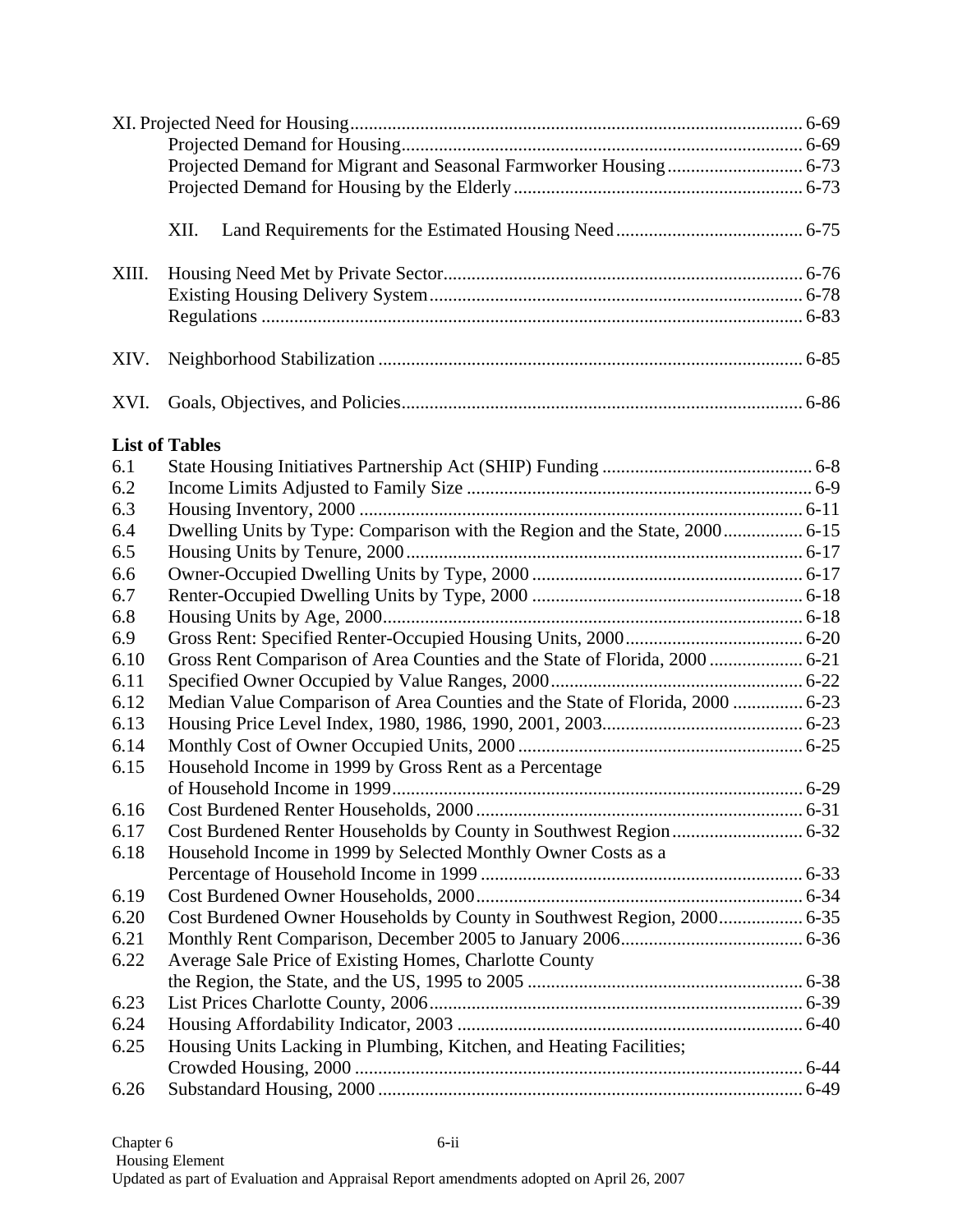| 6.27 |                                                                             |  |
|------|-----------------------------------------------------------------------------|--|
| 6.28 |                                                                             |  |
| 6.29 |                                                                             |  |
| 6.30 |                                                                             |  |
| 6.31 | Mobile Home & Recreational Vehicle Parks Licensed by Florida HRS, 2006 6-57 |  |
| 6.32 |                                                                             |  |
| 6.33 |                                                                             |  |
| 6.34 |                                                                             |  |
| 6.35 |                                                                             |  |
| 6.36 |                                                                             |  |
| 6.37 |                                                                             |  |
| 6.38 | Households by Size and Income as a Percentage of Area                       |  |
|      |                                                                             |  |
| 6.39 | Number of Severely Cost Burdened (50%+) Households with                     |  |
|      |                                                                             |  |
| 6.40 | Forecasted Demand and Need for Permanent                                    |  |
|      |                                                                             |  |
| 6.41 | Forecasted Demand and Project Construction Need for Permanent               |  |
|      |                                                                             |  |
| 6.42 | Forecasted Demand and Projected Construction Need for Permanent             |  |
|      |                                                                             |  |
| 6.43 | Projected Construction Need for Permanent Housing by                        |  |
|      |                                                                             |  |
| 6.44 |                                                                             |  |
| 6.45 |                                                                             |  |
| 6.46 |                                                                             |  |

### **List of Maps**

| 6.1 |  |
|-----|--|
| 6.2 |  |
| 6.3 |  |
| 6.4 |  |
| 6.5 |  |
| 6.6 |  |
| 6.7 |  |
| 6.8 |  |
| 6.9 |  |
|     |  |

### **List of Charts**

| 6.1 |  |
|-----|--|
| 6.2 |  |
| 6.3 |  |
| 6.4 |  |
| 6.5 |  |
|     |  |
|     |  |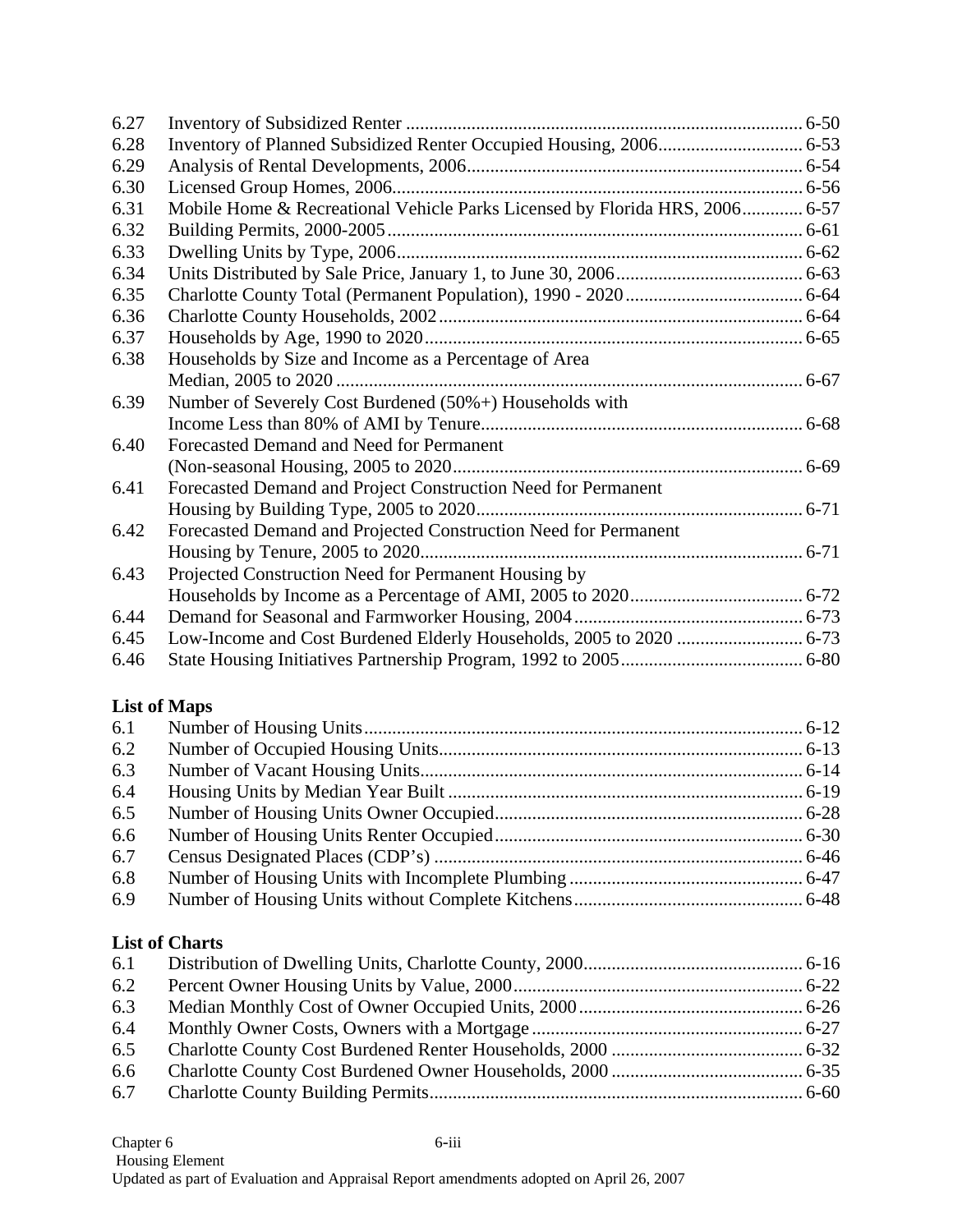# **Executive Summary**

### **Legislation**

The Federal government has created housing programs, beginning with the Housing Act of 1937. The Community Development Block Grant (CDBG) program and the HOME Investment Partnerships Program are important because they make funds available to local governments to assist in low-income housing. In Florida, the 1992 Sadowski Act created a comprehensive funding package for state and local affordable housing programs. The Sadowski Act amended the existing State Housing Initiatives Partnership Act (SHIP). SHIP funds create or preserve affordable housing. This program required Charlotte County to form an Affordable Housing Advisory Committee (AHAC). The mission of AHAC is to propose an Affordable Housing Incentive Plan to review policies, procedures, ordinances, and land development regulations with regard to affordable housing, and to recommend specific initiatives to encourage or facilitate affordable housing. AHAC reviews the Affordable Housing Incentive Plan and the Board of County Commissioners approves it.

### **Inventory and Comparison of Housing Characteristics**

Most of the data in this section is from the 1990 and 2000 U.S. Censuses. The Charlotte County Community Development Department generated some of the information through data available from other county departments. Charlotte County is compared to and contrasted with the six other counties in Southwest Florida, including the coastal counties of Collier, Lee, and Sarasota; and the inland counties of Desoto, Glades, and Hendry. Therefore, the much of the Census data in this report is shown in relation to the data in the region.

- According to the 2000 Census, Charlotte County has, at 5.7% the third highest vacancy rate of all counties in Southwest Florida. The county's vacancy rate is down from 7.3% in 1990.
- About 70% of the dwellings in Charlotte County are single-family units down from 71% in 1990. About 15% of Charlotte County's dwellings are multi-family units, far less than the 29.1% for the seven-county region and 30% state-wide. In 1990, 13% of the county's housing stock consisted of multi-family units.
- Mobile homes make-up 14.6% of Charlotte County's housing stock, compared to the region's 13.9% and the state's 11.6%. In 1990, 16% of the county's housing stock was mobile homes.
- Charlotte County housing stock is relatively new. About 85% of the housing units were constructed since 1970.
- In 2000, 83.7% (53,444 units) of all of Charlotte County's occupied units are owner occupied and 16.3% (10,420 units) are renter occupied. The rate of home ownership increased from 79.6% in 1990. Of the seven counties in the Southwest Florida region, Charlotte County has the lowest percentage of units in the renter occupied category.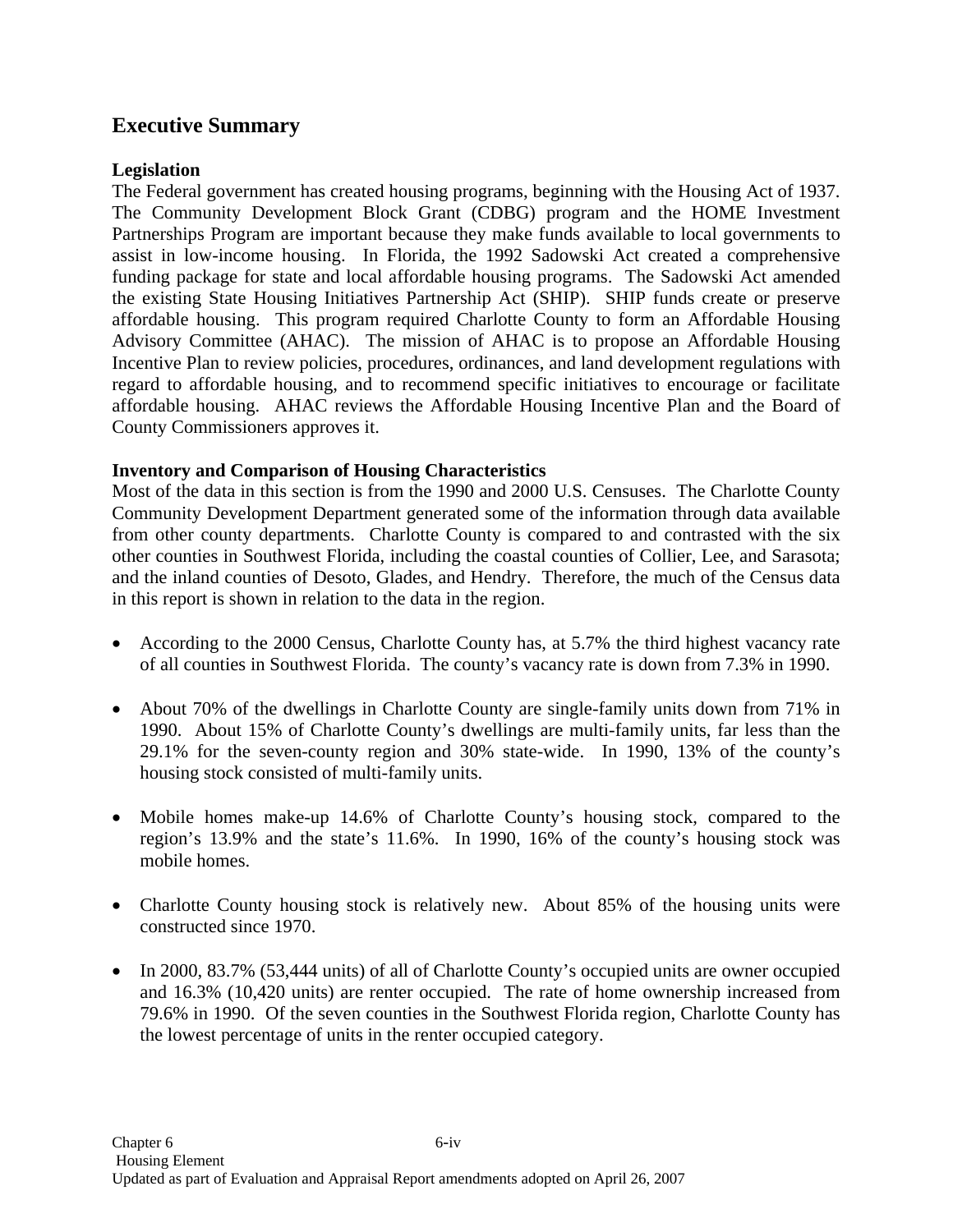- As of 2000, the median home ownership cost in Charlotte County is \$866 per month for homeowners with a mortgage, up from \$612 in 1990. For homeowners without a mortgage, the median home ownership cost is \$298 per month up from \$183 per month in 1990.
- Rental costs are slightly lower in Charlotte County than in the state as a whole. In 2000, Charlotte County's median gross rent was \$626, compared to \$641 state-wide. Within the region, median gross rent varies from \$442 in Desoto County to \$753 in Collier County.
- During the 1990s, median gross rent in the county increased by about 52% from \$412 per month in 1990 to \$626 in 2000. The increase in median gross rent exceeded the rate of inflation. Had median gross rent increased at the rate of inflation during the 1990s it would have been \$543 per month in 2000.
- As of 2006, average monthly rents in Charlotte County are \$1,481 for a studio, \$1,064 for a one-bedroom unit, \$700 for a two-bedroom unit, \$1,112 for three-bedroom units, and \$1,893 for a four-bedroom unit.
- As of 2000, the median value of a housing unit in Charlotte County is \$87,700. This is \$5,500 lower than the state-wide median value of \$93,200. Among Florida's 67 counties, Charlotte County ranks  $23<sup>rd</sup>$  in the median value of housing and  $17<sup>th</sup>$  among 32 coastal counties.
- During the 1990s, median value in the county increased by about 15% from \$76,400 in 1990. In 2000, housing is less expensive than it was ten years earlier. Adjusting for inflation, the median price of a home in Charlotte County was \$115,546 in 1990, compared to \$87,800 in 2000.
- Local Realtors report that as of the end of 2005, the average-selling price for a two-bedroom home in Charlotte County is between \$215,000 and \$220,000. Each additional bedroom increases the price by \$15,000. Three-bedroom units range from \$230,000 to \$235,000, and four-bedrooms from \$245,000 to \$250,000.
- The Charlotte County Property Appraisers sales records for the first six months of 2006 show that the median sale price of a single family unit is \$199,000 and the median sale price of a condominium is \$200,000. The median sale price of a mobile home is \$48,500.
- As reported by the Florida Associations of Realtors, the average sale price in Charlotte County is consistently below the price in Lee County, Sarasota County, and the state. From 2000 to 2005, however, the median sale price in Charlotte County increased at a greater percentage than in the adjoining counties, reducing the gap.
- The county has a large inventory of previously platted lands. The county's Community Development Department Land Development Division reports that as of September 2006, there are about 105,500 vacant lots contained within the platted communities of Port Charlotte (Mid and West County), Rotonda West, El Jobean/Riverwood, Harbour Heights, Punta Gorda Isles, and Tropical Acres. Buildable lots without potable water or sewer service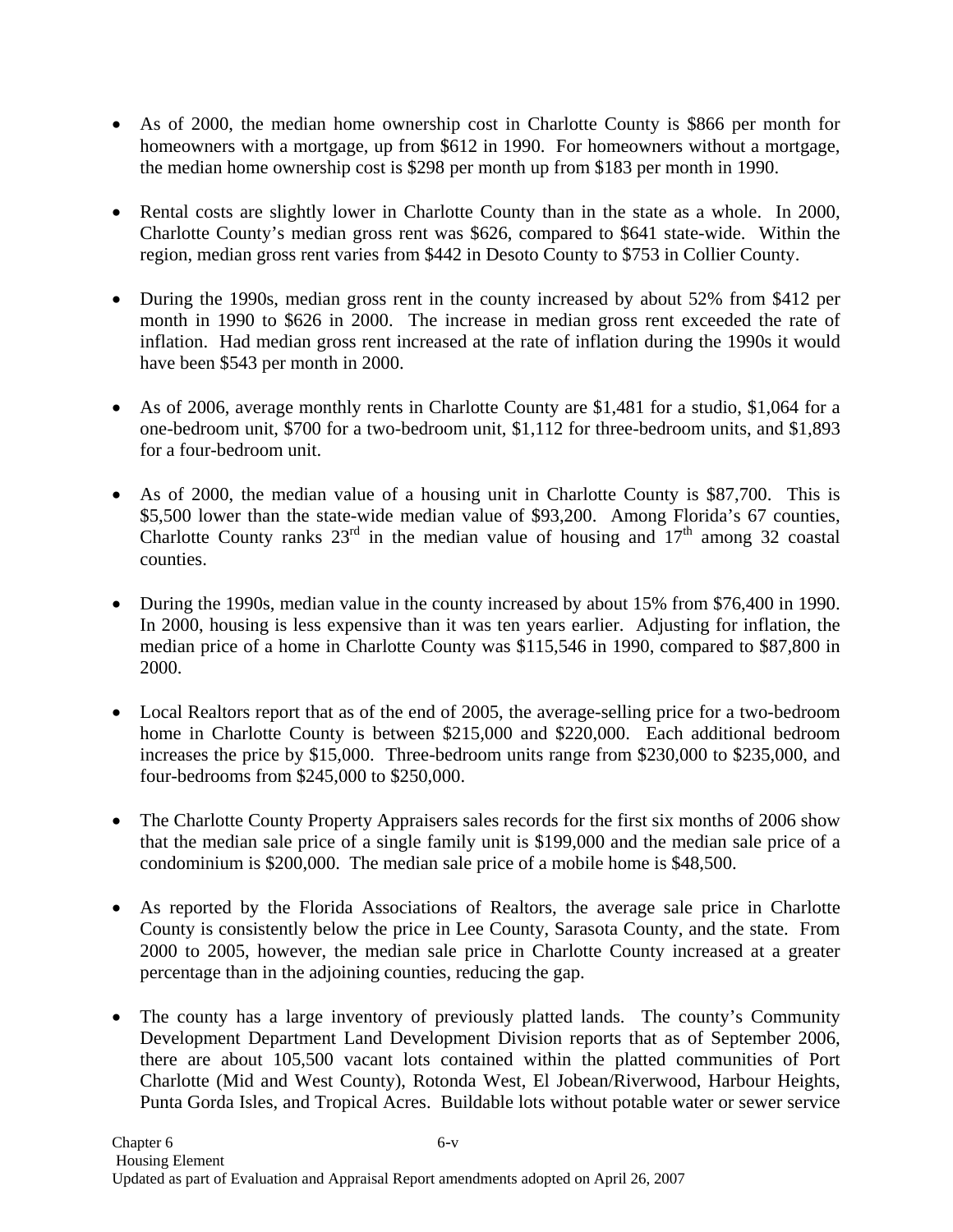can be purchased for about \$20,000, lots with potable water, but no sewerage start at \$25,000, and lots with both water and sewer are available in the \$35,000 to \$45,000 range. Lots with access to the water sell for considerably more.

- Regulatory costs in Charlotte County are comparable to or lower than other Southwest Florida coastal counties. However, impact fees are generally lower in the cities of Punta Gorda and North Port.
- In 2000, the cost to income ratio among renter households in Charlotte County is 27%, which is within acceptable limits of housing affordability. In 1990, the cost to income ratio among renter households was about 26%. In 2000, 37% of the renter households are cost burdened paying 30% or more of their income for their housing costs. About 93% are low-income households with annual income at or below 80% of area median income. In 1990, 36.5% of the renter households were cost burdened.
- In 2000, the cost to income ratio among owner households in Charlotte County is 18.6%. Among owner households with a mortgage, the cost to income ratio is 24.1% and for households without a mortgage it is 11.6%. Both are within acceptable limits of housing affordability. In 1990, the cost to income ratio among owner households with a mortgage was 23.7% and among those without a mortgage, it was 11.9%. In 2000, 23% of the owner households are cost burdened paying 30% or more of their income for their housing costs. About 78% are low-income households with annual income at or below 80% of median income. In 1990, 14.6% of the owner households were cost burdened.
- Of the 79,758 housing units reported by the 2000 Census, 240 (0.3%) lack complete plumbing and 353 (0.4%) lack a complete kitchen. Of Charlotte County's 64,641 housing units recorded by the 1990 Census, 80 (0.1%) lacked complete plumbing and 169 (0.3%) lacked complete kitchens. Housing units without complete plumbing or complete kitchens are substandard.
- Of the 63,864 occupied housing units recorded by the 2000 Census, 1,105 (1.7%) are overcrowded, meaning that more than 1.01 persons per room occupy the dwelling unit. In 1990, 941 (1.9%) housing units were overcrowded. In 2000, there are 457 (0.7%) occupied units that lack heating. In 1990, there were 252 (0.5%) units in the county with no heating. Overcrowding and lack of heat are also signs of substandard units.
- There are 2.18 persons per household down from 2.23 in 1990.

### **Inventory of Subsidized Renter Occupied Housing Developments and Group Homes**

• There are 2,089 subsidized renter occupied housing units available to low-income households in Charlotte County using federal, state or local subsidies. In 1997, there were just 445 subsidized renter units for low-income households. There are 289 subsidized housing units for low-income renter households planned or under construction in Charlotte County.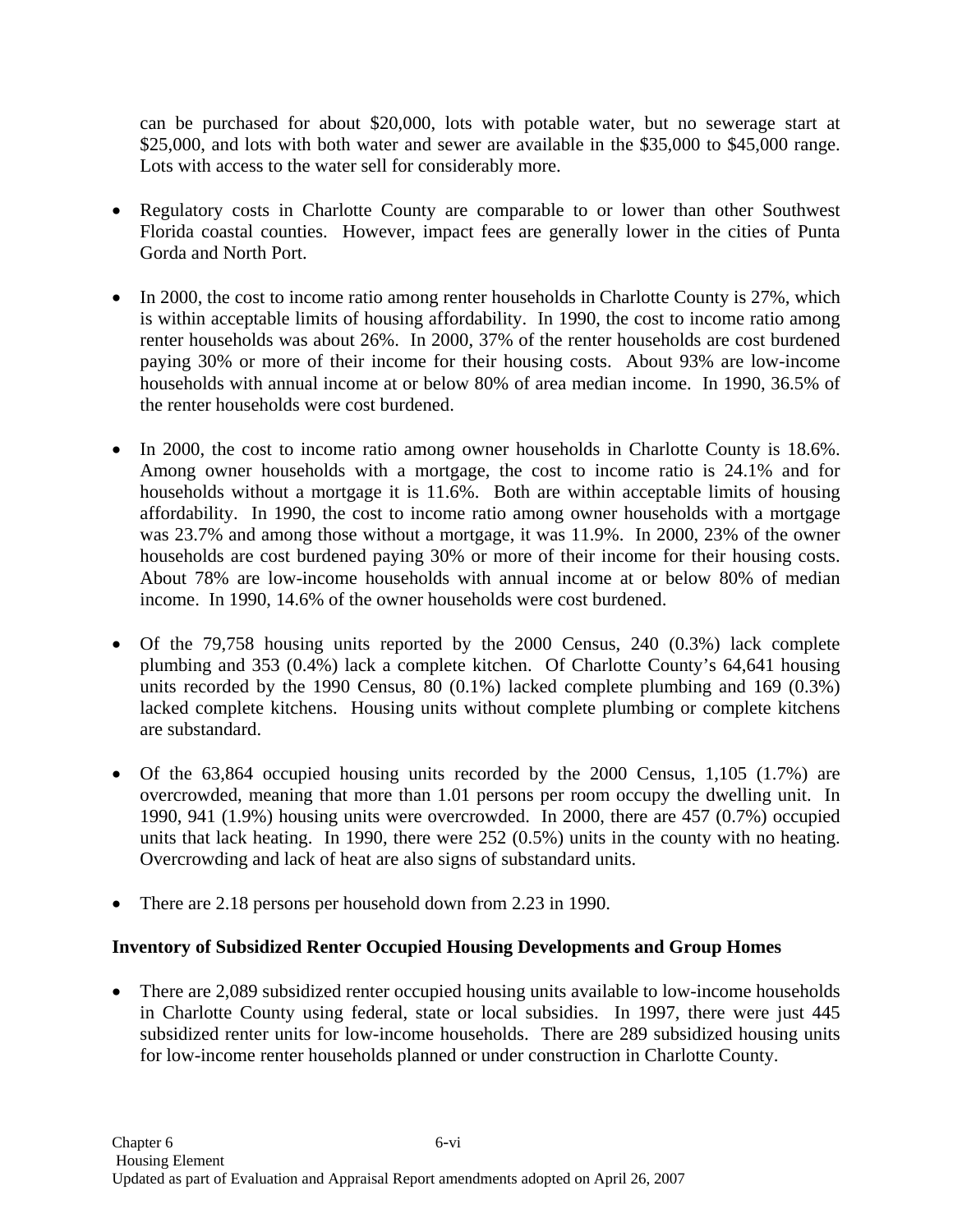• There are 20 group homes with capacity for 1,291 persons in Charlotte County. A group home provides a living environment for unrelated residents who operate as the functional equivalent of a family, including such supervision and care as may be necessary to meet the physical, emotional, and social needs of the residents. In 1997, there were 21 group homes with total licensed capacity of 724 persons.

### **Inventory of Mobile Homes**

• Charlotte County has approximately 6,500 mobile home spaces and 1,900 RV spaces within 44 mobile home parks. The 2000 Census reports 11,611 mobile homes, which are 16.1% of the county's housing stock. The number from the Census reflects the entire mobile home stock, which includes those not located within mobile home and RV parks. Similar numbers of mobile home parks and units were reported in 1990.

### **Inventory of Housing Construction and Demolition Activity**

- Between 2000 and 2005, Charlotte County issued 9,937 single-family building permits, 134 permits for units in duplexes, and 2,194 permits for units in multifamily units. Charlotte County also issued 3,438 permits for mobile homes.
- Charlotte County Building Construction Services reports that from 2000 to 2005 it issued 1,669 permits for the demolition of residential structures. About 1,300 of the demolition permits, or over three-fourths, were issued in 2004 and 2005, largely representing demolition of structures damaged by Hurricane Charley.

### **Housing Projections**

- It is projected that from 2000 to 2020, Charlotte County's permanent population will increase from 141,627 to 251,320. By 2020, Charlotte County will need approximately 120,000 housing units to house the population. It is projected that there is a need to construct up to 49,000 housing units to address the demand through 2020.
- By 2020, there is a need to construct about 16,000 units for low-income households with annual income at or below 80% of area median income. It is projected that by 2020 there will be 37,269 low-income households meaning the remaining 21,004 households will need to be housed in existing units.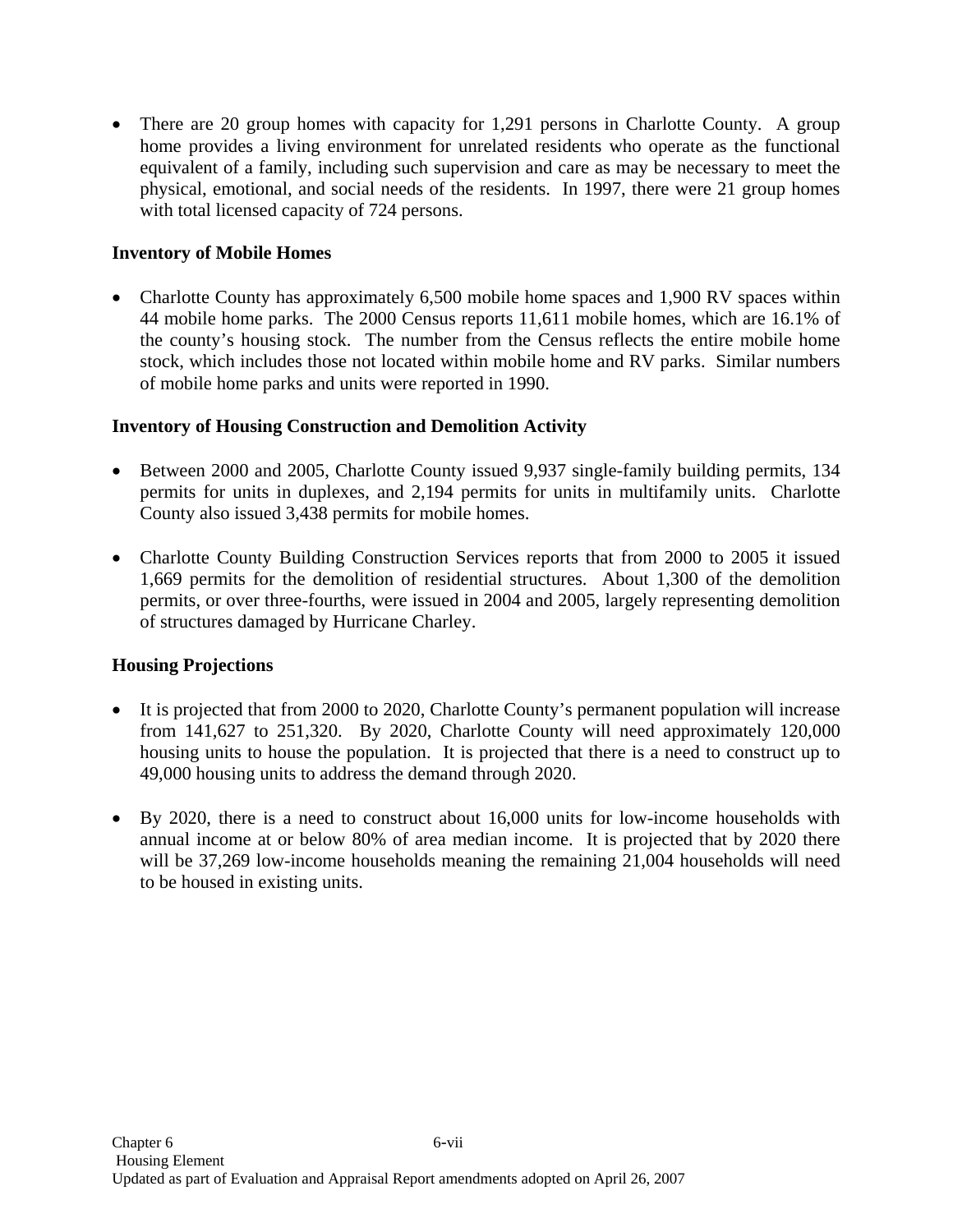# **I. Introduction**

The more than 78,000 housing units in Charlotte County have been constructed with an enormous investment of private money. The single-family home is the primary housing type, representing 69% of all housing units in 2000. It is followed by multi-family housing (15.6%) and mobile homes (14.6%). The greatest concentration of housing is in the Port Charlotte area, although substantial housing construction has occurred since the late 1980's in the area west of the Myakka River. Throughout the county, a number of neighborhoods have developed.

A corresponding investment of public funds has been made for the public facilities required to support the housing stock. Typical infrastructure, including roads, sewer, and water are available to many of the more concentrated developments. Many concentrations of housing are served by on site wastewater treatment and disposal (septic) systems. Expansion of central sewers occurred in some areas, requiring some residential users served by septic systems to convert to the sewer system. The cost of retrofitting infrastructure affects many Charlotte County homeowners.

Besides the familiar infrastructure, Charlotte County's residential community benefits from a vast network of services by for profit and nonprofit providers. Schools, health care facilities, commercial enterprises, and similar land uses have followed the development of housing in Charlotte County, which has responded to conventional market forces. Charlotte County's landscape thus has developed in accordance with the approved zoning and land use regulations, but with limited other direction from local government. The high cost of building and maintaining infrastructure and other service costs suggest reconsideration of this laissez faire approach with one that encourages infill development of new housing in areas currently served by infrastructure. The Urban Service Area (USA) Strategy, described in the Future Land Use Element, links level of service to areas the county will concentrate its capitol improvements dollars in infrastructure and services. The enormous replacement cost of older housing also suggests that local government develop a mechanism to ensure the maintenance of existing units with appropriate standards, plans and procedures.

Data collected during the 2000 census indicates that there is an adequate supply of decent, safe, and sanitary housing to accommodate the housing needs of households living in the community. However, while housing choices are plentiful for middle- and upper-income households, the data reveals a deficit of housing that is affordable to lower income households. Since 2004, housing costs have started to escalate beyond the means of moderate-income households that is those with annual income between 80% and 120% of area median income.

Local government plays a primary role in the housing delivery system pursuant to its constitutional grant of authority over zoning and building regulations. It plays a less obvious, but nonetheless important role ensuring the availability of housing for all of the households who reside, as well as those who are expected to reside, in the community. The Growth Management Act defines this role by requiring local government to "develop appropriate plans and policies to meet identified or projected deficits in the supply of housing for moderate-income and lowincome households, group homes, foster care facilities, and households with special housing needs, including rural and farmworker housing". In 1993, the Charlotte County Board of County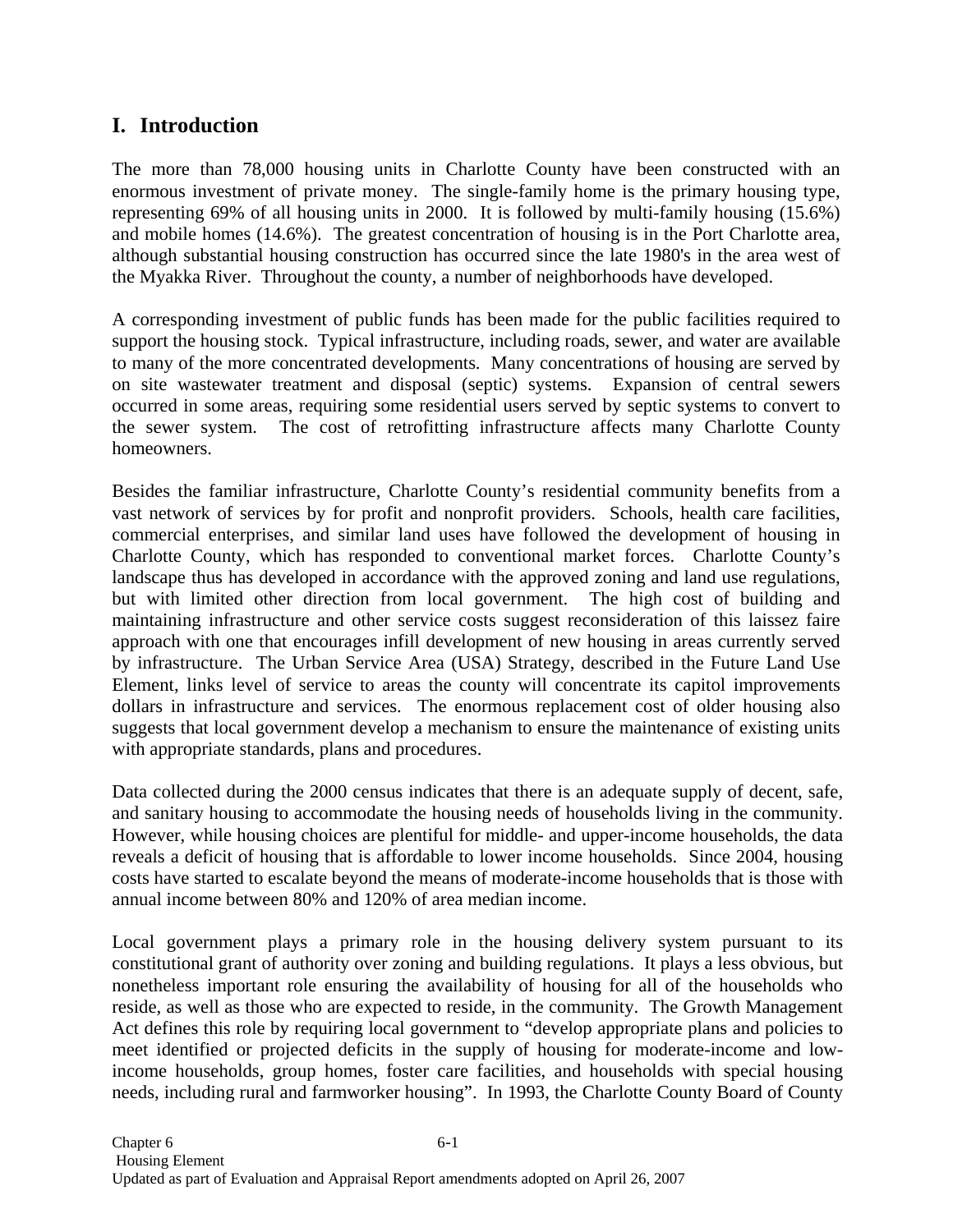Commissioners adopted Ordinance 93-7, which establishes a partnership with the private and nonprofit sector for the purpose of expanding affordable housing opportunities to lower income households. The Ordinance also adopts the definition of housing affordability used by most State and Federal agencies. It states that affordable housing means:

> "*...that monthly rents or monthly mortgage payments, including taxes and insurance, that do not exceed thirty percent of an amount representing the percentage of the median adjusted gross income for households...*"

Data presented in the Housing Element reveals that there are households that are cost burdened, paying 30% or more of their income for their housing. The majority of the cost burdened households are low-income indicating a deficit in the affordable housing units to accommodate all of the low-income households living in the county.

The *Housing Element* includes data that estimates Charlotte County's population will continue to expand through 2020. The growing population will include additional low-income households. The *Housing Element* anticipates the need to provide adequate affordable housing opportunities to these low-income households, and defines strategies for overcoming existing deficits. It identifies the Federal, State and local resources that are available to address the deficits, and establishes goals, objectives and policies that include:

- The continued commitment to the public-private partnership formed around the State Housing Initiatives Partnership (SHIP).
- The development of a mechanism for adopting standards, plans and principles for the construction, conservation and/or rehabilitation of housing.
- The development of a mechanism for adopting standards, plans, and principles for establishing neighborhood revitalization strategies.
- The concentration of State, Federal and private resources to implement these affordable housing efforts.
- The development and maintenance of an inventory of the special housing needs of the elderly, disabled and other groups of persons residing in Charlotte County whose housing needs are not met.
- An assessment of the condition of Charlotte County's housing stock, especially those homes that are more than 20 years old for the purpose of minimizing accelerated deterioration of the housing stock.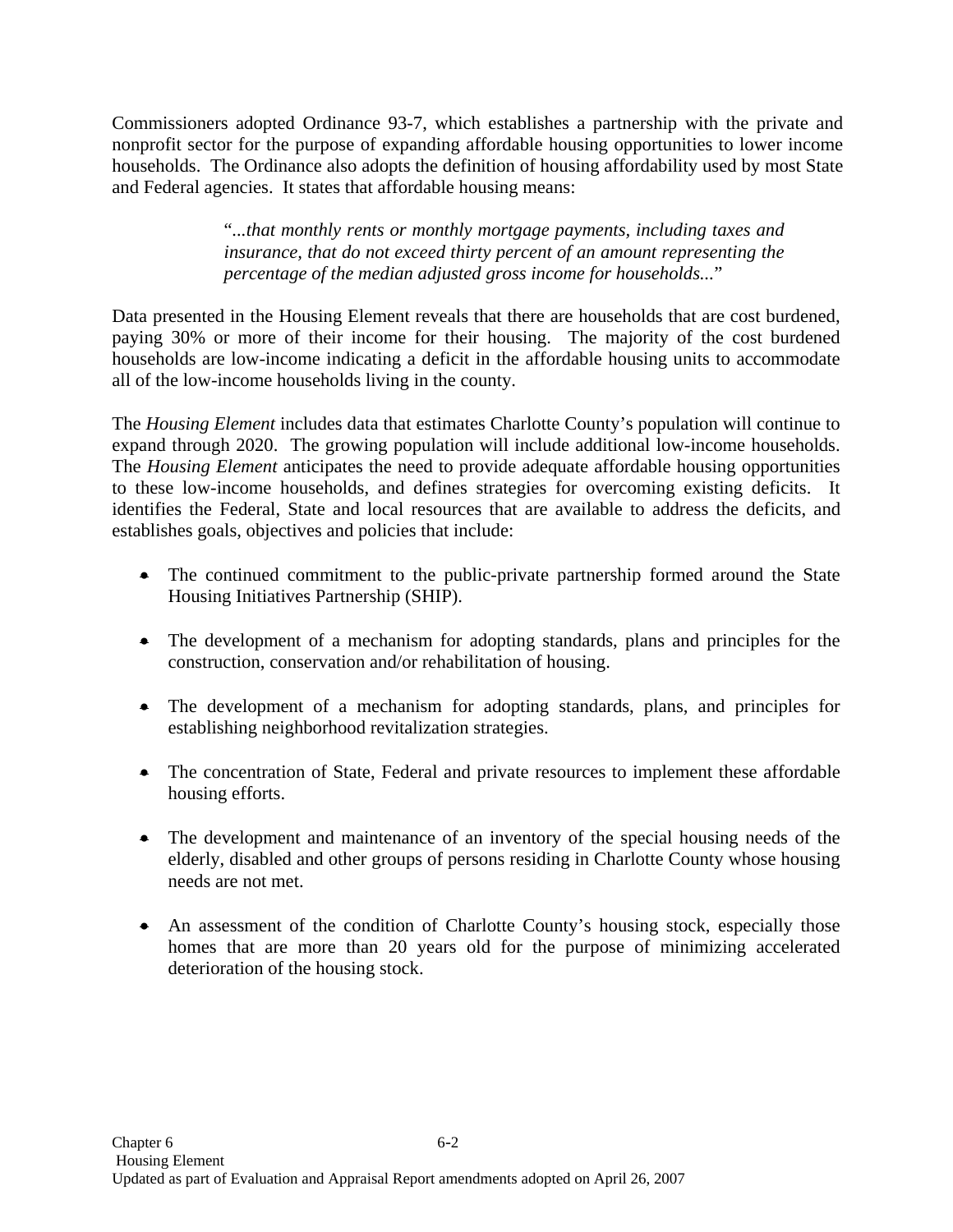### **Purpose of the Element**

The purpose of the *Housing Element* is to provide guidance to Charlotte County in developing appropriate plans and policies to meet or exceed projected deficits in the supply of housing. These plans and policies address government activities as well as provide direction and assistance to the efforts of the private sector. The *Housing Element* contains an inventory of housing units by type, owner and renter occupied housing units, group homes and mobile home parks. Historically significant housing structures, normally identified in the *Housing Element*, are identified in Chapter 9, the *Historic Preservation Element*. The *Housing Element* also contains a goal statement along with accompanying objectives and policies that establish the long-term end toward which housing programs and activities are directed. The element is also structured to be consistent with the State Comprehensive Plan, the Southwest Florida Regional Planning Council policy plan, and the requirements of Chapter 9J-5, *Florida Administrative Code*.

The housing goal contained within the State Comprehensive Plan (*F.S.* 187.101 (5)(a)) states:

*The public and private sectors shall increase the affordability and availability of housing for low-income and moderate-income persons, including citizens in rural areas, while at the same time encouraging self-sufficiency of the individual and structural quality and cost-effective operations.*

To meet the anticipated need for affordable housing for low- and moderate-income households, a combination of strategies and techniques is recommended. These techniques and strategies fall into three major areas:

- Regulation and land use;
- Public-private partnerships and financial incentives; and
- Provision of a coordinating nonprofit housing authority.

Also recommended is the continuing formation of a redevelopment strategy to conserve and rehabilitate selected areas with incentives to encourage private sector efforts. Recommendations concerning group homes focus on meeting their special needs while providing safeguards to ensure the compatibility of such facilities with other residential uses.

### **Relationship to Other Elements**

There are several key linkages between the *Housing Element* and other elements of the Comprehensive Plan that include the following:

- The *Future Land Use Element* identifies land to accommodate the housing needs of the county by designating land for residential use, sufficient amounts of land for related uses and providing for a physically compatible pattern of development.
- The *Transportation Element* addresses the requirements necessary to meet traffic needs resulting from the trips to and from shopping, work, and leisure activities.
- The *Infrastructure Element* addresses the infrastructure needs in providing a safe and sanitary living environment.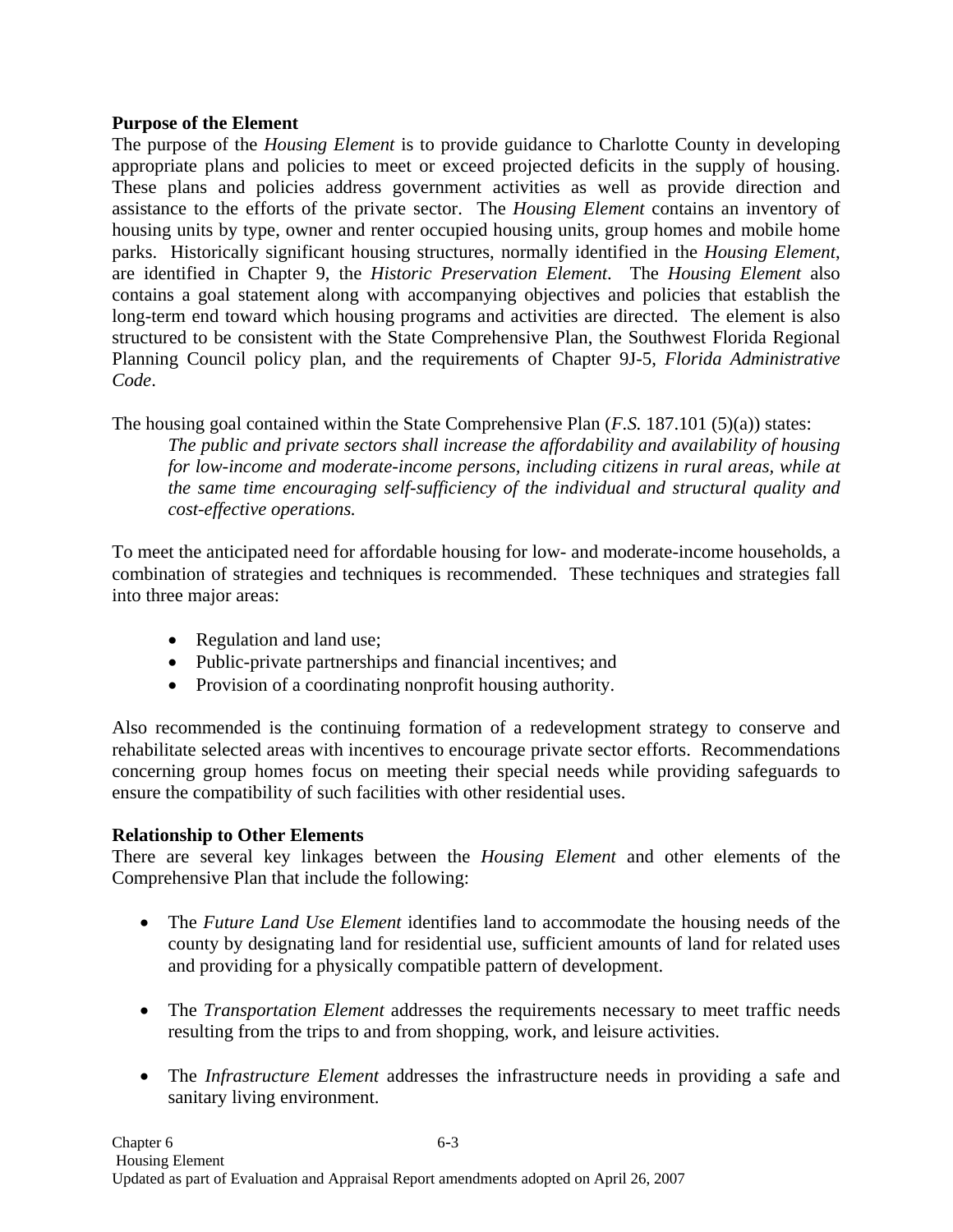- The *Recreation and Open Space Element* addresses the facilities necessary to meet the recreational needs of households.
- The *Capital Improvements Element* addresses the provision, timing, and financing of the various capital improvements needed to maintain or achieve identified levels of service for a variety of public facilities.
- The *Historic Preservation Element* addresses preservation and identification of historic housing in Charlotte County.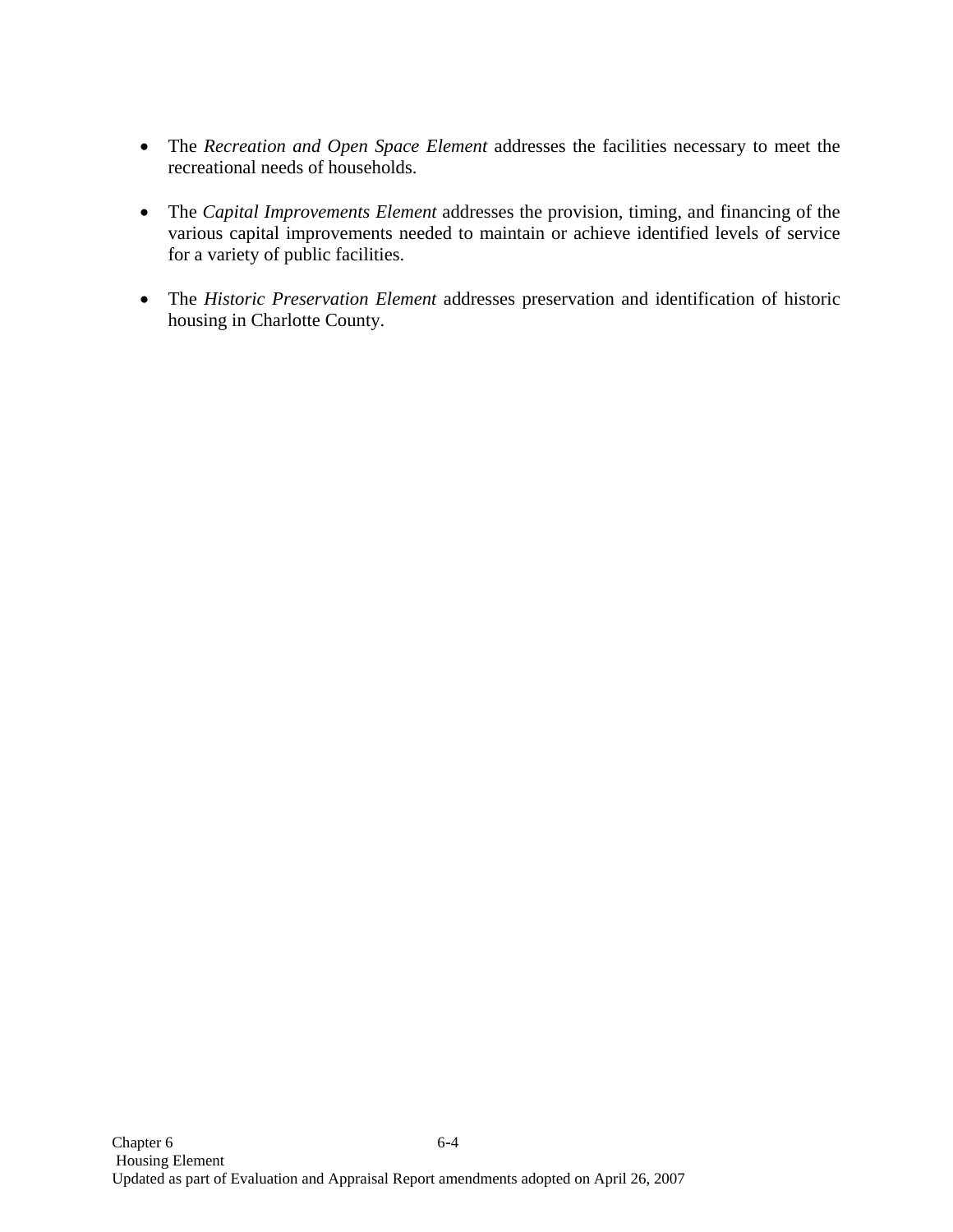# **II. Legislation**

This section assesses Federal, State and local housing programs, identifying opportunities and constraints in terms of information available in September 2006. Such programs are susceptible to the dynamic forces controlling public policy development on the Federal and State levels. Readers are cautioned to check the availability of programs from appropriate implementing agencies.

### **Existing Federal Programs**

The Public Housing Act of 1937 was the first major Federal program designed to address housing on a national level. The Act authorized the development of local Public Housing Authorities that are empowered to own and operate housing units. Public housing units are impacted by fluctuations in Federal housing policy.

In Charlotte County, the Punta Gorda Housing Authority (PGHA) is the only Public Housing Authority authorized to operate in accordance with the Act. It owns and operates 30 units in the City of Punta Gorda. PGHA plans to develop 184 units to replace units destroyed by Hurricane Charley. The condition of the units is maintained by complex Federal rules and regulations that are dependent on annual appropriations by the US Congress. In August 2006, the US Department of Housing and Urban Development (HUD) announced further cuts to public housing authority's operating subsidies. Because of the reductions, PGHA expects that its operating subsidies will go from about \$380,000 to \$65,000.

PGHA also administers 341 Section 8 Public Housing Choice Vouchers, which allow private property owners to receive Federal subsidy of all rental payment (including utilities) that are in excess of 30% of the eligible household's income. Households receiving Section 8 assistance are scattered throughout Charlotte County.

Because of the relatively small number of publicly subsidized units in Charlotte County, the expressed intent of Congress to reduce or eliminate public and assisted housing programs has only a moderate impact on the community. There are, however, other Federally assisted programs that have been used by to build and operate housing for low-income households in Charlotte County.

Federally subsidized apartments have been constructed with assistance from the Section 515 Rental Housing Loan program that is administered by Rural Development (formerly Rural Economic and Community Development, and Farmers Home Administration). The Section 515 program continues to be available from Rural Development. The agency also administers the Section 502 Rural Housing Grants program, which offers assistance to build housing in designated rural areas located south of the Peace River and east of I-75. Other Federal programs used to assist in the construction and operation of housing for low-income households includes the HUD administered Section 202 and Section 811 programs, which address the needs of the elderly and disabled, respectively.

The Community Development Block Grant (CDBG) program, also administered by HUD, enables local jurisdictions to address a broad range of needs that result in improved living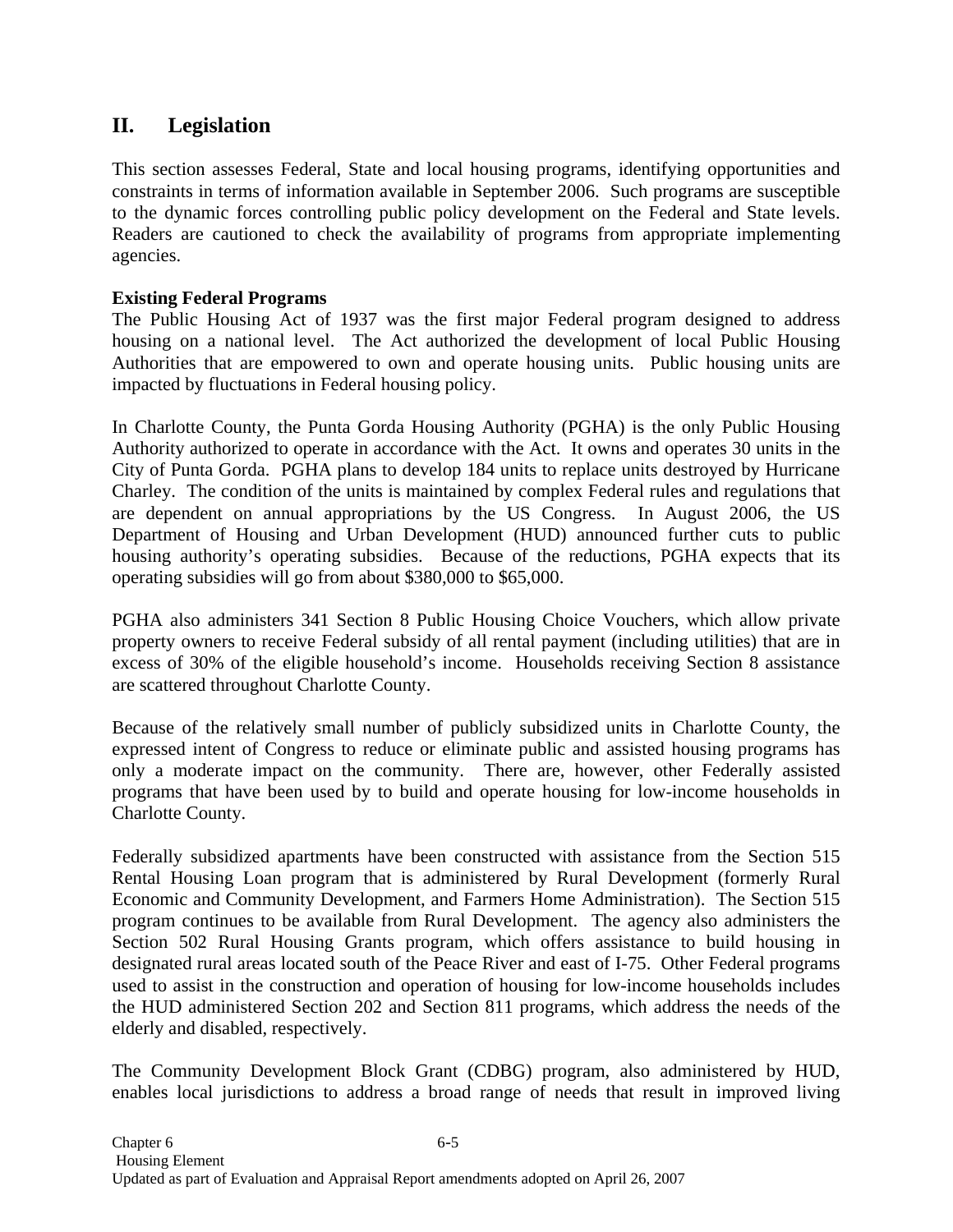conditions for low-income households. In 2006, communities in Florida received about \$162 million of CDBG funds. Approximately \$133 million of CDBG funds coming to Florida go directly to "Entitlement Communities," which receive funding based on a formula that considers population and housing characteristics. With a population of less than 200,000, Charlotte County is not an Entitlement Community eligible to receive a direct entitlement of CDBG funds. To receive CDBG funding, Charlotte County must compete for the remaining \$29 million that is available to the 247 other Non-Entitlement Communities through the CDBG Small Cities program administered by the Florida Department of Community Affairs. The City of Punta Gorda receives about \$85,000 of CDBG funds, because it is an incorporated area in a county of more than 100,000 people. CDBG program rules prohibit the use of funds to construct new housing.

The Federal HOME Investment Partnerships Act was established in 1992 to increase the production of housing that is affordable to low-income households. HOME funds are distributed similarly to the CDBG program to Participating and Non- Participating Jurisdictions. Because of its population size, Charlotte County is considered a Non-Participating Jurisdiction, requiring that it compete for approximately \$21.5 million of HOME funds available state-wide. Local units of government, nonprofit or for profit entities, or any combinations thereof may request HOME funds.

The Low Income Rental Housing Tax Credit (LIHTC) Program provides an allocation of Federal tax credits used for the construction or rehabilitation of rental housing that must remain affordable to low-income households for periods of at least 15 years. The program requires no appropriation, and was extended indefinitely by Congress in 1996. More than 86,000 apartments have been constructed state-wide since 1986 using the LIHTC program. There are six developments containing over 1,200 units in Charlotte County developed using LIHTC.

Other tax credit programs are available for affordable housing production in Charlotte County. The Charlotte County Housing Finance Authority issues tax-exempt Multi-family Mortgage Revenue Bonds. These tax-exempt bonds provide financing at lower-than-market rates for affordable multifamily housing developments. Most recently, the Housing Finance Authority has authorized tax-exempt bonds to support development of Murdock Circle Apartments, which consists of 264 rental units for low-income families and Hampton Point Phase 2, which consists of 192 rental units for low-income families. Both developments also received an allocation of LIHTC. The Housing Finance Authority has received \$7 million in tax-exempt authority, which it uses to underwrite a Mortgage Credit Certificate (MCC) program, providing households with a refund, as a federal tax credit, for a percentage of their annual mortgage interest. The MCC program is available to households with annual income up to \$55,000. To assist in hurricane recovery, the Housing Finance Authority issued \$7 million in taxable bonds to guarantee Fannie Mae loans available for home repair and reconstruction. The Charlotte County Housing Finance Authority cooperates with the other housing finance agencies in the southwest region to consider regional allocation of low income housing tax credits.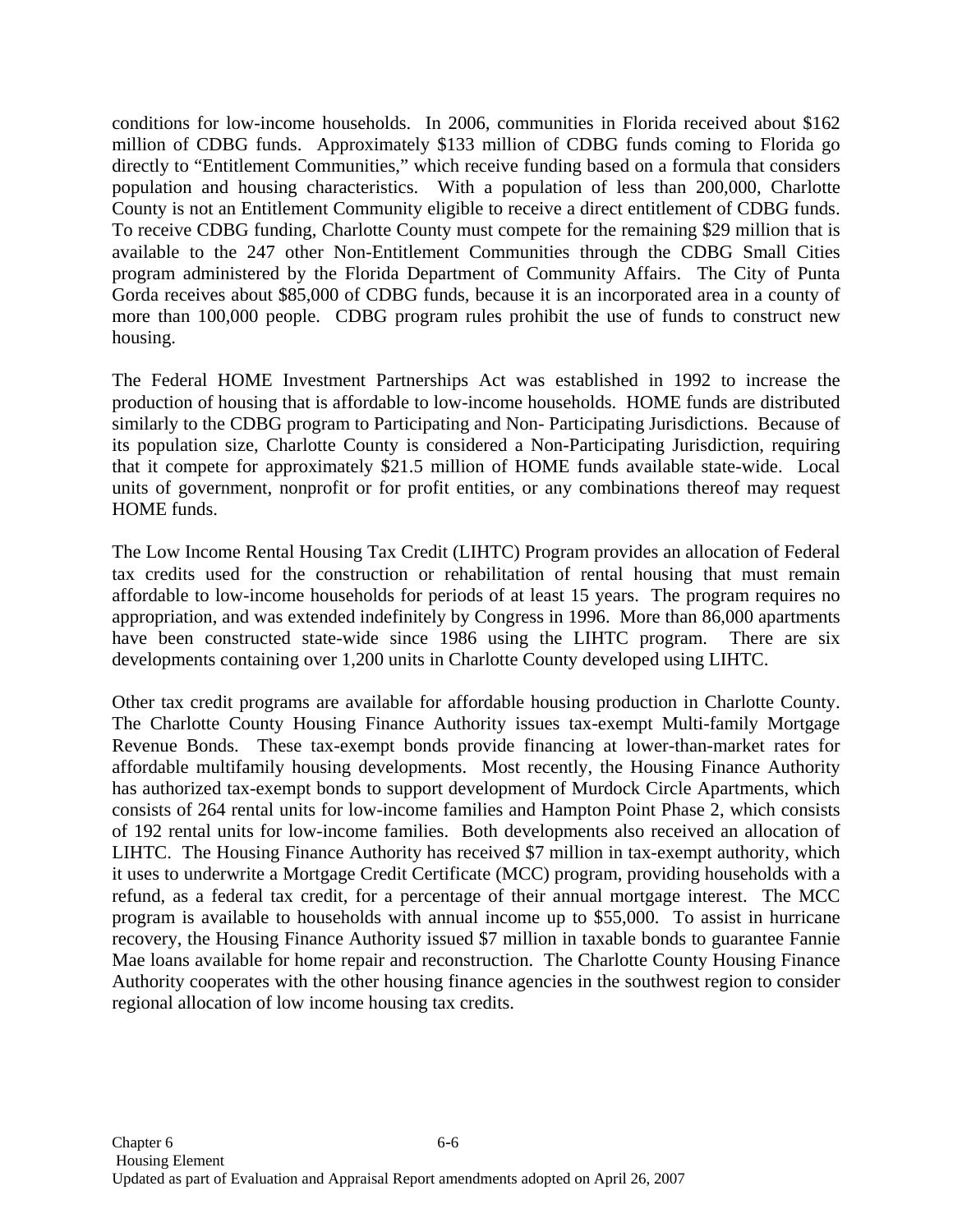### **Existing State Housing Programs**

In 1992 the William E. Sadowski Affordable Housing Act became State law. The Act dedicates a source of revenue derived from documentary stamp taxes on real estate transactions providing funds for affordable housing purposes. It includes a formula that entitles each county to receive funds based on population. In 1995, the stamp tax was increased, providing a corresponding increase in revenue available.

The "Sadowski Act" created the State Housing Initiatives Partnership Program (SHIP), which guaranteed all Florida counties a minimum of \$250,000 each year to be used at the discretion of the governing body for affordable housing. The SHIP program is the primary resource available to local government to provide affordable housing opportunities for low-income households. Since its inception, Charlotte County has received the following amounts from the SHIP program:

| State fiscal year | Amount    |
|-------------------|-----------|
| 1992              | \$250,000 |
| 1993              | 265,000   |
| 1994              | 273,000   |
| 1995              | 723,000   |
| 1996              | 723,000   |
| 1997              | 723,000   |
| 1998              | 723,000   |
| 1999              | 723,000   |
| 2000              | 1,806,000 |
| 2001              | 1,466,000 |
| 2002              | 1,578,000 |
| 2003              | 1,503,373 |
| 2004              | 1,191,355 |
| 2005              | 4,711,380 |
| 2006              | 1,155,637 |

SHIP funds provide Charlotte County with a dedicated source of revenue that is available exclusively for affordable housing programs. At least 75% of the funds must be used for construction related activity, which is defined to include financing a new or renovated home, adding additional living space or providing for safe and sanitary housing. The statute further requires that at least 65% of the funds be used to further home ownership. Very low-income households must occupy at least 30% of the units assisted, and low-income households must occupy another 30%. No more than 10% of the funds can be used for administrative purposes.

Before it could participate in the SHIP program, the state rule required Charlotte County to adopt an Ordinance that would:

- Appoint an Affordable Housing Advisory Committee (AHAC);
- Establish a Trust Fund for deposits of all affordable housing revenues;
- Assign responsibility for administering the SHIP program; and
- Develop an Affordable Housing Incentive Plan within twelve months.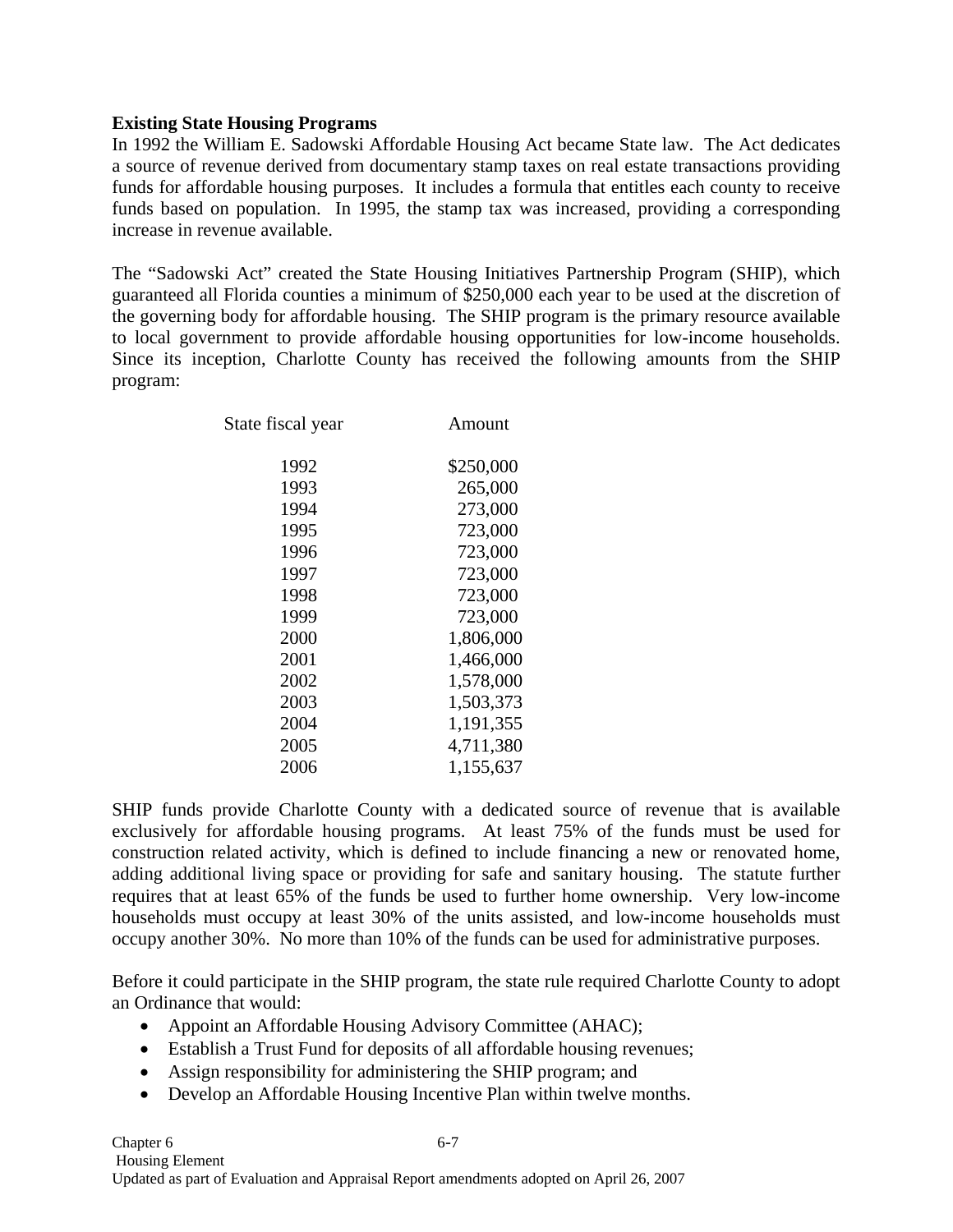This requirement was met when the Board adopted Ordinance 93-7.

The SHIP program is the primary State-funded effort to provide counties with revenue to implement affordable housing programs mandated by the Growth Management Act. Other programs include those administered by the Florida Housing Finance Agency and the Florida Department of Community Affairs.

### **Existing Local Housing Programs**

Before the SHIP program existed, there was no source of funding available to address affordable housing needs in Charlotte County. Nonprofit organizations, churches, and other social service agencies filled the void by providing assistance that was largely uncoordinated. The availability of SHIP program funds resulted in the development of a partnership between these agencies, County government and for-profit organizations with interest in the development of housing.

The Charlotte County Board of County Commissioners approved Ordinance 93-7 on April 6, 1993, defining housing affordability at a level that does not exceed more than 30% of a household's income. With the adoption of the Ordinance, the Board appointed the Affordable Housing Advisory Committee (AHAC). AHAC developed the incentive plan required for participation in the SHIP program. It continues to monitor the affordable housing needs of the community, making appropriate recommendations to the Board of County Commissioners.

Based on the recommendation of the AHAC, on April 6, 1993, the Board of County Commissioners approved the Housing Assistance Plan for the use of the SHIP funds that became available on July 1, 1992. The first Housing Assistance Plan was approved by the Florida Housing Finance Agency, authorizing Charlotte County to begin affordable housing assistance to eligible households. The Board of County Commissioners and the Housing Finance Agency have since adopted four additional Housing Assistance Plans, each for a three-year period. Table 6.1, shows how SHIP funds that have been appropriated in Charlotte County by use.

| Table 6.1 State Housing Initiatives Parnership Act (SHIP) Funding* |          |          |                 |      |          |      |          |          |       |       |       |          |              |
|--------------------------------------------------------------------|----------|----------|-----------------|------|----------|------|----------|----------|-------|-------|-------|----------|--------------|
| <b>State Fiscal Year</b>                                           | 1993     | 1994     | 1995            | 1996 | 1997     | 1998 | 1999     | 2000     | 2001  | 2002  | 2003  | 2004     | <b>Total</b> |
| Down Payment                                                       |          |          |                 |      |          |      |          |          |       |       |       |          |              |
| Assistance                                                         | 0        | 107      | 103             | 351  | 146      | 146  | 146      | 270      | 329   | 312   | 189   | 189      | 2,288        |
| Housing Construction                                               | 121      | 30       | 30              |      | 125      | 125  | 125      | 100      | 162   | 156   | 140   | 150      | 1,264        |
| Housing Rehabilitation                                             | 79       | 56       | 43              | 181  | 200      | 200  | 200      | 388      | 355   | 605   | 500   | 510      | 3,317        |
| <b>Rental Rehabilitation</b>                                       | $\Omega$ | 36       | 20 <sub>1</sub> |      | 130      | 180  | 180      | 85       | 243   | 150   | 150   | 60       | 1,234        |
| <b>Rental New</b>                                                  |          |          |                 |      |          |      |          |          |       |       |       |          |              |
| Construction                                                       | n/a      | n/a      | n/a             | n/a  | n/a      | n/a  | n/a      | 151      | 243   | 232   | 150   | 150      | 926          |
| Special Needs                                                      | $\theta$ | $\Omega$ | 43              | 115  | 50       | 0    | $\Omega$ | $\Omega$ |       |       | 0     | $\theta$ | 208          |
| <b>Transitional Housing</b>                                        | 15       | $\Omega$ | 0               | 0    | $\Omega$ | 0    | $\Omega$ | $\Omega$ |       |       | 0     | $\Omega$ | 15           |
| Weatherization                                                     | 10       | $\theta$ | $\Omega$        | 0    | $\Omega$ | 0    | $\Omega$ | $\Omega$ |       |       | 0     | $\Omega$ | 10           |
| Administration                                                     | 25       | 25       | 26              | 72   | 72       | 72   | 72       | 89       | 134   | 123   | 114   | 114      | 938          |
| <b>Total</b>                                                       | 250      | 255      | 265             | 720  | 723      | 723  | 723      | .806     | 1.466 | 1,578 | 1.243 | 1.173    | 10,925       |

Source: Charlotte County Human Services

\* Amounts are in thousands of dollars.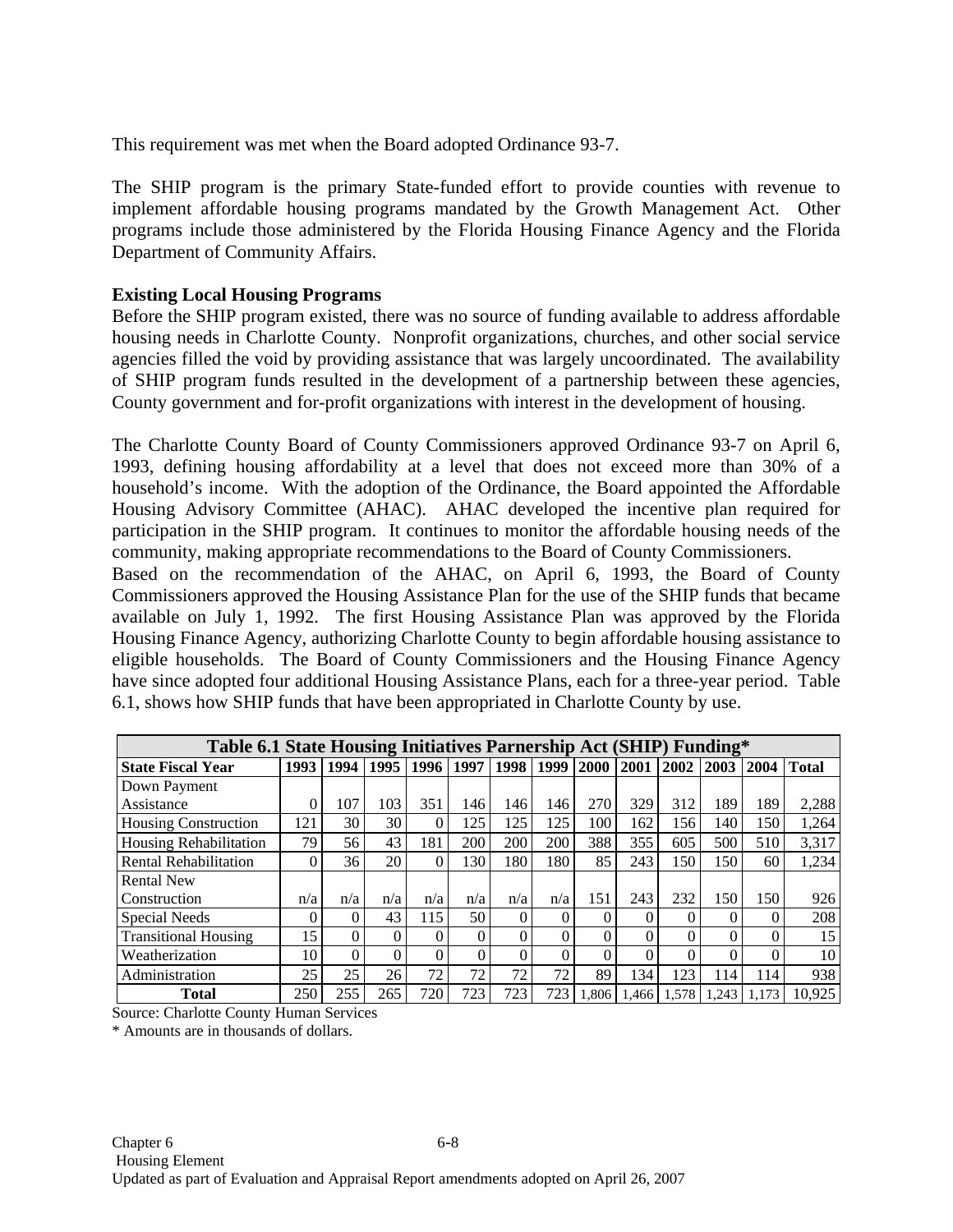Eligibility for assistance is open to all households whose incomes are certified to be within the low-income ranges established annually by HUD. The income limits effective March 2006, adjusted for household size, are as shown in Table 6.2.

| Table 6.2 Income Limits Adjusted to Household Size, 2006 |               |          |          |          |          |                          |          |          |          |  |  |
|----------------------------------------------------------|---------------|----------|----------|----------|----------|--------------------------|----------|----------|----------|--|--|
|                                                          | Percent       |          |          |          |          | <b>Size of Household</b> |          |          |          |  |  |
|                                                          | оť            |          |          |          |          |                          |          |          |          |  |  |
|                                                          | <b>Median</b> |          | 2        |          |          | 5                        | 6        | 7        | 8        |  |  |
| <b>Classification</b>                                    | Income        | Person   | Persons  | Persons  | Persons  | Persons                  | Persons  | Persons  | Persons  |  |  |
| <b>Extremely</b>                                         |               |          |          |          |          |                          |          |          |          |  |  |
| low                                                      | 0 to 30%      | \$10,700 | \$12,000 | \$13,750 | \$15,250 | \$16,450                 | \$17,700 | \$18,900 | \$20,150 |  |  |
| Very low                                                 | $31$ to       |          |          |          |          |                          |          |          |          |  |  |
|                                                          | 50%           | \$17,800 | \$20,300 | \$22,850 | \$25,400 | \$27,450                 | \$29,450 | \$31,500 | \$33,550 |  |  |
| Low                                                      | $51$ to       |          |          |          |          |                          |          |          |          |  |  |
|                                                          | 80%           | \$28,450 | \$32,500 | \$36,600 | \$40,650 | \$43,900                 | \$47,150 | \$50,400 | \$53,650 |  |  |

Source: U.S. Department of Housing and Urban Development, March, 2006

In 1993, AHAC developed an Affordable Housing Incentive Plan that it recommended to the Board of County Commissioners. *Florida Statute* 420-907 required AHAC to consider at least eleven issues related to housing affordability. Plans for ameliorating the effects of at least two of these issues were required to be in the Incentive Plan recommended to the Board of County Commissioners. The Incentive Plan approved by the Board includes recommendations for six of the required actions as follows.

- The definition of affordable housing;
- Expedited processing of permits for affordable housing projects;
- The modification of impact fee requirements;
- The reduction of parking requirements;
- The establishment of a process to review plans that would affect housing Affordability; and
- The preparation of a printed inventory of County-owned land suitable for housing development.

Primarily because of the abundance of platted land in Charlotte County, much of which is served by an existing network of infrastructure, the AHAC chose not to make recommendations related to the following issues:

- Increased density levels;
- The reservation of infrastructure capacity;
- Transfer of development rights;
- The allowance of zero lot line configurations; and
- The modification of street requirements.

Following the approval of the Incentive Plan, the Board of County Commissioners appointed AHAC as the agency responsible for reviewing proposed changes that affect housing affordability. AHAC meets monthly, and provides opportunities for public input in the ongoing development of an affordable housing strategy. AHAC is also the Citizens Advisory Task Force for the CDBG program, and monitors both the CDBG and SHIP programs monthly.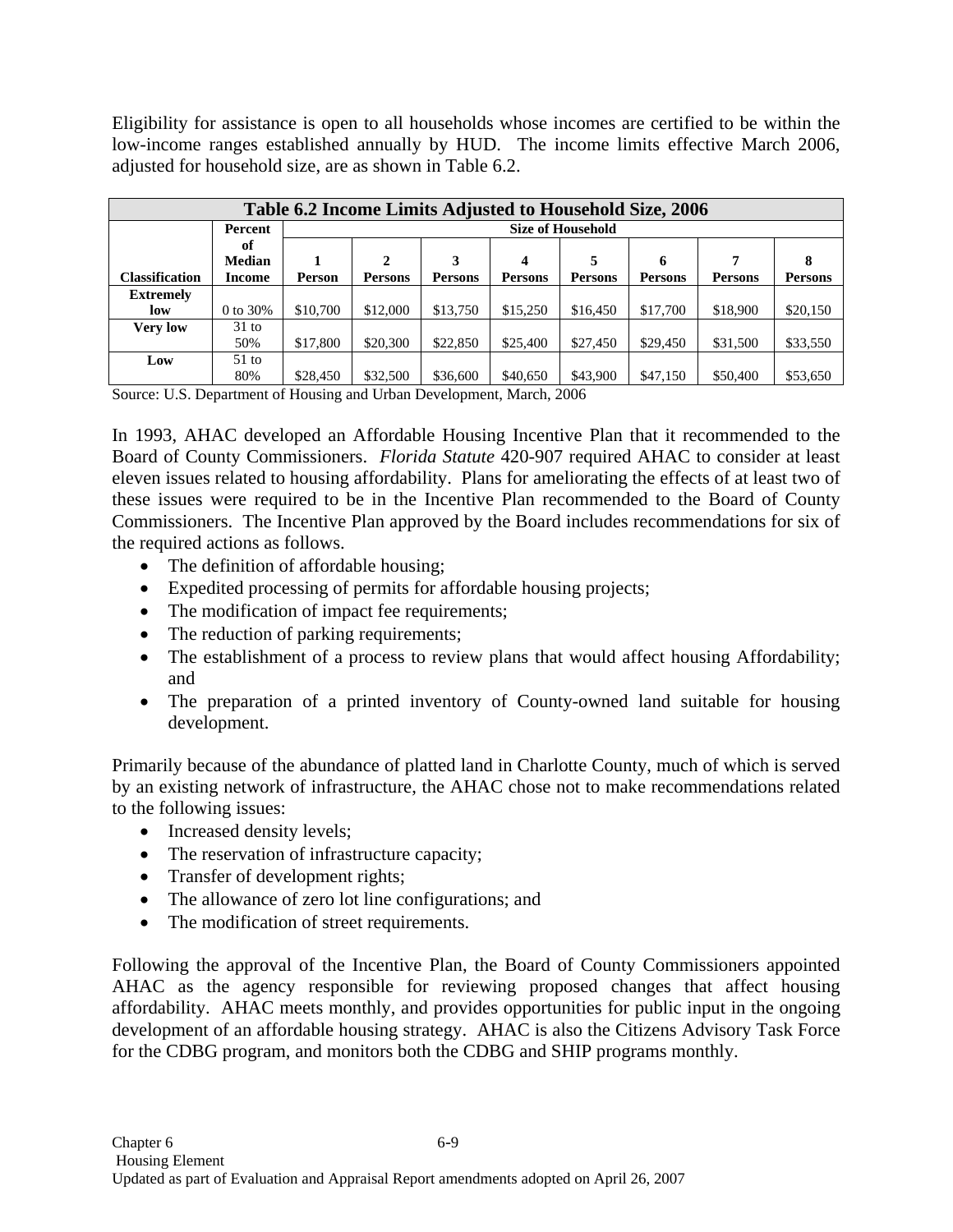Acting on AHAC's recommendation, the Board of County Commissioners contracted with the Housing Corporation of Charlotte County, Inc. (HCCC) to implement the SHIP program. HCCC was formed in 1989 by resolution of the Board of County Commissioners for implementing affordable housing programs. It is a tax exempt, nonprofit organization, recognized by the State of Florida and the Internal Revenue Service. Since its initial appointment, HCCC continues implementing SHIP program homeowner activities. It has applied for several other State and Federal grant programs. It has become an instrumental partner in the county's affordable housing strategy, permitting Charlotte County to identify and address affordable housing needs with a minimum of staff oversight. The partnership that has evolved includes not only HCCC, but also numerous other nonprofit and for-profit organizations involved in the housing industry.

As of September 2006, the Corporation has processed over 2,200 applications for SHIP assistance. 376 households have purchased homes generating over \$20 million in mortgage loans to local lenders using the Cornerstone Program, a down payment assistance program. The Homeowner Rehabilitation Program has helped about 900 households using over \$7.8 million in SHIP funds.

In 2005, the Florida Legislature awarded Charlotte County \$19 million of Hurricane Recovery (HR) funds. HR funds in combination with SHIP funds, Emergency SHIP funds, and CDBG Emergency Set Aside funds have provided vital assistance to home owners and developers to rebuild and repair Charlotte County housing damaged or destroyed by Hurricane Charley. The county has provided direct assistance to over 128 households and has partnered with ten developers to replace and rebuild needed affordable housing. Sums expended for home ownership recovery through September 2006 are as follows.

|                                            | <b>Expended</b> | <b>Households Served</b>                |
|--------------------------------------------|-----------------|-----------------------------------------|
| <b>SHIP (Rehab/New Construction)</b>       | \$528,119       | 27                                      |
| Emergency SHIP (Rehab)                     | \$1,635,183     | 40                                      |
|                                            |                 | (Additional 67 processing; \$1,425,000) |
| CDBG (Mobile home replacements)            | \$2,600,000     | 51 (closed)                             |
| HR (Down Payment funds; layered with SHIP) | 117,800         |                                         |
|                                            |                 | (Additional 38 processing; \$631,402)   |
| Total                                      | \$4,881,102     |                                         |

HCCC administers about \$2.9 million of HR funds to assist with homeowner initiatives. \$750,000 of the HR funds were used to initiate a Community Land Trust program established by the County Board of Commissioners. Under the Community Land Trust program, HCCC purchases land, which is transferred to a land trust that acts as custodian. The nonprofit trust assumes ownership of the land and housing is built on it. Units are available for purchase by low-income households. The land is available through a long-term lease, thus taking the cost of the land out of the cost of development with the cost largely limited to the cost of construction of the housing unit. As of August 2006, two lots have been purchased.

About \$14 million of the HR funds have been budgeted for construction of multi-family housing for low-income households and the homeless. The multi-family component will fund ten projects creating 751 units.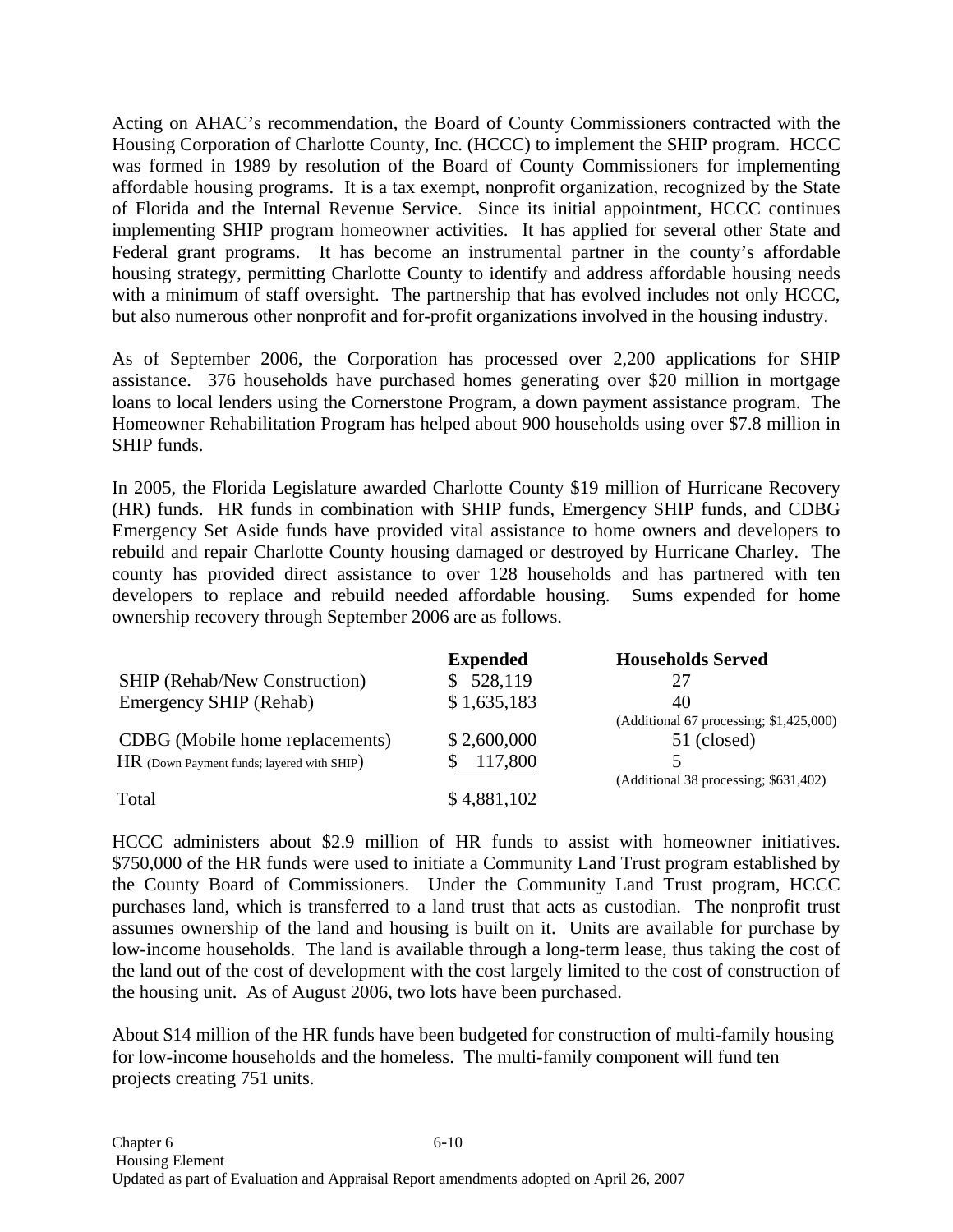# **III. Inventory and Comparison of Housing Characteristics**

As required by Rule 9J-5 this section includes an inventory of the number and distribution of housing characteristics by type, tenure, age, rent, value, monthly cost, and rent and cost-toincome ratio. It also includes a comparison to neighboring counties in Southwest Florida. Much of the information in this section is from the US Census. In 2005, Charlotte County contracted with Novogradac & Company to undertake a *Housing Study Survey*. The report provides updates to housing characteristics since the 2000 Census. A draft of the report was provided to the county in Spring 2006. Data from the report are included throughout this section.

From 1990 to 2000, housing units in Charlotte County increased by 15,117 from 64,641 to 79,758. The 23.3% increase in housing units during the 1990s is less than the 32% increase in households. A greater increase in households than in housing units puts pressure on housing costs to rise faster than the rate of inflation.

The 2000 Census reports that Charlotte County's vacancy rate is about 20%. After deducting out units held for seasonal use and other vacant units, the county's vacancy rate is 5.7%, down from 7.3% in 1990. Charlotte County has the third highest vacancy rate among the seven counties in Southwest Florida. Table 6.3 provides an overview of Charlotte County's housing in comparison to neighboring Southwest Florida counties. The Table also shows the trends in the three areas of the county and the City of Punta Gorda.

|                  | Table 6.3 Housing Inventory, 2000                        |                          |                                                  |                                                                       |                                                                        |                       |                                                        |  |  |  |  |  |
|------------------|----------------------------------------------------------|--------------------------|--------------------------------------------------|-----------------------------------------------------------------------|------------------------------------------------------------------------|-----------------------|--------------------------------------------------------|--|--|--|--|--|
|                  | <b>Vacant</b><br>Non-<br><b>Seasonal</b><br><b>Units</b> | Occupied<br><b>Units</b> | <b>Total</b><br>Non-<br><b>Seasonal</b><br>Units | <b>Vacancy</b><br><b>Rate Non-</b><br><b>Seasonal</b><br><b>Units</b> | <b>Vacant</b><br>Seasonal,<br>Other,<br><b>Migrant</b><br><b>Units</b> | <b>Total</b><br>Units | <b>Vacancy</b><br>Rate<br><b>Total</b><br><b>Units</b> |  |  |  |  |  |
| South $&$        |                                                          |                          |                                                  |                                                                       |                                                                        |                       |                                                        |  |  |  |  |  |
| East             | 595                                                      | 8,331                    | 8,926                                            | 6.7                                                                   | 1,925                                                                  | 10,851                | 23.3                                                   |  |  |  |  |  |
| Mid              | 1,426                                                    | 33,303                   | 34,729                                           | 4.1                                                                   | 4,431                                                                  | 39,160                | 15.0                                                   |  |  |  |  |  |
| West             | 1,463                                                    | 15,041                   | 16,504                                           | 8.9                                                                   | 4,299                                                                  | 20,803                | 27.7                                                   |  |  |  |  |  |
| City of          |                                                          |                          |                                                  |                                                                       |                                                                        |                       |                                                        |  |  |  |  |  |
| Punta            |                                                          |                          |                                                  |                                                                       |                                                                        |                       |                                                        |  |  |  |  |  |
| Gorda            | 389                                                      | 7,189                    | 7,578                                            | 5.1                                                                   | 1,366                                                                  | 8,944                 | 19.6                                                   |  |  |  |  |  |
| <b>Charlotte</b> | 3,873                                                    | 63,864                   | 67,737                                           | 5.7                                                                   | 12,021                                                                 | 79,758                | 19.9                                                   |  |  |  |  |  |
| Collier          | 5,767                                                    | 102,973                  | 108,740                                          | 5.3                                                                   | 35,796                                                                 | 144,536               | 28.8                                                   |  |  |  |  |  |
| Desoto           | 536                                                      | 10,746                   | 11,282                                           | 4.8                                                                   | 2,326                                                                  | 13,608                | 21.0                                                   |  |  |  |  |  |
| Glades           | 331                                                      | 3,852                    | 4,183                                            | 7.9                                                                   | 1,607                                                                  | 5,790                 | 33.5                                                   |  |  |  |  |  |
| Hendry           | 556                                                      | 10,850                   | 11,406                                           | 4.9                                                                   | 888                                                                    | 12,294                | 11.7                                                   |  |  |  |  |  |
| Lee              | 13,738                                                   | 188,599                  | 202,337                                          | 6.8                                                                   | 43,068                                                                 | 245,405               | 23.1                                                   |  |  |  |  |  |
| Sarasota         | 9,020                                                    | 149,937                  | 158,957                                          | 5.7                                                                   | 23,510                                                                 | 182,467               | 17.8                                                   |  |  |  |  |  |
| Region           | 33,821                                                   | 530,821                  | 564,642                                          | 6.0                                                                   | 119,216                                                                | 683,858               | 22.4                                                   |  |  |  |  |  |

Source: US Census Bureau

On the following pages, Map 6.1 illustrates the number of housing units per census tract in 2000; Map 6.2 illustrates the number of occupied housing units by census tract; and Map 6.3 illustrates the number of vacant housing units by census tract.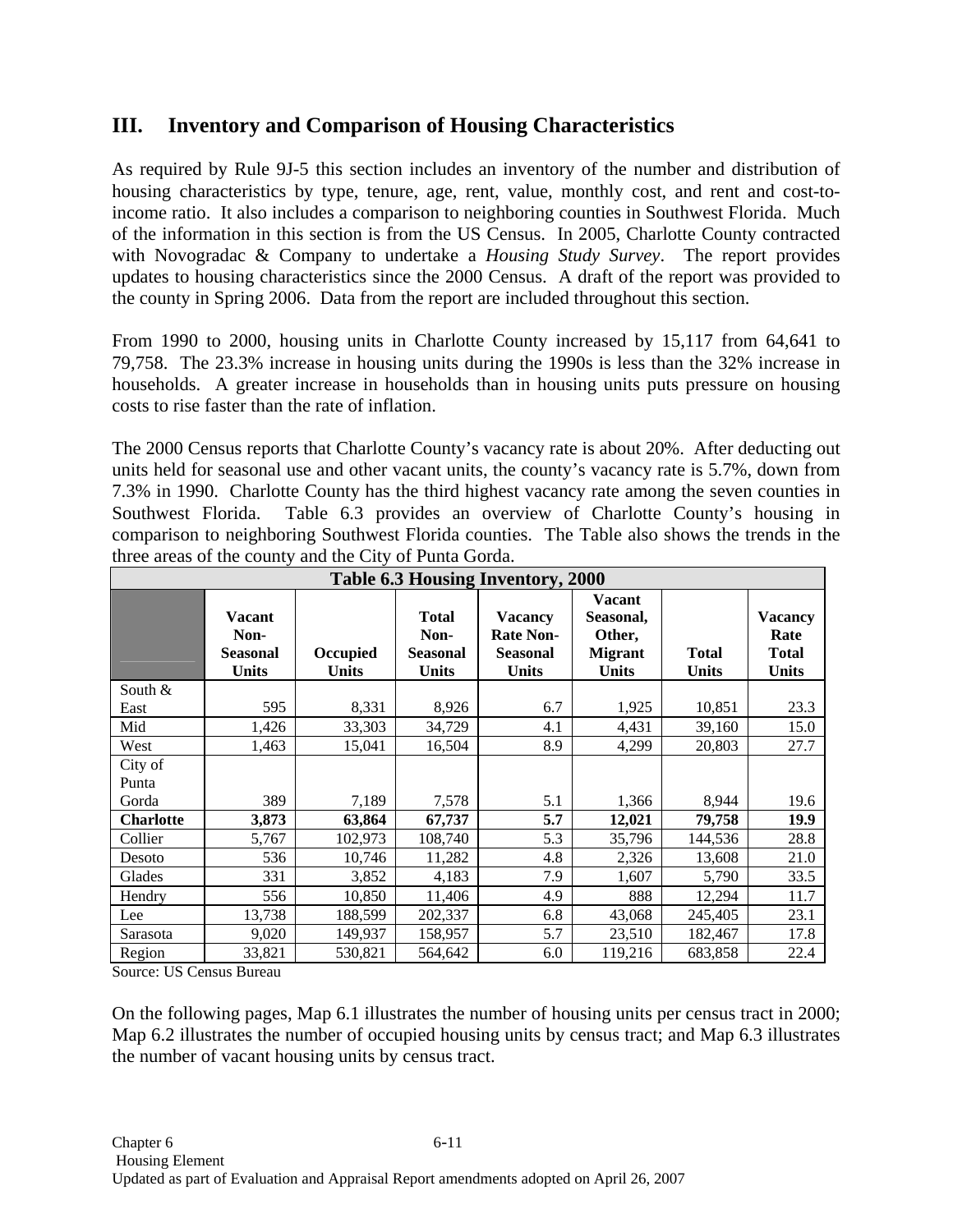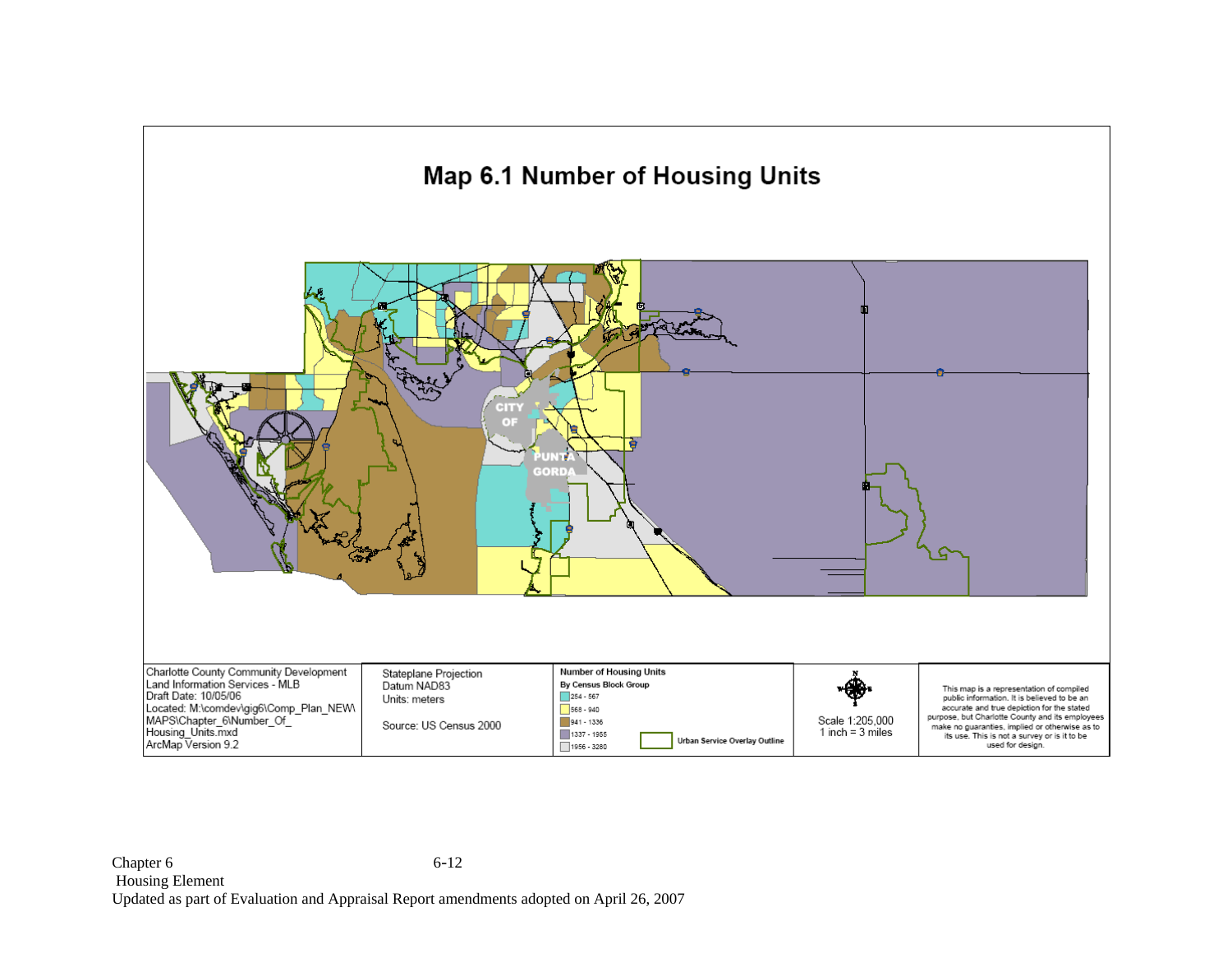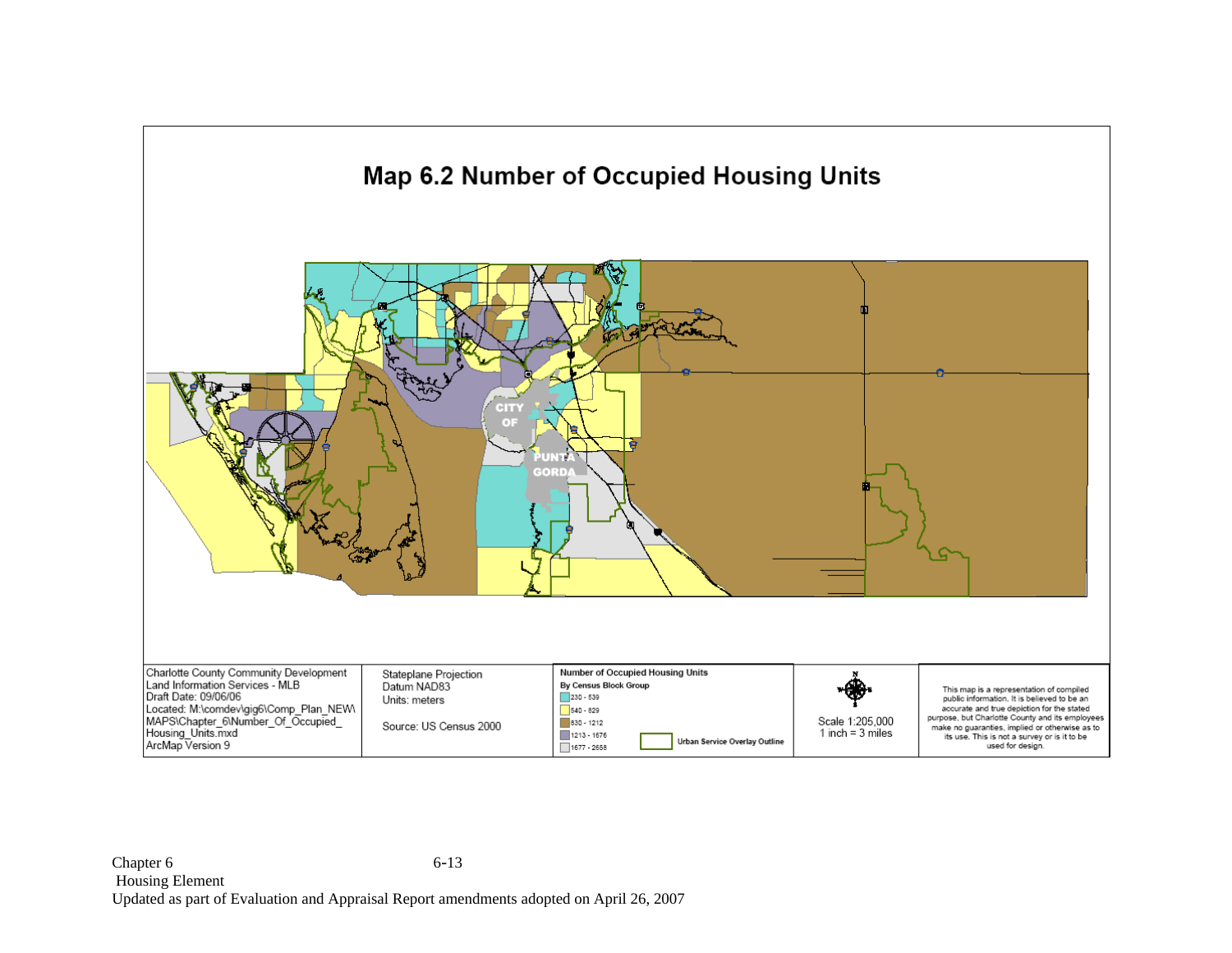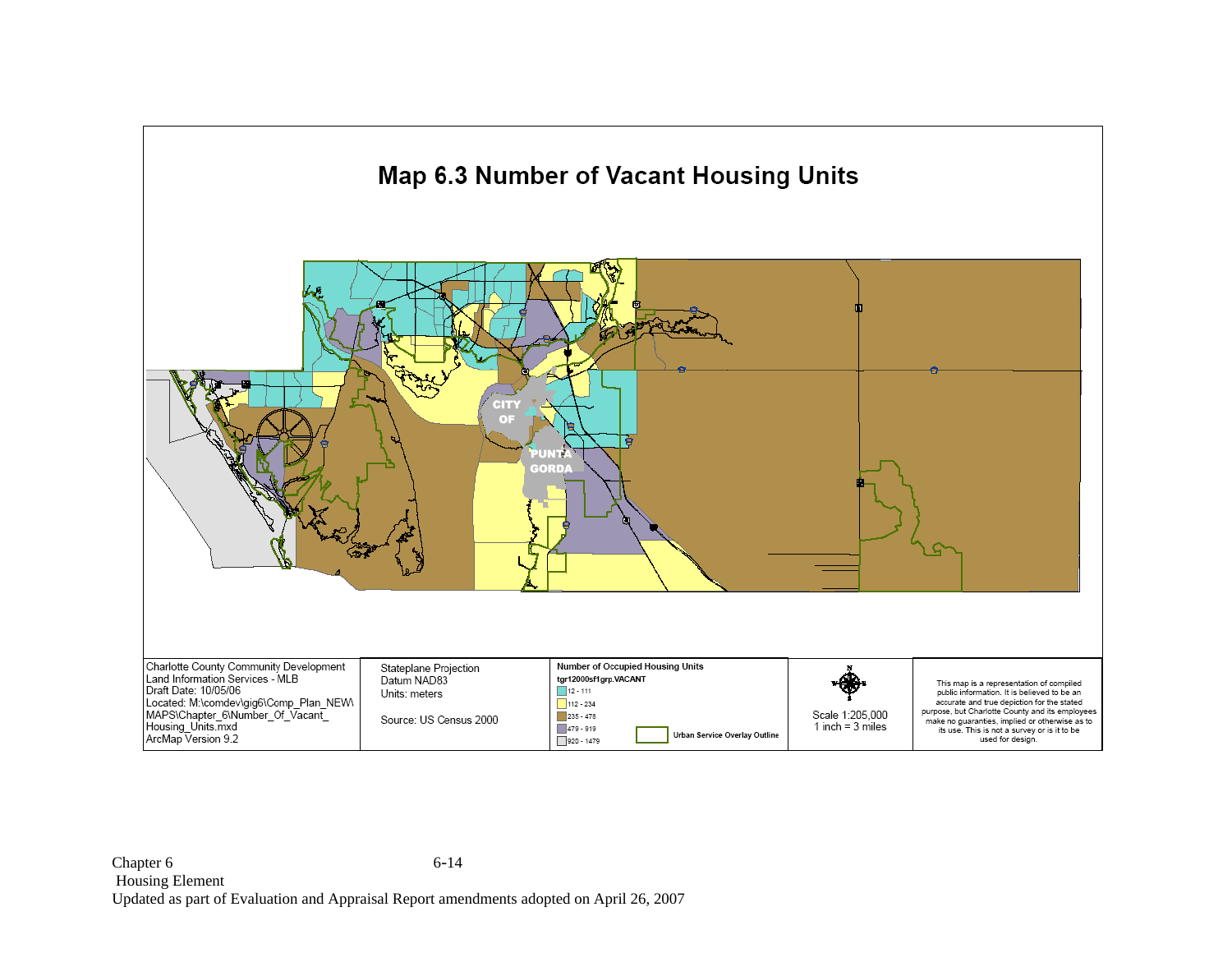### **Housing Units by Type**

The Census contains information about "Units in Structure" as follows.

- 1-unit, detached is a structure detached from any other houses, that is with open space on all sides and 1-unit, attached is a 1-unit structure that has one or more walls extending from ground to roof separating it from adjoining structures and includes row houses, townhouses, double houses, or houses attached to nonresidential structures.
- Multi-family units contain two or more units per structure.
- Mobile homes as defined by the Census are mobile homes to which no permanent rooms have been added and do not include those used for business purposes or for extra sleeping space or those for sale on a dealer's lot, at the factory, or in storage.
- Other as described by the Census includes boats, RV, vans, or any other living quarters occupied as housing units that does not fit in one of the other categories.

The 2000 Census reports that 69% of all Charlotte County housing units are single-family homes, down from 70% as reported by the 1980 and 1990 censuses. Within the Southwest Florida coastal communities, the dominance of the single-family structure prevails only in Charlotte County due to increased construction of multi-family housing. The 2000 Census reports 12,496 multi-family units in Charlotte County, which is about 16% housing stock up from 13% in 1990. The region's multi-family housing stock increased between 1980 and 1990 from 11% of all units to 22% and further increased to 29% by 2000. During the same time, single-family homes in the region decreased from 70% to 56%.

The 2000 Census reports that 14.6% of the county's housing stock consists of mobile homes, down from 16% in 1990. In the region, about 14% of the housing stock is mobile homes. Table 6.4 provides an overview of Charlotte County's housing stock by type.

|                  | Table 6.4 Dwelling Units by Type: Comparison with the Region, 2000 |               |              |                            |          |         |        |                     |       |         |         |                    |  |
|------------------|--------------------------------------------------------------------|---------------|--------------|----------------------------|----------|---------|--------|---------------------|-------|---------|---------|--------------------|--|
|                  |                                                                    |               | Multi-family |                            |          |         |        |                     |       |         |         |                    |  |
|                  |                                                                    | Single-family |              | <b>Units per Structure</b> |          |         |        | <b>Mobile Homes</b> |       | Other   |         | <b>Total Units</b> |  |
|                  |                                                                    |               |              |                            | $10$ or  |         |        |                     |       |         |         |                    |  |
|                  | Units                                                              | Percent       | $2 - 4$      | $5-9$                      | more     | Percent | Units  | Percent             | Units | Percent | Units   | Percent            |  |
| South $&$        |                                                                    |               |              |                            |          |         |        |                     |       |         |         |                    |  |
| East             | 4,977                                                              | 45.8          | 272          | 80                         | 70       | 3.9     | 5,020  | 46.3                | 432   | 4.0     | 10,851  | 100.0              |  |
| Mid              | 30,522                                                             | 77.9          | 1,302        | 1,532                      | 3,225    | 15.6    | 2,524  | 6.4                 | 55    | 0.1     | 39,160  | 100.0              |  |
| West             | 13,592                                                             | 65.3          | 1,292        | 1,053                      | 1,484    | 18.4    | 3,369  | 16.2                | 13    | 0.1     | 20,803  | 100.0              |  |
| Punta            |                                                                    |               |              |                            |          |         |        |                     |       |         |         |                    |  |
| Gorda            | 6,031                                                              | 67.4          | 512          | 302                        | 1,372    | 24.5    | 698    | 7.8                 | 29    | 0.3     | 8,944   | 100.0              |  |
| <b>Charlotte</b> | 55,122                                                             | 69.1          | 3,378        | 2,967                      | 6,151    | 15.6    | 11,611 | 14.6                | 529   | 0.7     | 79,758  | <b>100.0</b>       |  |
| Collier          | 65,362                                                             | 45.2          | 13,525       | 14.402                     | 39,355   | 46.5    | 10,772 | 7.5                 | 1,120 | 0.8     | 144,536 | 100.0              |  |
| Desoto           | 6,350                                                              | 46.7          | 777          | 406                        | 128      | 9.6     | 5,049  | 37.1                | 898   | 6.6     | 13,608  | 100.0              |  |
| Glades           | 2,111                                                              | 36.4          | 201          | 46                         | $\Omega$ | 4.3     | 3,180  | 54.9                | 252   | 4.4     | 5,790   | 100.0              |  |
| Hendry           | 5,851                                                              | 47.6          | 695          | 120                        | 190      | 8.2     | 5,316  | 43.2                | 122   | 1.0     | 12,294  | 100.0              |  |
| Lee              | 134,511                                                            | 54.8          | 20,490       | 14,138                     | 36,324   | 28.9    | 38,084 | 15.5                | 1,858 | 0.8     | 245,405 | 100.0              |  |
| Sarasota         | 116,036                                                            | 63.6          | 10,106       | 7,285                      | 28,634   | 25.2    | 20,226 | 11.1                | 180   | 0.1     | 182,467 | 100.0              |  |
| Region           | 385,343                                                            | 56.3          | 49,172       | 39,364                     | 110,782  | 29.1    | 94,238 | 13.9                | 4,959 | 0.7     | 683,858 | 100.0              |  |

Source: US Census Bureau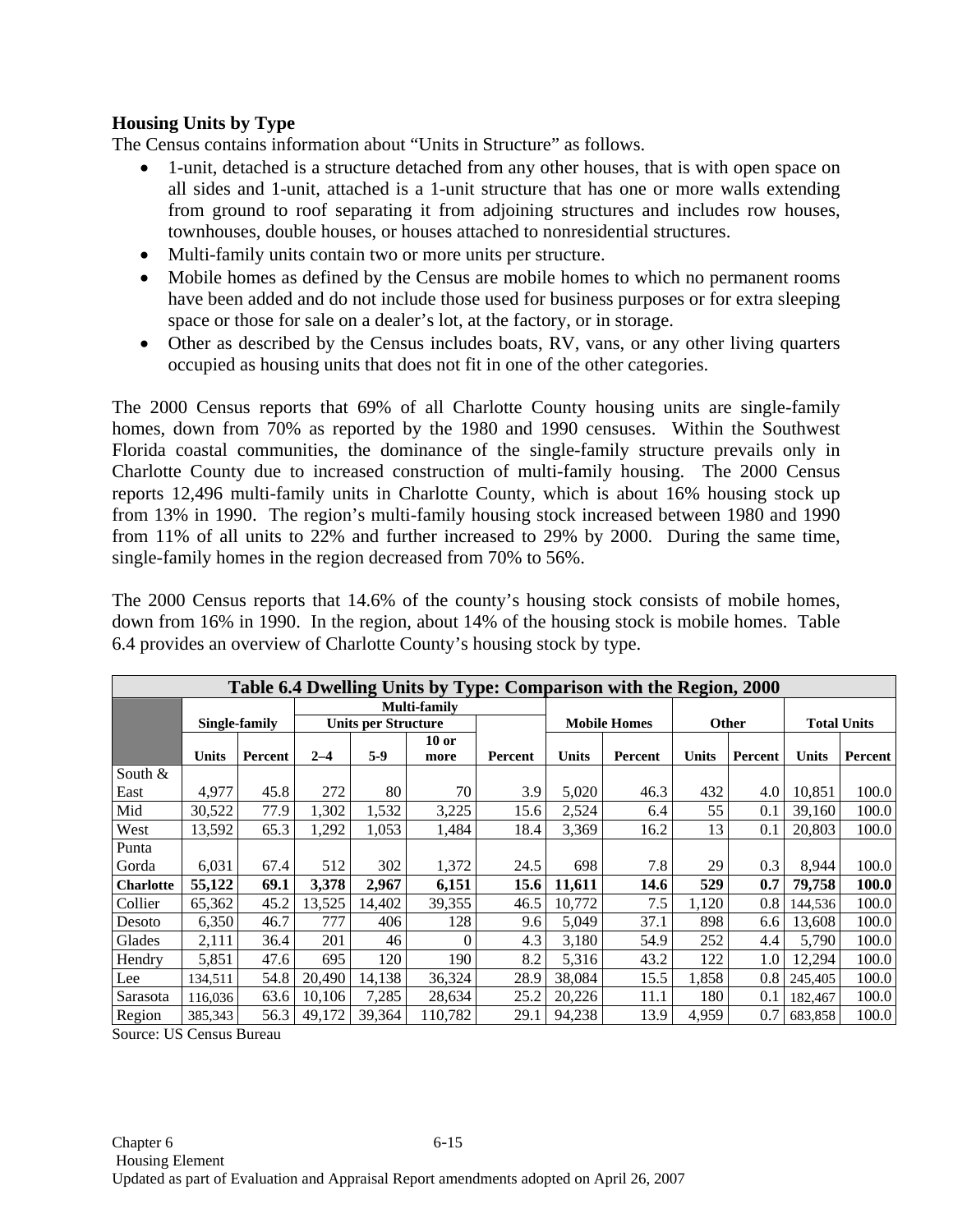Chart 6.1 displays information from the 2000 US Census, comparing the distribution of dwelling units for Charlotte County, the Southwest Florida region, and the State of Florida. The Southwest Florida region excludes data for Charlotte County.



**Chart 6.1 Distribution of Dwelling Units, 2000** 

The Governor's Hurricane Housing Work Group provides an estimate of housing damaged Charlotte County during the 2004 hurricane season. The estimate is based on households registering for FEMA assistance and data collected through local housing inspections. Because FEMA's housing assistance programs are mainly targeted to home owners, the Work Group data likely undercount the damage to rental units and, thus, the impact on renters.

The Work Group found that there were 34,077 housing units in Charlotte County damaged by Hurricane Charley. The damaged units represent 48% of the estimated units in the county in 2004. Of the total damaged units, 27,918 are single-family units (53% of the county's singlefamily units), 2,384 are multi-family units (23.6% of the county's multi-family units), and 3,673 are manufactured homes (44.8% of the county's manufactured homes). The Hurricane Housing Work Group estimates that 17,488 of the damaged housing units, or 51.3% were occupied by households with annual incomes of \$30,000 or less, indicating that many of the damaged housing was occupied by low-income households. The Work Group data provides only a limited perspective on how severely a home was damaged and it is only available on a state-wide basis.

### **Housing Units by Tenure (Owner or Renter)**

The 2000 Census reports 53,444 owner occupied units in Charlotte County, which is 83.7% of the occupied units. The rate of home ownership in the county increased from 80% in 1990. It is similar to the 1980 rate of 83.6%. In the Southwest Region, 77.8% of the occupied units are owner occupied. Charlotte County has the highest percentage of owner occupied housing in the

Source: US Census Bureau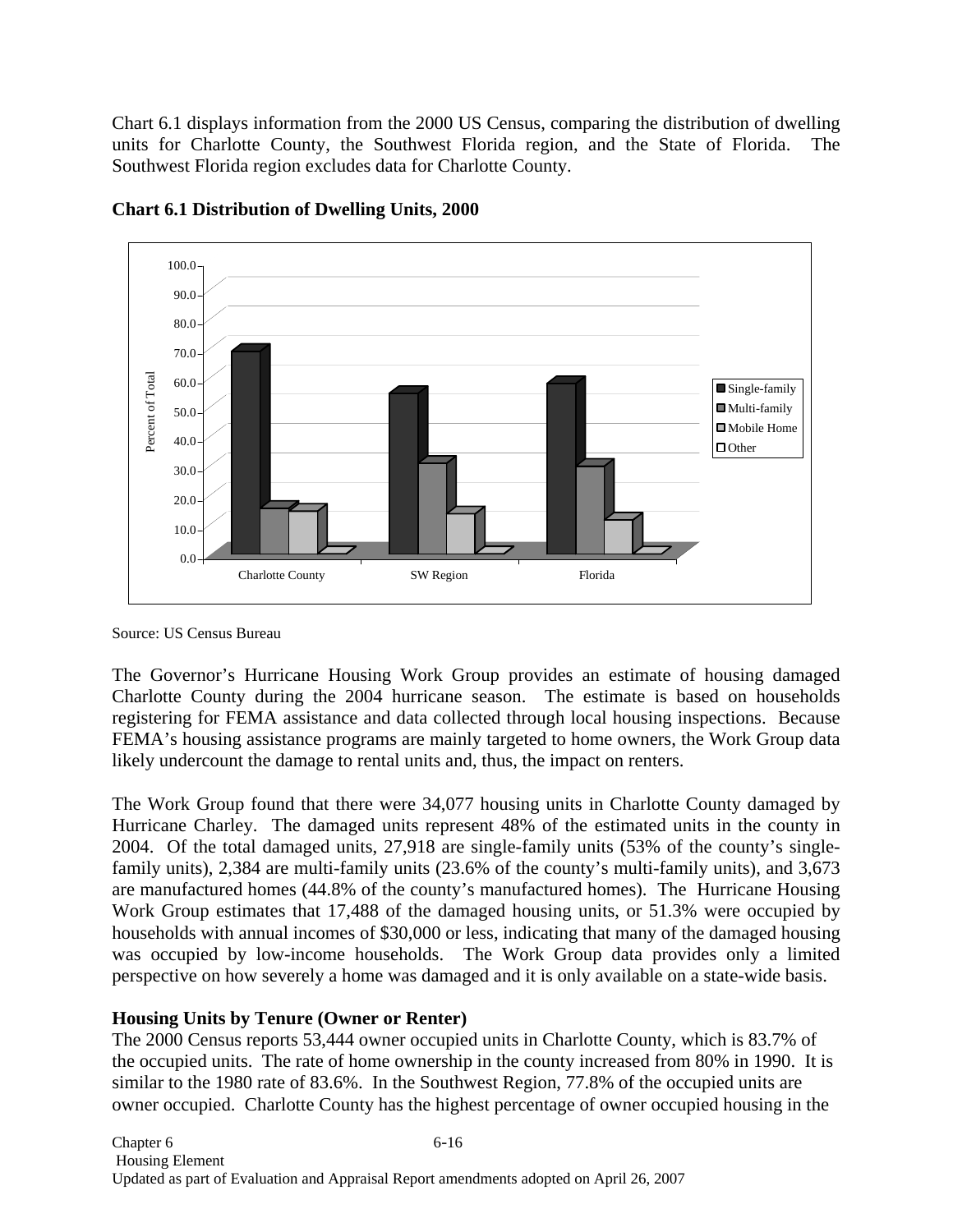Southwest Florida region. State-wide, the rate of home ownership is 71%. The continued high rate of home ownership in Charlotte County makes it a challenge to find rental housing in the community.

Table 6.5 illustrates the tenure of housing in Charlotte County and the Southwest Florida region as reported by the 2000 Census.

|                   | Table 6.5 Housing Units by Tenure, 2000 |                              |                           |                                      |                                          |                                      |                                  |                                                       |  |  |  |  |
|-------------------|-----------------------------------------|------------------------------|---------------------------|--------------------------------------|------------------------------------------|--------------------------------------|----------------------------------|-------------------------------------------------------|--|--|--|--|
|                   | Owner<br>Occupied                       | Percent<br>Owner<br>Occupied | <b>Renter</b><br>Occupied | Percent<br>Renter<br><b>Occupied</b> | <b>Total</b><br>Occupied<br><b>Units</b> | <b>Units for</b><br><b>Sale Only</b> | <b>Units for</b><br>Rent<br>Only | <b>Total Rented</b><br>or Sold Not<br><b>Occupied</b> |  |  |  |  |
| South $&$<br>East | 7,177                                   | 86.1                         | 1,154                     | 13.9                                 | 8,331                                    | 235                                  | 186                              | 174                                                   |  |  |  |  |
| Mid               | 27,180                                  | 81.6                         | 6,123                     | 18.4                                 | 33,303                                   | 611                                  | 596                              | 219                                                   |  |  |  |  |
| West              | 12,907                                  | 85.8                         | 2,134                     | 14.2                                 | 15,041                                   | 289                                  | 712                              | 462                                                   |  |  |  |  |
| Punta             | 6,180                                   | 86.0                         | 1,009                     | 14.0                                 | 7,189                                    | 117                                  | 173                              | 99                                                    |  |  |  |  |
| Gorda             |                                         |                              |                           |                                      |                                          |                                      |                                  |                                                       |  |  |  |  |
| <b>Charlotte</b>  | 53,444                                  | 83.7                         | 10,420                    | 16.3                                 | 63,864                                   | 1,252                                | 1,667                            | 954                                                   |  |  |  |  |
| Collier           | 77,829                                  | 75.6                         | 25,144                    | 24.4                                 | 102,973                                  | 2,173                                | 2,616                            | 978                                                   |  |  |  |  |
| Desoto            | 8,026                                   | 74.7                         | 2,720                     | 25.3                                 | 10,746                                   | 252                                  | 224                              | 60                                                    |  |  |  |  |
| Glades            | 3,145                                   | 81.6                         | 707                       | 18.4                                 | 3,852                                    | 124                                  | 149                              | 58                                                    |  |  |  |  |
| Hendry            | 7,859                                   | 72.4                         | 2,991                     | 27.6                                 | 10,850                                   | 198                                  | 239                              | 119                                                   |  |  |  |  |
| Lee               | 144,256                                 | 76.5                         | 44,343                    | 23.5                                 | 188,599                                  | 4,001                                | 7,929                            | 1,808                                                 |  |  |  |  |
| Sarasota          | 118,538                                 | 79.1                         | 31,399                    | 20.9                                 | 149,937                                  | 2,249                                | 5,514                            | 1,257                                                 |  |  |  |  |
| Region            | 413.097                                 | 77.8                         | 117,724                   | 22.2                                 | 530.821                                  | 10,249                               | 18,338                           | 5,234                                                 |  |  |  |  |

Source: US Census Bureau

Charlotte County's owner occupied dwellings are largely contained in single-family structures followed by mobile homes. In Mid County and West County over five percent of the owner occupied housing is in multi-family dwellings.

| Table 6.6 Owner-Occupied Dwelling Units by Type, 2000 |              |               |         |                     |              |         |              |                     |       |              |              |                    |
|-------------------------------------------------------|--------------|---------------|---------|---------------------|--------------|---------|--------------|---------------------|-------|--------------|--------------|--------------------|
|                                                       |              |               |         |                     | Multi-family |         |              |                     |       |              |              |                    |
|                                                       |              | Single-family |         | Units per Structure |              |         |              | <b>Mobile Homes</b> |       | <b>Other</b> |              | <b>Total Units</b> |
|                                                       |              |               |         |                     | $10$ or      |         |              |                     |       |              |              |                    |
|                                                       | <b>Units</b> | Percent       | $2 - 4$ | $5-9$               | more         | Percent | <b>Units</b> | Percent             | Units | Percent      | <b>Units</b> | Percent            |
| South & East                                          | 4.000        | 55.8          | 15      |                     |              | 0.3     | 3.060        | 42.6                | 95    |              | 7.177        | 100.0              |
| Mid                                                   | 23.784       | 87.5          | 389     | 490                 | .094         | 7.3     | 1,386        | 5.1                 | 37    | 0.1          | 27.180       | 100.0              |
| West                                                  | 10,053       | 77.9          | 242     | 236                 | 394          | 6.8     | 1.974        | 15.3                | 8     | 0.06         | 12.907       | 100.0              |
| Punta Gorda                                           | 4,877        | 78.9          | 127     | 108                 | 603          | 13.6    | 457          | 7.4                 | 8     | 0.1          | 6.180        | 100.0              |
| <b>Charlotte</b>                                      | 42,714       | 79.9          | 773     | 841                 | 2.091        | 6.9     | 6.877        | 12.9                | 148   | 0.3          | 53,444       | 100.0              |

Source: US Census Bureau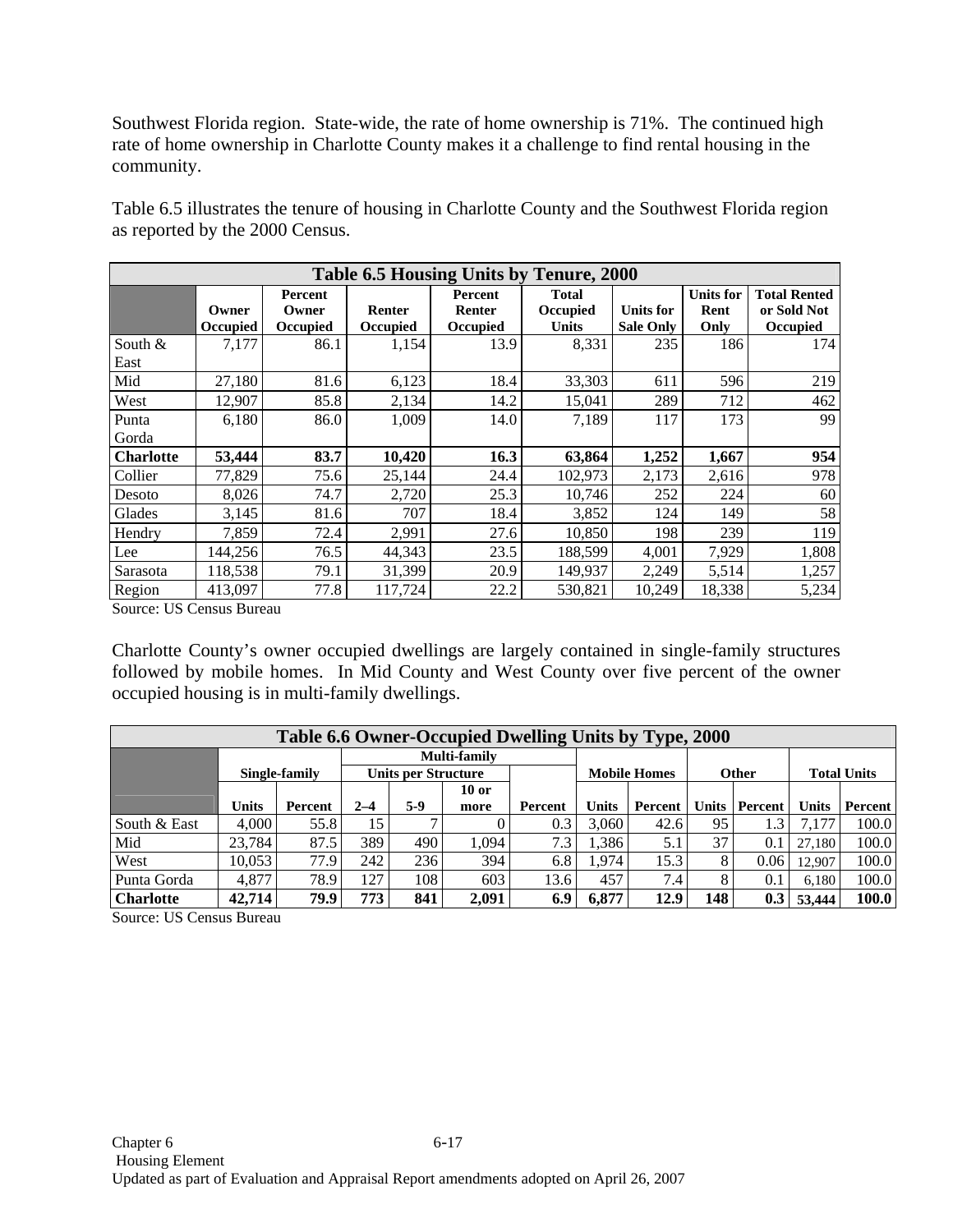The majority of the County's rental housing stock is in single-family units or small multi-family dwellings. Of the 10,420 rental units recorded by the 2000 Census, 5,603 (54%) are singlefamily units and another 1,653 (15.8%) are in small multi-family buildings with two to four units. An additional 598 (6%) are mobile homes.

|                  | Table 6.7 Renter-Occupied Dwelling Units by Type, 2000 |         |                            |     |              |         |              |                     |              |         |                    |         |  |
|------------------|--------------------------------------------------------|---------|----------------------------|-----|--------------|---------|--------------|---------------------|--------------|---------|--------------------|---------|--|
|                  |                                                        |         |                            |     | Multi-family |         |              |                     |              |         |                    |         |  |
|                  | Single-family                                          |         | <b>Units per Structure</b> |     |              |         |              | <b>Mobile Homes</b> |              | Other   | <b>Total Units</b> |         |  |
|                  |                                                        |         |                            |     | $10$ or      |         |              |                     |              |         |                    |         |  |
|                  | <b>Units</b>                                           | Percent | $2 - 4$                    | 5-9 | more         | Percent | <b>Units</b> | Percent             | <b>Units</b> | Percent | <b>Units</b>       | Percent |  |
| South &          |                                                        |         |                            |     |              |         |              |                     |              |         |                    |         |  |
| East             | 549                                                    | 47.5    | 177                        | 53  | 70           | 26.0    | 307          | 26.5                | 0            | 0.0     | 1,154              | 100.0   |  |
| Mid              | 3.650                                                  | 59.6    | 632                        | 385 | 1.348        | 38.6    | 108          | 1.8                 | U            | 0.0     | 6.123              | 100.0   |  |
| West             | 987                                                    | 46.3    | 631                        | 187 | 207          | 48.0    | 122          | 5.7                 | 0            | 0.0     | 2,134              | 100.0   |  |
| Punta            |                                                        |         |                            |     |              |         |              |                     |              |         |                    |         |  |
| Gorda            | 417                                                    | 41.4    | 215                        | 123 | 193          | 52.6    | 61           | 6.0                 | $\Omega$     | 0.0     | 1.009              | 10.0    |  |
| <b>Charlotte</b> | 5.603                                                  | 53.8    | .655                       | 748 | 1,818        | 40.5    | 598          | 5.7                 | 0            | 0.0     | 10.420             | 100.0   |  |

Source: US Census Bureau

### **Age of Housing**

The age of a structure shows the time the unit has been in the inventory and the duration of time over which substantial maintenance is necessary. The age threshold commonly used to signal a potential deficiency is the year built with units that are 40 years old or over used as the threshold. The housing stock in Charlotte County, like the housing throughout Southwest Florida is relatively young. The median year of all homes built in Charlotte County is 1983. The 2000 Census reports that 68,068 units, or 85% of the housing units in the county, were built after 1960. The older homes are mostly small, concrete block construction, single-family homes.

| Table 6.8 Housing Units by Age, 2000 |              |               |               |              |               |              |               |              |               |                 |               |
|--------------------------------------|--------------|---------------|---------------|--------------|---------------|--------------|---------------|--------------|---------------|-----------------|---------------|
|                                      |              | $1990 - 2000$ |               |              | $1980 - 1989$ |              | $1970 - 1979$ |              | 1960 - 1969   | <b>Pre 1960</b> |               |
|                                      | <b>Total</b> | <b>Total</b>  | $\frac{0}{0}$ | <b>Total</b> | $\frac{0}{0}$ | <b>Total</b> | $\frac{0}{0}$ | <b>Total</b> | $\frac{6}{9}$ | <b>Total</b>    | $\frac{0}{0}$ |
| South & East                         | 10,851       | 2,390         | 22.0          | 3,193        | 29.4          | 3,156        | 29.1          | 1,129        | 10.4          | 983             | 9.1           |
| Mid                                  | 39,160       | 8,588         | 21.9          | 15,449       | 39.6          | 8,673        | 22.1          | 4,209        | 10.7          | 2,241           | 5.7           |
| West                                 | 20,803       | 5,939         | 28.5          | 8,578        | 41.2          | 4,288        | 20.6          | 1,235        | 5.9           | 763             | 3.7           |
| Punta Gorda                          | 8,944        | 2,794         | 31.2          | 2.962        | 33.1          | 2,058        | 23.0          | 587          | 6.6           | 543             | 6.1           |
| <b>Charlotte</b>                     | 79,758       | 19,711        | 24.7          | 30,182       | 37.8          | 18,175       | 22.8          | 7,160        | 9.0           | 4,530           | 5.7           |
| Collier                              | 144,536      | 58,572        | 40.4          | 43,616       | 30.2          | 28,152       | 19.5          | 9,627        | 6.7           | 4,569           | 3.2           |
| Desoto                               | 13,608       | 3,297         | 24.2          | 3,651        | 26.8          | 3,230        | 23.7          | 1,632        | 12.0          | 1,798           | 13.3          |
| Glades                               | 5,790        | 1,356         | 23.4          | 1.786        | 30.9          | 1,611        | 27.8          | 571          | 9.9           | 466             | 8.0           |
| Hendry                               | 12,294       | 3,345         | 27.2          | 3,514        | 28.6          | 2,933        | 23.9          | 1,385        | 11.3          | 1.117           | 9.0           |
| Lee                                  | 245,405      | 69,279        | 28.2          | 81,099       | 33.0          | 56.952       | 23.2          | 24,025       | 9.8           | 14.050          | 5.8           |
| Sarasota                             | 182.467      | 35,551        | 19.5          | 47,896       | 26.2          | 52,442       | 28.7          | 24,402       | 13.4          | 22.176          | 12.2          |
| Region                               | 683,858      | 191.111       | 27.9          | 211,744      | 31.0          | 163,495      | 23.9          | 68,802       | 10.1          | 48.706          | 7.1           |

Source: US Census Bureau

Map 6.4 illustrates the 2000 census tract location of housing units by median year built. Based on median year built, the oldest housing units are in CT 208 in Port Charlotte where the median year built is 1965. Port Charlotte also has two census tracts where the median year built is in the 1970s. In CT 206, the median year built is 1972 and in CT 207 the median year built is 1974. In CT 103 in the City of Punta Gorda, the median year built of the housing stock is 1975.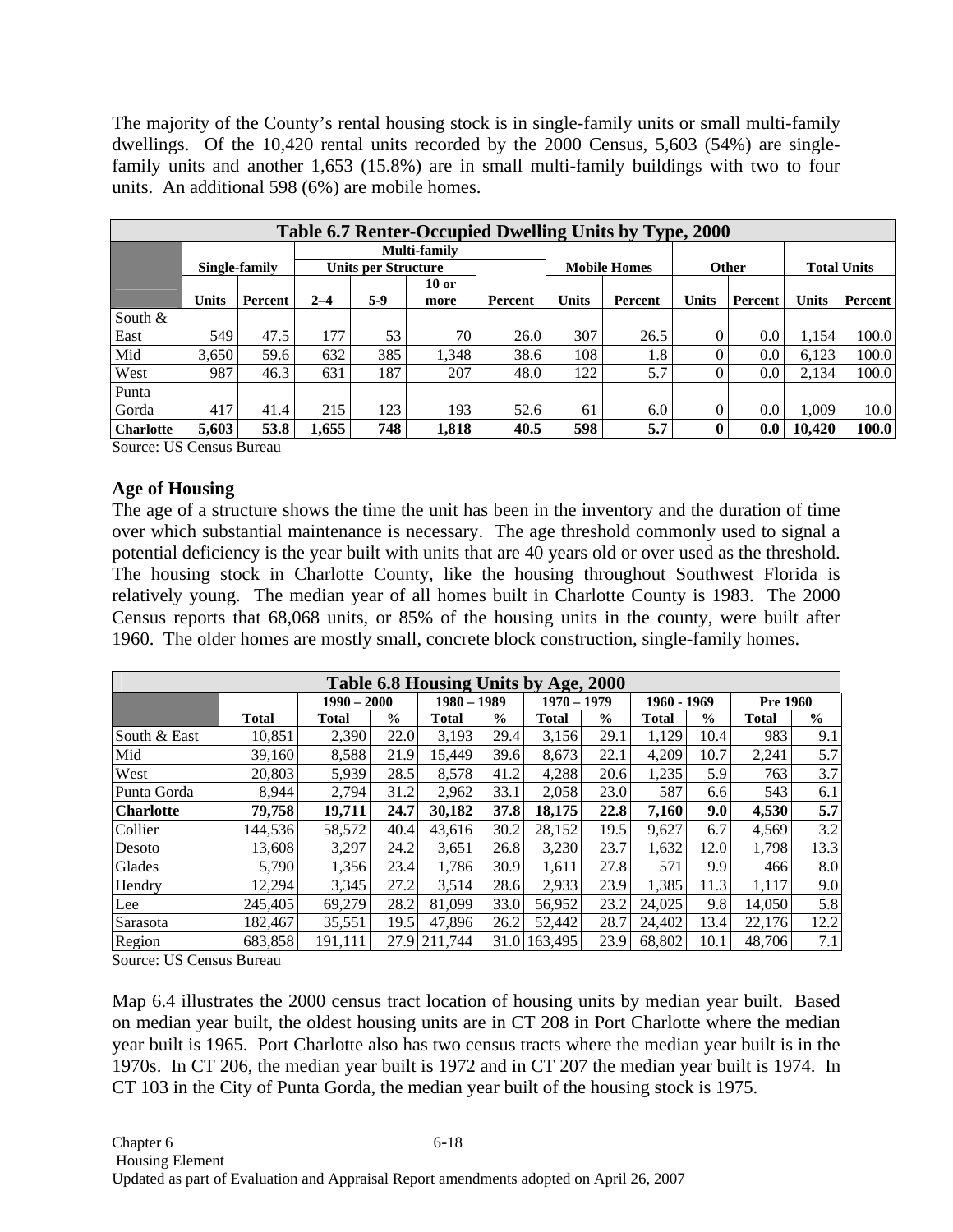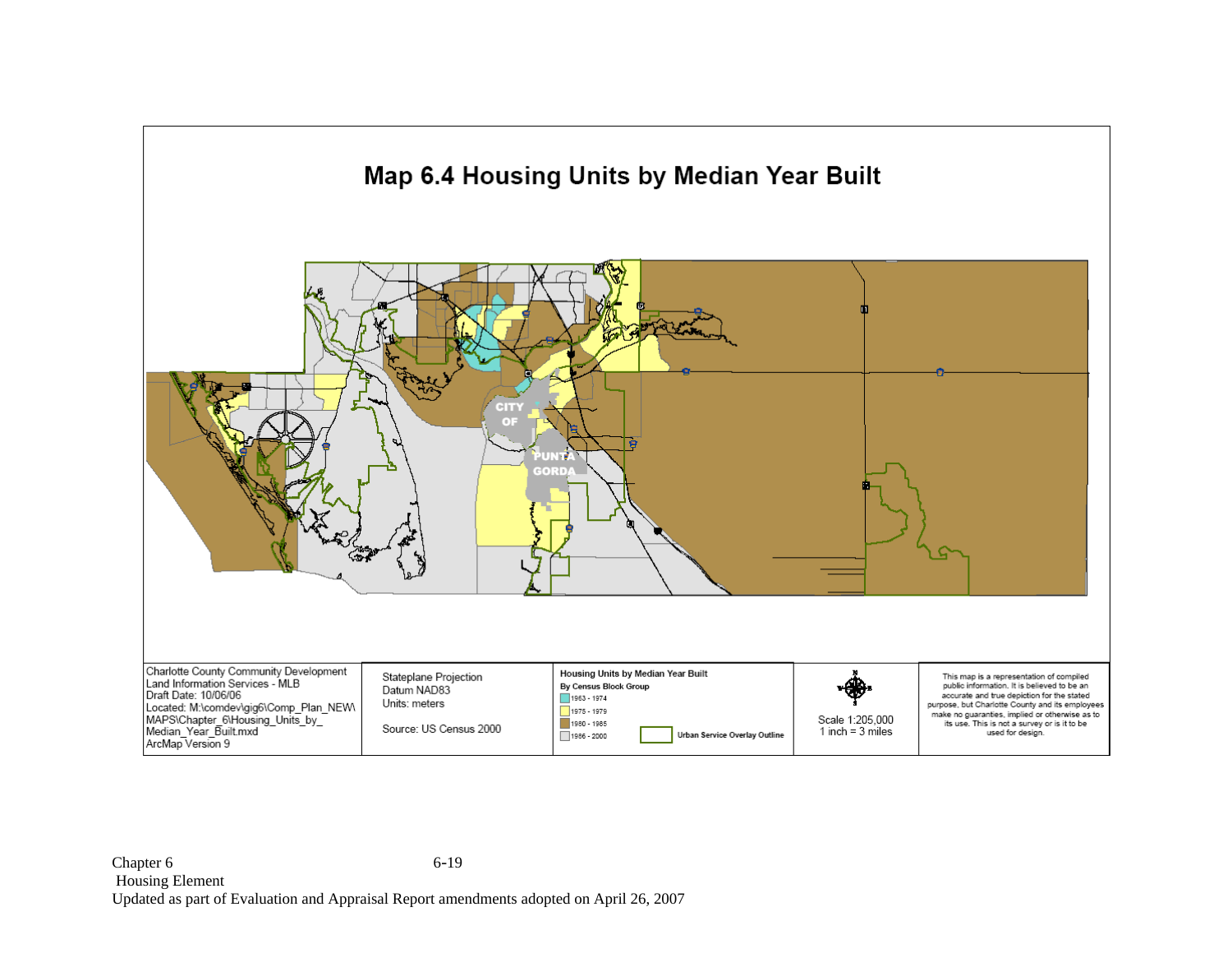### **Rental Housing Units by Gross Rent Levels**

Table 6.9 shows the number of housing units available for contract rents within specified limits as reported by the 2000 Census. As defined by the Census, contract rent is the monthly rent agreed to or contracted for, regardless of any furnishings, utilities, fees, meals, or services that may be included.

Table 6.9 shows that in Charlotte County, about 8,600 units, or 83% of the total, rent below \$850 per month. This is the maximum rent that households with 80% of the area median income, or low-income households, can afford. This is based on a housing cost to income ratio of 30% of gross income. In 2000, HUD calculated the median income for a four-person household in Charlotte County was \$42,400 and a low-income four-person household has an annual income of \$33,900. The Shimberg Center for Affordable Housing at the University of Florida estimates that in 2000 there were about 4,600 low-income renter households in Charlotte County.

|               | Table 6.9 Gross Rent: Specified Renter-Occupied Housing Units, 2000 |       |             |                |                  |                |               |               |               |        |                 |  |
|---------------|---------------------------------------------------------------------|-------|-------------|----------------|------------------|----------------|---------------|---------------|---------------|--------|-----------------|--|
|               | South $\&$                                                          |       |             | Punta          |                  |                |               |               |               |        |                 |  |
| Rent          | East                                                                | Mid   | West        | Gorda          | <b>Charlotte</b> | <b>Collier</b> | <b>Desoto</b> | <b>Glades</b> | <b>Hendry</b> | Lee    | <b>Sarasota</b> |  |
| $<$ \$250     | 50                                                                  | 360   | 80          | 152            | 642              | 1456           | 408           | 64            | 481           | 2965   | 1532            |  |
| \$250-499     | 664                                                                 | 1.842 | 836         | 325            | 3.667            | 4,120          | 1,528         | 433           | 1.784         | 12.790 | 6,246           |  |
| \$500-699     | 284                                                                 | 2,278 | 757         | 231            | 3,550            | 7,474          | 293           | 60            | 340           | 16,138 | 11,220          |  |
| \$700-849     | 21                                                                  | 534   | 163         | 49             | 766              | 5,483          | 37            | 10            | 45            | 4,992  | 4,768           |  |
| \$850-999     |                                                                     | 206   | 32          | 16             | 255              | 1718           | 32            |               |               | 2,091  | 2,425           |  |
| \$1,000-1,249 | 12                                                                  | 265   | 30          | 99             | 406              | 1.060          |               |               | 20            | 1,333  | 1,233           |  |
| \$1,250-1,499 |                                                                     | 137   | 34          | 26             | 197              | 614            |               |               | 0             | 467    | 743             |  |
| \$1,500-1,999 |                                                                     | 124   | $\theta$    | 7              | 131              | 767            |               |               |               | 860    | 526             |  |
| \$2,000>      | 0                                                                   | 53    | $\theta$    | $\overline{0}$ | 53               | 868            | 0             |               |               | 436    | 907             |  |
| No Cash       |                                                                     |       |             |                |                  |                |               |               |               |        |                 |  |
| Rent          | 104                                                                 | 314   | 202         | 104            | 724              | 1,527          | 317           | 138           | 259           | 2,150  | 1,706           |  |
| <b>Total</b>  | 1.135                                                               |       | 6.113 2.134 | 1,009          | 10.391           | 25,087         | 2.632         | 705           | 2,936         | 44,222 | 31,306          |  |

Source: US Census Bureau

Note: No-cash rent is units owned by friends or relatives who live elsewhere and who allow occupancy without charge. Rent-free houses or apartments may be provided to compensate caretakers, ministers, tenant farmers, sharecroppers, or others.

The 2000 Census reports on median gross rent. Gross rent is the contract rent plus the estimated average monthly cost of utilities and fuels. The Census reports that the median gross rent in Charlotte County is \$626 per month. During the 1990s median gross rent in the county increased by about 52% from \$412 per month in 1990. The increase in median gross rent exceeded the rate of inflation. Had median gross rent in the county increased at the rate of inflation during the 1990s it would have been \$543 per month in 2000.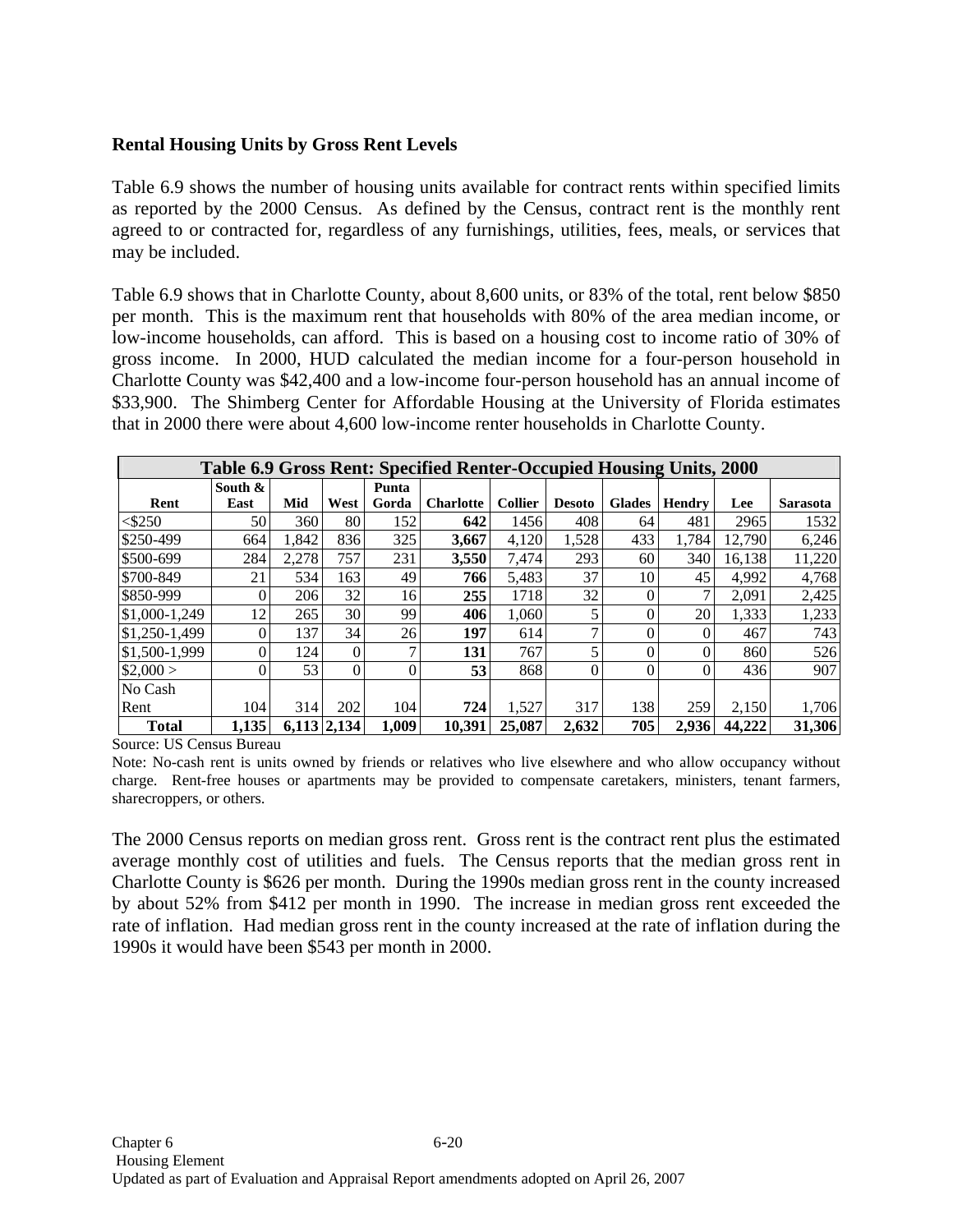Table 6.10 shows the median gross rent in Charlotte County in comparison to the Southwest Florida region and the State. The median gross rent cost in Charlotte County is lower than the median gross rents in the surrounding coastal counties.

| Table 6.10 Median Gross Rent Comparison of Area Counties and the State of |             |                       |  |  |  |  |  |  |  |  |
|---------------------------------------------------------------------------|-------------|-----------------------|--|--|--|--|--|--|--|--|
| Florida, 2000                                                             |             |                       |  |  |  |  |  |  |  |  |
| 1990                                                                      | <b>2000</b> | <b>Percent Change</b> |  |  |  |  |  |  |  |  |
| 434                                                                       | 569         | 31.1                  |  |  |  |  |  |  |  |  |
| 412                                                                       | 626         | 51.9                  |  |  |  |  |  |  |  |  |
| 495                                                                       | 753         | 52.1                  |  |  |  |  |  |  |  |  |
| 272                                                                       | 442         | 62.5                  |  |  |  |  |  |  |  |  |
| 417                                                                       | 474         | 13.7                  |  |  |  |  |  |  |  |  |
| 255                                                                       | 679         | 166.3                 |  |  |  |  |  |  |  |  |
| 302                                                                       | 646         | 113.9                 |  |  |  |  |  |  |  |  |
| 458                                                                       | 711         | 55.2                  |  |  |  |  |  |  |  |  |
| 402                                                                       | 641         | 59.5                  |  |  |  |  |  |  |  |  |
|                                                                           |             |                       |  |  |  |  |  |  |  |  |

Source: US Census Bureau

#### **Owner Housing Units by Value Ranges**

Table 6.11 shows the value of owner occupied housing units in Charlotte County as reported by the 2000 Census. As shown in Chart 6.2, Percent Owner Housing Units by Value, the largest percentage of units are valued in the \$70,000 to \$99,999 range with 26% of units within the range. Using the standard that households are able to purchase a home that is three times their annual income, households with annual income from \$23,333 (55% of the 2000 area median income) to \$33,333 (78.6% of the 2000 area median income) are able to afford the units valued in the range with the largest percentage of units. There are about 31,800 units or nearly 60% of the housing, that are valued at under \$100,000. Based on the values of the owner occupied units reported by the 2000 Census, housing in the county is affordable to low- and moderate-income households.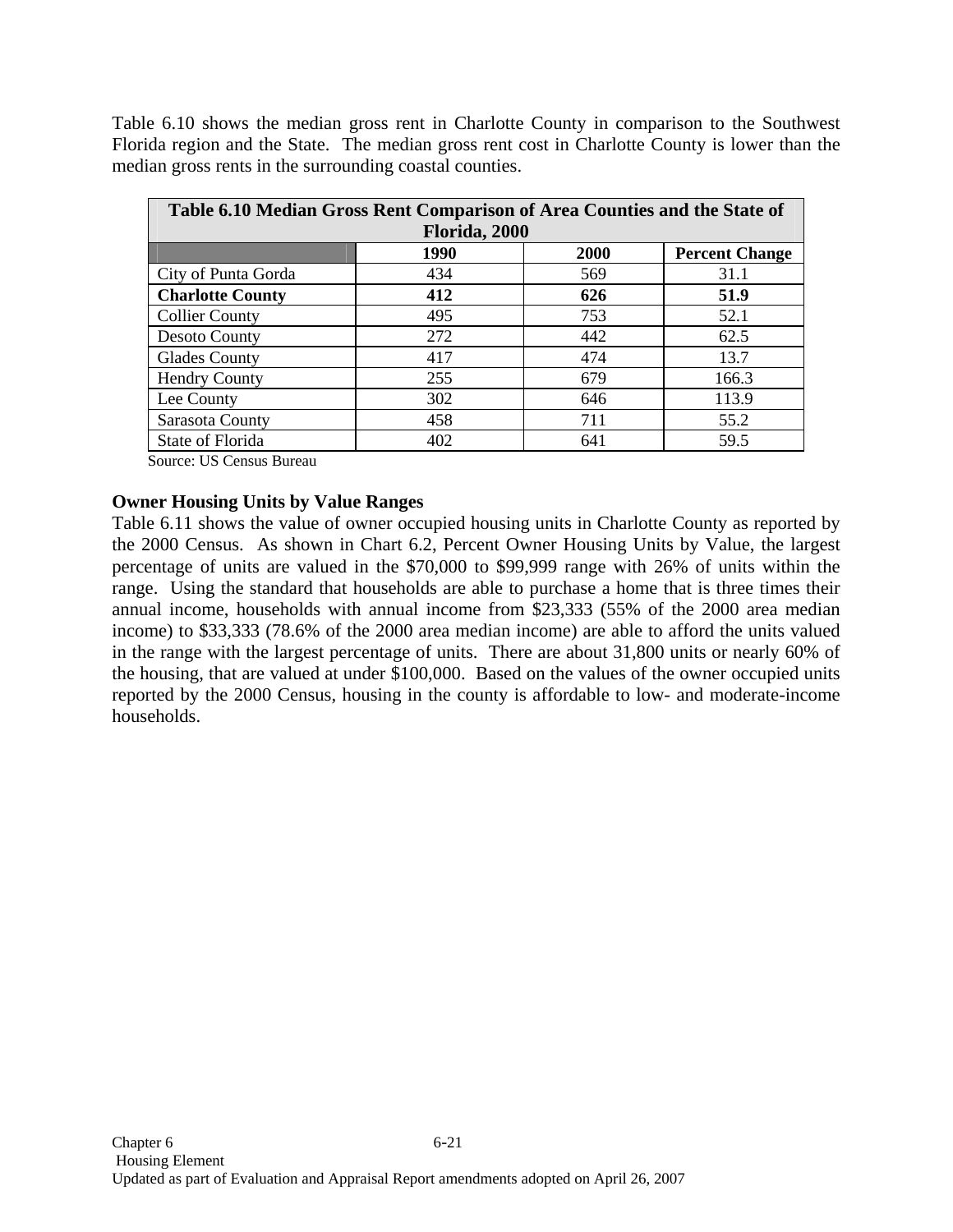|                   | Table 6.11 Specified Owner Occupied Units by Value Ranges, 2000 |        |        |          |                  |                |               |                |               |         |                 |  |
|-------------------|-----------------------------------------------------------------|--------|--------|----------|------------------|----------------|---------------|----------------|---------------|---------|-----------------|--|
|                   | South &                                                         |        |        | Punta    |                  |                |               |                |               |         |                 |  |
| <b>Value</b>      | East                                                            | Mid    | West   | Gorda    | <b>Charlotte</b> | <b>Collier</b> | <b>Desoto</b> | <b>Glades</b>  | <b>Hendry</b> | Lee     | <b>Sarasota</b> |  |
| $<$ \$30,000      | 1,034                                                           | 371    | 305    | 287      | 1,997            | 2,501          | 1,647         | 519            | 1,519         | 8,651   | 4,603           |  |
| \$30,000-49,999   | 1,708                                                           | 3,180  | 1,020  | 282      | 6,190            | 2,249          | 1,875         | 702            | 1,811         | 13,596  | 5,981           |  |
| \$50,000-69,999   | 1,289                                                           | 5,839  | 2,387  | 216      | 9,731            | 4,657          | 1,605         | 727            | 1,790         | 19,557  | 12,395          |  |
| \$70,000-99,999   | 1,398                                                           | 8,335  | 3,662  | 485      | 13,880           | 12,009         | 1302          | 714            | 1529          | 33,858  | 29,370          |  |
| \$100,000-124,999 | 421                                                             | 3,840  | 1,613  | 459      | 6,333            | 8,905          | 450           | 157            | 377           | 17,410  | 14,455          |  |
| \$125,000-149,999 | 370                                                             | 2,644  | 1,286  | 542      | 4,842            | 8,962          | 360           | 68             | 271           | 14,762  | 12,723          |  |
| \$150,000-174,999 | 258                                                             | 1,286  | 817    | 524      | 2,885            | 6,582          | 217           | 139            | 128           | 9,633   | 8,249           |  |
| \$175,000-199,999 | 194                                                             | 674    | 594    | 737      | 2,199            | 4.799          | 138           | 48             | 137           | 5,677   | 5,522           |  |
| \$200,000-249,999 | 181                                                             | 448    | 342    | 908      | 1,879            | 6,441          | 116           | 14             | 136           | 6,916   | 7,715           |  |
| \$250,000-299,999 | 157                                                             | 264    | 243    | 770      | 1,434            | 4,446          | 171           | 13             | 60            | 4,394   | 4,750           |  |
| \$300,000-399,999 | 70                                                              | 187    | 254    | 734      | 1,245            | 5,554          | 26            | 37             | 26            | 4,351   | 4,890           |  |
| \$400,000-499.999 | 44                                                              | 49     | 124    | 117      | 334              | 3,201          | 47            | $\theta$       | 33            | 1,779   | 2,553           |  |
| \$500,000-749,999 | 46                                                              | 24     | 103    | 93       | 266              | 3,520          | 55            | $\overline{0}$ | 18            | 1,918   | 2,804           |  |
| \$750,000-999,999 | $\Omega$                                                        | 20     | 61     | 26       | 107              | 1,605          | 17            | $\overline{0}$ | 0             | 780     | 1,114           |  |
| > \$1,000,000     | 7                                                               | 19     | 96     | $\Omega$ | 122              | 2,398          | $\Omega$      | 7              | 24            | 974     | 1,414           |  |
| <b>Total</b>      | 7,177                                                           | 27,180 | 12,907 | 6,180    | 53,444           | 77,829         | 8,026         | 3,145          | 7,859         | 144,256 | 118,538         |  |
| <b>Median</b>     |                                                                 |        |        | 185,000  | 87,700           | 149,000        | 55,700        | 60,200         | 56,600        | 96,700  | 112,000         |  |

Source: US Census Bureau



Source: US Census Bureau

The 2000 Census reports that the median value in Charlotte County is \$87,700. During the 1990s, median value in the county increased by about 15% from \$76,400 in 1990. In 2000,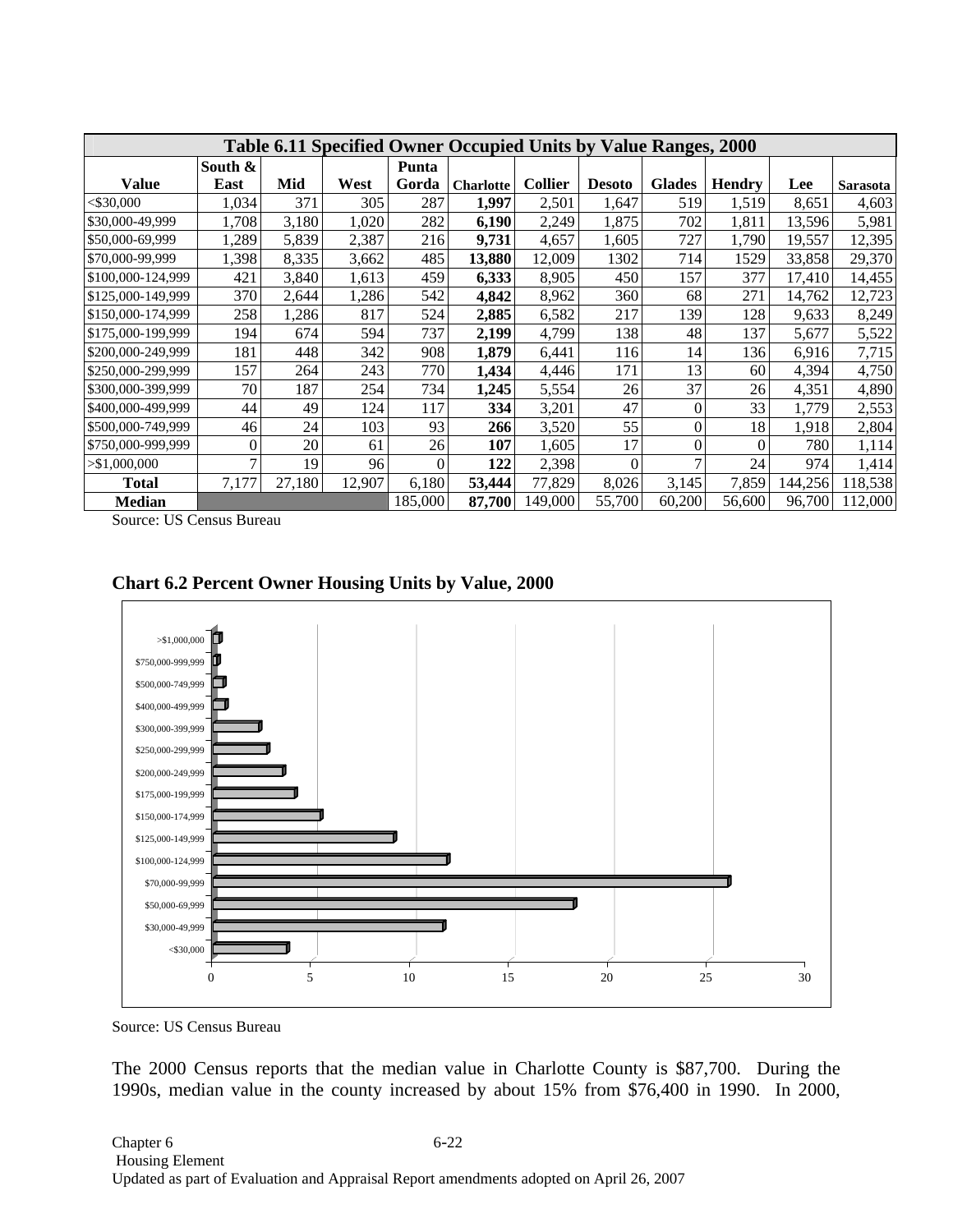housing is less expensive than it was ten years earlier. Adjusting for inflation, the median price of a home in Charlotte County was \$115,546 in 1990, compared to \$87,800 in 2000.

Table 6.12 shows that the median value in Charlotte County is lower than the median values in the surrounding coastal counties. Median value also increased at a lower percentage in Charlotte County than in the surrounding coastal counties. Charlotte County ranks 23<sup>rd</sup> of Florida's 67 counties  $(17<sup>th</sup>$  among 32 coastal counties) in the median value of housing.

| Table 6.12 Median Value Comparison of Area Counties and the State of |               |         |                       |  |  |  |  |  |  |  |
|----------------------------------------------------------------------|---------------|---------|-----------------------|--|--|--|--|--|--|--|
|                                                                      | Florida, 2000 |         |                       |  |  |  |  |  |  |  |
|                                                                      | 1990          | 2000    | <b>Percent Change</b> |  |  |  |  |  |  |  |
| City of Punta Gorda                                                  | 167,000       | 185,000 | 10.8                  |  |  |  |  |  |  |  |
| <b>Charlotte County</b>                                              | 76,400        | 87,700  | 14.8                  |  |  |  |  |  |  |  |
| <b>Collier County</b>                                                | 121,400       | 149,000 | 22.7                  |  |  |  |  |  |  |  |
| Desoto County                                                        | 50,300        | 55,700  | 10.7                  |  |  |  |  |  |  |  |
| <b>Glades County</b>                                                 | 57,000        | 60,200  | 5.6                   |  |  |  |  |  |  |  |
| <b>Hendry County</b>                                                 | 60,000        | 56,600  | $-5.7$                |  |  |  |  |  |  |  |
| Lee County                                                           | 83,700        | 96,700  | 15.5                  |  |  |  |  |  |  |  |
| Sarasota County                                                      | 86,900        | 112,000 | 28.9                  |  |  |  |  |  |  |  |
| State of Florida                                                     | 76,500        | 93,200  | 21.8                  |  |  |  |  |  |  |  |

Source: US Census Bureau

Table 6.13 reflects the price level for housing relative to the population weighted state-wide average price level for housing (equal to 100). The data measures the price level differences from place to place in contrast to the consumer price index prepared by the US Bureau of Labor Statistics. In 2003, only Glades County and Hendry County had a lower index than Charlotte County. From 2001 to 2003, Charlotte County increased relative to the adjoining coastal counties of Lee and Sarasota indicating that housing costs in Charlotte County are catching up with the two counties.

| Table 6.13 Housing Price Level Index, 1980, 1986, 1990, 1994, 2001, and 2003 |        |        |        |        |        |        |  |  |  |  |  |
|------------------------------------------------------------------------------|--------|--------|--------|--------|--------|--------|--|--|--|--|--|
| County                                                                       | 1980   | 1986   | 1990   | 1994   | 2001   | 2003   |  |  |  |  |  |
| <b>Charlotte</b>                                                             | 97.66  | 94.21  | 93.26  | 92.61  | 90.06  | 92.08  |  |  |  |  |  |
| Collier                                                                      | 99.62  | 103.62 | 99.09  | 103.01 | 103.07 | 109.96 |  |  |  |  |  |
| Desoto                                                                       | n/a    | 88.73  | 87.48  | 92.22  | 88.58  | 89.01  |  |  |  |  |  |
| Glades                                                                       | 93.91  | 94.03  | 100.25 | 96.39  | 90.66  | 89.32  |  |  |  |  |  |
| Hendry                                                                       | 91.23  | 95.29  | 87.99  | 89.22  | 93.42  | 93.44  |  |  |  |  |  |
| Lee                                                                          | 98.71  | 103.87 | 101.42 | 101.36 | 95.39  | 95.54  |  |  |  |  |  |
| Sarasota                                                                     | 101.21 | 103.48 | 104.54 | 104.46 | 101.54 | 93.16  |  |  |  |  |  |

Source: *Florida Statistical Abstract*, Table 24.80 for noted years. n/a - data not available

### **Monthly Costs of Owner Occupied Housing Units**

Table 6.14 displays the number of owner occupied housing units distributed by monthly costs. The units are separated into two categories, those with a mortgage and those without a mortgage. The 2000 Census reports that home ownership costs for units in Charlotte County with a mortgage are \$866 per month, an increase of 41.5% from \$612 per month in 1990. For units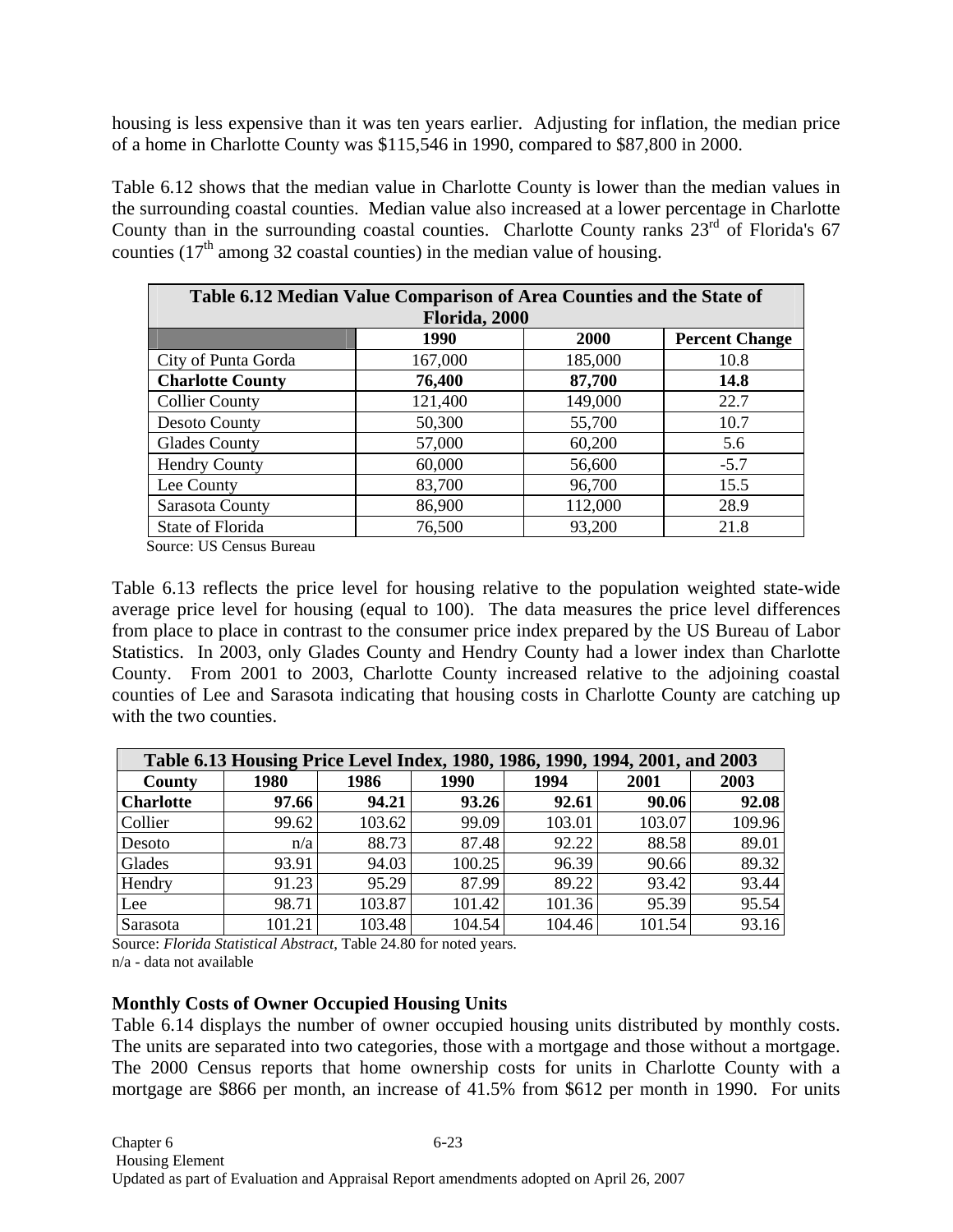without a mortgage, the home ownership cost in 2000 is \$298 per month, an increase of 62.8% from \$183 per month in 1990.

Compared to the four coastal counties in the Southwest region, Charlotte County has the lowest cost for home ownership. Monthly costs, however, are higher in Charlotte County than in the inland counties of Desoto, Glades, and Hendry. Home ownership costs are ten to 30% higher in Collier, Lee, and Sarasota Counties down from about double in 1990. Monthly costs in Charlotte County are 20% to 25% higher than in Desoto, Glades, and Hendry Counties, versus about ten percent in 1990.

Table 6.14 also indicates that 46% of all owner occupied housing is mortgaged, a percentage that is seemingly inconsistent with the fact about two-thirds of the units are less than 25 years old. The high percentage of single-family homes without a mortgage reveals the paradox about Charlotte County's housing stock. It is largely owned by retirees who purchased homes with cash derived from lifetime savings and equity from previously owned property. Owners whose fixed incomes have not kept up with escalating housing costs such as insurance, utilities, and taxes occupy units without a mortgage. Although the low monthly payment suggests the home is affordable, in reality, there are elderly persons who have trouble meeting expenses. The 2000 Census reports that about 22% of the elderly owner households are cost burdened paying 30% or more of their annual income toward their housing costs.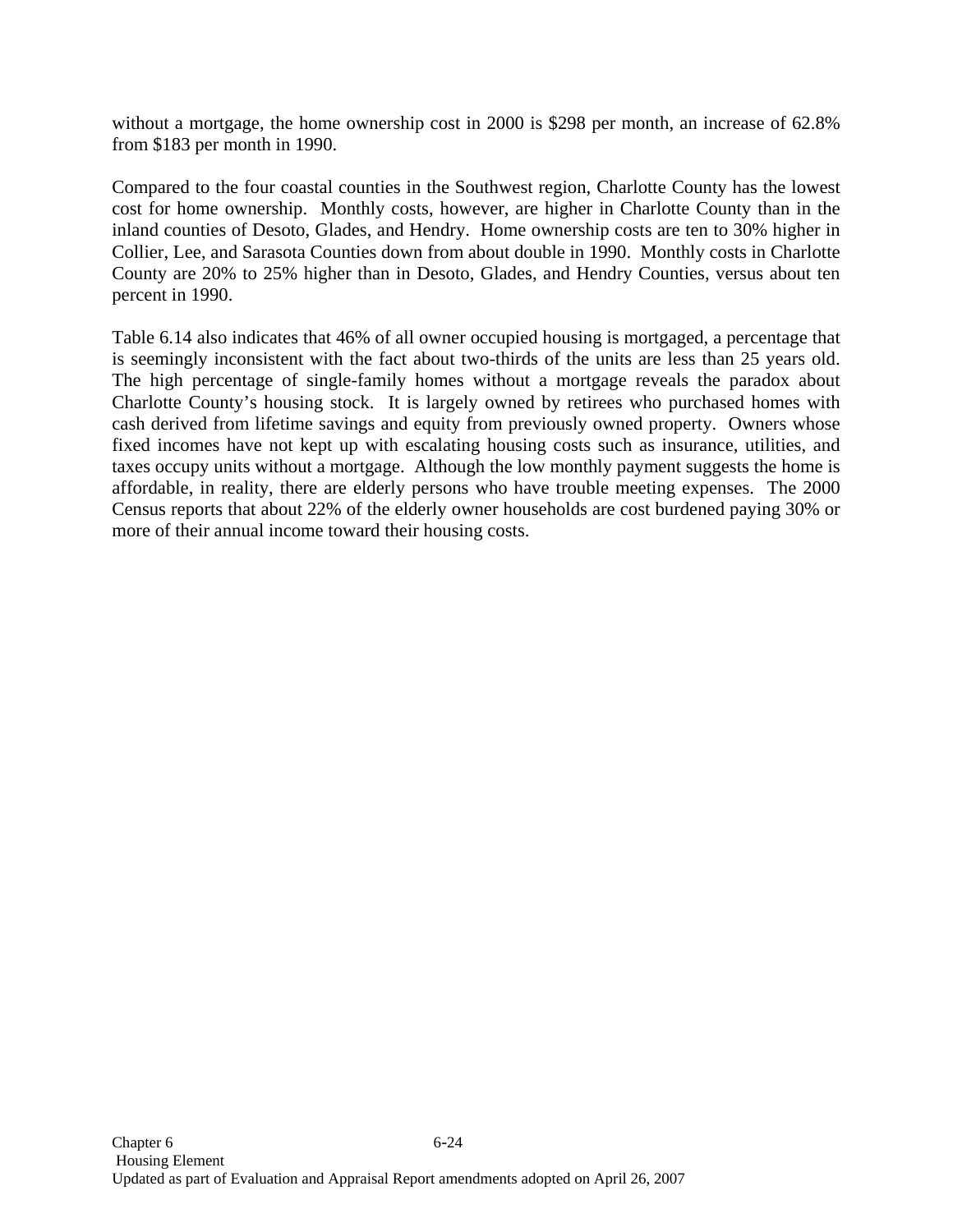| Table 6.14 Monthly Cost of Owner Occupied Units, 2000 |                 |        |       |                  |                  |                |                  |                  |                  |        |                 |
|-------------------------------------------------------|-----------------|--------|-------|------------------|------------------|----------------|------------------|------------------|------------------|--------|-----------------|
| Mortgage                                              |                 |        |       |                  |                  |                |                  |                  |                  |        |                 |
| Status &                                              |                 |        |       | Punta            |                  |                |                  |                  |                  |        |                 |
| <b>Monthly</b><br><b>Owner Costs</b>                  | South &<br>East | Mid    | West  | Gorda            | <b>Charlotte</b> | <b>Collier</b> | <b>Desoto</b>    | <b>Glades</b>    | Hendry           | Lee    | <b>Sarasota</b> |
| With a                                                |                 |        |       |                  |                  |                |                  |                  |                  |        |                 |
| Mortgage                                              | 3,373           | 16,196 | 6,781 | 2,660            | 29,010           | 45,656         | 3,854            | 1,520            | 4,940            | 86,064 | 66,636          |
| Less Than \$200                                       | 18              | 14     | 22    | $\boldsymbol{0}$ | 54               | 83             | 52               | 22               | 77               | 307    | 164             |
| \$200-299                                             | 76              | 80     | 86    | $\mathbf{0}$     | 242              | 248            | 150              | 36               | 164              | 530    | 352             |
| \$300-399                                             | 129             | 376    | 119   | 30               | 654              | 518            | 236              | 54               | 184              | 1,616  | 1,151           |
| \$400-499                                             | 281             | 936    | 301   | $\overline{75}$  | 1,593            | 1,029          | 377              | 150              | $\overline{376}$ | 3,482  | 2,547           |
| \$500-599                                             | 256             | 1,700  | 589   | 103              | 2,648            | 1,575          | 718              | 149              | 620              | 5,548  | 3,954           |
| \$600-699                                             | 411             | 2,241  | 853   | 147              | 3,652            | 2,741          | 525              | 208              | 628              | 8,637  | 5,913           |
| \$700-799                                             | 427             | 2,303  | 829   | 214              | 3,773            | 3,733          | 432              | 170              | 566              | 9,241  | 7,476           |
| \$800-899                                             | 366             | 2,138  | 800   | 165              | 3,469            | 3,885          | 332              | 202              | 595              | 9,601  | 7,231           |
| \$900-999                                             | 240             | 1,696  | 737   | 112              | 2,785            | 4,142          | 302              | 113              | 507              | 9,126  | 6,580           |
| \$1,000-1,249                                         | 493             | 2,527  | 1,297 | 509              | 4,826            | 8,618          | 378              | 198              | 614              | 15,060 | 11,520          |
| \$1,250-1,499                                         | 362             | 1,154  | 421   | 340              | 2,277            | 5,944          | 202              | 102              | 318              | 8,944  | 6,885           |
| \$1,500-1,999                                         | 192             | 778    | 514   | 488              | 1,972            | 6,164          | 53               | 102              | 232              | 7,868  | 6,305           |
| \$2,000-2,499                                         | 66              | 149    | 94    | 255              | 564              | 2,768          | 65               | $\overline{2}$   | $\overline{59}$  | 2,867  | 2,913           |
| \$2,500-2,999                                         | 25              | 55     | 73    | 103              | 256              | 1,463          | 8                | $\overline{12}$  | $\theta$         | 1,290  | 1,316           |
| \$3,000 or more                                       | 31              | 49     | 46    | 119              | 245              | 2,745          | 24               | $\boldsymbol{0}$ | $\mathbf{0}$     | 1,947  | 2,329           |
| Median                                                |                 |        |       | 1,256            | 866              | 1,200          | 679              | 710              | 751              | 968    | 984             |
| <b>Not</b>                                            |                 |        |       |                  |                  |                |                  |                  |                  |        |                 |
| Mortgaged                                             | 3,804           | 10,984 | 6,126 | 3,520            | 24,434           | 32,173         | 4,172            | 1,625            | 2,919            | 58,192 | 51,902          |
| Less than \$100                                       | 188             | 89     | 24    | 29               | 330              | 370            | 207              | 81               | 151              | 1.113  | 614             |
| \$100-199                                             | 1,042           | 1,769  | 1,024 | 148              | 3,983            | 2,974          | 1,057            | 572              | 706              | 7,276  | 5,572           |
| \$200-299                                             | 1,181           | 4,419  | 2,445 | 375              | 8,420            | 6,154          | 1,560            | 556              | 974              | 13,932 | 12,694          |
| \$300-399                                             | 676             | 2,872  | 1,410 | 707              | 5,665            | 6,564          | 820              | 235              | 504              | 13,771 | 12,047          |
| \$400-499                                             | 348             | 921    | 572   | 935              | 2,776            | 4,665          | 309              | 79               | 304              | 9,325  | 7,795           |
| \$500-599                                             | 132             | 445    | 278   | 624              | 1,479            | 3,164          | 120              | 57               | 154              | 5,925  | 4,839           |
| \$600-699                                             | 129             | 251    | 103   | 395              | 878              | 2,134          | 61               | 24               | 49               | 2,479  | 2,762           |
| \$700-799                                             | 15              | 77     | 61    | 195              | 348              | 1,501          | 29               | 21               | 22               | 1,555  | 1,688           |
| \$800-899                                             | $\,8\,$         | 50     | 43    | 95               | 196              | 1,179          | $\boldsymbol{0}$ | $\boldsymbol{0}$ | 9                | 801    | 1,094           |
| \$900-999                                             | $\,8\,$         | 6      | 16    | $\boldsymbol{0}$ | 30               | 763            | $\boldsymbol{0}$ | $\boldsymbol{0}$ | $\overline{7}$   | 452    | 643             |
| \$1,000 or more                                       | $\overline{77}$ | 85     | 150   | 17               | 329              | 2,705          | 9                | $\boldsymbol{0}$ | 39               | 1,563  | 2,154           |
| <b>Median</b>                                         |                 |        |       | 480              | 298              | 412            | $\overline{253}$ | 235              | 270              | 342    | 344             |

Source: US Census Bureau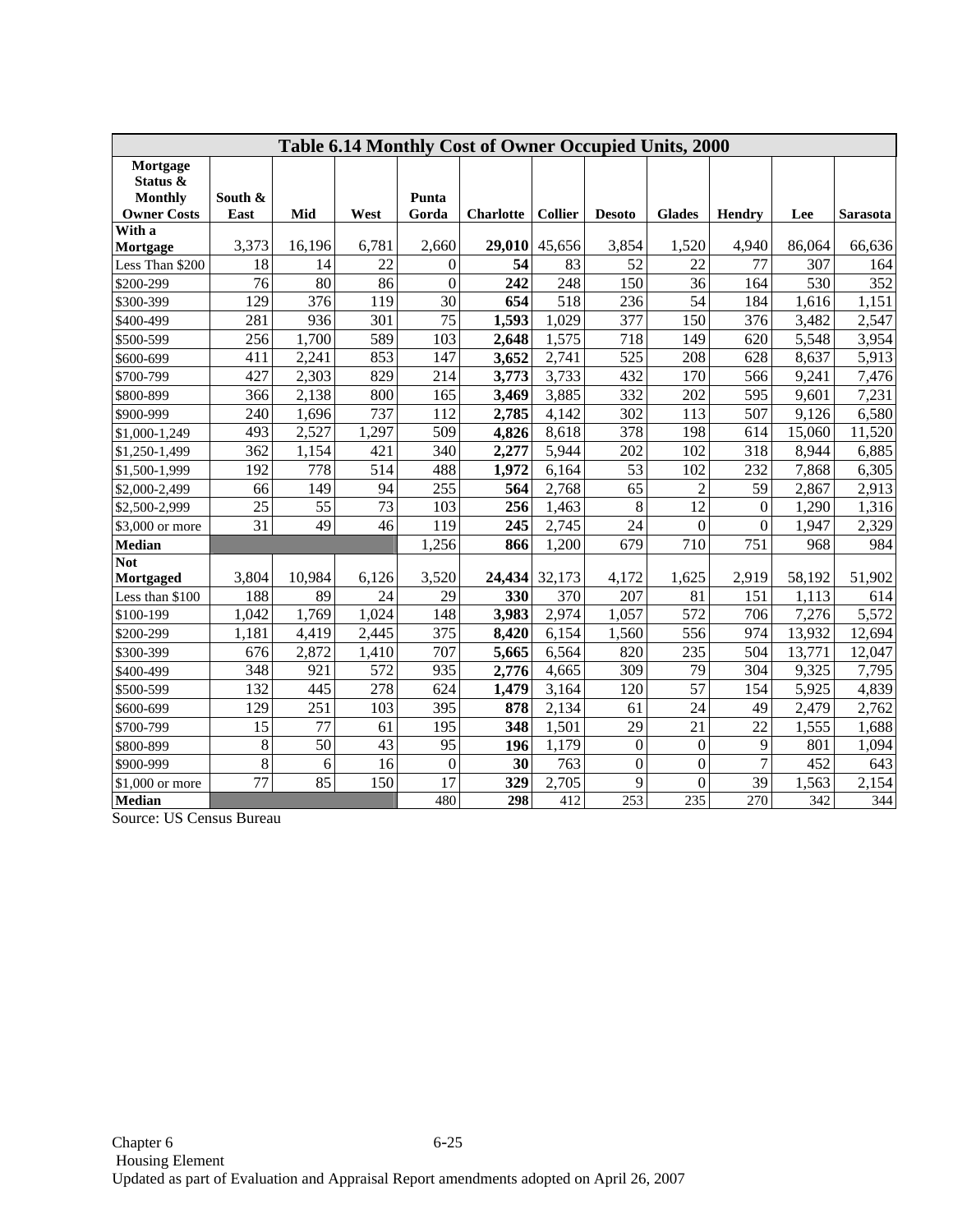Chart 6.3 Median Monthly Cost, compares the median monthly cost of owner-occupied units with a mortgage against those without a mortgage. Charlotte County is lower than the coastal counties but higher than the inland counties.



**Chart 6.3 Median Monthly Cost of Owner Occupied Units 2000** 

Source: US Census Bureau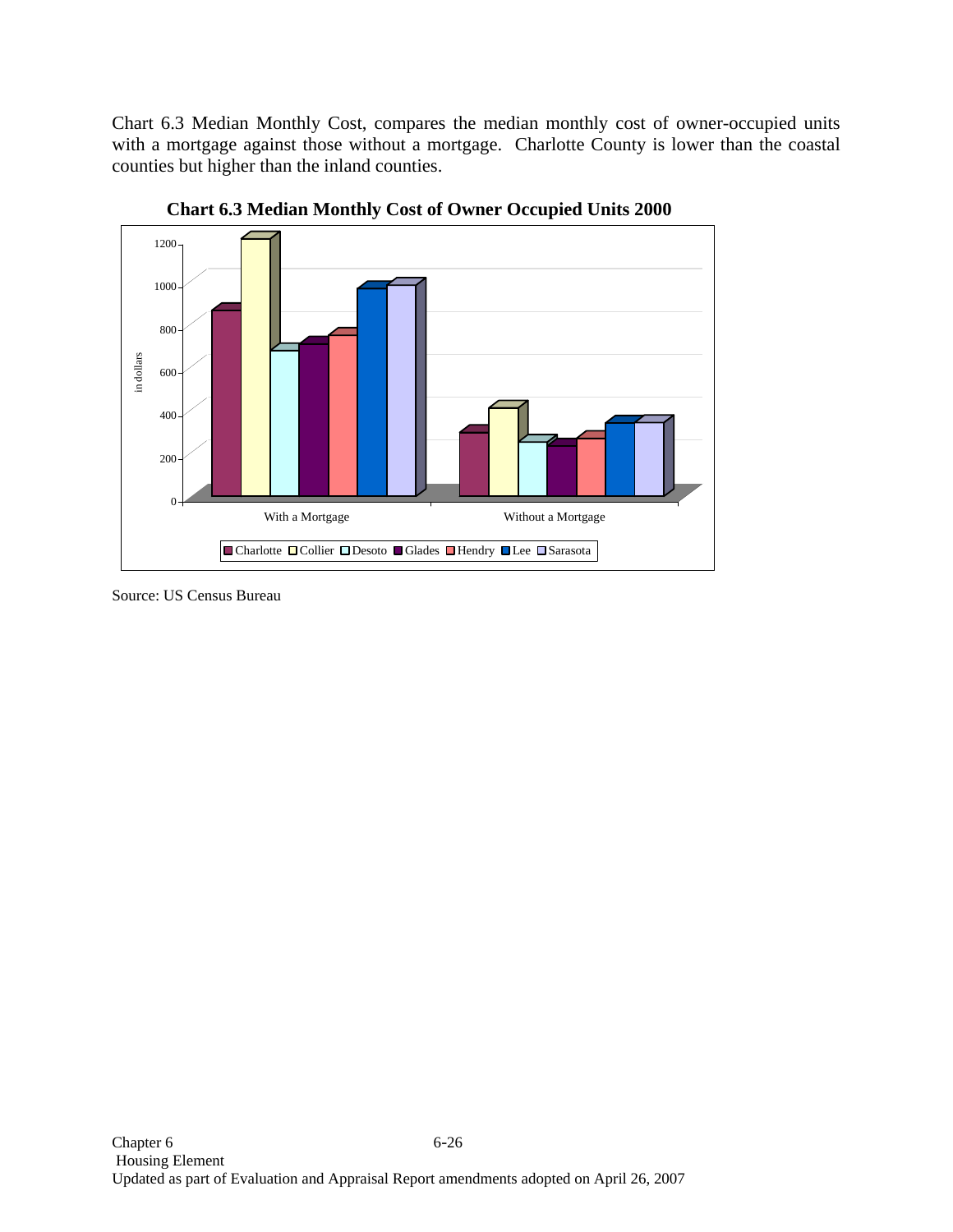Chart 6.4 Monthly Owner Costs, illustrates the monthly owner costs of a homeowner with a mortgage in Charlotte County. The \$1,000 to \$1,249 monthly mortgage range contains the greatest percentage of homeowners. Map 6.5, illustrates the number of housing units that are owner occupied by census tract.



**Chart 6.4 Monthly Owner Costs – Owners with a Mortgage** 

Source: US Census Bureau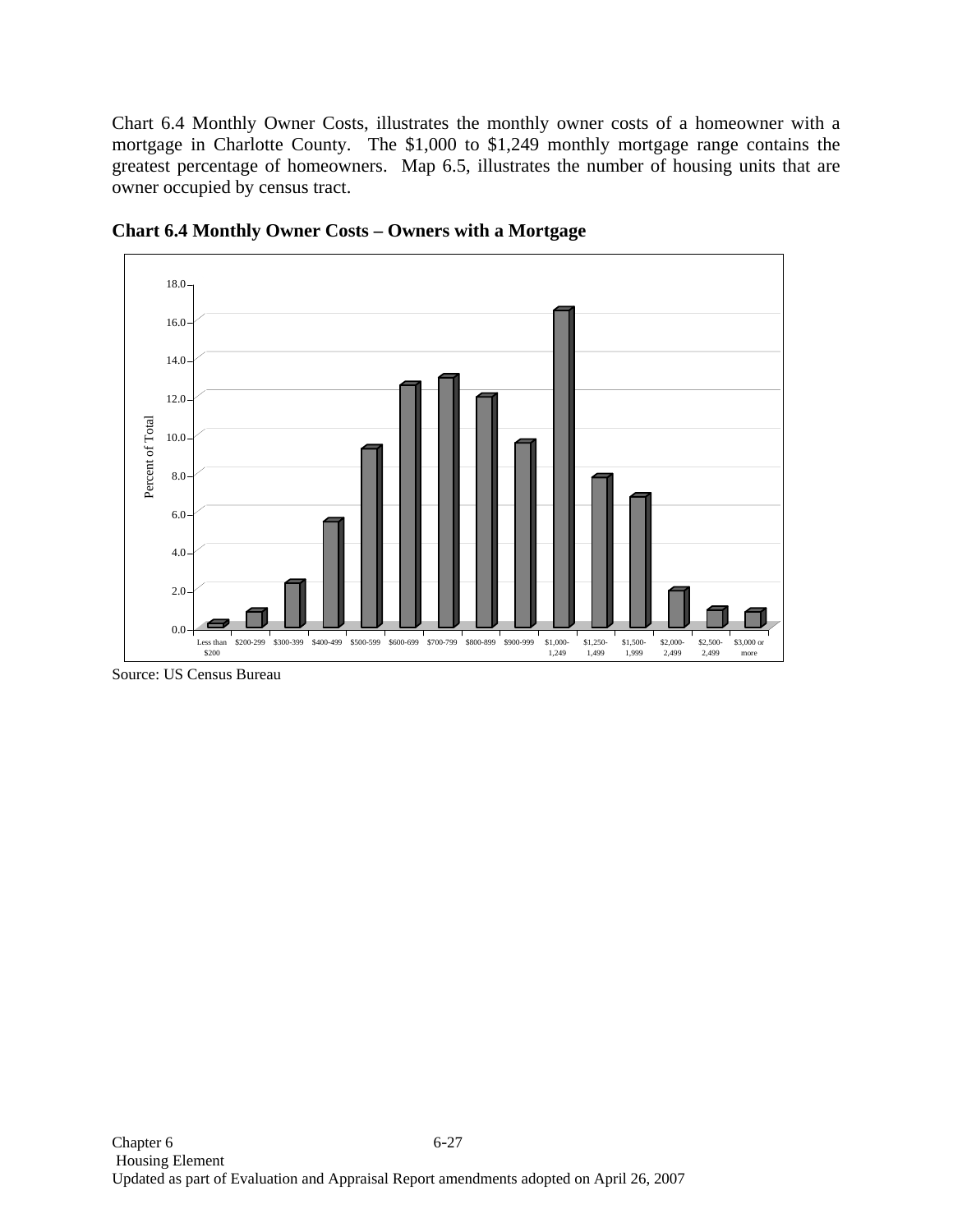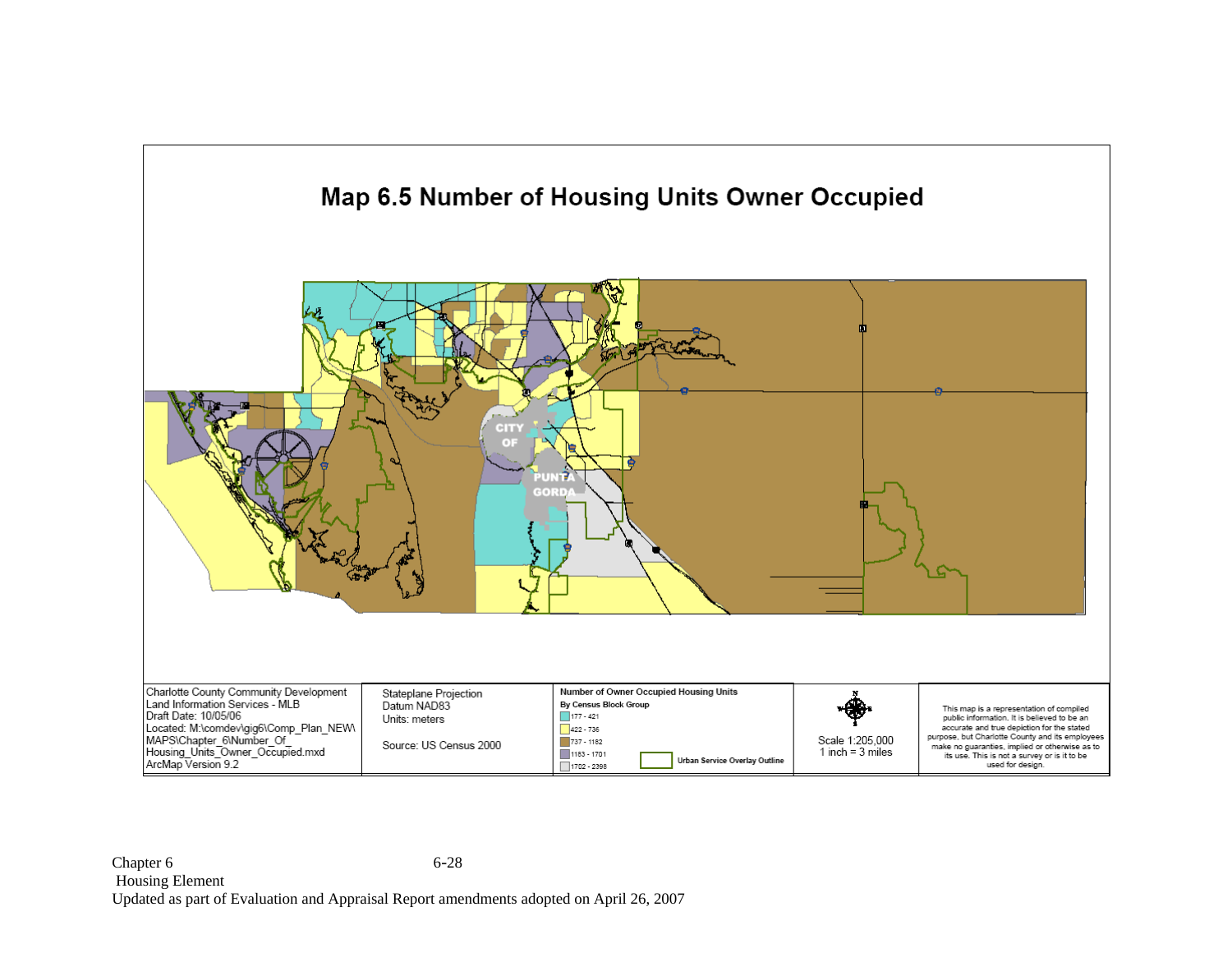### **Rental Housing Distributed by Rent-to-Income Ratios for Households at Different Income Levels**

Table 6.15 shows the distribution of 10,391 Charlotte County renter households among various income ranges. The table shows the following.

- 3,796 households (36.5%) earn less than 20,000 per year. About 2,800 or 74% pay 30% or more of their income for their housing costs.
- 2,624 (25.3%) are in the \$20,000 to \$34,999 income range. About 900 or 35% pay 30% or more of their income for their housing costs.
- 1,741 or 16.8% earn between \$35,000 and \$49,999 annually. About 100 or 10% pay 30% or more of their income for their housing costs.
- 2,230 (21.5%) have annual income of \$50,000 or more. About 40 or 1.8% pay 30% or more of their income for their housing costs.

| Table 6.15 Household Income in 1999 by Gross Rent as a Percentage of Household Income<br>in 1999 |                                                           |                        |           |                  |                |                  |               |                |                  |                  |           |                 |
|--------------------------------------------------------------------------------------------------|-----------------------------------------------------------|------------------------|-----------|------------------|----------------|------------------|---------------|----------------|------------------|------------------|-----------|-----------------|
| Household<br><b>Income</b>                                                                       | Percent of<br><b>Income to</b><br>Housing<br><b>Costs</b> | <b>South</b><br>& East | Mid       | West             | Punta<br>Gorda | <b>Charlotte</b> | <b>Desoto</b> | <b>Collier</b> | Glades           | <b>Hendry</b>    | Lee       | <b>Sarasota</b> |
| Less than                                                                                        | <30%                                                      | 49                     | 284       | 88               | 81             | 502              | 816           | 228            | 62               | 234              | 1,787     | 1,051           |
| \$20,000                                                                                         | 30-34%                                                    | 31                     | 154       | 79               | 93             | 357              | 403           | 149            | $\boldsymbol{0}$ | 132              | 955       | 597             |
|                                                                                                  | $35% +$                                                   | 221                    | 1,468     | 566              | 206            | 2,461            | 4,184         | 577            | 139              |                  | 788 9,939 | 6,802           |
|                                                                                                  | Not.<br>Computed                                          | 118                    | 150       | 124              | 84             | 476              | 1,131         | 166            | 68               | 187              | 1,711     | 1,362           |
| \$20,000 to                                                                                      | $<30\%$                                                   | 198                    | 903       | 269              | 110            | 1,480            | 2,260         | 545            | 122              |                  | 551 6,434 | 3,432           |
| \$34,999                                                                                         | 30-34%                                                    | 55                     | 241       | 81               | 24             | 401              | 1,202         | 60             | 8                | 71               | 1,935     | 1,434           |
|                                                                                                  | $35% +$                                                   | 25                     | 390       | 73               | 31             | 519              | 2,124         | 32             | 11               | 29               | 3,006     | 2,746           |
|                                                                                                  | <b>Not</b><br>Computed                                    | 19                     | 130       | 61               | 14             | 224              | 378           | 118            | 40               | 54               | 587       | 444             |
| \$35,000 to                                                                                      | $<30\%$                                                   | 267                    | 909       | 304              | 123            | 1,519            | 3,876         | 389            | 52               | 331              | 6,964     | 4,602           |
| \$49,999                                                                                         | 30-34%                                                    | $\overline{0}$         | 84        | 15               | 19             | 118              | 303           | $\overline{0}$ | $\boldsymbol{0}$ | $\overline{0}$   | 462       | 458             |
|                                                                                                  | $35% +$                                                   | 7                      | 41        | 6                | $\Omega$       | 54               | 383           | $\Omega$       | $\Omega$         | $\theta$         | 426       | 469             |
|                                                                                                  | Not.<br>Computed                                          | 9                      | 32        | 9                | $\overline{0}$ | 50               | 217           | 55             | 8                | 46               | 385       | 169             |
| \$50,000 or                                                                                      | $<$ 30%                                                   |                        | 213 1,260 | 425              | 194            | 2,092            | 6,864         | 269            | 163              |                  | 469 8,989 | 6,972           |
| more                                                                                             | 30-34%                                                    | $\boldsymbol{0}$       | 7         | $\boldsymbol{0}$ | 9              | 16               | 163           | $\overline{0}$ | $\boldsymbol{0}$ | $\theta$         | 139       | 159             |
|                                                                                                  | $35% +$                                                   | $\boldsymbol{0}$       | 16        | $\boldsymbol{0}$ | 9              | 25               | 356           | $\mathbf{0}$   | $\boldsymbol{0}$ | $\boldsymbol{0}$ | 138       | 225             |
|                                                                                                  | <b>Not</b><br>Computed                                    | $\overline{7}$         | 44        | 34               | 12             | 97               | 427           | 44             | 32               | 44               | 365       | 384             |

Source: US Census Bureau

Map 6.6 illustrates the number of housing units renter occupied by census tract.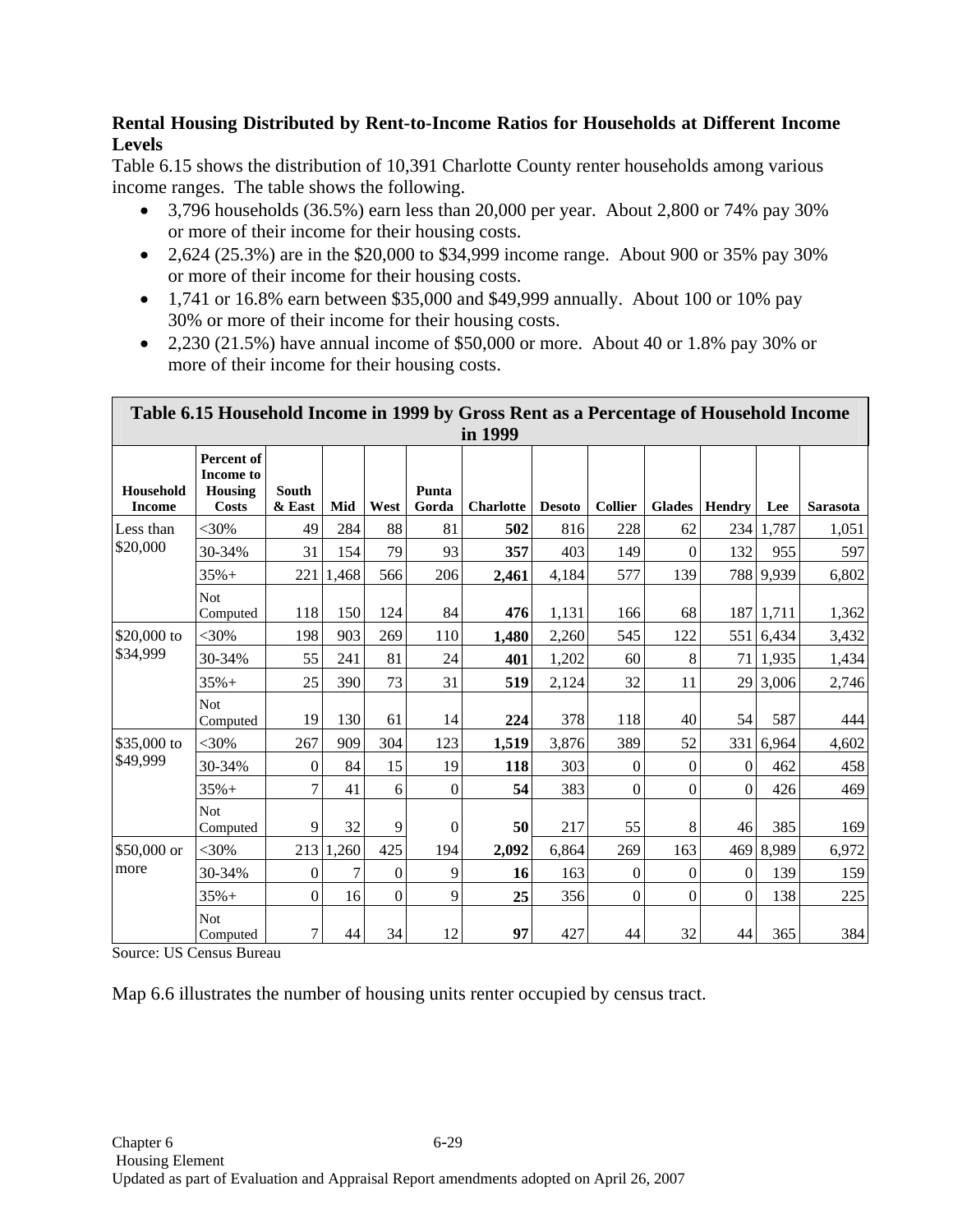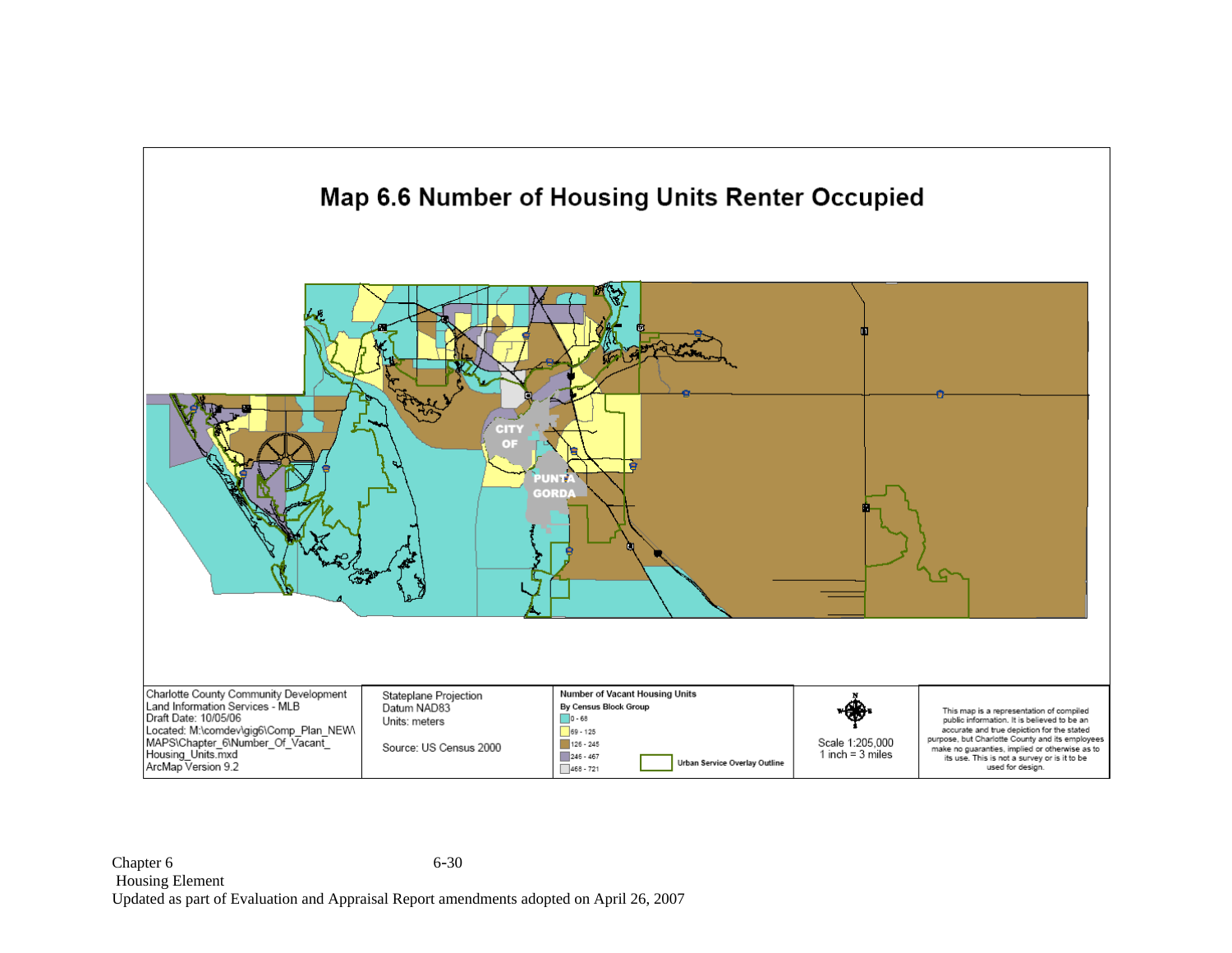The 2000 Census reports that the cost to income ratio among renter households in Charlotte County is 27%, which is within acceptable limits of housing affordability. When households spend more than 30% of their gross income on housing they are considered excessive and the household is classified as cost burdened. The 2000 Census reports there are 3,859 cost burdened renter households, which is 37% of the renters. When households pay higher proportions of their incomes for housing, they sacrifice other necessities such as food, clothing and health care. Additionally, households that are cost burdened may have trouble maintaining their dwelling. In 1990, 36.5% of the renter households in Charlotte County were cost burdened.

Cost burden is of particular concern among low-income households who have income at or below 80% of the area median income. In 2000, HUD calculated median income for a fourperson household in Charlotte County was \$42,400. Median annual income for a low-income four-person household is \$33,900. Table 6.16 shows that about 3,600 of the cost burdened renter households, or about 93%, are low-income with annual incomes of less than \$33,900. About 220 (5.7%) of the cost burdened renter households are moderate-income with annual household incomes between 80% and 120% of the area median income.

|                            | <b>Table 6.16 Cost Burdened Renter Households, 2000</b> |       |                          |                               |                                      |                   |                     |                   |                   |                    |  |  |  |
|----------------------------|---------------------------------------------------------|-------|--------------------------|-------------------------------|--------------------------------------|-------------------|---------------------|-------------------|-------------------|--------------------|--|--|--|
|                            |                                                         |       | <b>Cost Burdened</b>     |                               | Annual Household Income In 1999 (\$) |                   |                     |                   |                   |                    |  |  |  |
|                            | <b>Total</b><br><b>Renters</b>                          | Total | $%$ of<br>Total<br>Units | <b>Less</b><br>than<br>10,000 | $10,000 -$<br>19,999                 | 20,000-<br>34,999 | $35,000-$<br>49,999 | 50,000-<br>74,999 | 75,000-<br>99,999 | 100,000<br>or more |  |  |  |
| South & East               | 1,154                                                   | 339   | 29.4                     | 110                           | 142                                  | 80                |                     |                   | $\Omega$          | $\theta$           |  |  |  |
| Mid                        | 6,123                                                   | 2,401 | 39.2                     | 622                           | 1.000                                | 631               | 125                 | 16                |                   | $\overline{0}$     |  |  |  |
| West                       | 2.134                                                   | 728   | 34.1                     | 208                           | 383                                  | 131               | 6                   |                   | 0                 | $\Omega$           |  |  |  |
| Punta Gorda                | 1.009                                                   | 391   | 38.8                     | 145                           | 154                                  | 55                | 19                  | 18                | 0                 | $\overline{0}$     |  |  |  |
| <b>Charlotte</b><br>County | 10.420                                                  | 3.859 | <b>37.0</b>              | 1.085                         | 1.679                                | 897               | 157                 | 34                | ៗ                 | $\mathbf{0}$       |  |  |  |

Source: US Census Bureau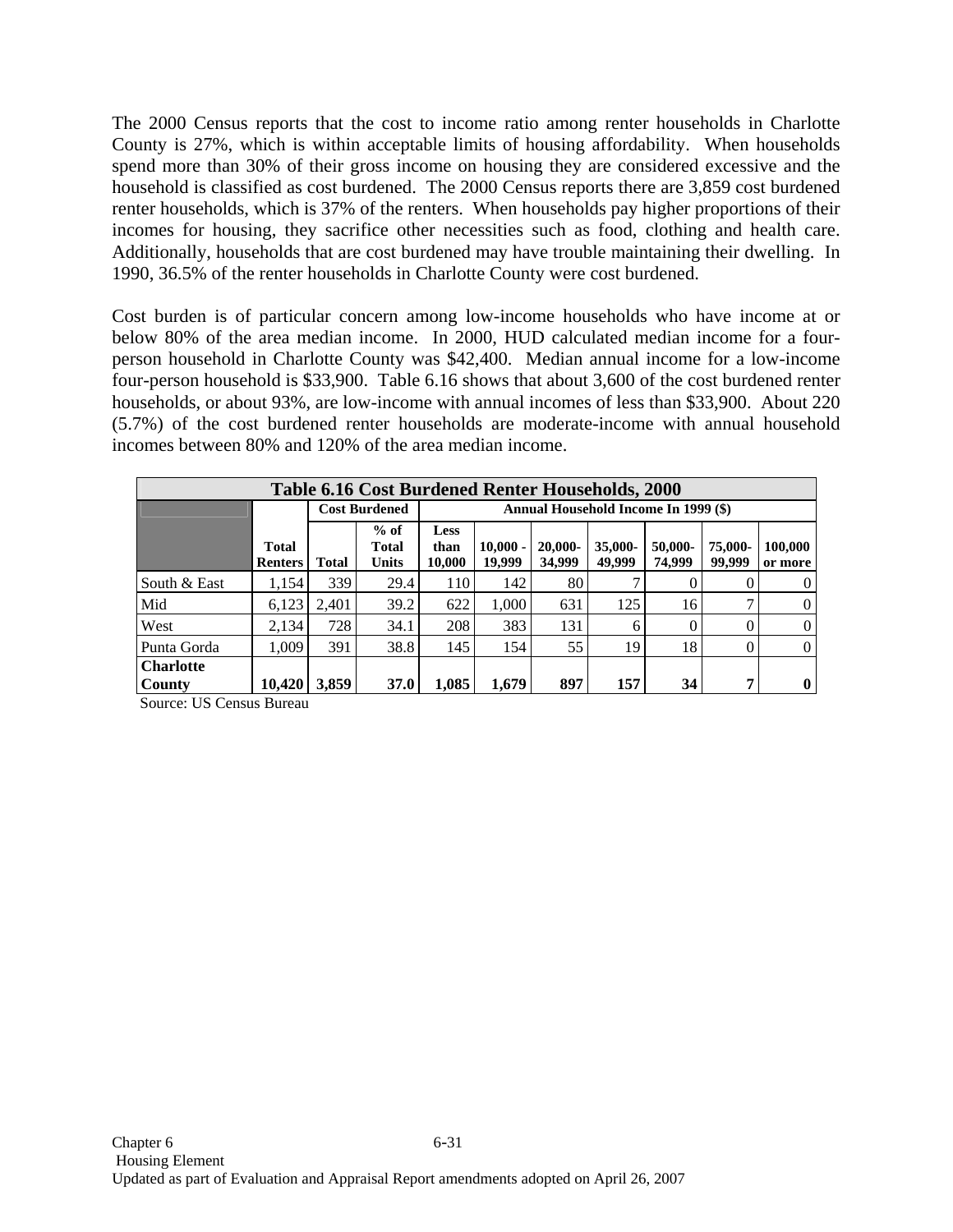

**Chart 6.5 Charlotte County Cost Burdened Renter Households**, **2000**

Source: US Census Bureau

As shown in Table 6.17, within the Southwest Region, Charlotte County has a lower rate of cost burdened renter households than the adjoining coastal counties of Lee and Sarasota.

| Table 6.17 Cost Burdened Renter Households by County in Southwest<br><b>Region, 2000</b> |                                                                                |                      |      |  |  |  |  |  |  |
|------------------------------------------------------------------------------------------|--------------------------------------------------------------------------------|----------------------|------|--|--|--|--|--|--|
|                                                                                          |                                                                                | <b>Cost Burdened</b> |      |  |  |  |  |  |  |
| County                                                                                   | $%$ of<br><b>Total</b><br><b>Total</b><br><b>Total Renters</b><br><b>Units</b> |                      |      |  |  |  |  |  |  |
| <b>Charlotte</b>                                                                         | 10,420                                                                         | 3,859                | 37.0 |  |  |  |  |  |  |
| Collier                                                                                  | 25,087                                                                         | 9,118                | 35.3 |  |  |  |  |  |  |
| Desoto                                                                                   | 2,632                                                                          | 818                  | 31.0 |  |  |  |  |  |  |
| Glades                                                                                   | 705                                                                            | 158                  | 22.4 |  |  |  |  |  |  |
| Hendry                                                                                   | 2,936                                                                          | 1,020                | 34.8 |  |  |  |  |  |  |
| Lee                                                                                      | 44,222                                                                         | 17,000               | 38.4 |  |  |  |  |  |  |
| Sarasota                                                                                 | 31,306                                                                         | 12,890               | 41.2 |  |  |  |  |  |  |

Source: US Census Bureau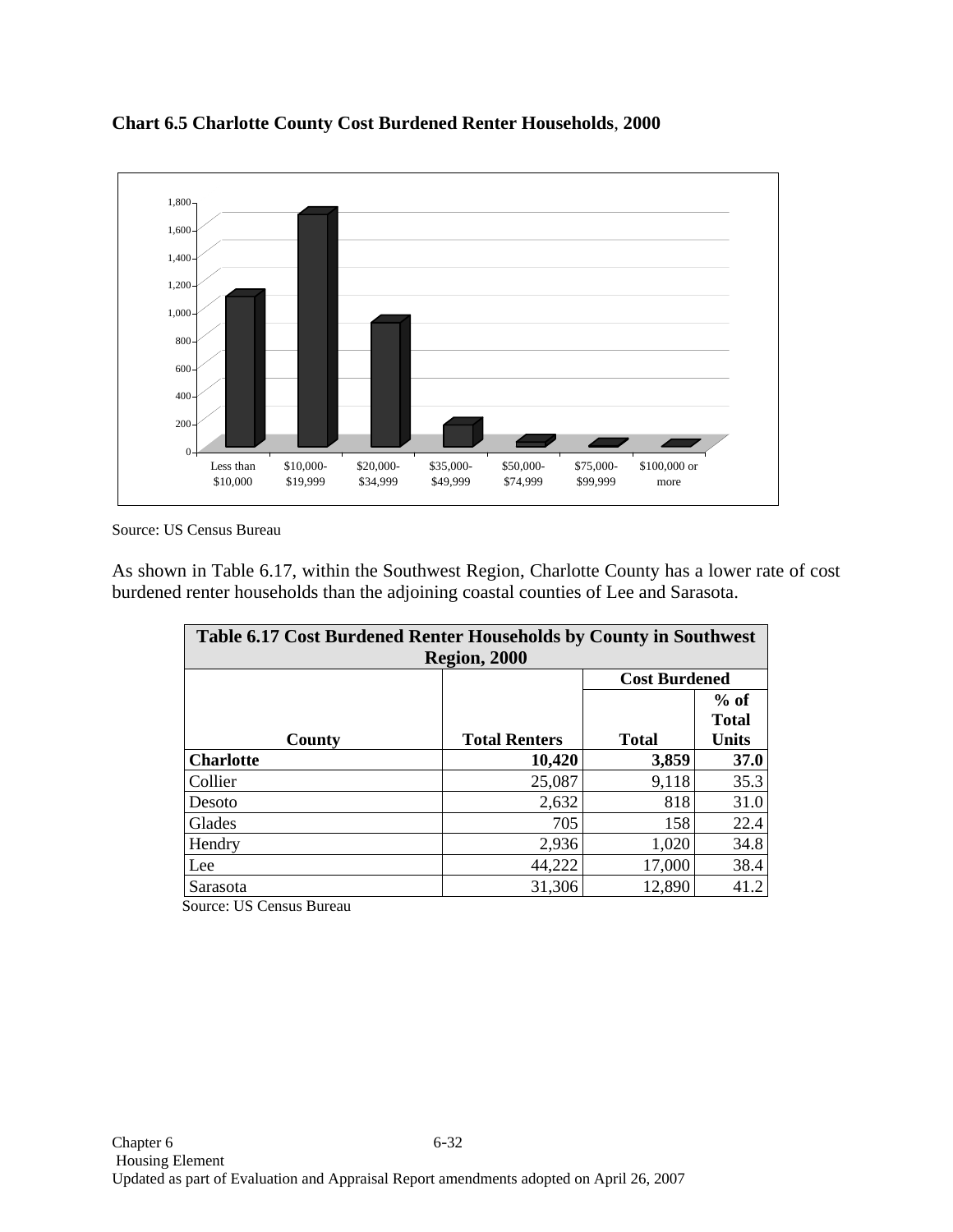## **Owner-Occupied Housing Distributed by Cost-to-Income Ratios**

The Census reports on selected monthly owner costs of owner occupied housing units. Selected monthly owner costs is defined by the Census as the sum of payments for mortgages, deeds of trust, contracts to purchase, or similar debts on the property (including payments for the first mortgage, second mortgage, home equity loans, and other junior mortgages); real estate taxes; fire, hazard, and flood insurance on the property; utilities (electricity, gas, and water and sewer); and fuels (oil, coal, kerosene, wood.). It also includes, where appropriate, the monthly condominium fees or mobile home costs (installment loan payments, personal property taxes, site rent, registration fees, and license fees).

Table 6.18 shows the distribution of 41,556 Charlotte County owner-occupied households among various income ranges. The table shows the following.

- 7,346 households (17.7%) earn less than 20,000 per year. About 4,500 or 62% pay 30% or more of their income for their housing costs.
- 9,963 (24%) are in the  $$20,000$  to  $$34,999$  income range. About 3,400 or one-third pay 30% or more of their income for their housing costs.
- 8,446 or 20% earn between \$35,000 and \$49,999 annually. About 1,400 or 16.6% pay 30% or more of their income for their housing costs.
- 8,709 (21%) have incomes between \$50,000 and \$74,999. About 1,900 or 22.4% pay 30% or more of their income for their housing costs.
- 7,092 or 17% have annual income of \$75,000 or more. About 100 or 1.5% pay 30% or more of their income for their housing costs.

|                            | Table 6.18 Household Income in 1999 by Selected Monthly Owner Costs as a Percentage of |                        |           |                  |                  |                  |                |                |                  |               |          |                |  |
|----------------------------|----------------------------------------------------------------------------------------|------------------------|-----------|------------------|------------------|------------------|----------------|----------------|------------------|---------------|----------|----------------|--|
|                            | <b>Household Income in 1999</b>                                                        |                        |           |                  |                  |                  |                |                |                  |               |          |                |  |
| Household<br><b>Income</b> | Percent of<br><b>Income to</b><br>Housing<br><b>Costs</b>                              | <b>South</b><br>& East | Mid       | West             | Punta<br>Gorda   | <b>Charlotte</b> | <b>Collier</b> | <b>Desoto</b>  | <b>Glades</b>    | <b>Hendry</b> | Lee      | Sarasota       |  |
| Less than                  | <30%                                                                                   |                        | 298 1,443 | 625              | 107              | 2,473            | 1,048          | 420            | 161              | 224           | 3,697    | 3,995          |  |
| \$20,000                   | 30-34%                                                                                 | 15                     | 287       | 113              | 36               | 451              | 162            | 69             | 13               | 85            | 709      | 801            |  |
|                            | $35% +$                                                                                |                        |           | 330 2,469 1,004  | 294              | 4,097            | 2,959          | 410            | 133              | 388           | 7,255    | 6,787          |  |
|                            | Not.<br>Computed                                                                       | 15                     | 224       | 41               | 45               | 325              | 553            | 105            | 16               | 29            | 966      | 654            |  |
| \$20,000 to                | $<$ 30%                                                                                |                        |           | 645 3,840 1,650  | 470              | 6,605            | 3,263          | 669            | 195              | 542           | 10,207   | 9,682          |  |
| \$34,999                   | 30-34%                                                                                 | 65                     | 567       | 188              | 52               | 872              | 642            | 95             | 26               | 49            | 2,080    | 1,820          |  |
|                            | $35%+$                                                                                 | 174                    | 1388      | 702              | 222              | 2,486            | 2,882          | 119            | 26               | 167           | 6,295    | 5,367          |  |
|                            | <b>Not</b><br>Computed                                                                 | $\overline{0}$         | $\Omega$  | $\overline{0}$   | $\boldsymbol{0}$ | $\bf{0}$         | $\overline{0}$ | $\theta$       | $\boldsymbol{0}$ | $\Omega$      | $\theta$ | $\theta$       |  |
| \$35,000 to                | $<$ 30%                                                                                | 552                    | 4142      | 1759             | 587              | 7,040            | 4,954          | 803            | 166              | 620           | 14,844   | 12,462         |  |
| \$49,999                   | 30-34%                                                                                 | 32                     | 428       | 120              | 44               | 624              | 811            | 23             | $\overline{0}$   | 25            | 1,759    | 1,495          |  |
|                            | $35% +$                                                                                | 50                     | 368       | 188              | 176              | 782              | 1,712          | 26             | 19               | 26            | 2,247    | 2,416          |  |
|                            | <b>Not</b><br>Computed                                                                 | $\Omega$               | $\Omega$  | $\boldsymbol{0}$ | $\boldsymbol{0}$ | $\bf{0}$         | $\overline{0}$ | $\overline{0}$ | $\boldsymbol{0}$ | $\mathbf{0}$  | $\Omega$ | $\overline{0}$ |  |
| \$50,000 to                | $<$ 30%                                                                                |                        |           | 741 4,216 1,759  | 1,161            | 7,877            | 8,626          | 800            | 226              | 916           | 21,546   | 18,079         |  |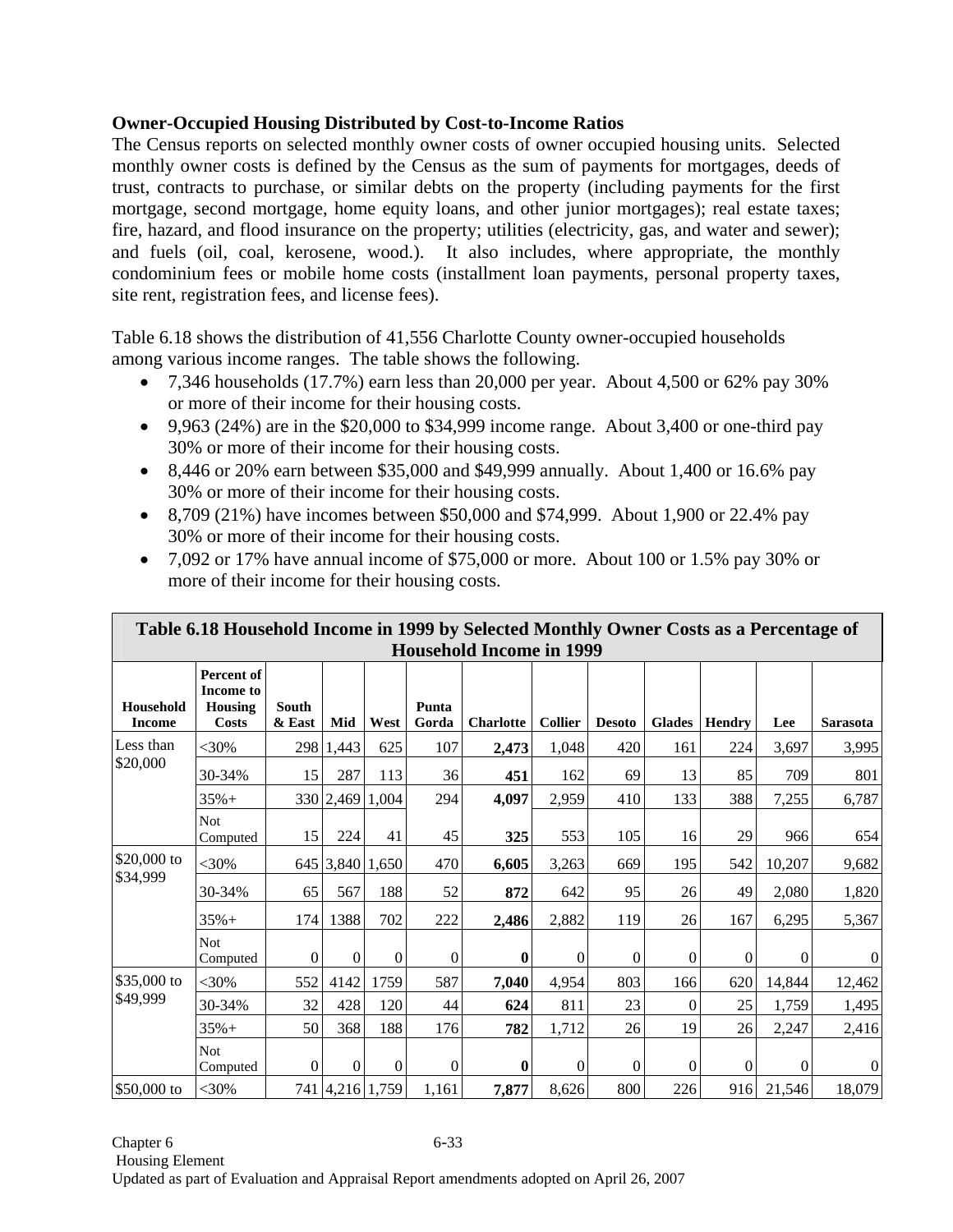|                     | Table 6.18 Household Income in 1999 by Selected Monthly Owner Costs as a Percentage of<br><b>Household Income in 1999</b> |                 |          |                 |                |                  |                |               |               |               |        |                 |
|---------------------|---------------------------------------------------------------------------------------------------------------------------|-----------------|----------|-----------------|----------------|------------------|----------------|---------------|---------------|---------------|--------|-----------------|
| Household<br>Income | Percent of<br>Income to<br>Housing<br><b>Costs</b>                                                                        | South<br>& East | Mid      | West            | Punta<br>Gorda | <b>Charlotte</b> | <b>Collier</b> | <b>Desoto</b> | <b>Glades</b> | <b>Hendry</b> | Lee    | <b>Sarasota</b> |
| \$74,999            |                                                                                                                           |                 |          |                 |                |                  |                |               |               |               |        |                 |
|                     | 30-34%                                                                                                                    | 29              | 257      | 111             | 27             | 424              | 811            | $\Omega$      | $\theta$      | 11            | 1,036  | 945             |
|                     | $35% +$                                                                                                                   | 44              | 158      | 49              | 157            | 408              | 1,136          | 8             | 8             | 9             | 1,172  | 1,180           |
|                     | <b>Not</b><br>Computed                                                                                                    | $\Omega$        | $\Omega$ | $\Omega$        | $\Omega$       | 0                | $\Omega$       | $\Omega$      | $\theta$      | $\Omega$      | 13     | $\Omega$        |
| $$75,000$ or        | $<$ 30%                                                                                                                   |                 |          | 639 3,462 1,488 | 1,353          | 6,942            | 15,681         | 487           | 210           | 693           | 24,520 | 22,584          |
| more                | 30-34%                                                                                                                    | 23              | $\Omega$ | 24              | 8              | 55               | 447            | 0             | 0             | $\Omega$      | 411    | 381             |
|                     | $35% +$                                                                                                                   | 11              | $\Omega$ | 8               | 40             | 59               | 776            | $\theta$      | $\Omega$      | $\Omega$      | 524    | 552             |
|                     | <b>Not</b><br>Computed                                                                                                    | 20              | 16       | $\overline{0}$  | $\theta$       | 36               | 30             | 8             | 0             | 2             | 18     | 16              |

Source: US Census Bureau

The 2000 Census reports that the cost to income ratio among owner households in Charlotte County is 18.6%. For housing units with a mortgage the cost to income ratio is 24.1% and for housing units without a mortgage the cost to income ratio is 11.6%. Both are within acceptable limits of housing affordability.

The 2000 Census reports that there are 9,862 cost burdened owner households, which is 23% of the owners. HUD calculated median annual income for a four-person household in Charlotte County in 2000 was \$33,900. Table 6.19 shows that about 7,700 of the cost burdened owner households, or 78%, are low-income with annual income of less than \$33,900. About 220 (2.2%) of the cost burdened owner households are moderate-income with annual household income between 80% and 120% of the area median income. In 1990, 14.6% of the owner households were cost burdened.

|                            | Table 6.19 Cost Burdened Owner Households, 2000 |              |                                 |                               |                                      |                      |                   |                   |                   |                    |  |  |  |
|----------------------------|-------------------------------------------------|--------------|---------------------------------|-------------------------------|--------------------------------------|----------------------|-------------------|-------------------|-------------------|--------------------|--|--|--|
|                            |                                                 |              | <b>Cost Burdened</b>            |                               | Annual Household Income In 1999 (\$) |                      |                   |                   |                   |                    |  |  |  |
|                            | Total<br>Owners                                 | <b>Total</b> | $%$ of<br>Total<br><b>Units</b> | <b>Less</b><br>than<br>10,000 | $10.000 -$<br>19,999                 | $20.000 -$<br>34,999 | 35,000-<br>49,999 | 50,000-<br>74,999 | 75,000-<br>99,999 | 100,000<br>or more |  |  |  |
| South & East               | 4.000                                           | 773          | 19.4                            | 157                           | 188                                  | 239                  | 82                | 73                | 23                | 11                 |  |  |  |
| Mid                        | 23.784                                          | 5,922        | 24.9                            | 1,022                         | 1,734                                | 1,955                | 796               | 415               | $\theta$          | $\Omega$           |  |  |  |
| West                       | 10,053                                          | 2,507        | 24.9                            | 461                           | 656                                  | 890                  | 308               | 160               | 24                | 8                  |  |  |  |
| Punta Gorda                | 4,877                                           | 660          | 13.5                            | 138                           | 192                                  | 274                  | 30                | 18                | 0                 | 8                  |  |  |  |
| <b>Charlotte</b><br>County | 42,714                                          | 9,862        | <b>23.0</b>                     | 1,778                         | 2.770                                | 3,358                | 1,216             | 666               | 47                | 27                 |  |  |  |

Source: US Census Bureau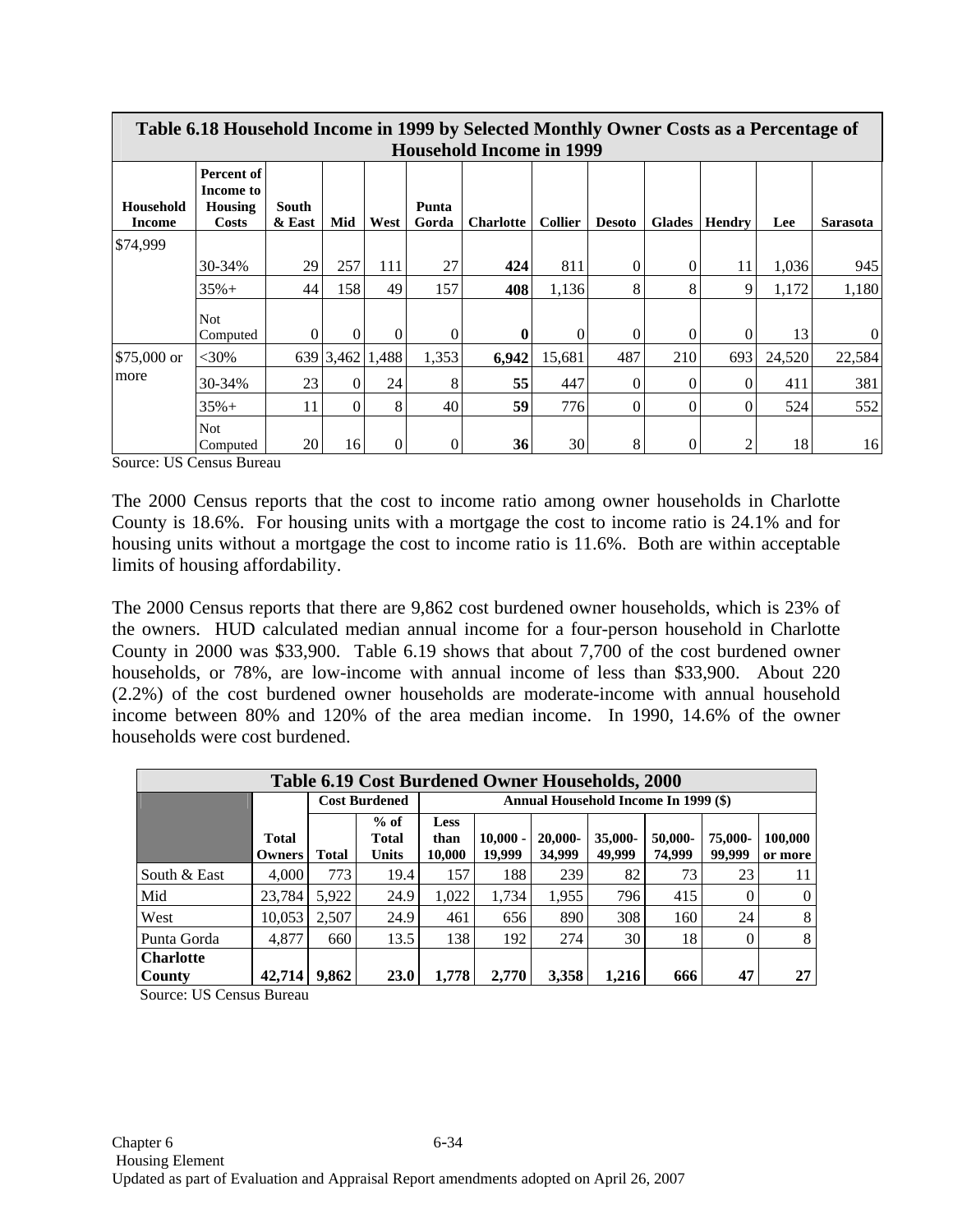

**Chart 6.6 Charlotte County Cost Burdened Owner Households**, **2000**

Source: US Census Bureau

As shown in Table 6.20, within the Southwest Region, Charlotte County has a slightly lower rate of cost burdened owner households than the adjoining coastal counties of Lee and Sarasota. The inland counties have lower rates of cost burdened owners.

| Table 6.20 Cost Burdened Owner Households by County in Southwest<br><b>Region, 2000</b> |                     |                      |                                        |  |  |  |  |  |  |
|-----------------------------------------------------------------------------------------|---------------------|----------------------|----------------------------------------|--|--|--|--|--|--|
|                                                                                         |                     | <b>Cost Burdened</b> |                                        |  |  |  |  |  |  |
| County                                                                                  | <b>Total owners</b> | <b>Total</b>         | $%$ of<br><b>Total</b><br><b>Units</b> |  |  |  |  |  |  |
| <b>Charlotte</b>                                                                        | 42,714              | 9,862                | 23.0                                   |  |  |  |  |  |  |
| Collier                                                                                 | 46,493              | 12,338               | 26.5                                   |  |  |  |  |  |  |
| Desoto                                                                                  | 4,042               | 750                  | 18.6                                   |  |  |  |  |  |  |
| Glades                                                                                  | 1,199               | 225                  | 18.8                                   |  |  |  |  |  |  |
| Hendry                                                                                  | 3,786               | 760                  | 20.1                                   |  |  |  |  |  |  |
| Lee                                                                                     | 99,299              | 23,488               | 23.7                                   |  |  |  |  |  |  |
| Sarasota                                                                                | 89,216              | 21,744               | 24.4                                   |  |  |  |  |  |  |

Source: US Census Bureau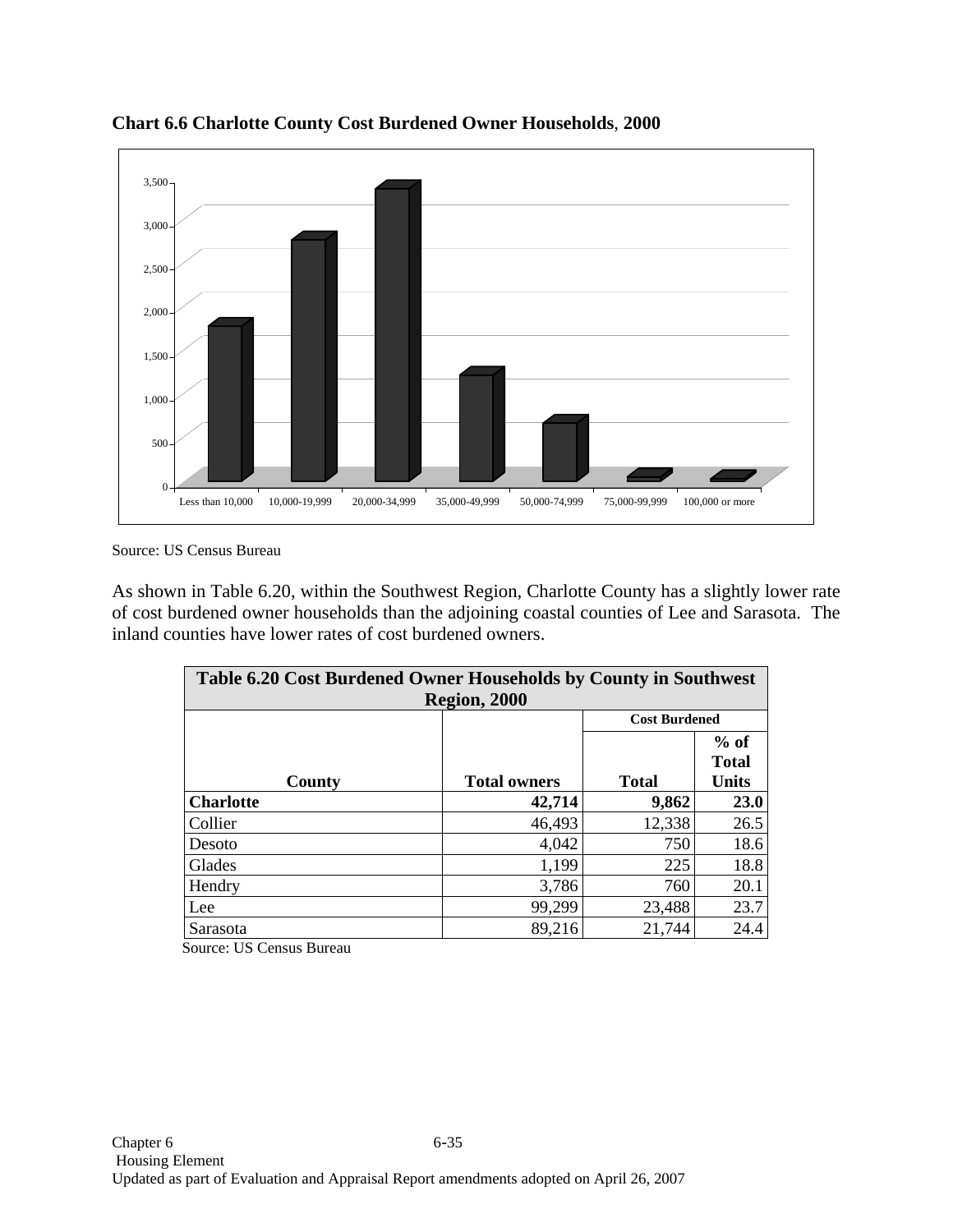## **Update of Housing Costs since the 2000 Census**

## **Renter-Occupied Housing**

To provide an update of rents since the 2000 Census, the *Housing Study Survey* includes a review of rents asked at market rate apartment complexes in Charlotte County. The survey also includes a review of units for rent as published online at Sun-Herald.com. The survey was completed in December 2005 and January 2006. The survey found the rent asked for twobedroom units is the least. The report notes that the rents for studio and one-bedroom units are inflated due to the small number with the units targeted to the upper-income upscale sector. The survey concludes that there is a significant gap between single-family homes and units in multifamily properties with single-family homes having lower rents. The findings from the survey are in Table 6.21.

| Table 6.21 Monthly Rent Comparison, December 2005 to January 2006 |                |                |                |  |  |  |  |  |  |  |
|-------------------------------------------------------------------|----------------|----------------|----------------|--|--|--|--|--|--|--|
| <b>Bedroom Type</b>                                               | Minimum $(\$)$ | Maximum $(\$)$ | Average $(\$)$ |  |  |  |  |  |  |  |
| Studio                                                            | 1,365          | 1,595          | 1,481          |  |  |  |  |  |  |  |
| One-bedroom                                                       | 650            | 2,375          | 1,064          |  |  |  |  |  |  |  |
| Two-bedroom                                                       | 700            | 700            | 700            |  |  |  |  |  |  |  |
| Three-bedroom                                                     | 900            | 1,650          | .112           |  |  |  |  |  |  |  |
| Four-bedroom                                                      | ,390           | 2,395          | 1,893          |  |  |  |  |  |  |  |

Source: *Housing Study Survey*, Novogradac & Company, Spring 2006

Using 30% of gross income as the housing affordability standard, the following compares the average rents by bedroom size shown in Table 6.22, to median annual household income adjusted for household size in Charlotte County in 2006 to determine the income level required to afford the units.

- A studio apartment is suitable for a one-person household. The average rent of \$1,481 requires an annual household income of \$59,240, which is 166% of the median annual income of \$35,600 for a one-person household.
- A one-bedroom apartment is suitable for one- and two-person households. The average rent of \$1,064 requires an annual household income of \$42,560, which is 119.6% of the median annual income of \$35,600 for a one-person household and 104.8% of the median annual income of \$40,625 for a two-person household.
- A two-bedroom apartment is suitable for two- and three-person households. The average rent of \$700 requires an annual household income of \$28,000, which is 69% of the median annual income of \$40,625 for a two-person household and 61% of the median annual income of \$45,750 of a three-person household.
- A three-bedroom apartment is suitable for three-, four-, and five-person households. The average rent of \$1,112 requires an annual household income of \$44,480, which is 97% of the median annual income of \$45,750 for a three-person household, 88% of the median annual income of \$50,800 of a four-person household, and 81% of the median annual income of \$54,875 of a five-person household.
- A four-bedroom apartment is suitable for four- and five-person households. The average rent of \$1,893 requires an annual income of \$75,720, which is \$149% of the median annual income of \$50,800 for a four-person household and 138% of the median annual income of \$54,875 for a five-person household.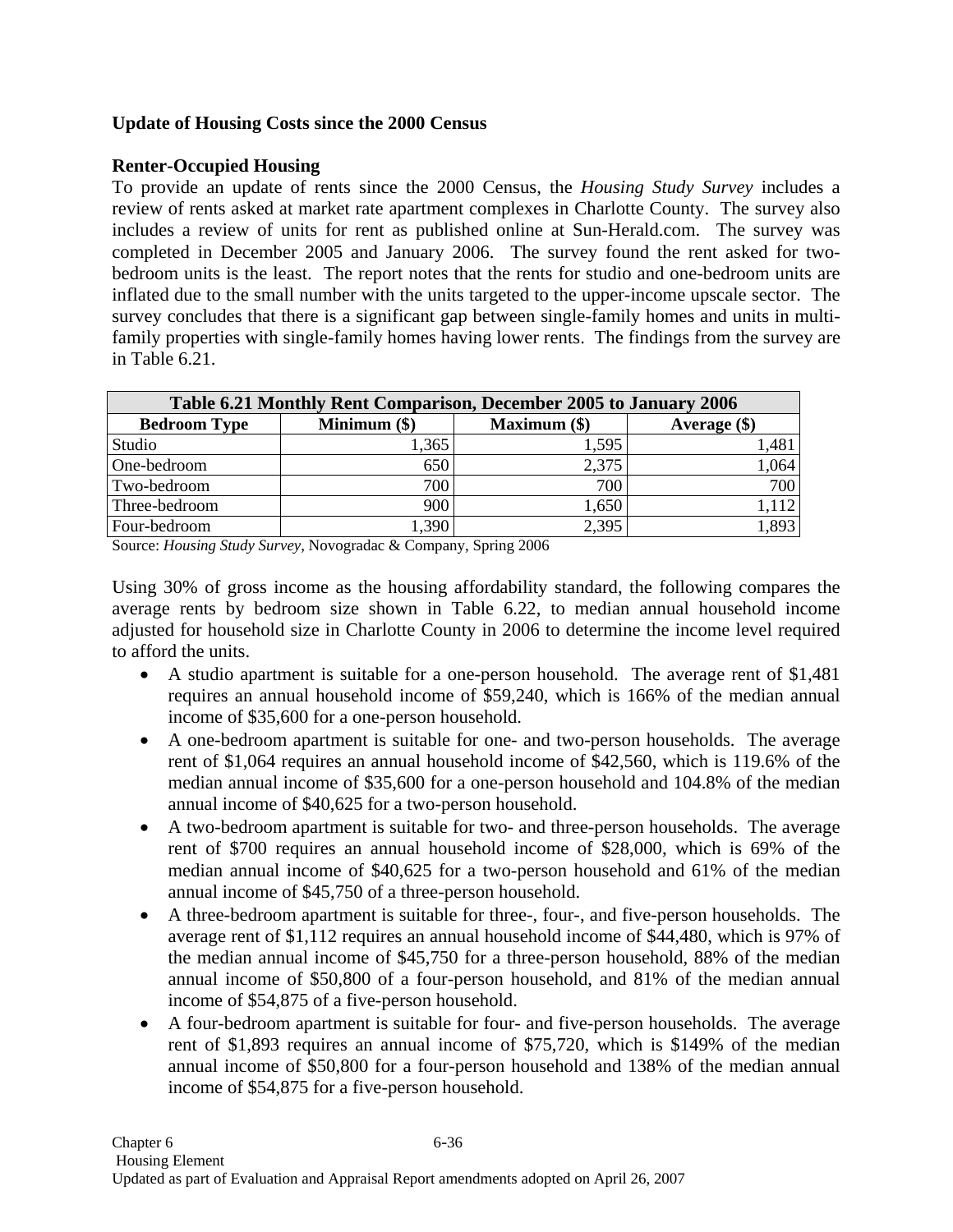The Shimberg Center estimates that as of 2005, there are 4,470 cost-burdened renter households in Charlotte County, which is about 39% of the estimated 11,407 renter households. About 3,400 or 76% of the cost-burdened renter households are low-income.

## **Owner-Occupied Housing**

To provide an update of the cost of owner-occupied housing in Charlotte County since the 2000 Census, the *Housing Study Survey* uses information available from the Shimberg Center, a report prepared by Wachovia, and data from local Realtors and the Multiple Listing Service (MLS). The Shimberg Center reports that in 2001, the median sales price for a single family home in the county was \$121,000. According to Realtors, prices increased significantly after Hurricane Charley. The Wachovia report found that in 2004, median price in Charlotte County – North Port was \$167,500 and increased by 29% to \$216,300 in 2005.

The *Housing Study Survey* states that local Realtors report that as of the end of 2005, the average-selling price for a two-bedroom home is between \$215,000 and \$220,000. Each additional bedroom increases the price by \$15,000. Three-bedroom units range from \$230,000 to \$235,000, and four-bedrooms from \$245,000 to \$250,000. The *Housing Study Survey* notes that the findings are consistent with the Charlotte County appraiser's website, which reports that the average home price before Hurricane Charley was \$152,467, increasing by 56% since the Hurricane to \$237,822.

Table 6.22 shows the sales price of existing homes in Charlotte County compared to Lee and Sarasota Counties, the State of Florida, and the nation from 1995 to 2005 as reported by the Florida Association of Realtors. The table illustrates that within the county, the region, and the state, prices went from below the national level to surpass the nation.

Additionally, Table 6.22 shows that the average sale price in Charlotte County is consistently below the price in Lee County, Sarasota County, and the state. From 2000 to 2005, however, the median sale price in Charlotte County increased at a greater percentage reducing the gap. In 2000, median sale price in Charlotte County was 21% less than in Lee County, 36% less than in Sarasota County, and 24% less than the state. In 2005, median sale price in Charlotte County was 15% less than in Lee County, 27% less than in Sarasota County, and 6% less than the state.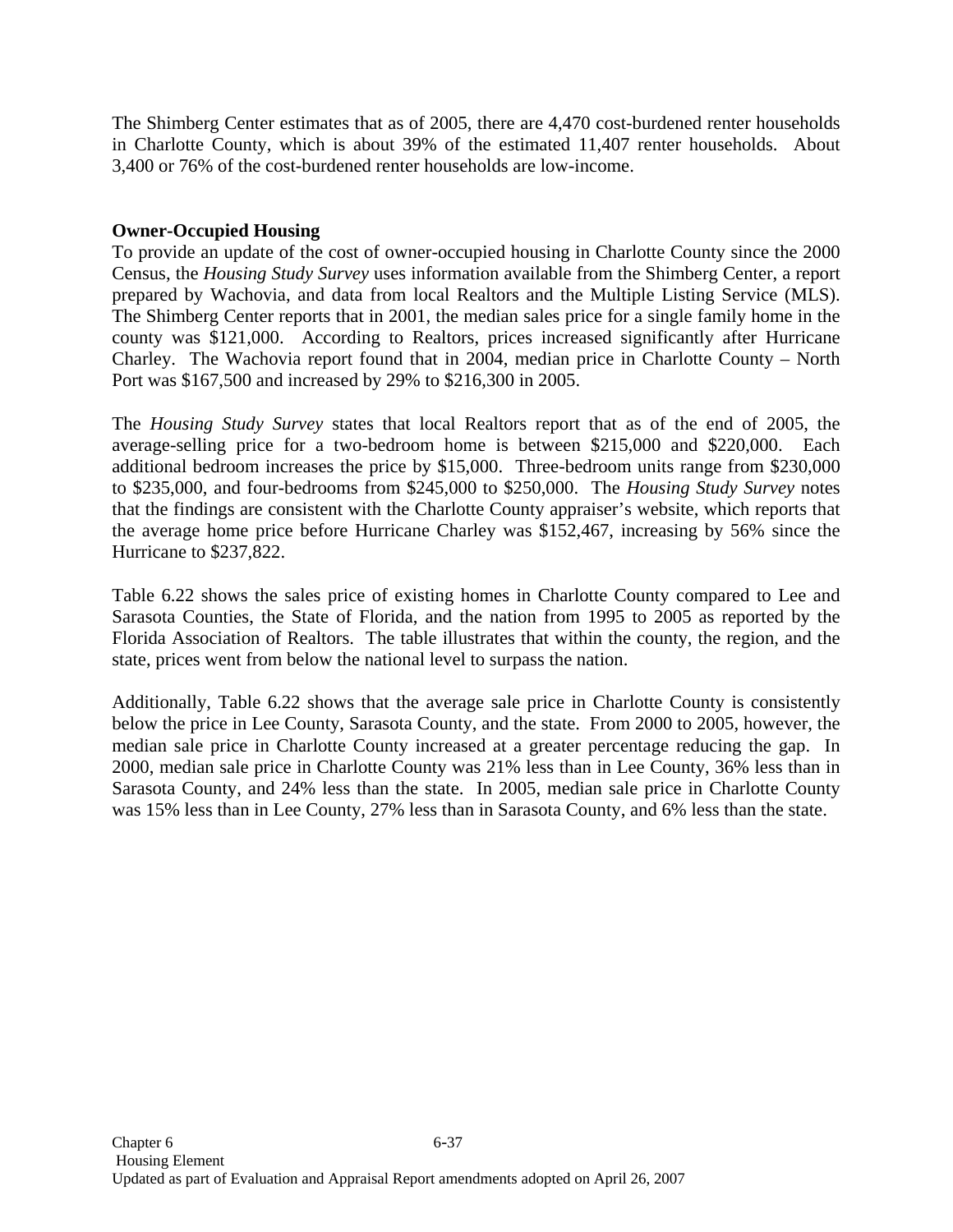|      | Table 6.22 Average Sale Price of Existing Homes, Charlotte County, the Region, the State,<br>and the US, 1995 to 2005 |                                 |                                         |                                 |                                         |                                 |                                         |                          |                                  |                          |  |
|------|-----------------------------------------------------------------------------------------------------------------------|---------------------------------|-----------------------------------------|---------------------------------|-----------------------------------------|---------------------------------|-----------------------------------------|--------------------------|----------------------------------|--------------------------|--|
|      | <b>Charlotte County</b>                                                                                               |                                 | <b>Lee County</b>                       |                                 | <b>Sarasota County</b>                  |                                 | <b>Florida</b>                          |                          | <b>US</b>                        |                          |  |
|      | Average<br><b>Sales</b><br><b>Price</b>                                                                               | <b>Percent</b><br><b>Change</b> | Average<br><b>Sales</b><br><b>Price</b> | <b>Percent</b><br><b>Change</b> | Average<br><b>Sales</b><br><b>Price</b> | <b>Percent</b><br><b>Change</b> | Average<br><b>Sales</b><br><b>Price</b> | Percent<br><b>Change</b> | Average<br><b>Sales</b><br>Price | Percent<br><b>Change</b> |  |
| 1995 | 71,000                                                                                                                |                                 | 86,600                                  |                                 | 98,700                                  |                                 | 87,900                                  |                          | 110,500                          |                          |  |
| 1996 | 72,700                                                                                                                | 2.4                             | 86,600                                  | 0.0                             | 102,400                                 | 3.7                             | 92,300                                  | 5.0                      | 115,800                          | 4.5                      |  |
| 1997 | 79,000                                                                                                                | 8.7                             | 94,600                                  | 11.5                            | 107,600                                 | 5.1                             | 95,800                                  | 3.8                      | 121,800                          | 5.2                      |  |
| 1998 | 81,500                                                                                                                | 3.2                             | 100,700                                 | 6.4                             | 117,900                                 | 9.6                             | 99,800                                  | 4.2                      | 128,400                          | 5.4                      |  |
| 1999 | 84,900                                                                                                                | 4.2                             | 106,600                                 | 5.9                             | 129,400                                 | 9.8                             | 106,900                                 | 7.1                      | 133,300                          | 3.8                      |  |
| 2000 | 88,300                                                                                                                | 4.0                             | 112,300                                 | 5.3                             | 138,000                                 | 6.6                             | 115,900                                 | 8.4                      | 139,000                          | 4.3                      |  |
| 2001 | 101,800                                                                                                               | 15.3                            | 129,400                                 | 15.2                            | 151,100                                 | 9.5                             | 126,600                                 | 8.5                      | 147,800                          | 6.3                      |  |
| 2002 | 121,600                                                                                                               | 19.4                            | 140,400                                 | 8.5                             | 165,900                                 | 9.8                             | 141,700                                 | 11.9                     | 156,200                          | 5.7                      |  |
| 2003 | 134,300                                                                                                               | 10.4                            | 156,800                                 | 11.7                            | 193,300                                 | 16.5                            | 155,800                                 | 9.1                      | 169,500                          | 8.5                      |  |
| 2004 | 167,100                                                                                                               | 24.4                            | 192,100                                 | 22.5                            | 244,100                                 | 26.3                            | 183,400                                 | 17.7                     | 185,200                          | 9.3                      |  |
| 2005 | 236,600                                                                                                               | 41.6                            | 278,200                                 | 44.8                            | 322,700                                 | 32.2                            | 252,300                                 | 37.6                     | 216,600                          | 17.0                     |  |

Source: Florida Association of Realtors

The Florida Association of Realtors reports that in August 2006, the median sale price for a home in Charlotte County is \$210,300, down by 6% from \$223,500 in August 2005.

The *Housing Study Survey* lists prices of for sale housing collected from the Charlotte County MLS in January 2006. Table 6.23 shows the number and the percentage of units listed in various price ranges. Table 6.23 also considers the ability of households in the county to purchase the units listed with the Charlotte County MLS in January 2006. The analysis uses the HUD calculated 2006 median income level for a four-person household in Charlotte County. The analysis is based on the following presumptions.

- Minimum monthly income based on a ratio of monthly housing expense to income of 30%.
- Households would have a mortgage value of 95% and an interest rate of 7% on a 30-year loan.
- Closing costs excluding points total 3% of the sale price.
- Monthly housing expense includes principal and interest, mortgage insurance, taxes and hazard insurance. Taxes and hazard insurance are at 1.825% of sale price. Mortgage insurance premium rates are 0.78%.

Table 6.23 shows that about 375 of the listed units, or 26.6%, are affordable to households in Charlotte County with income at or below 120% of area median income. The Shimberg Center estimates that of the 69,395 households in Charlotte County in 2005, about 39,400 or 57% have income at or below 120% of the area median.

As shown in Table 6.12, the 2000 Census reports that about 60% of the housing units in Charlotte County are valued below \$100,000. The values from the 2000 Census are very affordable to low-income households, particularly those with income from 50% to 80% of area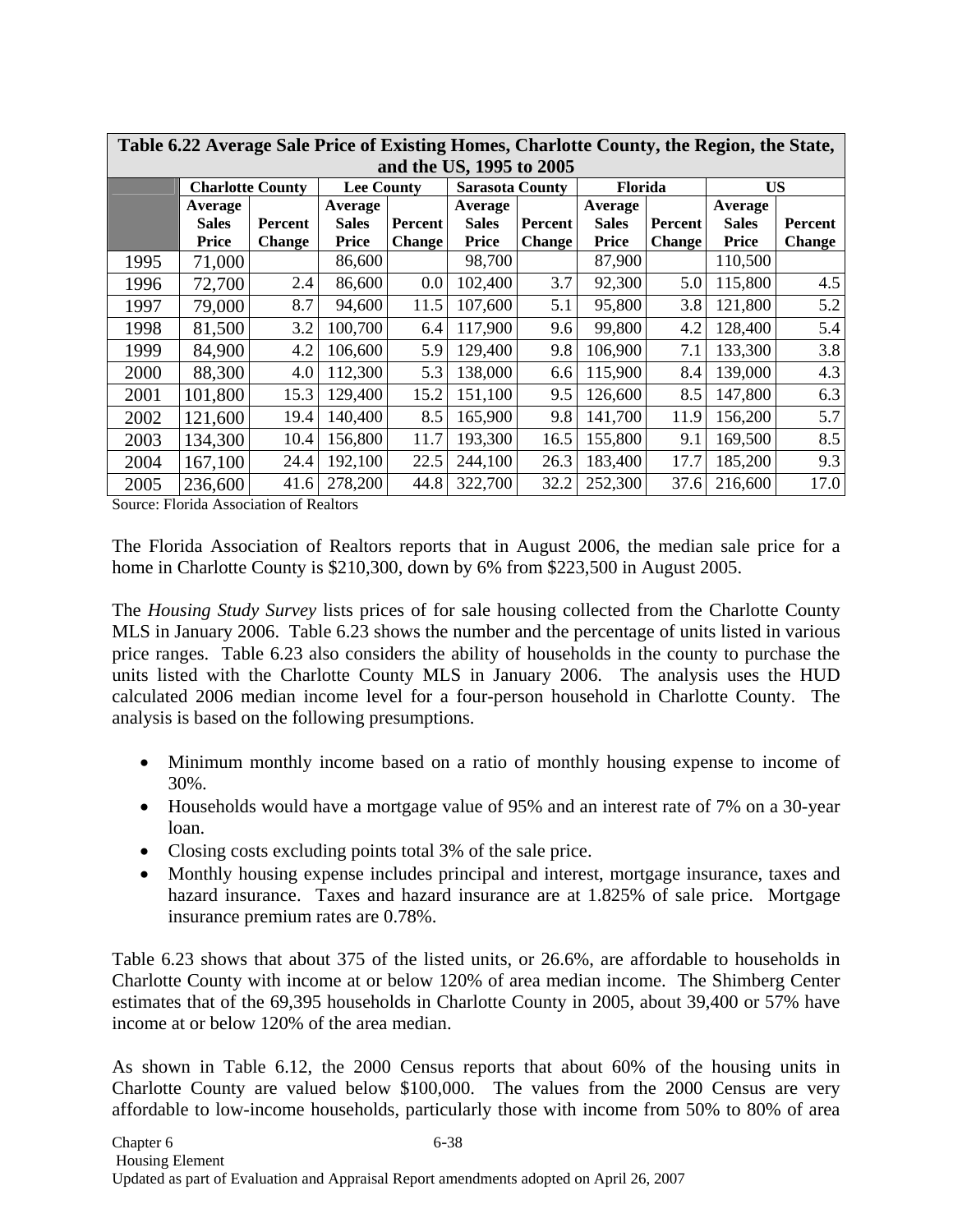median income. Table 6.23 shows that households with income at 80% of area median can afford just 19% of the units listed with the Charlotte County MLS in January 2006.

|                           |                 |                       |                 |                 |                      | <b>Table 6.23 List Prices Charlotte County, 2006</b> |                  |
|---------------------------|-----------------|-----------------------|-----------------|-----------------|----------------------|------------------------------------------------------|------------------|
|                           |                 |                       |                 |                 | <b>South Central</b> |                                                      |                  |
|                           |                 | <b>Port Charlotte</b> |                 | County          |                      |                                                      |                  |
|                           |                 |                       |                 |                 |                      | <b>Minimum Income</b>                                | Percentage of    |
|                           |                 |                       |                 |                 |                      | to Afford                                            | <b>Median</b>    |
| <b>Minimum</b>            |                 | <b>Number</b>         | <b>Percent</b>  | <b>Number</b>   | <b>Percent</b>       | Minimum and                                          | <b>Household</b> |
| <b>Sale Price</b>         | <b>Maximum</b>  | of                    | of              | of              | оf                   | <b>Maximum Sale</b>                                  | <b>Income</b>    |
| $\left( \text{\$}\right)$ | Sale Price (\$) | <b>Listings</b>       | <b>Listings</b> | <b>Listings</b> | <b>Listings</b>      | Price $(\$)$                                         | $(\$50,800)$     |
| 0                         | 100,000         | 6                     | 0.5             | 13              | 15.3                 | 33,840                                               | 66.7             |
| 100,000                   | 200,000         | 385                   | 29.2            | 29              | 34.1                 | 33,840 to 67,668                                     | 66.7 to 133.2    |
| 200,000                   | 300,000         | 452                   | 34.3            | 11              | 12.9                 | 67,668 to 101,508                                    | 133.2 to 199.8   |
| 300,000                   | 400,000         | 213                   | 16.2            | 18              | 21.2                 | 101,508 to 135,336                                   | 199.8 to 266.4   |
| 400,000                   | 500,000         | 120                   | 9.1             | 7               | 8.2                  | 135,336 to 169,776                                   | 266.4 to 334.2   |
| 500,000                   | 1.000.000       | 122                   | 9.3             | 6               | 7.1                  | 169,776 to 338,352                                   | 334.2 to 666.0   |
| 1.000.000                 | 2.850,000       | 19                    | 1.4             |                 | 1.2                  | 338,352 to 964,296                                   | 666.0 to 1,898.2 |
|                           | <b>Total</b>    | 1.317                 | 100.0           | 85              | 100.0                |                                                      |                  |

Source: *Housing Study Survey*, Novogradac & Company, Spring 2006, Charlotte County Community Development, July 2006

The Shimberg Center estimates that as of 2005, there are 11,093 cost-burdened owner households in Charlotte County, which is 19% of the estimated 57,988 owner households. About 7,300 or 66% of the cost-burdened owner households are low-income.

The Shimberg Center has created a Housing Affordability Indicator. The indicator provides a comparison of industries with each other in terms of the percentage of income spent for a 2 bedroom apartment at HUD's Fair Market Rents (FMR) or the affordability of a median-priced single-family home by someone earning median-level wages in Charlotte County.

- For rental housing, values of 30% or less mean that a 2-bedroom apartment at FMR is affordable at that wage level. Values over 30% indicate that the apartment is not affordable.
- For owner-occupied housing, the indicator uses the median sale price of a single-family dwelling in Charlotte County. The maximum affordable single-family sale price reflects the price that requires 25% of income to pay the mortgage, assuming a 5% down payment. A value over 25% indicates that the house is not affordable.

The Shimberg Center completed the analysis in 2003, when the median sale price of a singlefamily dwelling was \$137,900. The qualifying income to purchase the median sale price unit was \$36,975. Table 6.24 shows the Housing Affordability Indicator for Charlotte County.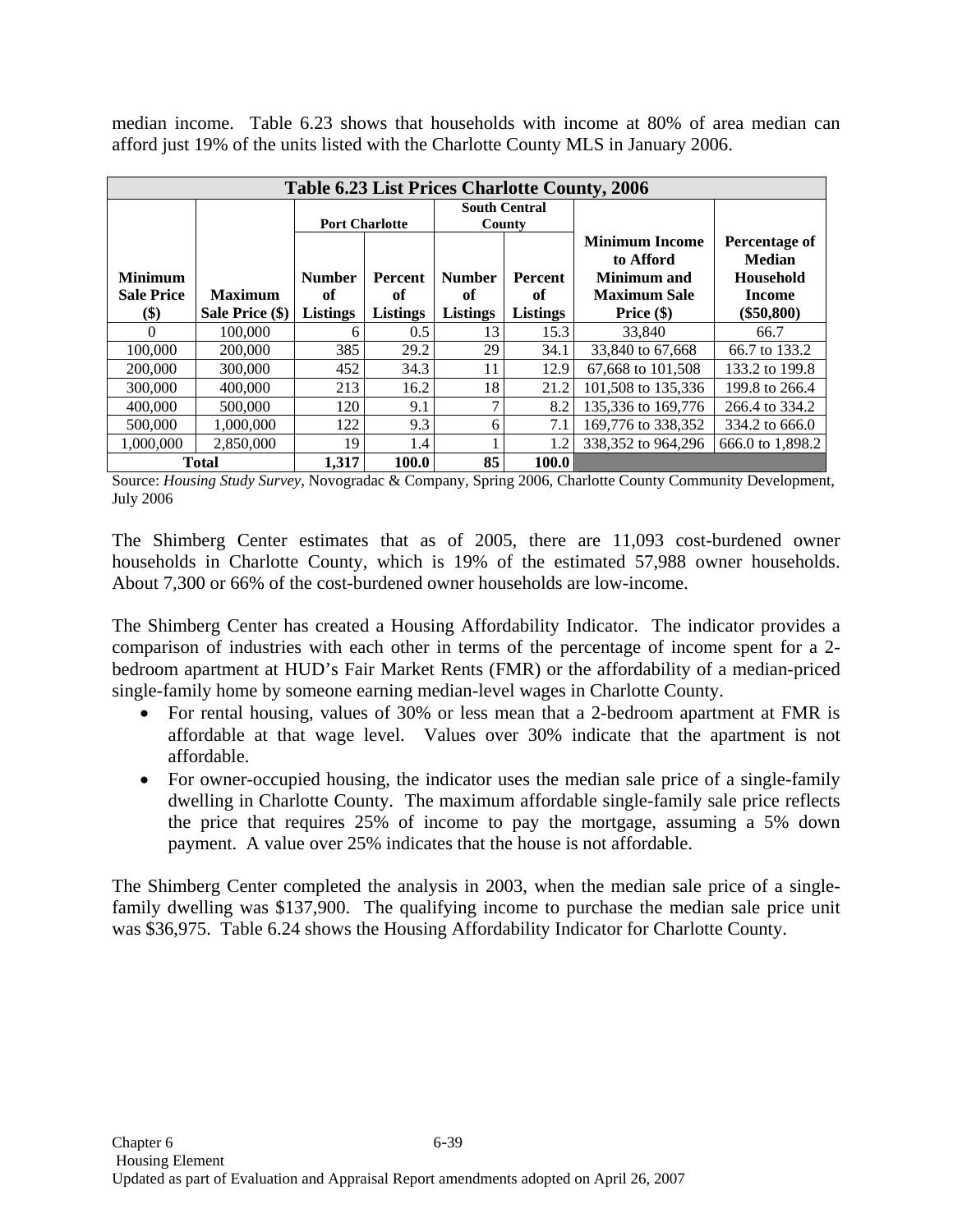| Table 6.24 Housing Affordability Indicator, 2003 |                                                                                                                                  |                        |                                                                                                                                       |                                                             |  |  |  |  |  |  |
|--------------------------------------------------|----------------------------------------------------------------------------------------------------------------------------------|------------------------|---------------------------------------------------------------------------------------------------------------------------------------|-------------------------------------------------------------|--|--|--|--|--|--|
|                                                  |                                                                                                                                  | <b>Renter Units</b>    | <b>Owner Units</b>                                                                                                                    |                                                             |  |  |  |  |  |  |
|                                                  | % of Income<br>Spent, for 2-<br><b>Bedroom</b><br><b>Apartment</b> at<br><b>FMR</b> by Someone<br><b>Earning Mean</b><br>Wage by | <b>Maximum</b>         | % of Income Spent<br>On Mortgage for<br><b>Median-Priced</b><br><b>Single Family</b><br><b>Home by Someone</b><br><b>Earning Mean</b> | <b>Maximum</b><br><b>Affordable</b><br><b>Single-Family</b> |  |  |  |  |  |  |
| <b>Industry</b>                                  | <b>Industry</b>                                                                                                                  | <b>Affordable Rent</b> | <b>Wage by Industry</b>                                                                                                               | <b>Sale Price</b>                                           |  |  |  |  |  |  |
| Limited-service eating places                    | 76.42                                                                                                                            | 262                    | 86.93                                                                                                                                 | 39,656                                                      |  |  |  |  |  |  |
| Taxi and limousine service                       | 65.88                                                                                                                            | 304                    | 74.78                                                                                                                                 | 46,105                                                      |  |  |  |  |  |  |
| Drinking places, alcoholic                       |                                                                                                                                  |                        |                                                                                                                                       |                                                             |  |  |  |  |  |  |
| beverages                                        | 64.17                                                                                                                            | 312                    | 72.69                                                                                                                                 | 47,425                                                      |  |  |  |  |  |  |
| Food services and drinking places                | 62.54                                                                                                                            | 320                    | 75.84                                                                                                                                 | 45,456                                                      |  |  |  |  |  |  |
| Accommodation and Food                           |                                                                                                                                  |                        |                                                                                                                                       |                                                             |  |  |  |  |  |  |
| Services                                         | 58.70                                                                                                                            | 341                    | 71.34                                                                                                                                 | 48,328                                                      |  |  |  |  |  |  |
| Full-service restaurants                         | 57.88                                                                                                                            | 346                    | 72.26                                                                                                                                 | 47,709                                                      |  |  |  |  |  |  |
| Child day care services                          | 56.28                                                                                                                            | 356                    | 66.23                                                                                                                                 | 52,057                                                      |  |  |  |  |  |  |
| Clothing stores                                  | 56.01                                                                                                                            | 358                    | 63.42                                                                                                                                 | 54,358                                                      |  |  |  |  |  |  |
| Leisure and Hospitality                          | 55.86                                                                                                                            | 359                    | 68.17                                                                                                                                 | 50,573                                                      |  |  |  |  |  |  |
| Scenic and sightseeing                           |                                                                                                                                  |                        |                                                                                                                                       |                                                             |  |  |  |  |  |  |
| transportation                                   | 54.89                                                                                                                            | 365                    | 59.44                                                                                                                                 | 58,002                                                      |  |  |  |  |  |  |
| Miscellaneous store retailers                    | 49.96                                                                                                                            | 401                    | 58.24                                                                                                                                 | 59,199                                                      |  |  |  |  |  |  |
| Community care facilities for the                |                                                                                                                                  |                        |                                                                                                                                       |                                                             |  |  |  |  |  |  |
| elderly                                          | 48.82                                                                                                                            | 410                    | 53.91                                                                                                                                 | 63,955                                                      |  |  |  |  |  |  |
| Social assistance                                | 48.55                                                                                                                            | 413                    | 57.68                                                                                                                                 | 59,770                                                      |  |  |  |  |  |  |
| Traveler accommodation                           | 47.50                                                                                                                            | 422                    | 66.91                                                                                                                                 | 51,524                                                      |  |  |  |  |  |  |
| Department stores                                | 44.56                                                                                                                            | 450                    | 52.82                                                                                                                                 | 65,267                                                      |  |  |  |  |  |  |
| Arts, Entertainment, and                         |                                                                                                                                  |                        |                                                                                                                                       |                                                             |  |  |  |  |  |  |
| Recreation                                       | 44.46                                                                                                                            | 451                    | 52.82                                                                                                                                 | 65,271                                                      |  |  |  |  |  |  |
| Accommodation                                    | 44.41                                                                                                                            | 451                    | 56.74                                                                                                                                 | 60,758                                                      |  |  |  |  |  |  |
| Beer, wine, and liquor stores                    | 43.95                                                                                                                            | 456                    | 55.05                                                                                                                                 | 62,631                                                      |  |  |  |  |  |  |
| Religious organizations                          | 43.11                                                                                                                            | 465                    | 53.81                                                                                                                                 | 64,066                                                      |  |  |  |  |  |  |
| Crop production                                  | 43.08                                                                                                                            | 465                    | 56.65                                                                                                                                 | 60,859                                                      |  |  |  |  |  |  |
| General merchandise stores                       | 42.28                                                                                                                            | 474                    | 49.87                                                                                                                                 | 69,131                                                      |  |  |  |  |  |  |
| Food manufacturing                               | 41.37                                                                                                                            | 484                    | 44.76                                                                                                                                 | 77,015                                                      |  |  |  |  |  |  |
| Other Services (Except Public                    |                                                                                                                                  |                        |                                                                                                                                       |                                                             |  |  |  |  |  |  |
| Administration)                                  | 39.40                                                                                                                            | 509                    | 49.36                                                                                                                                 | 69,847                                                      |  |  |  |  |  |  |
| Agriculture, Forestry, Fishing and               | 38.53                                                                                                                            | 520                    | 51.65                                                                                                                                 |                                                             |  |  |  |  |  |  |
| Hunting<br>Retail Trade                          |                                                                                                                                  | 569                    | 42.76                                                                                                                                 | 66,744                                                      |  |  |  |  |  |  |
| Nursing and residential care                     | 35.20                                                                                                                            |                        |                                                                                                                                       | 80,633                                                      |  |  |  |  |  |  |
| facilities                                       | 34.70                                                                                                                            | 578                    | 43.08                                                                                                                                 | 80,033                                                      |  |  |  |  |  |  |
| <b>Natural Resources and Mining</b>              | 34.64                                                                                                                            | 578                    | 48.91                                                                                                                                 | 70,485                                                      |  |  |  |  |  |  |
| Trade, Transportation, and Utilities             | 32.01                                                                                                                            | 626                    | 38.53                                                                                                                                 | 89,480                                                      |  |  |  |  |  |  |
| Rental and leasing services                      | 31.67                                                                                                                            | 633                    | 48.46                                                                                                                                 | 71,138                                                      |  |  |  |  |  |  |
| Nondurable Goods Manufacturing                   | 31.56                                                                                                                            | 635                    | 37.34                                                                                                                                 | 92,333                                                      |  |  |  |  |  |  |
| Nursing care facilities                          | 31.45                                                                                                                            | 637                    | 41.31                                                                                                                                 | 83,464                                                      |  |  |  |  |  |  |
|                                                  |                                                                                                                                  |                        |                                                                                                                                       |                                                             |  |  |  |  |  |  |

Chapter 6 6-40 Housing Element Updated as part of Evaluation and Appraisal Report amendments adopted on April 26, 2007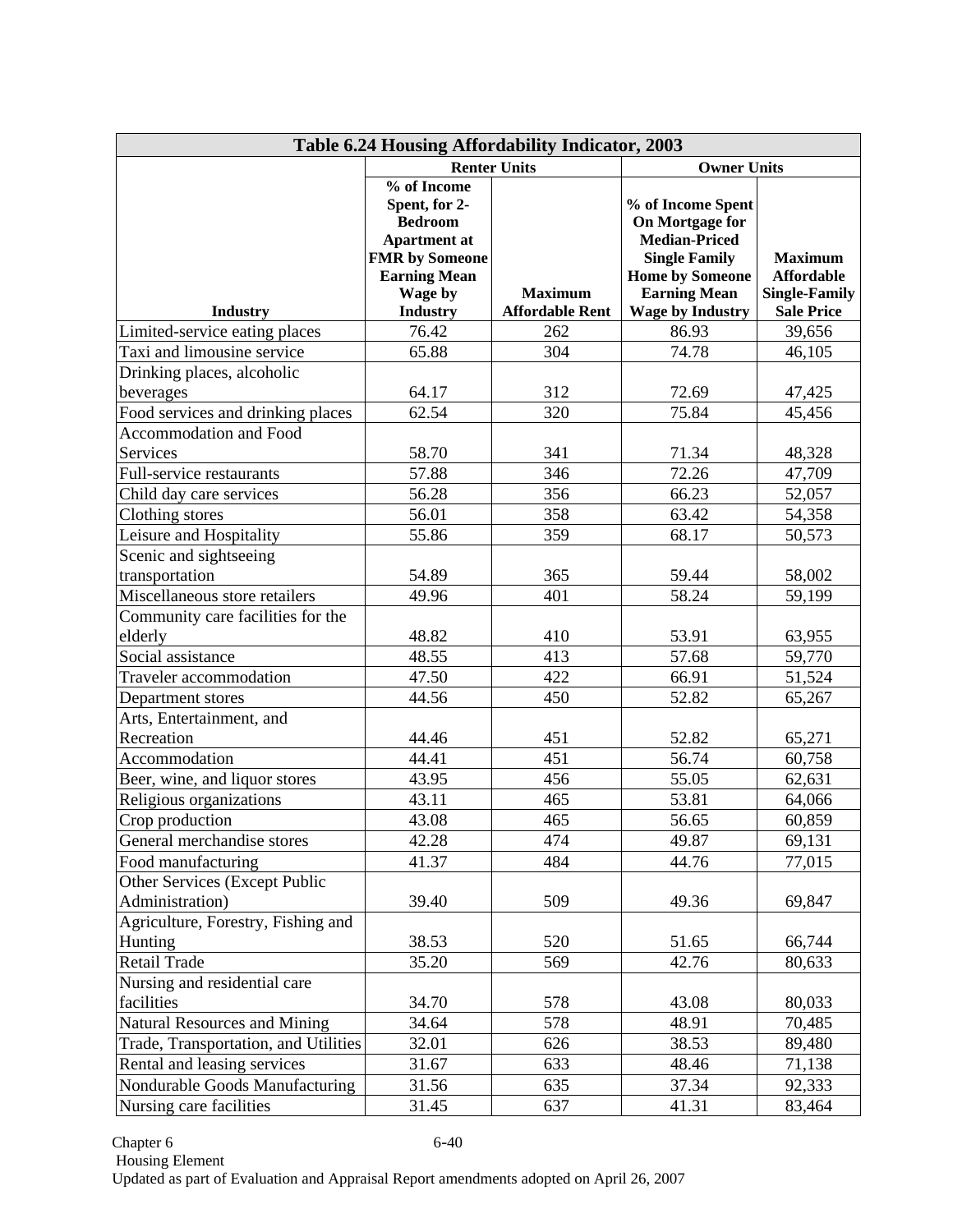| Table 6.24 Housing Affordability Indicator, 2003 |                                                                                                |                        |                                                                                      |                      |  |  |  |  |  |  |
|--------------------------------------------------|------------------------------------------------------------------------------------------------|------------------------|--------------------------------------------------------------------------------------|----------------------|--|--|--|--|--|--|
|                                                  |                                                                                                | <b>Renter Units</b>    | <b>Owner Units</b>                                                                   |                      |  |  |  |  |  |  |
|                                                  | % of Income<br>Spent, for 2-<br><b>Bedroom</b><br><b>Apartment</b> at<br><b>FMR</b> by Someone |                        | % of Income Spent<br>On Mortgage for<br><b>Median-Priced</b><br><b>Single Family</b> | <b>Maximum</b>       |  |  |  |  |  |  |
|                                                  | <b>Earning Mean</b>                                                                            |                        | <b>Home by Someone</b>                                                               | <b>Affordable</b>    |  |  |  |  |  |  |
|                                                  | Wage by                                                                                        | <b>Maximum</b>         | <b>Earning Mean</b>                                                                  | <b>Single-Family</b> |  |  |  |  |  |  |
| <b>Industry</b>                                  | <b>Industry</b>                                                                                | <b>Affordable Rent</b> | <b>Wage by Industry</b>                                                              | <b>Sale Price</b>    |  |  |  |  |  |  |
| Death care services                              | 30.47                                                                                          | 658                    | 30.72                                                                                | 112,234              |  |  |  |  |  |  |
| Admin & Support & Waste Mgnt.                    |                                                                                                |                        |                                                                                      |                      |  |  |  |  |  |  |
| & Remediation Service                            | 29.81                                                                                          | 672                    | 40.21                                                                                | 85,746               |  |  |  |  |  |  |
| Automotive repair and                            |                                                                                                |                        |                                                                                      |                      |  |  |  |  |  |  |
| maintenance                                      | 29.78                                                                                          | 673                    | 37.63                                                                                | 91,628               |  |  |  |  |  |  |
| Real estate                                      | 29.74                                                                                          | 674                    | 38.95                                                                                | 88,506               |  |  |  |  |  |  |
| Real Estate and Rental and                       |                                                                                                |                        |                                                                                      |                      |  |  |  |  |  |  |
| Leasing                                          | 29.68                                                                                          | 675                    | 39.02                                                                                | 88,361               |  |  |  |  |  |  |
| Offices of real estate agents and                |                                                                                                |                        |                                                                                      |                      |  |  |  |  |  |  |
| brokers                                          | 27.75                                                                                          | 722                    | 35.23                                                                                | 97,860               |  |  |  |  |  |  |
| Service-Providing                                | 27.00                                                                                          | 742                    | 33.25                                                                                | 103,682              |  |  |  |  |  |  |
| Goods-Producing                                  | 25.10                                                                                          | 799                    | 30.69                                                                                | 112,346              |  |  |  |  |  |  |
| Manufacturing                                    | 25.06                                                                                          | 800                    | 30.89                                                                                | 111,603              |  |  |  |  |  |  |
| Professional and Business Services               | 24.42                                                                                          | 821                    | 29.83                                                                                | 115,575              |  |  |  |  |  |  |
| Construction                                     | 24.27                                                                                          | 826                    | 28.92                                                                                | 119,208              |  |  |  |  |  |  |
| <b>Durable Goods Manufacturing</b>               | 24.16                                                                                          | 829                    | 29.96                                                                                | 115,083              |  |  |  |  |  |  |
| Offices of other health                          |                                                                                                |                        |                                                                                      |                      |  |  |  |  |  |  |
| practitioners                                    | 23.80                                                                                          | 842                    | 27.63                                                                                | 124,765              |  |  |  |  |  |  |
| General freight trucking                         | 23.06                                                                                          | 869                    | 32.23                                                                                | 106,953              |  |  |  |  |  |  |
| Information                                      | 22.97                                                                                          | 872                    | 29.37                                                                                | 117,395              |  |  |  |  |  |  |
| Hospitals                                        | 22.19                                                                                          | 903                    | 28.32                                                                                | 121,725              |  |  |  |  |  |  |
| Insurance agencies, brokerages                   | 21.92                                                                                          | 914                    | 29.38                                                                                | 117,343              |  |  |  |  |  |  |
| <b>Education and Health Services</b>             | 21.63                                                                                          | 926                    | 26.64                                                                                | 129,405              |  |  |  |  |  |  |
| Merchant wholesalers, durable                    |                                                                                                |                        |                                                                                      |                      |  |  |  |  |  |  |
| goods                                            | 21.45                                                                                          | 934                    | 25.34                                                                                | 136,069              |  |  |  |  |  |  |
| Health Care and Social Assistance                | 21.43                                                                                          | 935                    | 26.21                                                                                | 131,523              |  |  |  |  |  |  |
| <b>Financial Activities</b>                      | 21.38                                                                                          | 938                    | 26.76                                                                                | 128,834              |  |  |  |  |  |  |
| <b>Wholesale Trade</b>                           | 21.37                                                                                          | 938                    | 25.66                                                                                | 134,350              |  |  |  |  |  |  |
| Nonstore retailers                               | 21.27                                                                                          | 942                    | 32.14                                                                                | 107,258              |  |  |  |  |  |  |
| Professional and technical services              | 21.19                                                                                          | 946                    | 25.13                                                                                | 137,199              |  |  |  |  |  |  |
| Professional, Scientific and Tech                |                                                                                                |                        |                                                                                      |                      |  |  |  |  |  |  |
| Services                                         | 21.19                                                                                          | 946                    | 25.13                                                                                | 137,199              |  |  |  |  |  |  |
| <b>Transportation and Warehousing</b>            | 20.67                                                                                          | 970                    | 26.15                                                                                | 131,825              |  |  |  |  |  |  |
| Merchant wholesalers, nondurable                 |                                                                                                |                        |                                                                                      |                      |  |  |  |  |  |  |
| goods                                            | 20.64                                                                                          | 971                    | 25.15                                                                                | 137,088              |  |  |  |  |  |  |
| Motor vehicle and parts dealers                  | 20.36                                                                                          | 984                    | 25.13                                                                                | 137,188              |  |  |  |  |  |  |
| Nonresidential building                          |                                                                                                |                        |                                                                                      |                      |  |  |  |  |  |  |
| construction                                     | 20.29                                                                                          | 988                    | 23.42                                                                                | 147,195              |  |  |  |  |  |  |
| Insurance carriers and related                   |                                                                                                |                        |                                                                                      |                      |  |  |  |  |  |  |
| activities                                       | 20.00                                                                                          | 1,002                  | 24.62                                                                                | 140,053              |  |  |  |  |  |  |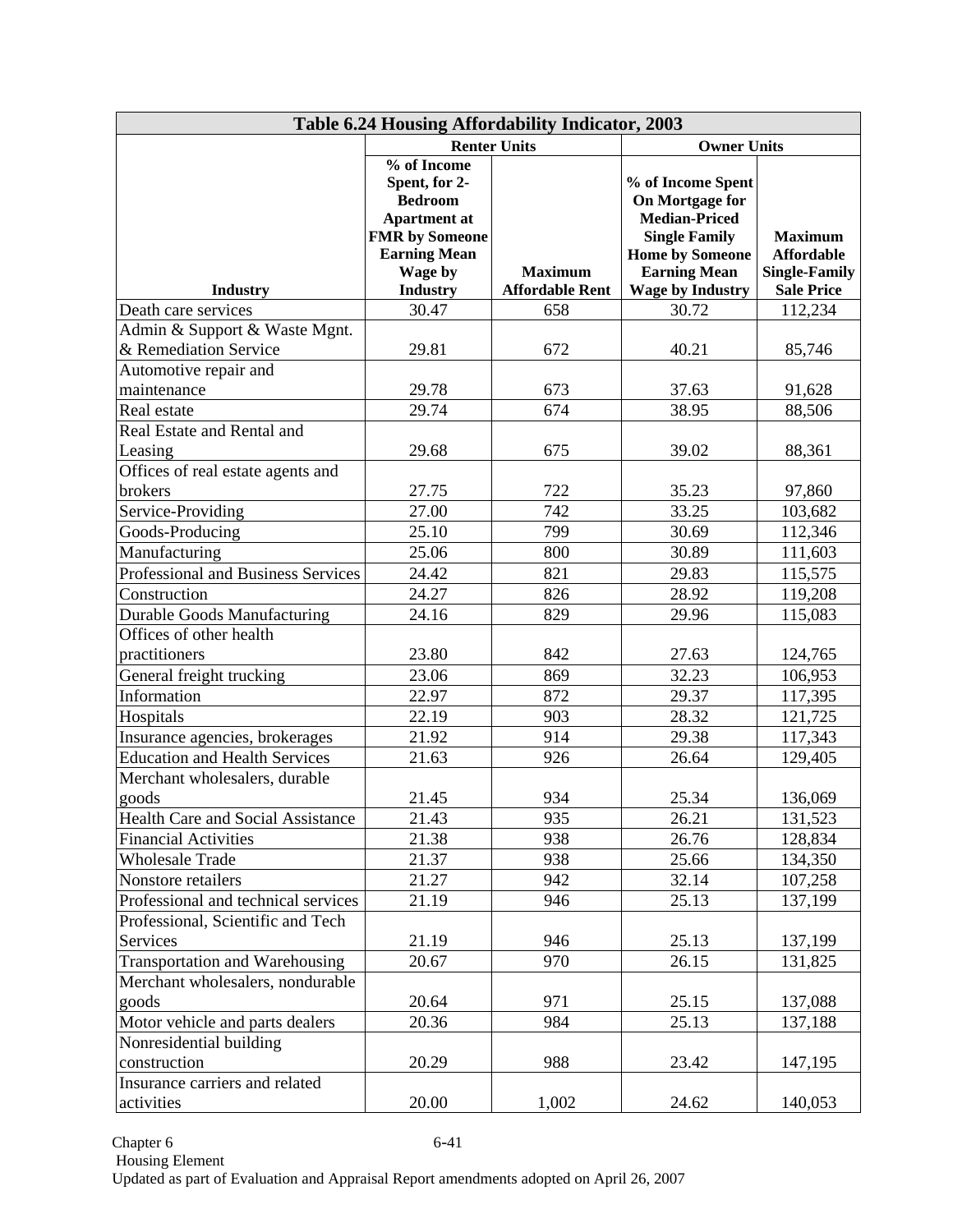| Table 6.24 Housing Affordability Indicator, 2003 |                                |                        |                                               |                                     |  |  |  |  |  |
|--------------------------------------------------|--------------------------------|------------------------|-----------------------------------------------|-------------------------------------|--|--|--|--|--|
|                                                  |                                | <b>Renter Units</b>    | <b>Owner Units</b>                            |                                     |  |  |  |  |  |
|                                                  | % of Income                    |                        |                                               |                                     |  |  |  |  |  |
|                                                  | Spent, for 2-                  |                        | % of Income Spent                             |                                     |  |  |  |  |  |
|                                                  | <b>Bedroom</b>                 |                        | On Mortgage for                               |                                     |  |  |  |  |  |
|                                                  | <b>Apartment at</b>            |                        | <b>Median-Priced</b>                          |                                     |  |  |  |  |  |
|                                                  | <b>FMR</b> by Someone          |                        | <b>Single Family</b>                          | <b>Maximum</b><br><b>Affordable</b> |  |  |  |  |  |
|                                                  | <b>Earning Mean</b><br>Wage by | <b>Maximum</b>         | <b>Home by Someone</b><br><b>Earning Mean</b> | <b>Single-Family</b>                |  |  |  |  |  |
| <b>Industry</b>                                  | <b>Industry</b>                | <b>Affordable Rent</b> | <b>Wage by Industry</b>                       | <b>Sale Price</b>                   |  |  |  |  |  |
| Construction of buildings                        | 19.68                          | 1,018                  | 25.26                                         | 136,506                             |  |  |  |  |  |
| Residential building construction                | 19.57                          | 1,024                  | 25.64                                         | 134,481                             |  |  |  |  |  |
| Mining                                           | 19.54                          | 1,026                  | 16.97                                         | 203,101                             |  |  |  |  |  |
| Offices of dentists                              | 17.91                          | 1,119                  | 21.50                                         | 160,382                             |  |  |  |  |  |
| Finance and Insurance                            | 17.41                          | 1,151                  | 20.84                                         | 165,421                             |  |  |  |  |  |
| Automobile dealers                               | 16.67                          | 1,202                  | 21.55                                         | 159,968                             |  |  |  |  |  |
| Management of Companies and                      |                                |                        |                                               |                                     |  |  |  |  |  |
| Enterprises                                      | 14.63                          | 1,370                  | 20.64                                         | 167,006                             |  |  |  |  |  |
| Legal services                                   | 14.32                          | 1,400                  | 17.01                                         | 202,702                             |  |  |  |  |  |
| Offices of physicians                            | 12.89                          | 1,555                  | 15.61                                         | 220,880                             |  |  |  |  |  |
| Securities, commodity contracts,                 |                                |                        |                                               |                                     |  |  |  |  |  |
| investments                                      | 10.37                          | 1,932                  | 13.44                                         | 256,501                             |  |  |  |  |  |
| Office administrative services                   | 4.65                           | 4,314                  | 5.61                                          | 614,341                             |  |  |  |  |  |
| <b>Total, All Industries</b>                     | 26.70                          | 751                    | 32.88                                         | 104,849                             |  |  |  |  |  |

Source: The Shimberg Center for Affordable Housing at the University of Florida

The *Housing Study Survey* finds that Charlotte County has a healthy economy with relatively low unemployment and a growing workforce. Employment is predicted to grow 19% through 2014. The main industry of persons employed in Charlotte County is health care/social assistance services comprising about 18% of the employed. In addition, retail trade, which employs 15% of the workforce, and construction, which employs 11.5% of the workforce, drives the economy. The *Housing Study Survey* finds that the largest employment sectors in Charlotte County are also the lowest paying. The highest paying employment categories are finance, insurance, real estate (FIRE), wholesale, and manufacturing. These jobs comprise just 5% of the total employment in Charlotte County. Average salaries in Charlotte County lag the state by 22%. As previously noted, in recent years the median sale price in Charlotte County increased at a greater percentage than median sale price state-wide negating the effect of lower salaries among the local workforce.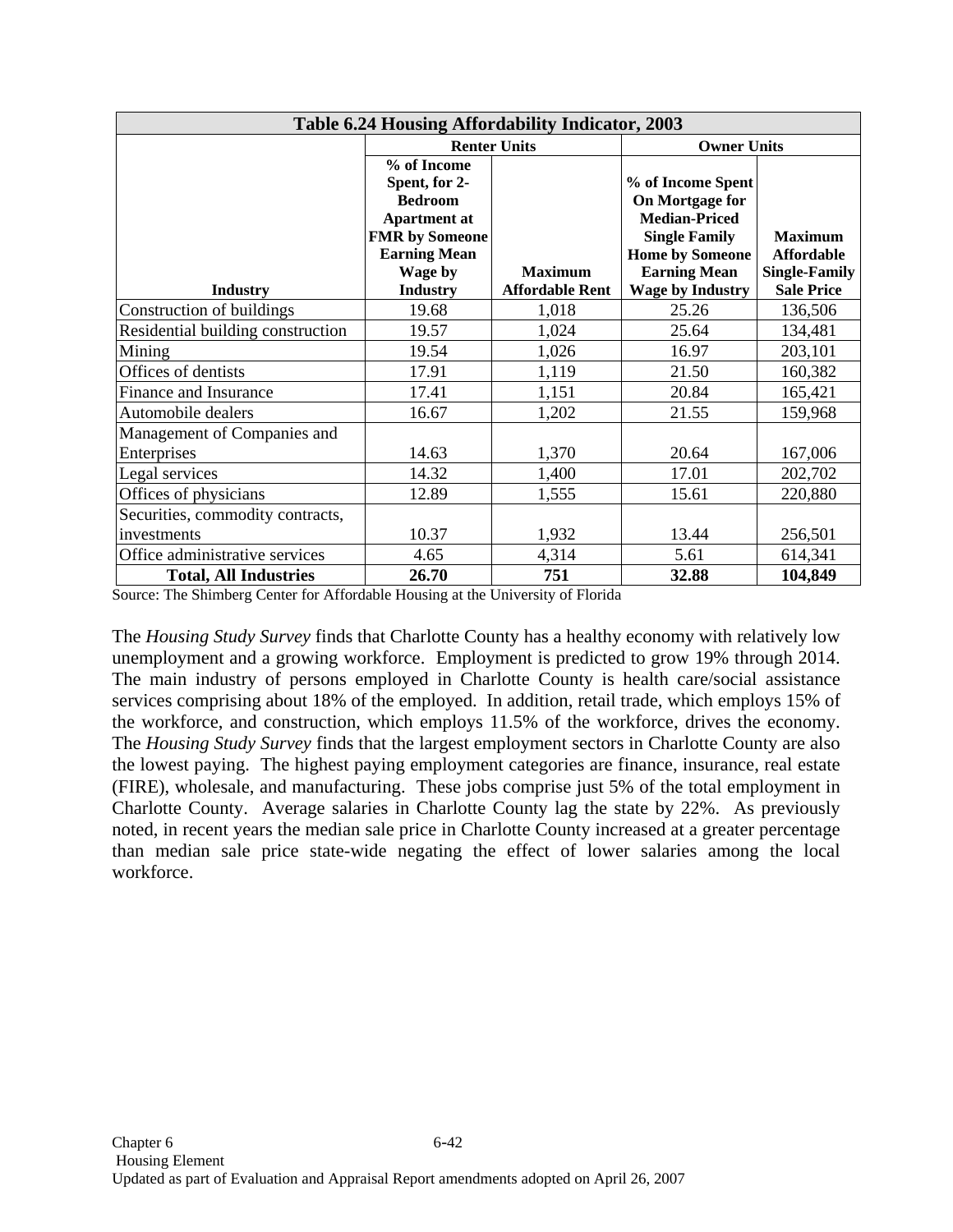## **IV. Inventory of Substandard Housing**

In agreement with Rule 9J-5, this section contains an inventory of substandard dwelling units. Rule 9J-5 notes that substandard units are those that fail to meet the applicable building code, the minimum housing code, or that lack complete plumbing, lack complete kitchens, lack central heating, or are overcrowded.

Housing conditions relate to the structural quality or soundness of a housing unit including components such as foundation, interior wall, roof structure, and the availability of basic facilities such as complete plumbing facilities, central heat, and kitchen facilities. The size of a dwelling in relation to the size of the household occupying it is also a factor to consider in relation to housing quality.

### **Housing Unit Condition**

The county does not have a record of units that fail to meet the applicable building or housing code. As of September 1, 2006, however, Charlotte County Building Construction Services reports that based on the Standard Unsafe Building Abatement Code (SUBAC), there are 79 housing units that need to be demolished. The buildings are generally those that sustained damage from Hurricane Charley.

As of January 2006, the Charlotte County appraiser records report 81,382 housing units in the county. The Damage Assessment Report completed by the Charlotte County Appraiser reports, that as of January 2006, about 10,300 units, or 12.7% of the units are unusable due to damage from Hurricane Charley. Unusable units were determined through drive-by inspections conducted by county tax assessors or reported to the county by the homeowner. It is not known how many are damaged beyond repair.

To identify substandard housing, Charlotte County uses indicators of housing deficiency available from the 2000 Census as allowed by Rule 9J-5. The indicators used are as follows.

- Exclusive use of plumbing. The sharing of facilities between households is used as an index of deficient housing conditions. The 2000 Census identifies 240 units, or 0.3% of the county's housing lack complete plumbing. Of the total units without complete plumbing, 93 are owner-occupied, 51 are renter-occupied, and 144 are vacant. In 1990, 80 units in the county lacked complete plumbing.
- Lack of complete kitchen. Units without a sink with piped water, a range or cooking stove, and a refrigerator, all located in the structure are considered deficient. The 2000 Census reports that there are 353 housing units, or 0.4% of the units, lacking a complete kitchen. Of the total units without a complete kitchen, 61 are owner occupied, 219 are renter occupied, and 73 are vacant. In 1990, 169 units in the county lacked a complete kitchen.
- No heating. Lack of heating as indicated by no fuel, is an indicator of housing deficiency. The 2000 Census reports 457 occupied units or 0.7% had no heating. In 1990, there were 252 units in the county with no heating.
- Crowding is directly related to the wear and tear sustained by the structure. More than one person per room (1.01) is used as the threshold for defining living conditions as overcrowded. The 2000 Census reports 1,105 housing units, representing 1.7 percent of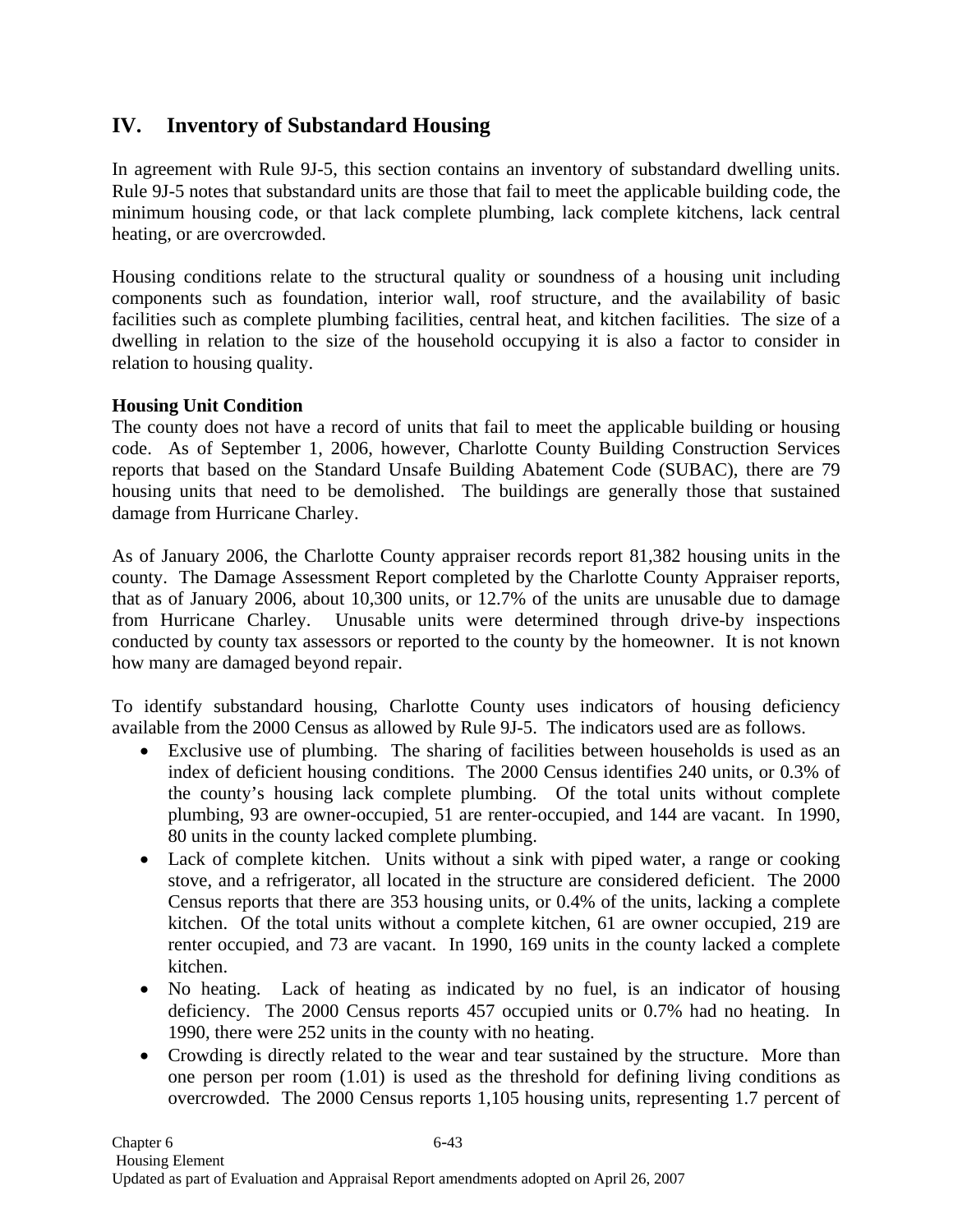the county's occupied housing stock, with more than one person per room. There are 546 crowded owner occupied housing units and 559 crowded renter occupied housing units. In 1990, 941 housing units were overcrowded.

Table 6.25 shows the Census derived indicators of deficiency. The information is presented by Census designated place (CDP), which is a statistical entity comprising a densely settled concentration of population that is not within an incorporated place, but is locally identified by a name. Map 6.7 shows the locations of the CDPs in Charlotte County.

| Table 6.25 Housing Units Lacking in Plumbing, Kitchen, and Heating Facilities; |              |                            |              |                      |              |          |                  |                                          |                  |                       |
|--------------------------------------------------------------------------------|--------------|----------------------------|--------------|----------------------|--------------|----------|------------------|------------------------------------------|------------------|-----------------------|
| <b>Crowded Housing, 2000</b>                                                   |              |                            |              |                      |              |          |                  |                                          |                  |                       |
|                                                                                |              | <b>Lack Complete</b>       |              | <b>Lack Complete</b> |              |          |                  |                                          |                  |                       |
|                                                                                |              | <b>Plumbing</b><br>Percent |              | Kitchen<br>Percent   |              |          |                  | <b>Substandard Heating</b><br>Percent of |                  | Crowded<br>Percent of |
|                                                                                | <b>Total</b> |                            | of Total     |                      | of Total     | Occupied |                  | Occupied                                 |                  | Occupied              |
| Location                                                                       | <b>Units</b> | <b>Total</b>               | <b>Units</b> | <b>Total</b>         | <b>Units</b> | Units    | <b>Total</b>     | <b>Units</b>                             | <b>Total</b>     | <b>Units</b>          |
| Englewood                                                                      |              |                            |              |                      |              |          |                  |                                          |                  |                       |
| <b>CDP</b><br><b>Grove City</b>                                                | 3,985        | 9                          | 0.2          | 9                    | 0.2          | 2,865    | 44               | 1.5                                      | 41               | 1.4                   |
| <b>CDP</b>                                                                     | 1,472        | $\overline{0}$             | 0.0          | $\overline{0}$       | 0.0          | 1,074    | $\mathbf{0}$     | 0.0                                      | 34               | 3.2                   |
| Manasota                                                                       |              |                            |              |                      |              |          |                  |                                          |                  |                       |
| Key CDP                                                                        | 1,917        | $\boldsymbol{0}$           | 0.0          | $\mathbf{0}$         | 0.0          | 771      | $\mathbf{0}$     | 0.0                                      | $\mathbf{0}$     | 0.0                   |
| Rotonda                                                                        |              |                            |              |                      |              |          |                  |                                          |                  |                       |
| <b>CDP</b><br>Remainder                                                        | 3,987        | 15                         | 0.4          | 49                   | 1.2          | 3,195    | $\,8\,$          | 0.3                                      | 58               | 1.8                   |
| of Grove                                                                       |              |                            |              |                      |              |          |                  |                                          |                  |                       |
| City-                                                                          |              |                            |              |                      |              |          |                  |                                          |                  |                       |
| Rotonda                                                                        |              |                            |              |                      |              |          |                  |                                          |                  |                       |
| CCD                                                                            | 9,442        | 15                         | 0.2          | 15                   | 0.2          | 7,136    | 62               | 0.9                                      | 104              | 1.5                   |
| <b>Total</b>                                                                   |              |                            |              |                      |              |          |                  |                                          |                  |                       |
| Grove<br>City-                                                                 |              |                            |              |                      |              |          |                  |                                          |                  |                       |
| Rotonda                                                                        |              |                            |              |                      |              |          |                  |                                          |                  |                       |
| <b>Division</b>                                                                | 20,803       | 39                         | 0.2          | 73                   | 0.4          | 15,041   | 114              | 0.8                                      | 237              | 1.6                   |
| Charlotte                                                                      |              |                            |              |                      |              |          |                  |                                          |                  |                       |
| Harbor                                                                         |              |                            |              |                      |              |          |                  |                                          |                  |                       |
| <b>CDP</b>                                                                     | 2,200        | 16                         | 0.7          | 19                   | 0.9          | 1,781    | 16               | 0.9                                      | 101              | 5.6                   |
| Harbour<br>Heights                                                             |              |                            |              |                      |              |          |                  |                                          |                  |                       |
| CDP                                                                            | 1,434        | 5                          | 0.3          | $\boldsymbol{0}$     | 0.0          | 1,304    | $\boldsymbol{0}$ | 0.0                                      | 19               | 1.5                   |
| Port                                                                           |              |                            |              |                      |              |          |                  |                                          |                  |                       |
| Charlotte                                                                      |              |                            |              |                      |              |          |                  |                                          |                  |                       |
| <b>CDP</b>                                                                     | 23,325       | 84                         | 0.3          | 172                  | 0.7          | 20,465   | 164              | 0.8                                      | 381              | 1.9                   |
| Remainder                                                                      |              |                            |              |                      |              |          |                  |                                          |                  |                       |
| of Port<br>Charlotte                                                           |              |                            |              |                      |              |          |                  |                                          |                  |                       |
| <b>CCD</b>                                                                     | 12,201       | $\boldsymbol{0}$           | 0.0          | $\boldsymbol{7}$     | 0.05         | 9,753    | 30               | 0.3                                      | 144              | $1.5\,$               |
| <b>Total Port</b>                                                              |              |                            |              |                      |              |          |                  |                                          |                  |                       |
| <b>Charlotte</b>                                                               |              |                            |              |                      |              |          |                  |                                          |                  |                       |
| <b>Division</b>                                                                | 39,160       | 105                        | 0.3          | 198                  | 0.5          | 33,303   | 210              | 0.5                                      | 645              | 1.6                   |
| Charlotte<br>Park CDP                                                          | 1,548        | $\boldsymbol{0}$           | 0.0          | $\boldsymbol{0}$     | 0.0          | 1,209    | 5                | 0.4                                      | $\boldsymbol{0}$ | 0.0                   |
| Cleveland                                                                      |              |                            |              |                      |              |          |                  |                                          |                  |                       |
| <b>CDP</b>                                                                     | 1,978        | $\boldsymbol{0}$           | 0.0          | $\boldsymbol{0}$     | 0.0          | 1,573    | 21               | 1.3                                      | 24               | 1.5                   |
| City of                                                                        |              |                            |              |                      |              |          |                  |                                          |                  |                       |
| Punta                                                                          |              |                            |              |                      |              |          |                  |                                          |                  |                       |
| Gorda                                                                          | 8,944        | 48                         | 0.5          | 48                   | 0.5          | 7,189    | 66               | 0.9                                      | 76               | 1.1                   |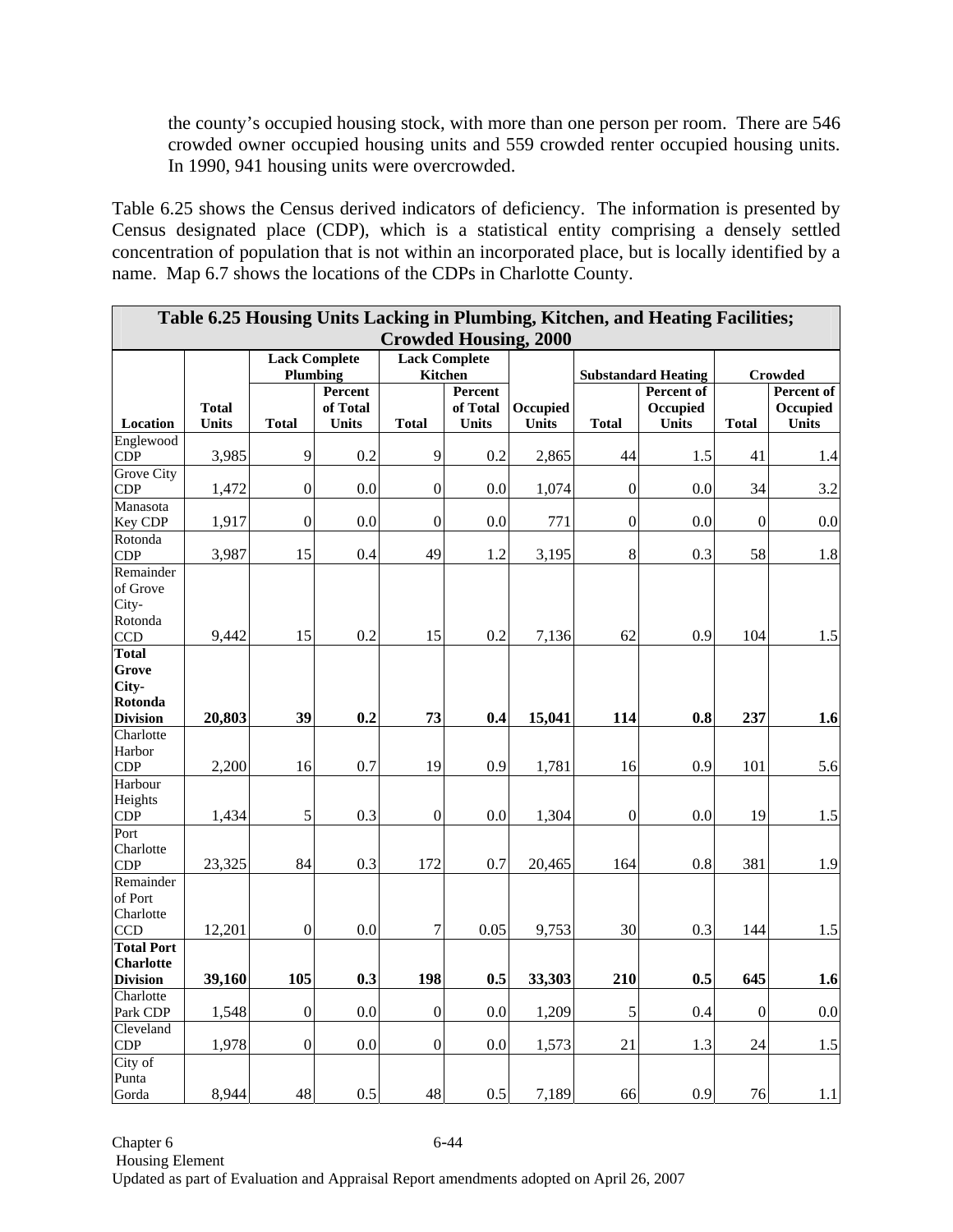|                  | Table 6.25 Housing Units Lacking in Plumbing, Kitchen, and Heating Facilities; |              |                      |                      |              |                 |              |                            |              |                |  |  |  |
|------------------|--------------------------------------------------------------------------------|--------------|----------------------|----------------------|--------------|-----------------|--------------|----------------------------|--------------|----------------|--|--|--|
|                  | <b>Crowded Housing, 2000</b>                                                   |              |                      |                      |              |                 |              |                            |              |                |  |  |  |
|                  |                                                                                |              | <b>Lack Complete</b> | <b>Lack Complete</b> |              |                 |              |                            |              |                |  |  |  |
|                  |                                                                                |              | Plumbing             | <b>Kitchen</b>       |              |                 |              | <b>Substandard Heating</b> |              | <b>Crowded</b> |  |  |  |
|                  |                                                                                |              | Percent              |                      | Percent      |                 |              | Percent of                 |              | Percent of     |  |  |  |
|                  | Total                                                                          |              | of Total             |                      | of Total     | <b>Occupied</b> |              | <b>Occupied</b>            |              | Occupied       |  |  |  |
| Location         | <b>Units</b>                                                                   | <b>Total</b> | <b>Units</b>         | <b>Total</b>         | <b>Units</b> | <b>Units</b>    | <b>Total</b> | <b>Units</b>               | <b>Total</b> | <b>Units</b>   |  |  |  |
| Solana           |                                                                                |              |                      |                      |              |                 |              |                            |              |                |  |  |  |
| CDP              | 583                                                                            | 0            | 0.0                  | 9                    | 1.5          | 474             | 8            | 1.7                        | 9            | 1.9            |  |  |  |
| Remainder        |                                                                                |              |                      |                      |              |                 |              |                            |              |                |  |  |  |
| of Punta         |                                                                                |              |                      |                      |              |                 |              |                            |              |                |  |  |  |
| Gorda CCD        | 6,742                                                                          | 48           | 0.7                  | 25                   | 0.4          | 5,075           | 33           | 0.7                        | 114          | 2.2            |  |  |  |
| <b>Total</b>     |                                                                                |              |                      |                      |              |                 |              |                            |              |                |  |  |  |
| Punta            |                                                                                |              |                      |                      |              |                 |              |                            |              |                |  |  |  |
| Gorda            |                                                                                |              |                      |                      |              |                 |              |                            |              |                |  |  |  |
| <b>Division</b>  | 19,795                                                                         | 96           | 0.5                  | 82                   | 0.4          | 15,520          | 133          | 0.9                        | 223          | 1.4            |  |  |  |
| <b>Charlotte</b> |                                                                                |              |                      |                      |              |                 |              |                            |              |                |  |  |  |
| <b>County</b>    |                                                                                |              |                      |                      |              |                 |              |                            |              |                |  |  |  |
| <b>Total</b>     | 79,758                                                                         | <b>240</b>   | 0.3                  | 353                  | 0.4          | 63.864          | 457          | 0.7                        | 1,105        | 1.7            |  |  |  |

# **Table 6.25 Housing Units Lacking in Plumbing, Kitchen, and Heating Facilities;**

Source: US Census Bureau

Г

To provide up to date information regarding substandard housing allowing a timely response to improving conditions, the county will investigate integrating its permitting, GIS, and Property Appraiser's databases to identify substandard housing.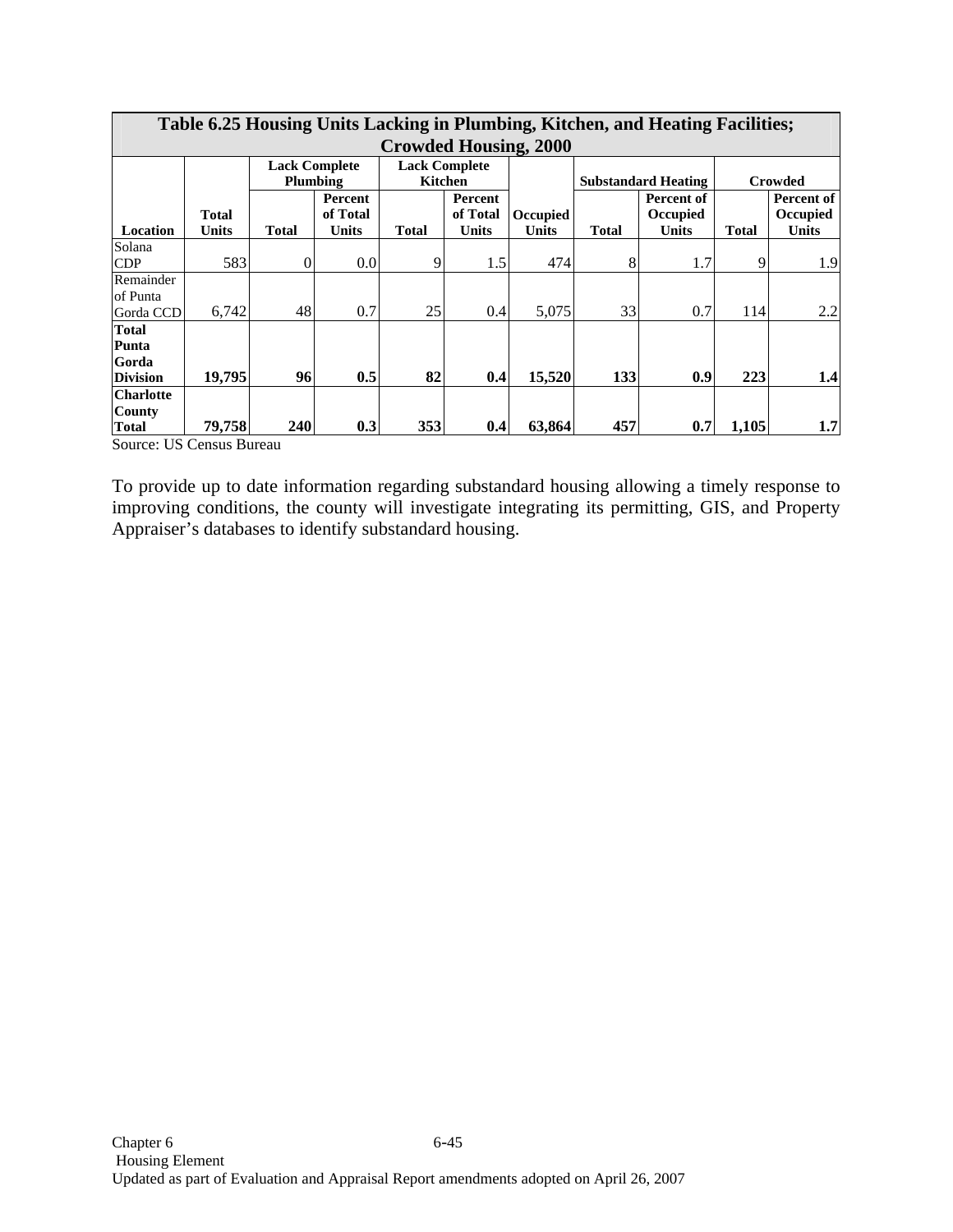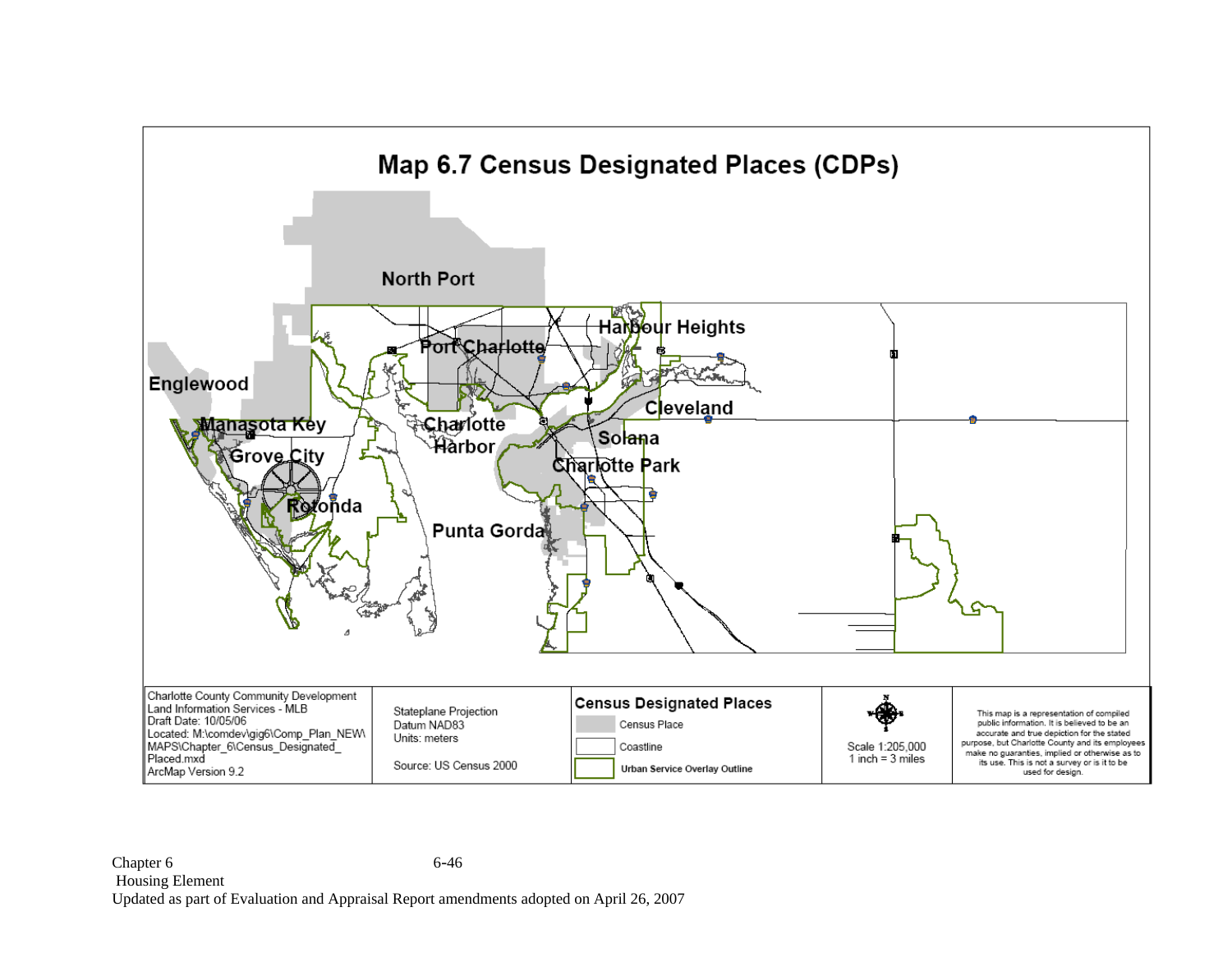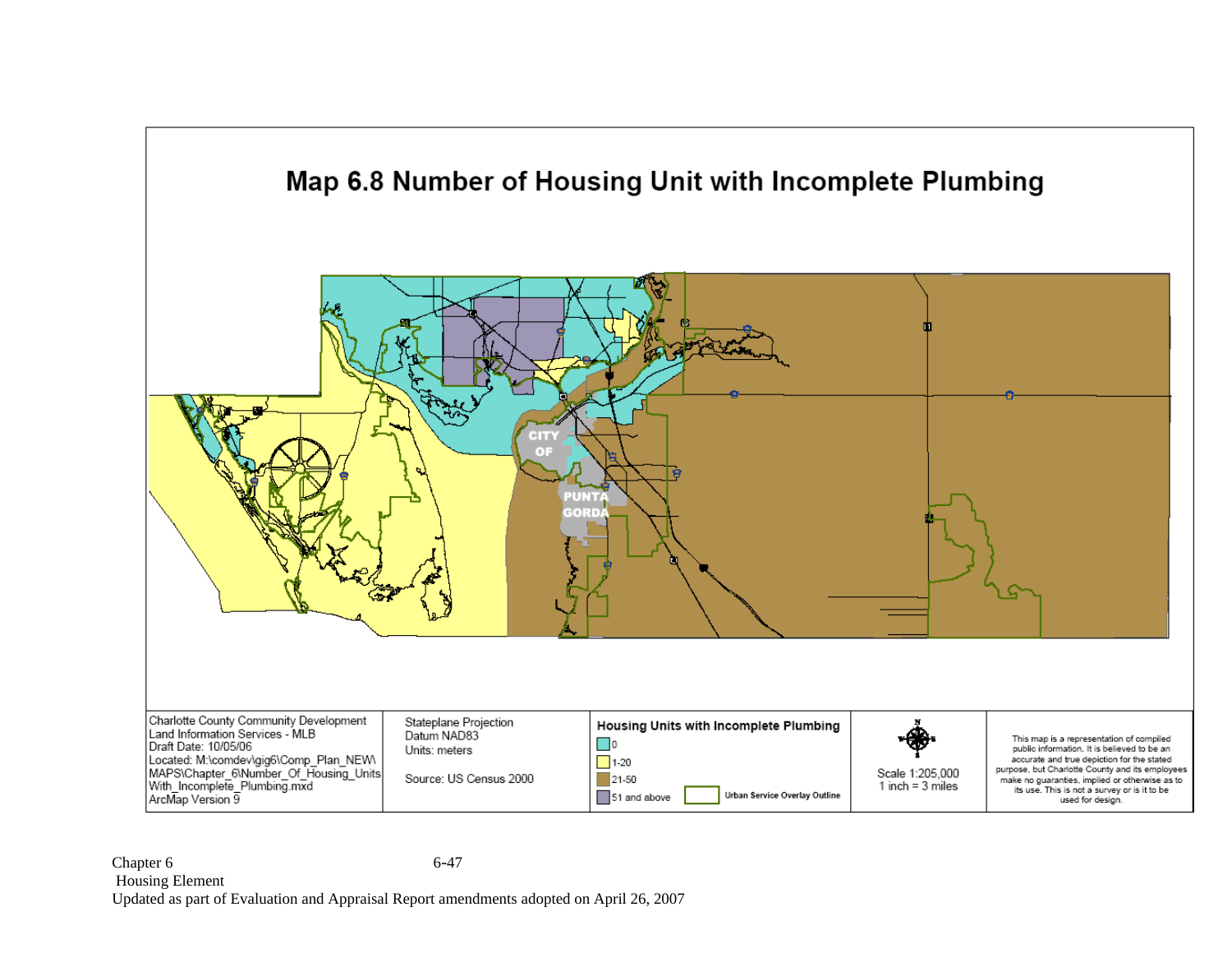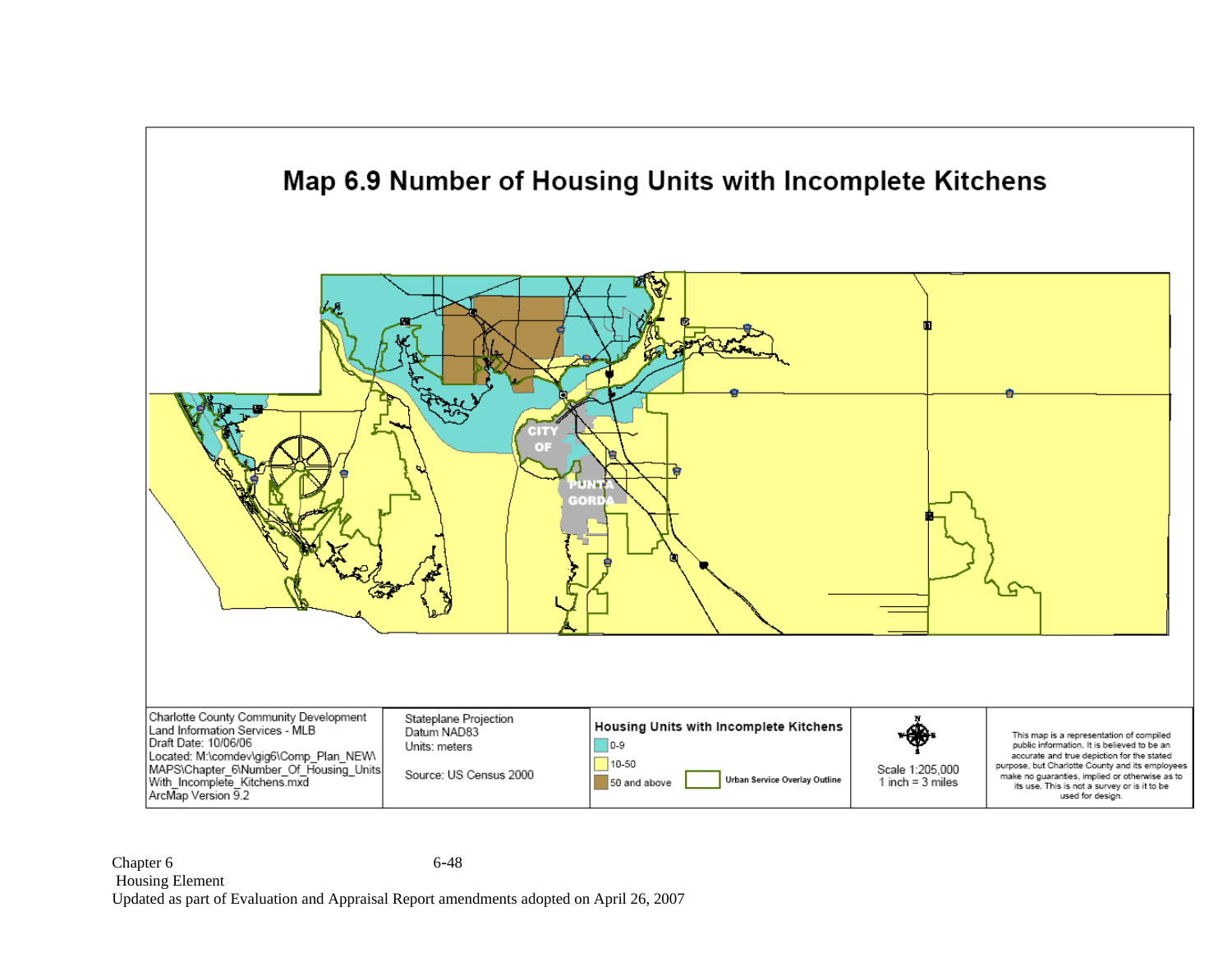A housing unit may fall into more than one category among the Census indicators of deficiency. Adding the units across the four categories together, therefore, results in an over-estimation of substandard units. The Census does not report the number of units falling into multiple categories. The Shimberg Center calculates units considered substandard. The information is only available for the unincorporated areas of Charlotte County and the City of Punta Gorda. Table 6.26 shows 1,345 substandard units in Charlotte County. This is 1.7% of the 78,758 housing units reported by the 2000 Census.

| Table 6.26 Substandard Housing, 2000  |       |  |  |  |  |  |
|---------------------------------------|-------|--|--|--|--|--|
| <b>Occupied Units</b><br><b>Place</b> |       |  |  |  |  |  |
| Punta Gorda                           | 141   |  |  |  |  |  |
| Charlotte-Unincorporated              | 1.204 |  |  |  |  |  |
| <b>Charlotte County Total</b>         | 1.345 |  |  |  |  |  |

Source: The Shimberg Center for Affordable Housing at the University of Florida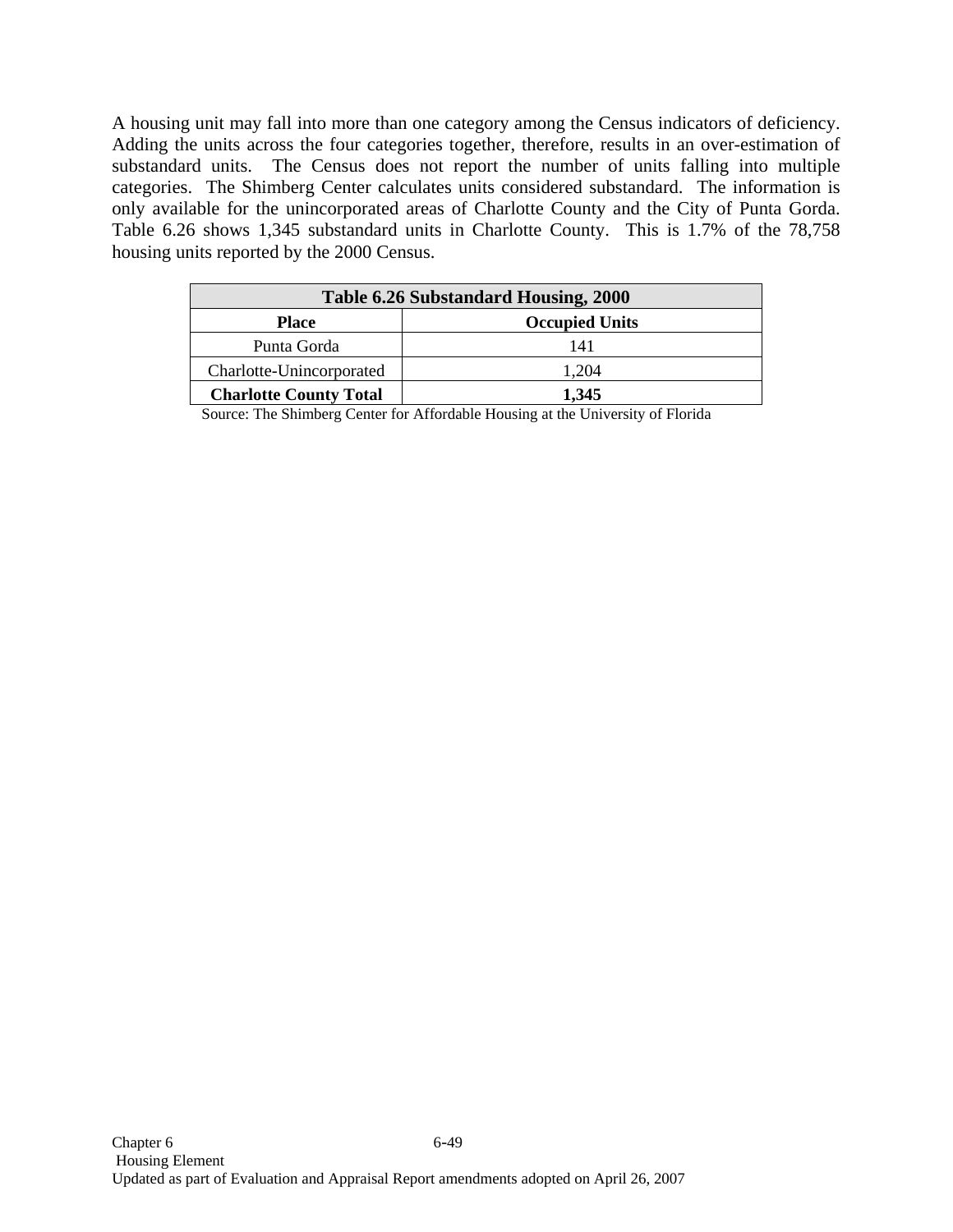# **V. Inventory of Renter-Occupied Housing Developments**

As required by Rule 9J-5, this section includes an inventory of renter-occupied housing developments available to low-income households in Charlotte County using federal, state or local subsidies. The review also shows the number of units and the subsidy program.

#### **Subsidized Rental Units**

As shown in Table 6.27, there are 2,089 subsidized rental units in Charlotte County. Three of the developments containing 242 units, are in the City of Punta Gorda. Slightly more than half the units are in Mid County. Three-fourths of the units are available to family households, which consists of persons under age 62, including children and 23% are for elderly persons age 62 and over. One of the developments containing 12 units, is for persons with disabilities. In 1997, there were just 445 subsidized renter occupied housing units in unincorporated Charlotte County supported by various Federal aid programs.

| Table 6.27 Inventory of Subsidized Renter Occupied Housing, 2006 |                       |              |                   |                                         |  |  |  |  |
|------------------------------------------------------------------|-----------------------|--------------|-------------------|-----------------------------------------|--|--|--|--|
| <b>Development Name</b>                                          |                       |              | <b>Households</b> |                                         |  |  |  |  |
| and Area of County                                               | <b>Street Address</b> | <b>Units</b> | <b>Served</b>     | <b>Housing Program</b>                  |  |  |  |  |
| <b>South &amp; East</b>                                          |                       |              |                   |                                         |  |  |  |  |
|                                                                  | 1200 Slash Pine       |              |                   |                                         |  |  |  |  |
| Pines of Punta Gorda                                             | Cir.                  | 336          | family            | HOME / LIHTC                            |  |  |  |  |
| <b>Sandy Pines Manor</b>                                         | 24500 Airport Rd.     | 44           | family            | LIHTC / Section 515                     |  |  |  |  |
| Mid                                                              |                       |              |                   |                                         |  |  |  |  |
| <b>Charlotte Towers</b>                                          | 2295 Aaron St.        | 97           | elderly           | Section 202 / Rental Assistance/HUD     |  |  |  |  |
| Presbyterian Homes Of                                            |                       |              |                   |                                         |  |  |  |  |
| Port Charlotte                                                   | 2295 Aaron St.        | 120          | elderly           | Section 236                             |  |  |  |  |
| Presbyterian Villas Of                                           |                       |              |                   |                                         |  |  |  |  |
| Port Charlotte                                                   | 2285 Aaron St.        | 70           | elderly           | Section 515 / Rental Assistance/RHS     |  |  |  |  |
| Villa San Carlos                                                 | 2550 Easy St.         | 50           | elderly           | Section 202 / Rental Assistance/HUD     |  |  |  |  |
| Villa San Carlos II                                              | 22250 Vick St.        | 54           | elderly           | Section 202 / Rental Assistance/HUD     |  |  |  |  |
|                                                                  | 23390 Harbor          |              |                   |                                         |  |  |  |  |
| Charleston Cay                                                   | View Rd.              | 128          | family            | <b>LIHTC</b>                            |  |  |  |  |
|                                                                  |                       |              |                   | Guarantee / LIHTC / Section 542 / State |  |  |  |  |
| <b>Hampton Point</b>                                             | 2511 Luther Rd.       | 284          | family            | <b>Bonds</b>                            |  |  |  |  |
|                                                                  | 17800 Murdock         |              |                   |                                         |  |  |  |  |
| Murdock Circle                                                   | Cir.                  | 264          | family            | LIHTC / Local Bonds / SAIL              |  |  |  |  |
| West                                                             |                       |              |                   |                                         |  |  |  |  |
|                                                                  | 6433 Gasparilla       |              |                   |                                         |  |  |  |  |
| Grove City Manor                                                 | Pines Blvd.           | 100          | elderly           | Section 202 / Rental Assistance/HUD     |  |  |  |  |
| Rotonda Lakes                                                    | 100 Rotonda Lake      |              |                   |                                         |  |  |  |  |
| Apartments                                                       | Cir.                  | 176          | family            | <b>LIHTC</b>                            |  |  |  |  |
| City of Punta Gorda                                              |                       |              |                   |                                         |  |  |  |  |
| <b>Gulf Breeze Apartments</b>                                    | 730 Hazel St.         | 184          | family            | HR / SAIL                               |  |  |  |  |
| Her Of Punta Gorda                                               | 1300 E. Henry St.     | 46           | family            | Section 515 / Rental Assistance/RHS     |  |  |  |  |
|                                                                  | 218 West William      |              | persons with      |                                         |  |  |  |  |
| William Place                                                    | St.                   | 12           | disabilities      | Section 811 / Rental Assistance/HUD     |  |  |  |  |
| <b>Location not Available</b>                                    |                       |              |                   |                                         |  |  |  |  |
| <b>Charlotte Crossing</b>                                        | not available         | 124          | family            | HR / SAIL / State Bonds                 |  |  |  |  |
| <b>County Total</b>                                              |                       | 2,089        |                   |                                         |  |  |  |  |

Source: Shimberg Center for Affordable Housing at the University of Florida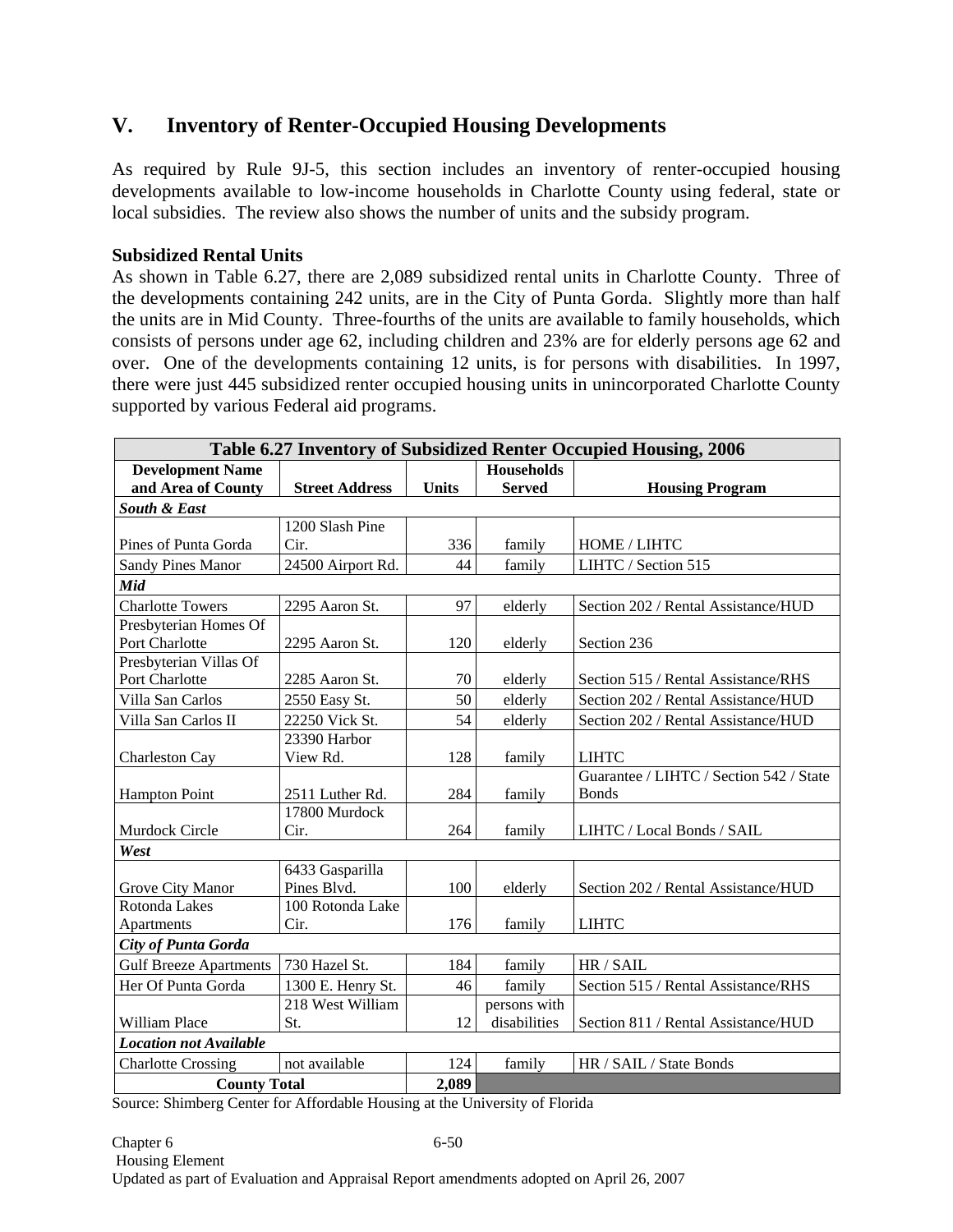## **Description of Programs Reported on in the Assisted Housing Inventory**

## **Programs Administered by HUD**

*Rental Assistance/HUD*: HUD provides project-based rental subsidies for units in multifamily developments under programs such as Section 8 Loan Management Set-Aside (LMSA), and the rental assistance components of Section 202 (for elderly) and Section 811 (for persons with disabilities). Rental assistance is typically restricted to households with incomes between 0 and 50 percent of area median income. It provides a subsidy so that income-qualified households do not spend more than 30% of their monthly gross income on rent and utilities. Many rental assistance contracts are renewed annually, subject to Congressional appropriations (i.e. Section 8 LMSA).

*Section 202* Supportive Housing for the Elderly Program' provides interest-free capital advances to private, nonprofit sponsors to finance development, rehabilitation or acquisition of supportive housing for very low-income elderly persons (at least 62 years of age). The program generally serves households at 0 to 50 percent of area median income.

*Section 236* provides a monthly interest reduction payment subsidy, which reduces the interest rate to one percent and therefore lowers the monthly mortgage interest payments on a multifamily development. Income limits are set at 80 percent of area median income.

*Section 811* Supportive Housing for Persons with Disabilities' provides interest-free capital advances to nonprofit organizations for construction, rehabilitation or acquisition of rental housing with the availability of supportive services for very low-income adults with disabilities. The program generally serves individuals with incomes between 0 and 50 percent of area median income.

## **Programs Administered by the U.S. Department of Agriculture Rural Housing Service (RHS)**

*Section 515* is a direct mortgage loan program that provides capital financing to nonprofit and for-profit developers to build rural multifamily rental housing for very low-, low-, and moderate-income tenants (i.e. families, elderly, persons with disabilities, and farm workers). This program can be combined with Rental Assistance. Tenants must be income eligible.

*Rental Assistance/RHS*: Section 521 Rental Assistance is a project-based tenant subsidy program that is used in conjunction with Section 515. It imposes both income and rent restrictions.

## **Programs Administered by the Florida Housing Finance Corporation (FHFC)**

*HOME* Investment Partnerships Program provides non-amortized, low interest loans to developers for acquisition and new construction or rehabilitation of affordable rental housing to low income families. 20% of the units are occupied by families with annual incomes at or below 50% of area median income; the balance of the units must be occupied by families with income that do not exceed 60% of area median. Rent restrictions are also in place.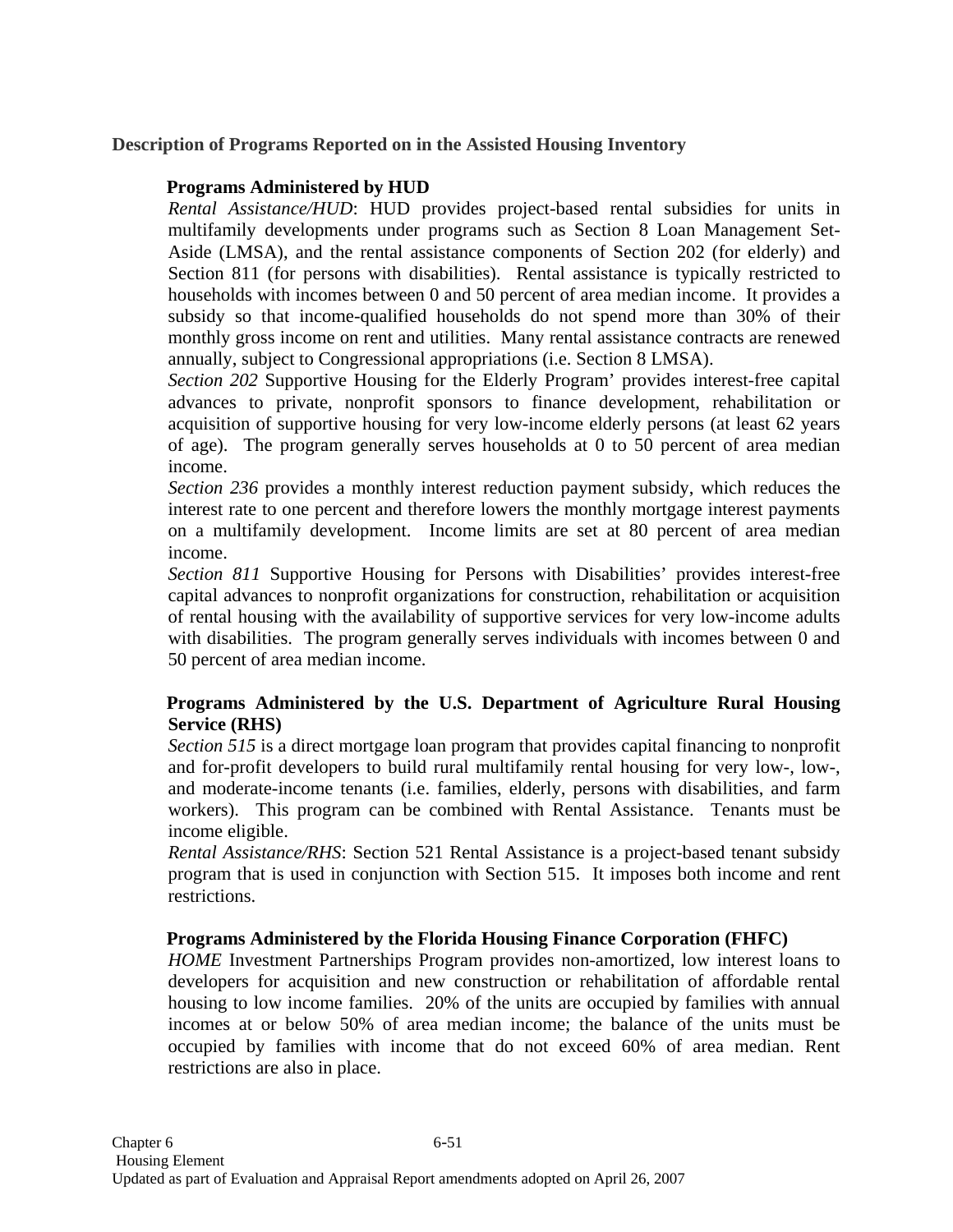*Low Income Housing Tax Credit (LIHTC) Program* – provides a dollar-for-dollar tax credit over ten years against federal tax liability in exchange for the new construction or acquisition and substantial rehabilitation of affordable rental housing units by nonprofit and for-profit organizations. This is a non-competitive allocation of tax credits. Tenants must have household incomes no greater than 60% of area median income. Rent restrictions are also in place.

*Hurricane Recovery (HR).* The Florida Legislature has appropriated one-time hurricane housing recovery funds to accommodate the different housing needs of each community impacted by 2004 hurricanes. The HR program was established as a locally administered program that allocates the funds among 28 qualified counties.

*State Apartment Incentive Loan (SAIL)* program provides low-interest loans on a competitive basis to affordable housing developers to bridge the gap between the development's primary financing and the total cost of the development. SAIL is funded through the State Housing Trust Fund. A minimum of 20% of units must be set aside for families earning 50% or less of area median income. Developments that also have housing credits may use a minimum set-aside of 40% of the units for residents earning 60% of area median income. There are no rent restrictions.

*State Bonds*: The Multifamily Mortgage Revenue Bond program (MMRB) uses both taxable and tax-exempt bonds to provide below market-rate loans to nonprofit and forprofit developers who set aside a certain percentage of their apartment units for low income families. The program requires that at least 20% of the units be set aside for households earning at or below 50% of the area median income. The developer may also opt to set aside 40% of the units for households earning at or below 60% of area median. There are no rent restrictions.

#### **Program Administered by Charlotte County Housing Finance Authority**

*Local Bonds*: The Charlotte County Housing Finance Authority issues tax-exempt Multifamily Mortgage Revenue Bonds. These tax-exempt bonds provide financing at lower-than-market rates for affordable multifamily housing developments. Income restrictions are imposed, but no rent restrictions.

The Punta Gorda Housing Authority (PGHA) administers 30 public housing units in the City of Punta Gorda. PGHA plans to develop 184 units to replace units destroyed by Hurricane Charley. PGHA also administers 341 Section 8 Public Housing Choice Vouchers. Under this program, payments are made to private landlords on behalf of an eligible low-income household. Households throughout the county participate in the Section 8 program.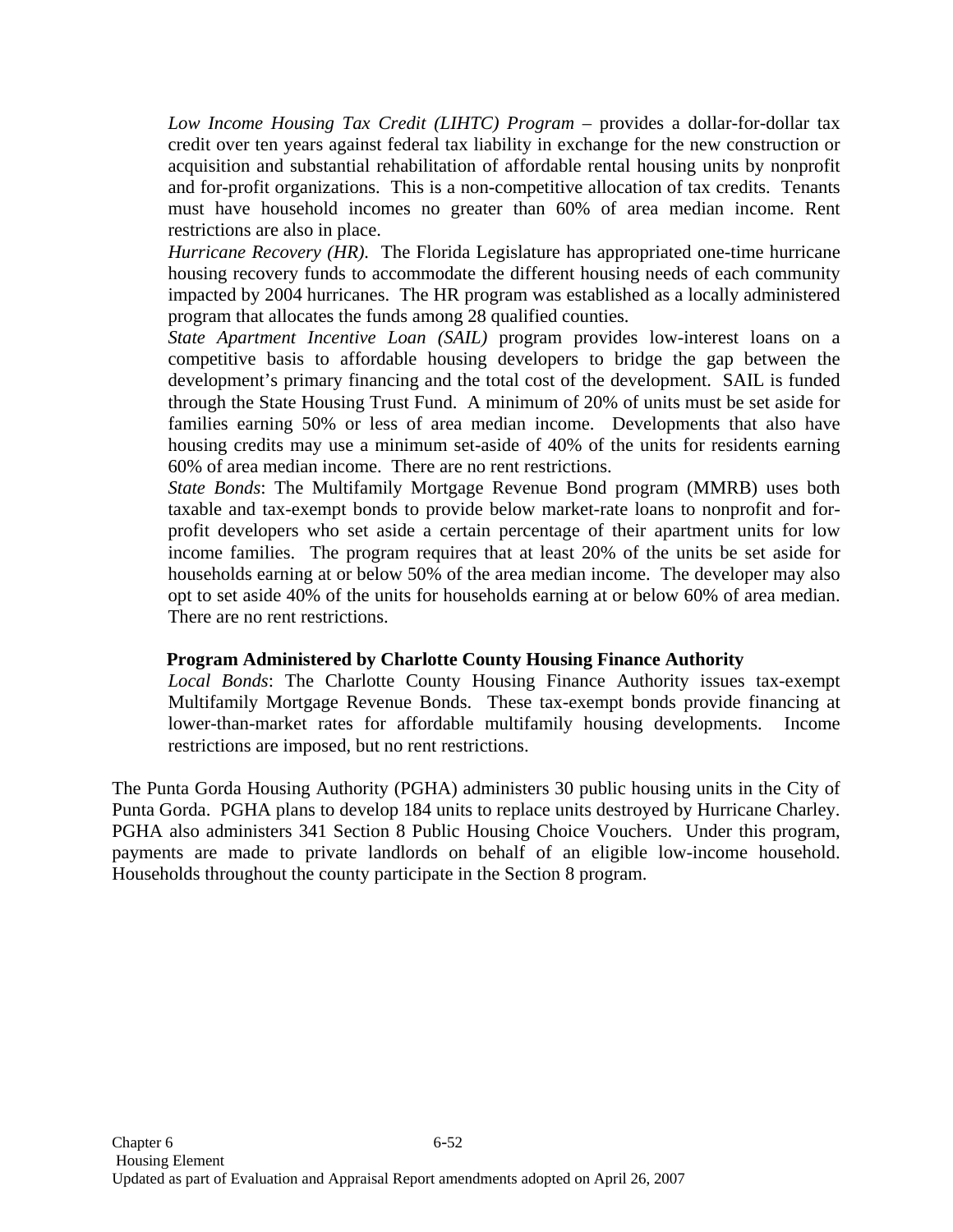Table 6.28 shows that as of September 2006, there are 289 subsidized housing units for renter households planned or under construction in Charlotte County.

| <b>Table 6.28 Inventory of Planned Subsidized Renter Occupied Housing, 2006</b> |                        |              |                   |                        |  |  |  |  |  |
|---------------------------------------------------------------------------------|------------------------|--------------|-------------------|------------------------|--|--|--|--|--|
| <b>Development Name</b>                                                         |                        |              | <b>Households</b> |                        |  |  |  |  |  |
| and Area of County                                                              | <b>Street Address</b>  | <b>Units</b> | <b>Served</b>     | <b>Housing Program</b> |  |  |  |  |  |
| Mid                                                                             |                        |              |                   |                        |  |  |  |  |  |
| <b>Charlotte Crossings</b>                                                      | Sandhill Blvd.         | 124          | elderly           | <b>LIHTC</b>           |  |  |  |  |  |
| <b>Charleston Cay</b>                                                           | Harborview Rd.         | 120          | family            | <b>LIHTC</b>           |  |  |  |  |  |
| <b>Ellicott Circle</b>                                                          |                        |              |                   |                        |  |  |  |  |  |
| (Goodwill Industries)                                                           | <b>Ellicott Circle</b> | 14           | disabled          | Section 811 / SHIP     |  |  |  |  |  |
| <b>Marian Manor</b>                                                             | Vick St.               | 31           | family            | Local                  |  |  |  |  |  |
| <b>County Total</b>                                                             | 289                    |              |                   |                        |  |  |  |  |  |

Source: Charlotte County Human Services

The *Housing Study Survey* contains a market analysis of 12 rental apartment developments in Charlotte County. The survey was completed in December 2005 and January 2006. The analysis surveyed nine developments with subsidized units and three with market rate units. The analysis considered annual turnover of units, vacancy rates, and changes in rent. Table 6.29 identifies the surveyed developments. The following is a review of the findings.

- The annual turnover rate in Charlotte County is low to moderate. The LIHTC income restricted properties have the highest turnover rate at 30%. The Section 8 properties, all of which are restricted to the elderly, have the lowest with no turnover. The Section 8 units are typically occupied by households with income at or below 30% of area median income. These households have few choices and therefore do not move once they find decent affordable housing. Turnover among the market rate apartments is moderate at 21%.
- Only Villa Sans Souci reported a vacancy. All the other properties are full and property managers report that they typically maintain full occupancy. At the time of the survey, the Lakes of Tuscana was coming onto the market and the majority of the units had not been occupied. Sixty-one of the units were leased before the property opened.
- Because of high demand, none of the properties offer discounted rental rates or other concessions.
- Eight of the properties reported a change in their rents during the previous year. The rents for the LIHTC properties decreased, with the exception of Hampton Pointe, where 200 units were recently added and rents for those were increased. The other LIHTC properties decreased rents to provide affordable rents after Hurricane Charley.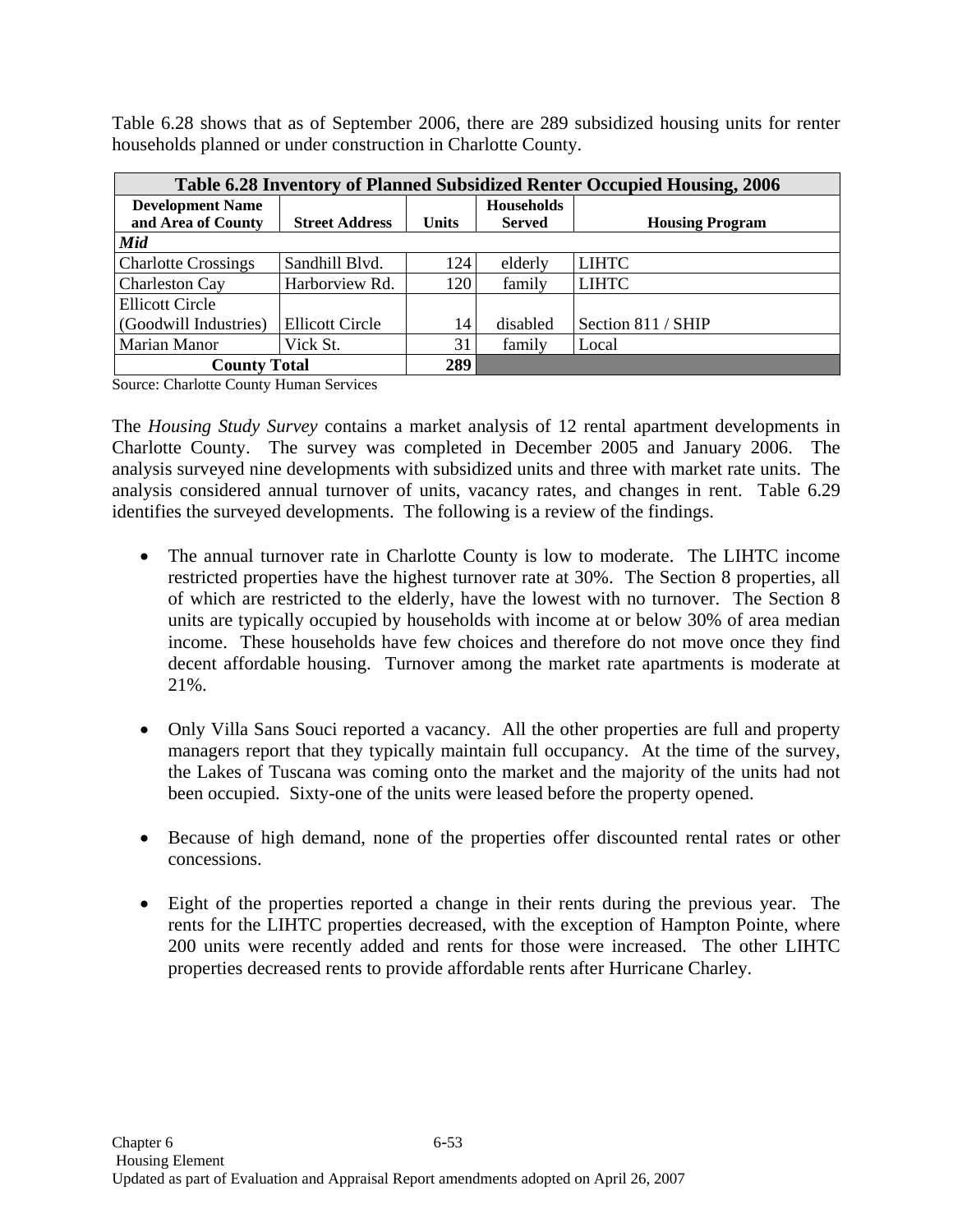| <b>Table 6.29 Analysis of Rental Developments, 2006</b> |                        |                  |                    |                |                |                 |  |  |  |
|---------------------------------------------------------|------------------------|------------------|--------------------|----------------|----------------|-----------------|--|--|--|
|                                                         | <b>Overall Vacancy</b> |                  |                    |                |                |                 |  |  |  |
|                                                         |                        |                  |                    | <b>Vacant</b>  | <b>Vacancy</b> | Rent            |  |  |  |
| <b>Property Name</b>                                    | <b>Rent Structure</b>  | Turnover $(\% )$ | <b>Total Units</b> | <b>Units</b>   | Rate $(\% )$   | <b>Change</b>   |  |  |  |
| <b>Subsidized Apartments</b>                            |                        |                  |                    |                |                |                 |  |  |  |
| Murdock Circle                                          | LIHTC @ 60%            | 47               | 284                | $\Omega$       | 0.0            | 3% increase     |  |  |  |
| Pines of Punta Gorda                                    | LIHTC @ 60%            |                  |                    |                |                | 2%              |  |  |  |
|                                                         |                        | 17               | 265                | $\theta$       |                | $0.0$ decrease  |  |  |  |
| <b>Hampton Point</b>                                    | LIHTC @ 60%            |                  |                    |                |                | 3%              |  |  |  |
|                                                         |                        | varies           | 336                | $\overline{0}$ |                | $0.0$ decrease  |  |  |  |
|                                                         | LIHTC @ 35%,           |                  |                    |                |                | 1%              |  |  |  |
| Rotunda Lakes Apts.                                     | @ 60%                  | 27               | 176                | $\Omega$       |                | $0.0$ decrease  |  |  |  |
| <b>Charlotte Towers</b>                                 | HUD<br>Section         |                  |                    |                |                |                 |  |  |  |
|                                                         | 202                    | $\overline{0}$   | 97                 | $\overline{0}$ |                | $0.0$ no change |  |  |  |
| Grove City Manor                                        | <b>HUD</b><br>Section  |                  |                    |                |                |                 |  |  |  |
|                                                         | 202                    | $\overline{0}$   | 100                | $\Omega$       |                | $0.0$ no change |  |  |  |
| of<br>Villas<br>Presbyterian                            |                        |                  |                    |                |                |                 |  |  |  |
| Port Charlotte                                          | Section 515            | 17               | 70                 | $\Omega$       |                | $0.0$ no change |  |  |  |
| Villa San Carlos I & II                                 | <b>HUD</b><br>Section  |                  |                    |                |                |                 |  |  |  |
|                                                         | 202                    | 18               | 54                 | $\Omega$       |                | $0.0$ no change |  |  |  |
| <b>Market Rate Apartments</b>                           |                        |                  |                    |                |                |                 |  |  |  |
| Royal Palm                                              | Market                 | 6                | 182                | $\Omega$       | $0.0\,$        | 7% increase     |  |  |  |
| Lakes of Toscana                                        | Market                 | varies           | $272*$             | $211*$         |                | 77.6 N/A        |  |  |  |
| Villa Sans Souci                                        | Market                 | 35               | 84                 | $\mathfrak{D}$ |                | 2.4 no change   |  |  |  |

Source: *Housing Study Survey*, Novogradac & Company, Spring 2006

Based on the market analysis, the *Housing Study Survey* finds that there appears to be a shortage of multi-family rental properties in Charlotte County. There are very few vacancies and market rate rents continue to increase. Local property managers indicate there is an adequate supply of rental units for households at 60% of area median income. There is, however, a need for lower income households and households earning 80% to 120% of area median income. The low vacancy rates restrict the options for low- and moderate-income households.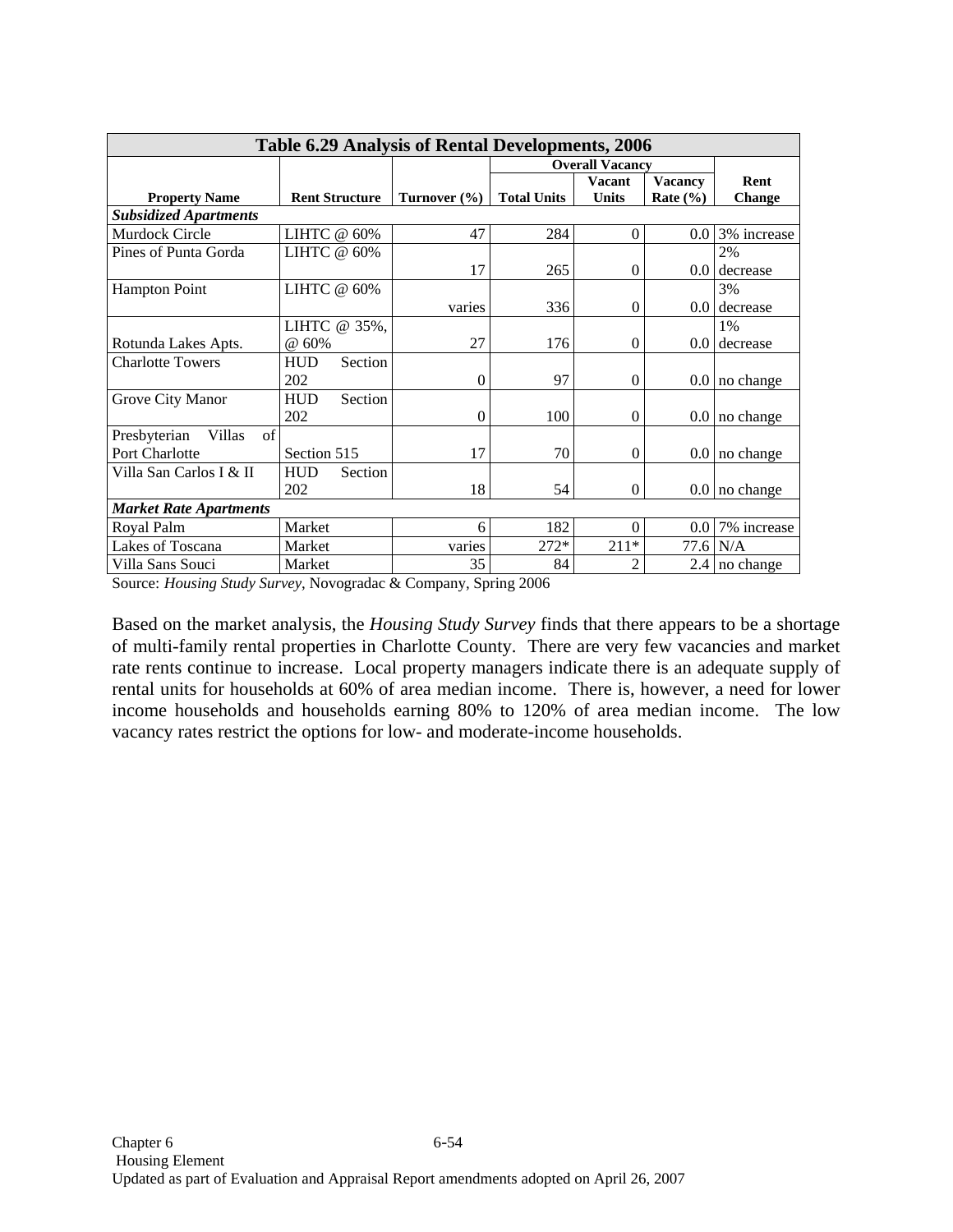# **VI. Inventory of Group Homes and Related Facilities**

Table 6.30 is an inventory of the group homes licensed by the Department of Children and Family Services. A group home is defined in Rule 9J-5.003(55) as "a facility that provides a living environment for unrelated residents who operate as the functional equivalent of a family, including such supervision and care as may be necessary to meet the physical, emotional, and social needs of the residents." Assisted Living Facilities (ALFs) are comparable in size to group homes, which also are included in this definition. The definition does not include nursing homes. Group homes must be consistent with the principles and criteria found within Chapter 419, *Florida Statutes*, for guiding the location of group homes and foster care facilities licensed or funded by the Department of Health.

The Department of Children and Family Services license ALFs to provide services to their residents. The services include housing, food service, and personal services, such as assistance or supervision of eating, bathing, grooming, dressing, and supervision of self-administered medication.

There are 20 group homes in Charlotte County with capacity for 1,291 persons. Two of the group homes with capacity for 115 persons are in the City of Punta Gorda. Seventeen of the group homes with capacity for 1,116 are in Mid County.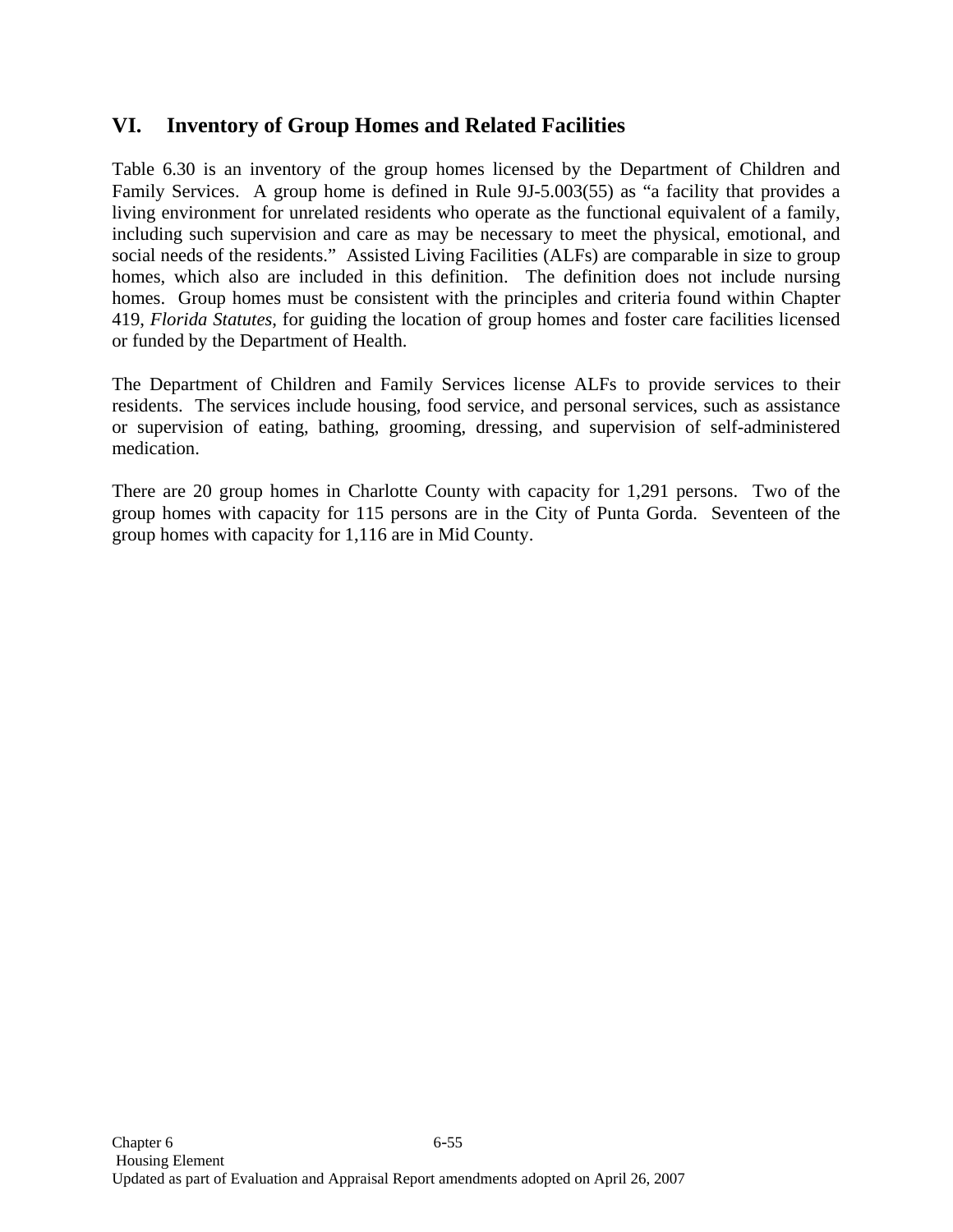| <b>Table 6.30 Licensed Group Homes, 2006</b> |                     |          |  |  |  |  |
|----------------------------------------------|---------------------|----------|--|--|--|--|
| <b>Name</b>                                  | <b>Street</b>       | Capacity |  |  |  |  |
| Mid                                          |                     |          |  |  |  |  |
| Alterra Sterling House PC                    | Toledo Blade Blvd.  | 60       |  |  |  |  |
| CCMHSBldgB                                   | Education Ave.      | 16       |  |  |  |  |
| <b>Country Comfort</b>                       | Nelson Ave.         | 6        |  |  |  |  |
| The Courtyard                                | Rampart Blvd.       | 50       |  |  |  |  |
| European Manor of Port Charlotte             | Midway Blvd.        | 8        |  |  |  |  |
| <b>Harborview Acres</b>                      | Harbor View Rd.     | 25       |  |  |  |  |
| Harbour Health Center                        | Westchester Blvd.   | 280      |  |  |  |  |
| <b>Lexington Manor</b>                       | Veterans Blvd.      | 110      |  |  |  |  |
| Liz's Adult Care Garden Home                 | Zinnea St.          | 6        |  |  |  |  |
| New Horizons Assisted Living                 | Capricorn Blvd.     | 16       |  |  |  |  |
| R.A. Alf, Inc Dba Kimberly                   | Northern Cross Rd.  | 15       |  |  |  |  |
| Regents Club, LLC                            | Vick St.            | 105      |  |  |  |  |
| Royal Palm Retirement Center                 | Aaron St.           | 182      |  |  |  |  |
| Sandhill Gardens Retirement Center           | Sandhill Blvd.      | 88       |  |  |  |  |
| Village Place Alf, LLC                       | Toledo Blade Blvd.  | 110      |  |  |  |  |
| <b>Welcome Home</b>                          | Midway Blvd.        | 8        |  |  |  |  |
| Young At Heart Adult Care Center             | Sandhill Blvd.      | 31       |  |  |  |  |
| West                                         |                     |          |  |  |  |  |
| <b>Alterra Sterling House</b>                | Rotonda Blvd. W.    | 60       |  |  |  |  |
| <b>Punta Gorda</b>                           |                     |          |  |  |  |  |
| <b>Alterra Sterling House</b>                | Bal Harbor Blvd.    | 60       |  |  |  |  |
| Punta Gorda Elderly Care Center              | 2295 Shreve St.     | 55       |  |  |  |  |
|                                              | <b>County Total</b> | 1,291    |  |  |  |  |

Source: Florida Department of Children and Family, June 2006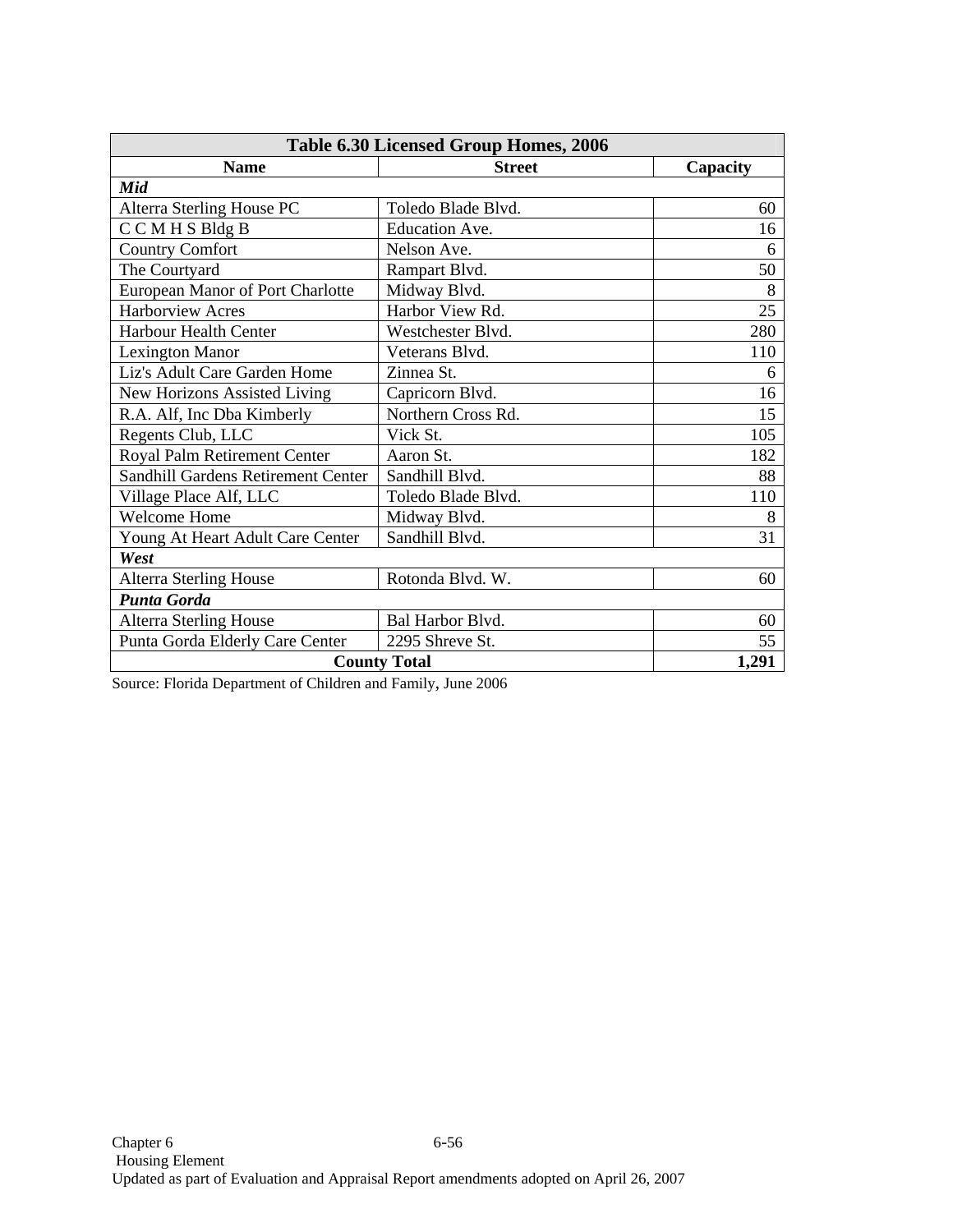# **VII. Inventory of Mobile Homes**

Mobile home and recreational vehicle (RV) parks provide land for various residential purposes. Mobile homes make up a significant portion (14.6%) of the dwelling units within Charlotte County. In most cases, RV parks provide short-term seasonal homes for winter visitors to Charlotte County. Table 6.31 displays information on concentrated mobile home, RV parks and mobile home subdivisions found in Charlotte County. Mobile homes are also dispersed individually throughout the county and are not shown in Table 6.31.

| Table 6.31 Mobile Home & Recreational Vehicle Parks Licensed by Florida Department |                                        |                     |                               |  |  |  |  |  |
|------------------------------------------------------------------------------------|----------------------------------------|---------------------|-------------------------------|--|--|--|--|--|
| of Children and Family Services, 2006<br>Name & Location                           | <b>Mobile</b><br>Home<br><b>Spaces</b> | RV<br><b>Spaces</b> | <b>Total</b><br><b>Spaces</b> |  |  |  |  |  |
| South & East                                                                       |                                        |                     |                               |  |  |  |  |  |
| Anchorage Mobile Home Park, 24420 Airport Dr, Punta Gorda, FL<br>33950             | 8                                      | $\Omega$            | 8                             |  |  |  |  |  |
| Bay Palms RV Park, 25163 Marion Ave. #34, Punta Gorda, FL 33950                    | 45                                     | $\boldsymbol{0}$    | 45                            |  |  |  |  |  |
| Biehl's Slit Nor Mobile Home Park, 1601 Tamiami Trail, Punta Gorda,<br>FL 33950    | 43                                     |                     | 43                            |  |  |  |  |  |
| Blue Heron Pines, 29200 Jones Loop Rd., Punta Gorda, FL 33950                      | 331                                    | $\boldsymbol{0}$    | $\Omega$                      |  |  |  |  |  |
| Burnt Store Colony MHP, 15550 Burnt Store Road, Punta Gorda, FL<br>33955           | 236                                    | 0                   | 236                           |  |  |  |  |  |
| FEMA Airport MH Site, 26551 Airport Rd., Punta Gorda, FL 33950*                    | 349                                    | $\boldsymbol{0}$    | 349                           |  |  |  |  |  |
| Harbor Oaks, 11311 Tamiami Trail, Punta Gorda, FL 33950                            | 6                                      | $\boldsymbol{0}$    | 6                             |  |  |  |  |  |
| Lakewood Village, 5601 Duncan Road, Punta Gorda, FL 33950                          | 218                                    | $\boldsymbol{0}$    | 218                           |  |  |  |  |  |
| Lazy Lagoon Mobile Park, 8320 Riverside Drive, Punta Gorda, FL<br>33982            | 151                                    | $\overline{5}$      | 156                           |  |  |  |  |  |
| Palms & Pines Trailer Park, 5400 Riverside Drive, Punta Gorda, FL<br>33982         | 91                                     | 22                  | 113                           |  |  |  |  |  |
| Paradise Park, 46900 Bermont Road, Punta Gorda, FL 33950                           | $\overline{0}$                         | 24                  | 24                            |  |  |  |  |  |
| Parkhill Estates, 10101 Burnt Store Road, Punta Gorda, FL 33950                    | 177                                    | $\overline{7}$      | 184                           |  |  |  |  |  |
| Peace River Fish Camp, 29208 Snook Circle, Punta Gorda, FL 33982                   | 20                                     | 10                  | 30                            |  |  |  |  |  |
| Pelican Perch RV Park, 11255 Tamiami Trail, Punta Gorda, FL 33950                  | 10                                     | 19                  | 29                            |  |  |  |  |  |
| Ponderosa Mobile Home Park, 5041 Duncan Road, Punta Gorda, FL<br>33982             | $\mathbf Q$                            | 2                   | 11                            |  |  |  |  |  |
| Port Charlotte Village, 1000 King's Hwy, Pt. Charlotte, FL 33980                   | 436                                    | $\overline{0}$      | 436                           |  |  |  |  |  |
| Punta Gorda RV Resort, 3701 Baynard Drive, Punta Gorda, FL 33950                   | $\overline{0}$                         | 221                 | 221                           |  |  |  |  |  |
| River Forest Village, Inc., 4300 Riverside Drive, Punta Gorda, FL<br>33982         | 204                                    | 0                   | 204                           |  |  |  |  |  |
| Riverhaven Mobile Home Park, 10100 Burnt Store Road, Punta Gorda,<br>FL 33950      | 144                                    | 0                   | 144                           |  |  |  |  |  |
| Riverside Oaks MHP, 27205 Jones Loop Road, Punta Gorda, FL 33982                   | 100                                    | $\boldsymbol{0}$    | 100                           |  |  |  |  |  |
| Royal Court, 11134-11168 Royal Road, Punta Gorda, FL                               | 5                                      | $\boldsymbol{0}$    | 5                             |  |  |  |  |  |
| Shell Creek Park Campground, 35711 Washington Loop Road, Punta<br>Gorda, FL33982   | 30                                     | 185                 | 215                           |  |  |  |  |  |
| Shell Creek Terrace, 35711 Washington Loop Road, Punta Gorda,<br>FL33982           | 23                                     | $\overline{0}$      | 23                            |  |  |  |  |  |
| Sun-N-Shade Campground Inc., 14880 Tamiami Trail, Punta Gorda, FL                  | $\overline{0}$                         | 191                 | 191                           |  |  |  |  |  |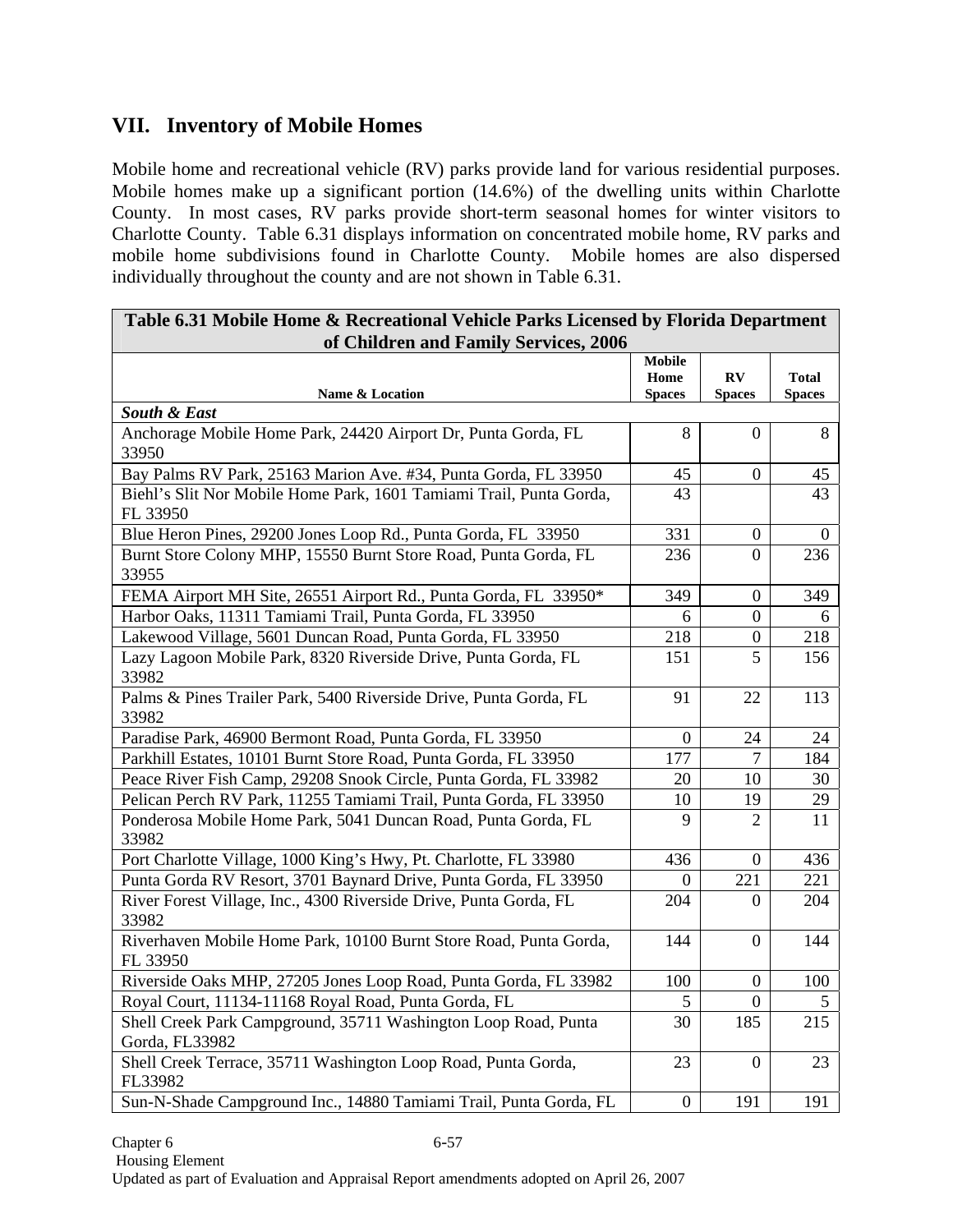| of Children and Family Services, 2006                                               |                                        |                                          |                               |  |  |  |  |  |  |
|-------------------------------------------------------------------------------------|----------------------------------------|------------------------------------------|-------------------------------|--|--|--|--|--|--|
| Name & Location                                                                     | <b>Mobile</b><br>Home<br><b>Spaces</b> | $\mathbf{R} \mathbf{V}$<br><b>Spaces</b> | <b>Total</b><br><b>Spaces</b> |  |  |  |  |  |  |
| 33955                                                                               |                                        |                                          |                               |  |  |  |  |  |  |
| Tropical Palms, 17100 Tamiami Trail, Punta Gorda, FL 33955                          | 297                                    | $\theta$                                 | 297                           |  |  |  |  |  |  |
| Ventura Lakes, 27110 Jones Loop Rd., Punta Gorda, FL 33982                          | 306                                    | $\theta$                                 | 306                           |  |  |  |  |  |  |
| Water's Edge Cooperative, Inc., 6800 Golfcourse Blvd., Punta Gorda,<br>FL 33982     | 0                                      | 171                                      | 171                           |  |  |  |  |  |  |
| Windmill Village at Punta Gorda, Inc., 215 Rio Villa Drive, Punta<br>Gorda, FL 3950 | 454                                    | $\theta$                                 | 454                           |  |  |  |  |  |  |
| Mid                                                                                 |                                        |                                          |                               |  |  |  |  |  |  |
| Charlotte Harbor RV Park, 4838 Tamiami Trail, Charlotte Harbor, FL<br>33980         | $\theta$                               | 29                                       | 29                            |  |  |  |  |  |  |
| Doltzer Activity Center, 22801A Bayshore Road, Pt. Charlotte, FL                    | $\overline{0}$                         | 18                                       | 18                            |  |  |  |  |  |  |
| Encore RV Park, 10205 Burnt Store Rd, Punta Gorda, FL 33950*                        |                                        | 203                                      | 204                           |  |  |  |  |  |  |
| Harbor View Mobile Home Park 24325 Harborview Rd. Pt. Charlotte,<br>FL 33980        | 147                                    | $\Omega$                                 | 147                           |  |  |  |  |  |  |
| Maple Leaf Estates, 2100 King's Hwy. Pt. Charlotte, FL 33980                        | 1,112                                  | $\boldsymbol{0}$                         | 1,112                         |  |  |  |  |  |  |
| Mary Lu Mobile Home Park, 24437 Harborview Rd. Charlotte Harbor,<br>FL 33980        | 104                                    | $\Omega$                                 | 104                           |  |  |  |  |  |  |
| Palmetto Mobile Home Park, 4135 King's Hwy, Pt. Charlotte, FL 33952                 | 117                                    | $\overline{0}$                           | 117                           |  |  |  |  |  |  |
| West                                                                                |                                        |                                          |                               |  |  |  |  |  |  |
| Gasparilla Mobile Estates, 2001 Gasparilla Rd., Placida, FL 33946                   | 179                                    | $\overline{0}$                           | 179                           |  |  |  |  |  |  |
| Park Pointe Mobile Home Villas, 7500 Park Pointe Dr., Englewood, FL<br>34224        | 50                                     | $\Omega$                                 | 54                            |  |  |  |  |  |  |
| Vizcaya Lakes, 3939 Hollis Avenue, Port Charlotte, FL 33953                         | 114                                    | $\overline{0}$                           | $\boldsymbol{0}$              |  |  |  |  |  |  |
| <b>Punta Gorda</b>                                                                  |                                        |                                          |                               |  |  |  |  |  |  |
| Alligator Park, 6400 Taylor Road, Punta Gorda, FL 33950*                            | 234                                    | 180                                      | 414                           |  |  |  |  |  |  |
| Buttonwood Village, 701 Aqui Esti Drive, Punta Gorda, FL 33950*                     | 270                                    | 0                                        | 270                           |  |  |  |  |  |  |
| Charlotte County Fairgrounds, 2333 El Jobean Rd., Port Charlotte, FL<br>33948       | $\Omega$                               | 66                                       | 66                            |  |  |  |  |  |  |
| Eagle Point Homeowners, Inc., 10303 Burnt Store Road, Punta Gorda,<br>FL 33950      | 248                                    | $\Omega$                                 | 248                           |  |  |  |  |  |  |
| Emerald Lake Manufactured Home, 24300 Airport Road*                                 | 201                                    | $\boldsymbol{0}$                         | 201                           |  |  |  |  |  |  |
| Encore Super Park, 3737 El Jobean Rd., El Jobean, FL 33953                          | $\overline{3}$                         | 525                                      | 528                           |  |  |  |  |  |  |
| <b>County Total</b>                                                                 | 6,481                                  | 1,878                                    | 8,359                         |  |  |  |  |  |  |

## **Table 6.31 Mobile Home & Recreational Vehicle Parks Licensed by Florida Department of Children and Family Services, 2006**

Source: Florida Department of Children and Family Services, July 2006.

\* FEMA expects to move all tenants out by September 2006.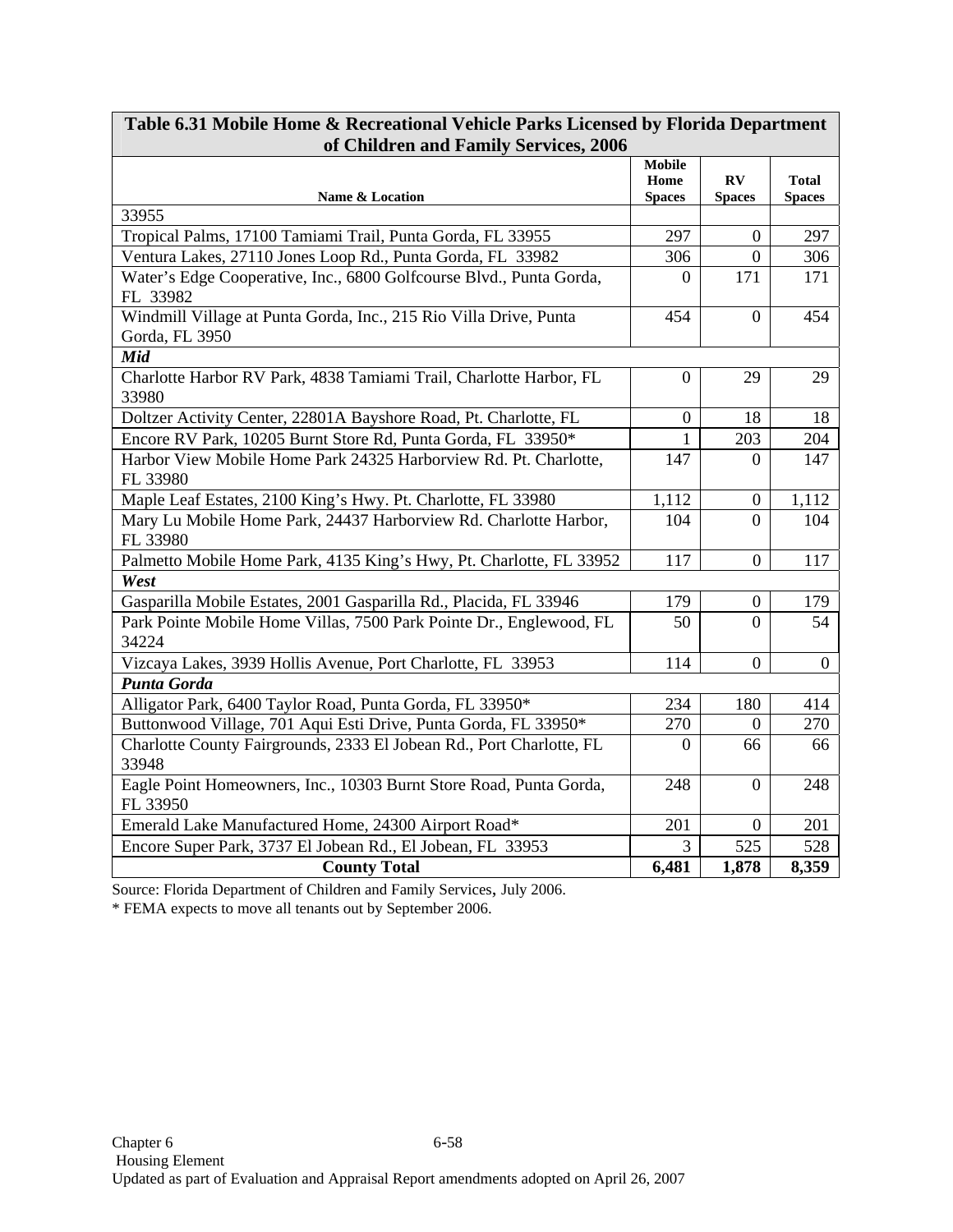# **VIII. Inventory of Historically Significant Housing**

This section mandated by Rule 9J-5.010 (1)(g) requires an inventory of historically significant housing listed on the Florida Master Site File, National Register of Historic Places, or designated as historically significant by or in accordance with a local ordinance. Unincorporated Charlotte County has no historically significant housing listed on the Florida Master Site File or designated as historically significant by or in accordance with a local ordinance. Unincorporated Charlotte County does have one site listed on the National Register of Historic Places, the Knights Building on 22900 Bayshore Road in Charlotte Harbor. For a complete list of historically significant housing and structures, please see Chapter 9, the *Historic Preservation Element*.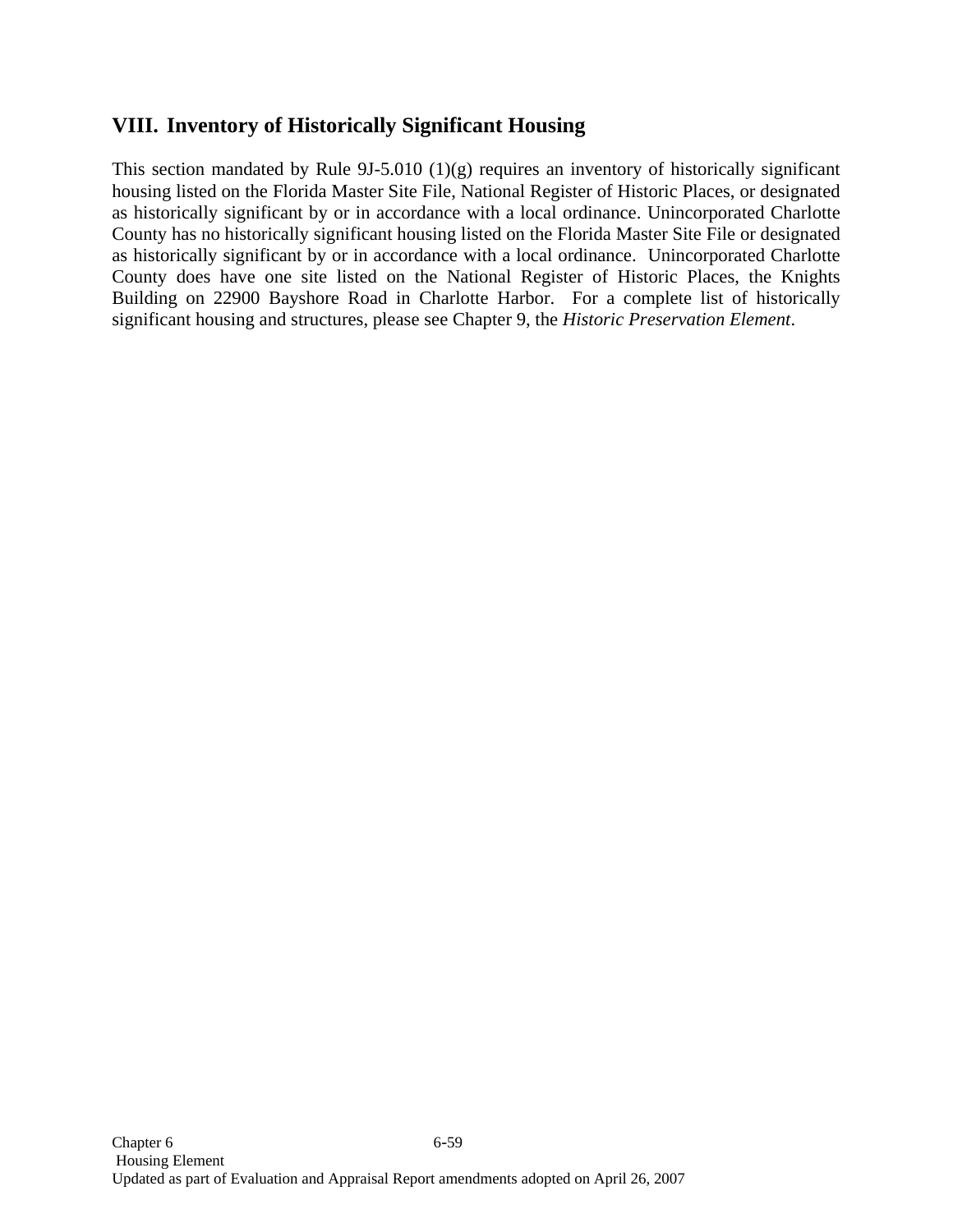# **IX. Inventory of Housing Construction Activity**

This section includes an inventory of the amount of housing construction activity affecting changes in the number of housing units within the local government's jurisdiction based on new construction, conversions, mobile home placements, and removals, in the number of units for the years since the 2000 US Census. Chart 6.7 Charlotte County Building Permits, summarizes the building permits issued from 2000 to 2005. Table 6.32 also displays building permit data.

Due to economic conditions that have been favorable for housing development since 2002, there has been substantial development in Charlotte County. Because of the recovery from the hurricane in August 2004, not all of building permits issued for new housing represent additional units beyond those recorded by the 2000 Census with a portion of the units representing replacement housing. The Governor's Hurricane Housing Work Group estimates that there were 34,077 housing units in Charlotte County damaged by Hurricane Charley. The damaged units represent 48% of the estimated units in the county in 2004. Of the total damaged units, 27,918 are single-family units (53% of single-family units), 2,384 are multi-family units (23.6% of multi-family units), and 3,673 are manufactured homes (44.8% of manufactured homes). As further reported in this part, there was a substantial increase in demolitions in 2004 and 2005.





Source: Charlotte County Building Construction Services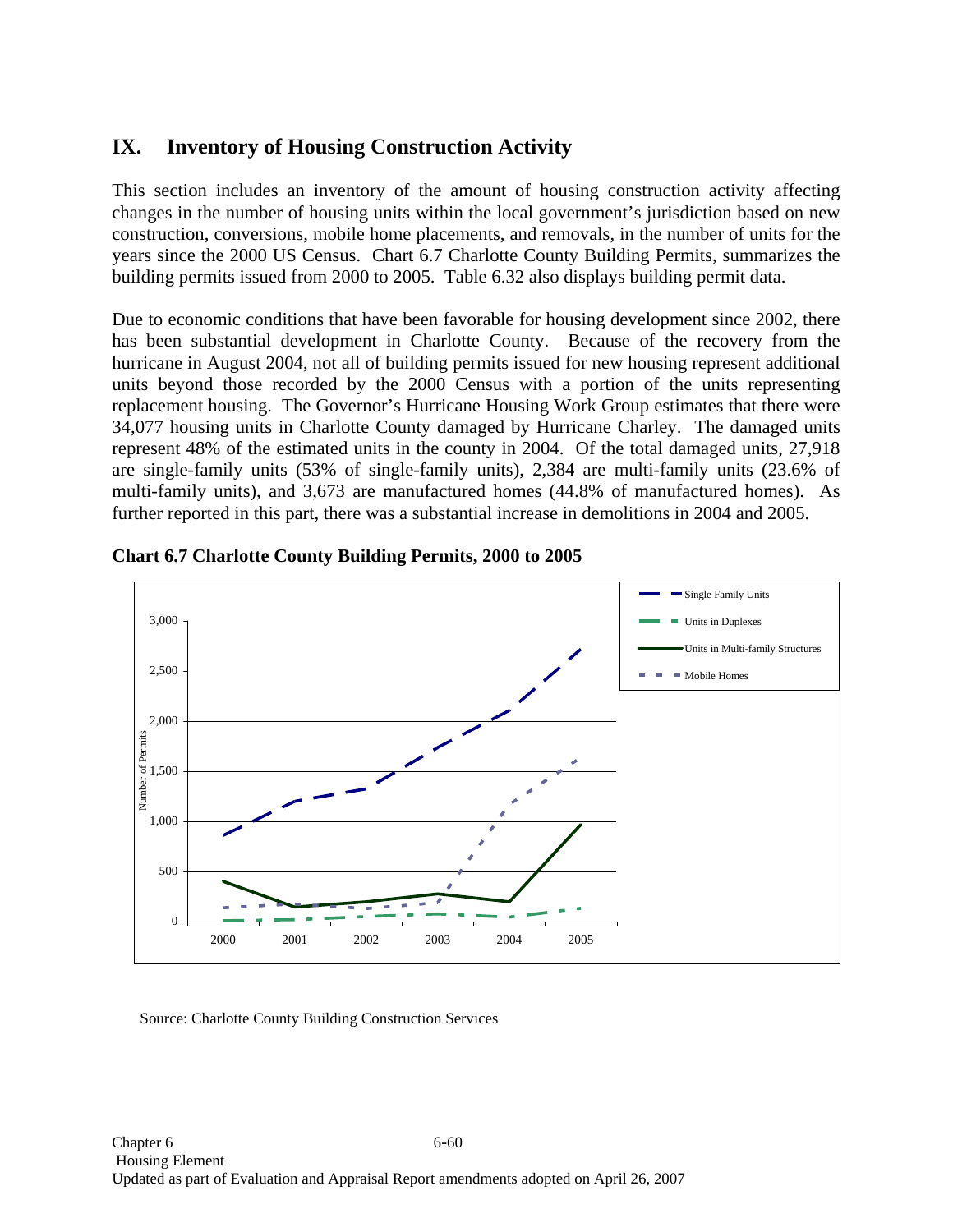| Table 6.32 Building Permits, 2000 to 2005 |                                                                    |       |       |       |       |       |        |  |  |  |
|-------------------------------------------|--------------------------------------------------------------------|-------|-------|-------|-------|-------|--------|--|--|--|
|                                           | $2005*$<br>2000<br>$2004*$<br>2001<br>2002<br><b>Total</b><br>2003 |       |       |       |       |       |        |  |  |  |
| Units in Single                           |                                                                    |       |       |       |       |       |        |  |  |  |
| Family                                    |                                                                    |       |       |       |       |       |        |  |  |  |
| <b>Structures</b>                         | 860                                                                | 1,199 | 1,324 | 1,735 | 2,104 | 2,715 | 9,937  |  |  |  |
| Units in                                  |                                                                    |       |       |       |       |       |        |  |  |  |
| duplexes                                  | 12                                                                 | 20    | 52    | 78    | 46    | 134   | 342    |  |  |  |
| Units in Multi-                           |                                                                    |       |       |       |       |       |        |  |  |  |
| family                                    |                                                                    |       |       |       |       |       |        |  |  |  |
| structures                                | 403                                                                | 147   | 198   | 279   | 198   | 969   | 2,194  |  |  |  |
| <b>Mobile Homes</b>                       | 139                                                                | 177   | 132   | 189   | 1,168 | 1,633 | 3,438  |  |  |  |
| <b>County Total</b>                       | 1,414                                                              | 1,543 | 1,706 | 2,281 | 3,516 | 5,451 | 15,911 |  |  |  |

Source: Charlotte County Building Construction Services

\*After Hurricane Charley in August 2004, FEMA sited 552 mobile homes in the county and due to the large number of damaged mobile homes, there were many replacement units sited.

#### **Housing Demolitions**

Charlotte County Building Construction Services reports that from 2000 to 2005 it issued 1,669 permits for the demolition of residential structures. About 1,300 of the demolition permits, or over three-fourths, were issued in 2004 and 2005, largely representing demolition of structures damaged by Hurricane Charley.

#### **Conversion Activity**

Conversion activity refers to the conversion of a rental apartment project to for-sale condominiums, the conversion of motel or hotel to rental apartments or a for-sale condominium, or the conversion of a house to duplex or office use. The Charlotte County Building Construction Services does not separate conversions from miscellaneous activity. It is estimated that conversions are less than five per year.

#### **Older Housing Stock Alternatives**

There are 12,732 Charlotte County housing units that were constructed before 1970, representing 20% of the total housing units in the community. Many of these older homes are the small concrete block structures that were built in the Port Charlotte area, with another major concentration within the City of Punta Gorda. The Port Charlotte structures are largely twobedroom, single-family homes with less than one thousand square feet of space under roof. Although many of the older homes are located on lots that are relatively small when compared to more recently constructed homes, they are within the urban service area, where roads, sewers, sidewalks and other urban services are already in place.

The Port Charlotte area includes a relatively higher concentration of rental housing. The 2000 Census reports that about 59% of Charlotte County's rental housing is located in the area. The median gross rent in the area at that time was \$662, about \$40 more than the county's median rent and over \$100 more a month than the median rent in other areas of the county. The Census Bureau's population characteristics of the area indicate that 8.4% of the households are categorized as living in poverty, with over half of the county's households below the poverty level living in the area. About 22% of area's population is disabled. The housing in the Port Charlotte area also sustained extensive damage from Hurricane Charley in 2004.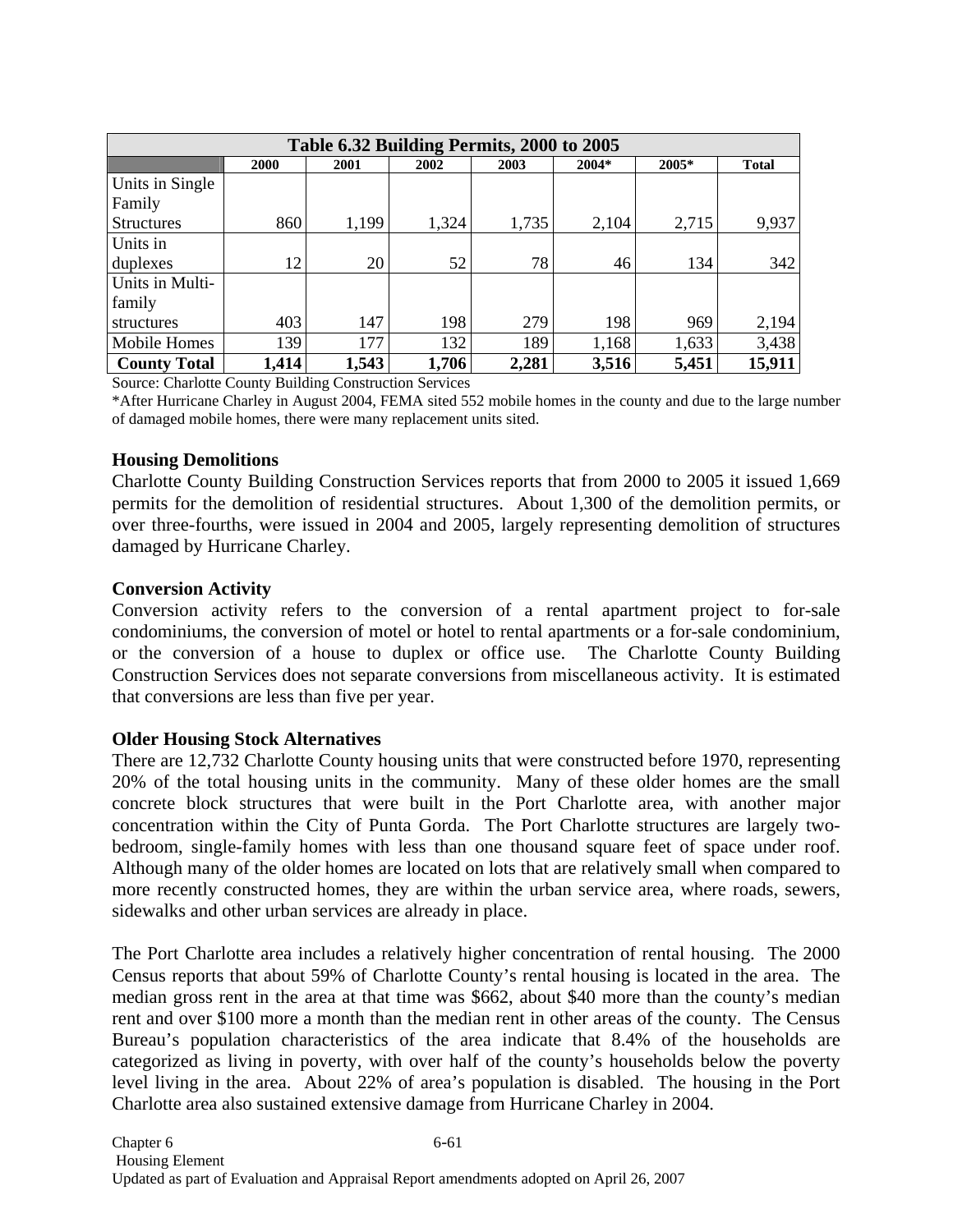The Port Charlotte area is ideally located in Charlotte County, close to highways, and other infrastructure, services, and jobs. The area could benefit from a comprehensive neighborhood preservation strategy that would focus on the rehabilitation of the older homes as well as infill development as a source of affordable housing. Coupled with suitable design and construction control standards, the effort could conserve the initial housing investment and ensure an aesthetically pleasing neighborhood. Rehabilitation of the existing housing stock will control neighborhood blight and foster community pride and a sense of place for those who live and work there.

A concerted effort to revitalize the Port Charlotte area could be made by the housing partnership that has resulted in Charlotte County because of the SHIP program.

### **Distribution of Housing Units by Type and Sales Price**

As of January 2006, the Charlotte County appraiser records report 81,382 housing units in the county. This is an increase of 10,568 units or 14.9% from the 70,814 units recorded by the 2000 Census in the unincorporated area of Charlotte County. The Damage Assessment Report completed by the Charlotte County Appraiser reports that as of January 2006, about 10,300 units, or 12.7% of the dwellings are unusable due to damage from Hurricane Charley. Unusable units were determined through drive-by inspections conducted by the county tax assessors or reported to the county by the homeowner. It is not known how many are damaged beyond repair. The appraiser records show that 50,408 (61.9%) of the housing units receive the Homestead Exemption, which is an indicator of units occupied by permanent year round households. The appraiser records show housing units by type as shown in Table 6.33.

| Table 6.33 Dwelling Units by Type, 2006 |                         |       |          |                         |  |  |  |  |  |  |
|-----------------------------------------|-------------------------|-------|----------|-------------------------|--|--|--|--|--|--|
|                                         | <b>Percent of Total</b> |       |          |                         |  |  |  |  |  |  |
| <b>Type</b>                             | <b>Total Units</b>      | Units | Unusable | <b>Percent of Units</b> |  |  |  |  |  |  |
| Single family                           | 60,238                  | 74.0  | 6,529    | 10.8                    |  |  |  |  |  |  |
| Multi-family                            | 1,029                   | 1.3   | 208      | 20.2                    |  |  |  |  |  |  |
| Condominium                             | 13,107                  | 16.1  | 1,706    | 13.0                    |  |  |  |  |  |  |
| Cooperative                             | 4,079                   | 5.0   |          | 0.2                     |  |  |  |  |  |  |
| <b>Mobile Home</b>                      | 2,929                   | 3.6   | 1,847    | 63.1                    |  |  |  |  |  |  |
| <b>Total</b>                            | 81,382                  | 100.0 | 10,297   | 12.7                    |  |  |  |  |  |  |

Source: Charlotte County Property Appraiser

Table 6.34 shows the sale price of units in Charlotte County for the first half of 2006. The review identifies median sale price and average sale price. The review includes only sales of \$10,000 or more, to exclude deed transfers between relatives or other transactions in which the price did not reflect the market. The greatest percentage of the single family units sold for \$150,000 to \$199,999. To avoid cost burden, households require an annual income of about \$51,000 to purchase a unit for \$150,000. \$51,000 is comparable to the county's 2006 median income of \$50,800 for a four person household. A \$199,999 unit requires an annual income of \$67,668, which is 133.2% of area median income. Households at 80% of area median income can afford units up to about \$120,000. Just 17% of the single family units sold in Charlotte County during the first half of 2006 sold for \$120,000 or less.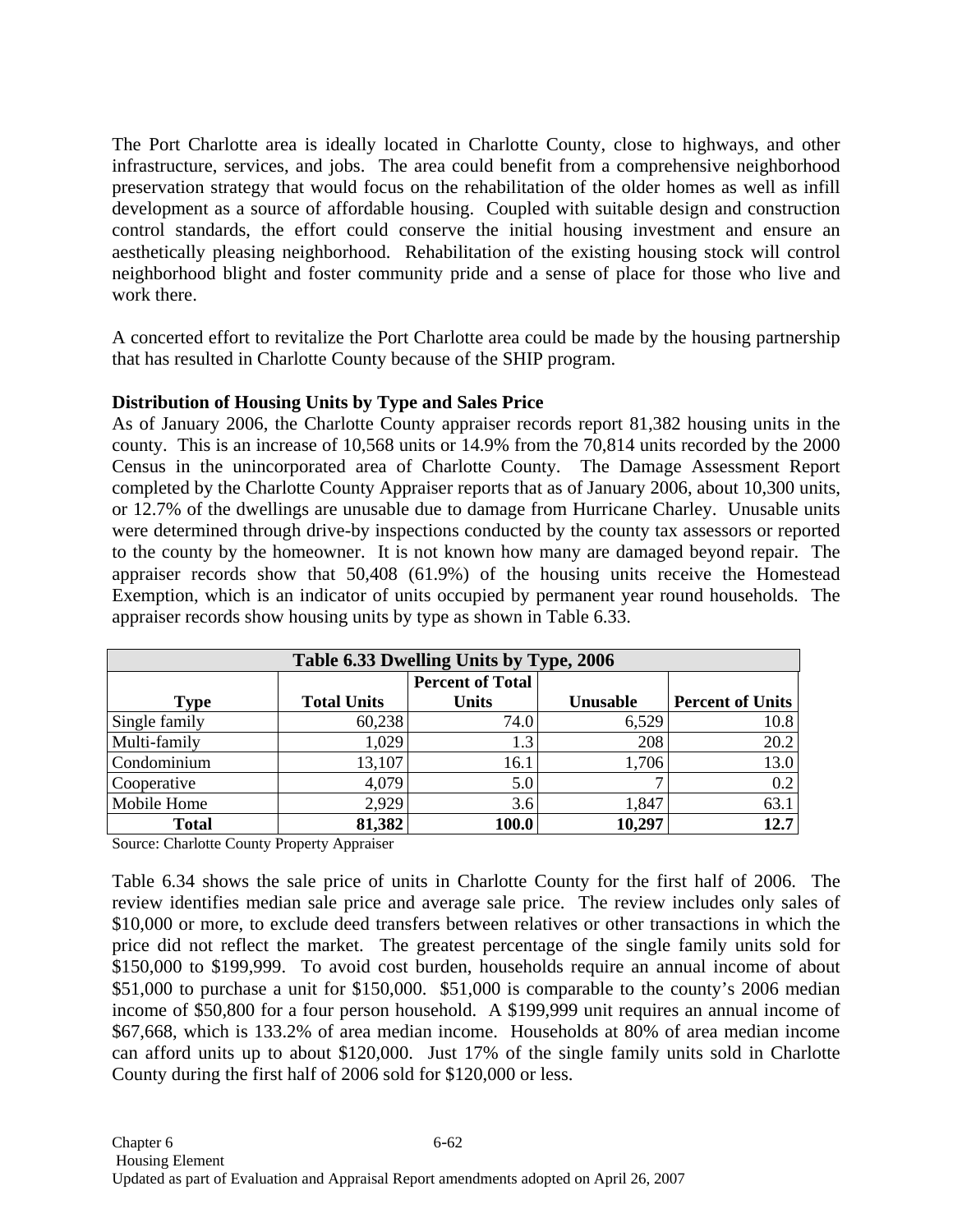| Table 6.34 Units Distributed by Sale Price, January 1, to June 30, 2006 |                            |                    |                          |                    |                     |                    |  |  |  |
|-------------------------------------------------------------------------|----------------------------|--------------------|--------------------------|--------------------|---------------------|--------------------|--|--|--|
|                                                                         | <b>Single Family Units</b> |                    | <b>Condominium Units</b> |                    | <b>Mobile Homes</b> |                    |  |  |  |
|                                                                         |                            | Percent of         | Percent of               |                    |                     | <b>Percent of</b>  |  |  |  |
| <b>Sale Price Range</b>                                                 | <b>Units Sold</b>          | <b>Total Units</b> | <b>Units Sold</b>        | <b>Total Units</b> | <b>Units Sold</b>   | <b>Total Units</b> |  |  |  |
| Less than $$25,000$                                                     | 30                         | 1.5                | 4                        | 0.7                | 21                  | 14.7               |  |  |  |
| \$25,000 to \$49,999                                                    | 80                         | 4.0                | 6                        | 1.1                | 50                  | 35.0               |  |  |  |
| \$50,000 to \$74,999                                                    | 70                         | 3.5                | 11                       | 2.0                | 20                  | 14.0               |  |  |  |
| \$75,000 to \$99,999                                                    | 76                         | 3.8                | 29                       | 5.2                | 18                  | 12.6               |  |  |  |
| \$100,000 to \$124,999                                                  | 108                        | 5.4                | 60                       | 10.7               | 15                  | 10.4               |  |  |  |
| \$125,000 to \$149,999                                                  | 181                        | 9.1                | 61                       | 10.8               | 12                  | 8.4                |  |  |  |
| \$150,000 to \$199,999                                                  | 451                        | 22.7               | 67                       | 11.8               | 4                   | 2.8                |  |  |  |
| \$200,000 to \$249,999                                                  | 324                        | 16.4               | 73                       | 13.0               | 1                   | 0.7                |  |  |  |
| \$250,000 to \$299,999                                                  | 205                        | 10.3               | 54                       | 9.6                | 0                   | 0.0                |  |  |  |
| \$300,000 to \$349,999                                                  | 106                        | 5.3                | 42                       | 7.5                | $\overline{c}$      | 1.4                |  |  |  |
| \$350,000 to \$399,999                                                  | 106                        | 5.3                | 26                       | 4.6                | 0                   | 0.0                |  |  |  |
| \$400,000 to \$449,999                                                  | 41                         | 2.1                | 36                       | 6.4                | 0                   | 0.0                |  |  |  |
| \$450,000 to \$499,999                                                  | 43                         | 2.2                | 38                       | 6.7                | $\boldsymbol{0}$    | $0.0\,$            |  |  |  |
| \$500,000 to \$749,999                                                  | 102                        | 5.1                | 25                       | 4.4                | 0                   | $0.0\,$            |  |  |  |
| \$750,000 to \$999,999                                                  | 28                         | 1.4                | 19                       | 3.4                | $\boldsymbol{0}$    | $0.0\,$            |  |  |  |
| \$1,000,000 or more                                                     | 38                         | 1.9                | 12                       | 2.1                | 0                   | $0.0\,$            |  |  |  |
| <b>Total</b>                                                            | 1,989                      | 100.0              | 563                      | 100.0              | 143                 | 100.0              |  |  |  |
| <b>Median Sale Price</b>                                                | \$199,000                  |                    | \$200,000                |                    | \$48,500            |                    |  |  |  |
| <b>Average Sale Price</b>                                               | \$266,739                  |                    | \$285,708                |                    | \$67,285            |                    |  |  |  |

Source: Charlotte County Property Appraiser, 2006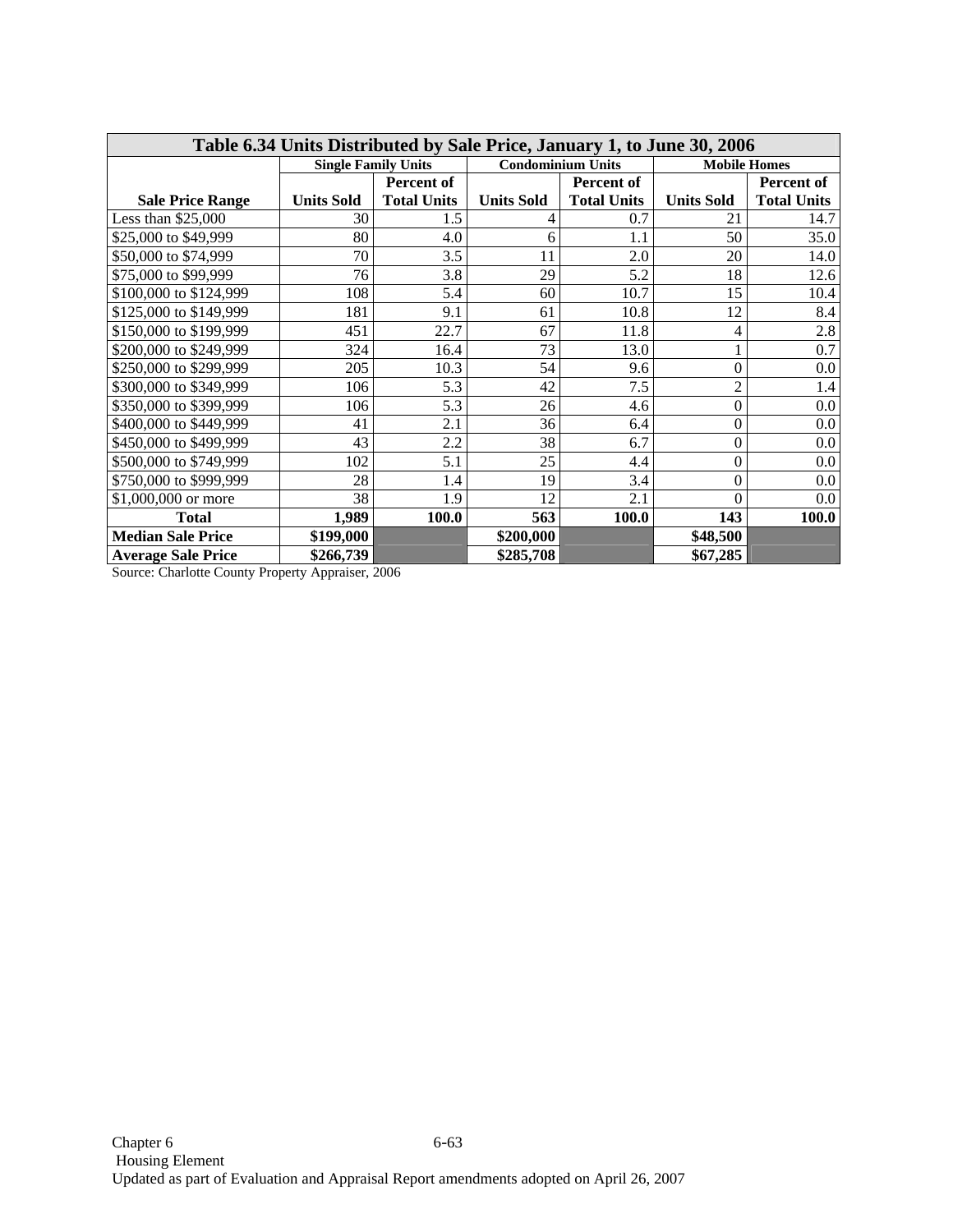# **X. Estimates of Need**

In agreement with Rule 9J-5, this section looks forward to the year 2020 to forecast the number of households that may be purchasing a house and allocates those households by anticipated size and income range. The difference between those household forecasts and the housing inventory (after allowing for a normal vacancy rate) equals the basic construction need for additional housing.

## **Population and Household Projections**

Table 6.35 reflects total population projections from 1990 through 2020 using data supplied by the Shimberg Center, adjusted to address the 22% seasonal population.

| Table 6.35 Charlotte County Total Population, 1990 – 2020 |                     |         |              |         |              |         |         |  |  |
|-----------------------------------------------------------|---------------------|---------|--------------|---------|--------------|---------|---------|--|--|
| <b>Place</b>                                              | 1990<br><b>2000</b> |         | 2002<br>2005 |         | 2010<br>2015 |         | 2020    |  |  |
| Punta Gorda                                               | 10,878              | 14,433  | 16,087       | 21,879  | 25,533       | 29,395  | 33,423  |  |  |
| Charlotte-                                                |                     |         |              |         |              |         |         |  |  |
| Unincorporated                                            | 100,097             | 127,194 | 131,295      | 171,709 | 187,601      | 203,137 | 217,897 |  |  |
| <b>Charlotte County</b>                                   | 110,975             | 141,627 | 147,382      | 193,588 | 213,134      | 232,532 | 251,320 |  |  |

Source: The Shimberg Center for Affordable Housing at the University of Florida

Table 6.36 shows the estimated households in Charlotte County in 2002. Households represent the fundamental unit of demand for housing. Taking the total number of residents for 2002 and dividing it by the number of households indicates that the average number of members in each household is 2.21 persons.

| <b>Table 6.36 Charlotte County Households, 2005</b> |                   |                              |  |  |  |  |  |  |
|-----------------------------------------------------|-------------------|------------------------------|--|--|--|--|--|--|
|                                                     | <b>Households</b> | <b>Persons Per Household</b> |  |  |  |  |  |  |
| Punta Gorda                                         | 10,940            | 2.00                         |  |  |  |  |  |  |
| Charlotte-                                          |                   |                              |  |  |  |  |  |  |
| Unincorporated                                      | 76,656            | 2.24                         |  |  |  |  |  |  |
| <b>Charlotte County</b>                             | 87,596            |                              |  |  |  |  |  |  |

Source: The Shimberg Center for Affordable Housing at the University of Florida

Different age groups have varied housing demands. Younger age groups need small starter homes and rental units. Middle-aged households create stronger demand for move-up homes and renovations. Among elderly households, some are seeking to downsize to smaller units, while others are looking for larger homes where their families can visit. Additionally, some elderly households seek active communities with recreational opportunities, while other elderly households have the need for home-based services and adaptive modifications that enable them to age in place. The elderly also create the demand for alternative forms of assisted living at a variety of prices.

Table 6.37 shows projections by age in Charlotte County through 2020. From 2005 to 2020 total households in the county will increase by 25,942 or 29.6% from 87,505 to 113,447. By 2020, 14.3% of the county's households will live in the City of Punta Gorda, up from 12.5% in 2005. The following provides a review of the change in households in Charlotte County by age group from 2005 to 2020.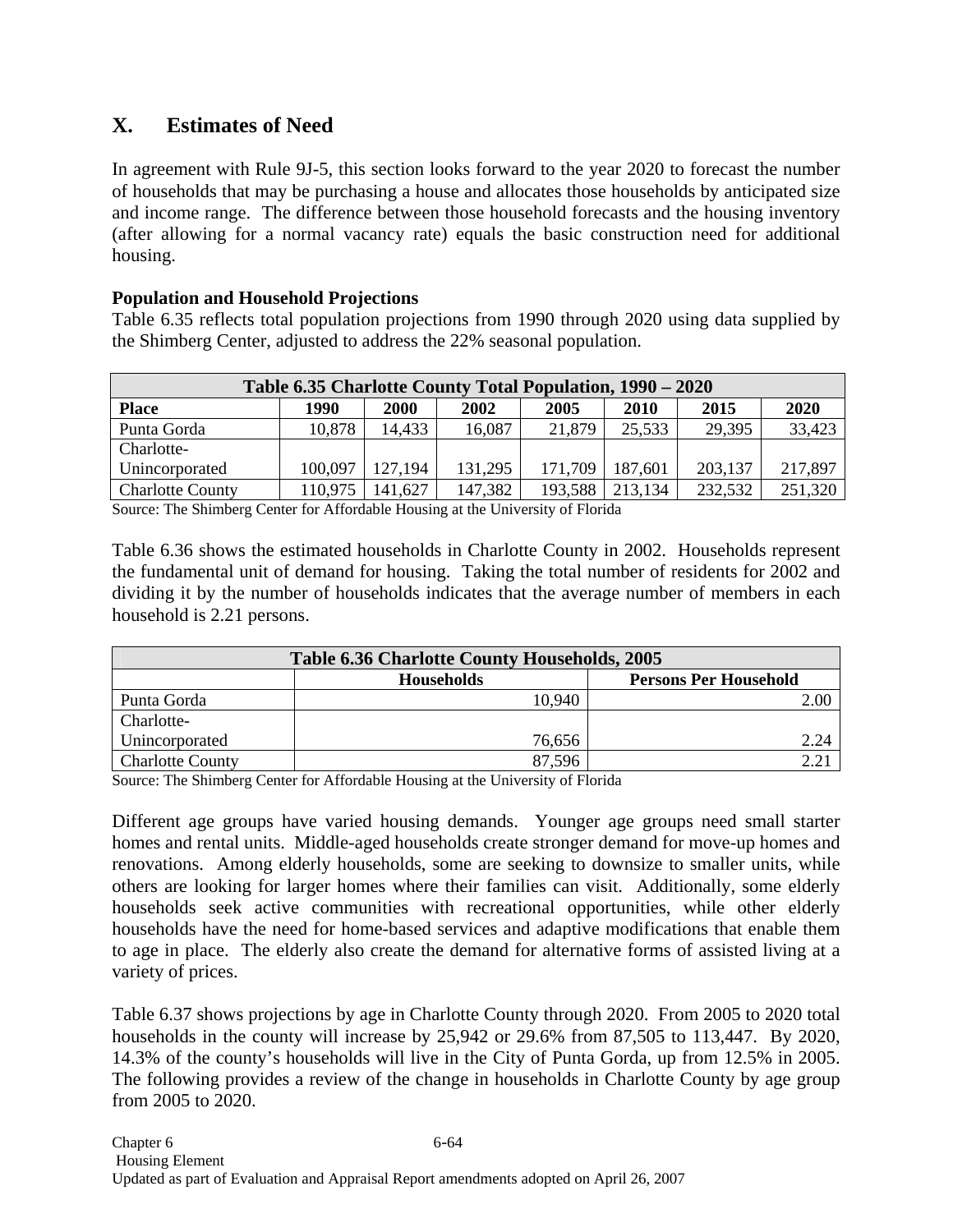- The youngest age group consisting of households age 15 to 24 will increase by 9.1% from 1,956 to 2,134.
- Households age 25 to 34 will increase by 41.1% from 5,908 to 8,337.
- Households age 35 to 54 will decrease by 3% from 22,688 to 21,997.
- Households age 55 to 64 will increase by 46.5% from 16,976 to 24,870
- Households age 65 to 74 will increase by 65.1% from 19,253 to 31,791.
- Households age 75 and over will increase by 17.4% from 20,724 to 24,337.

| Table 6.37 Households by Age, 1990 to 2020 |                                        |        |                      |        |        |        |       |                          |        |        |        |        |  |  |
|--------------------------------------------|----------------------------------------|--------|----------------------|--------|--------|--------|-------|--------------------------|--------|--------|--------|--------|--|--|
|                                            | <b>Owners Households</b>               |        |                      |        |        |        |       | <b>Renter Households</b> |        |        |        |        |  |  |
| Age<br>Category                            | 1990                                   | 2000   | 2005                 | 2010   | 2015   | 2020   | 1990  | 2000                     | 2005   | 2010   | 2015   | 2020   |  |  |
| Punta Gorda                                |                                        |        |                      |        |        |        |       |                          |        |        |        |        |  |  |
| 15-24                                      | 14                                     | 8      | 16                   | 16     | 16     | 15     | 96    | 49                       | 90     | 97     | 96     | 91     |  |  |
| $25 - 34$                                  | 84                                     | 111    | 125                  | 125    | 145    | 145    | 194   | 123                      | 141    | 139    | 165    | 170    |  |  |
| 35-54                                      | 626                                    | 894    | 1,293                | 1,296  | 1,220  | 1,070  | 321   | 324                      | 463    | 465    | 439    | 387    |  |  |
| 55-64                                      | 937                                    | 1,459  | 2,489                | 3,139  | 3,494  | 3,503  | 174   | 136                      | 234    | 293    | 327    | 330    |  |  |
| 65-74                                      | 1,572                                  | 2,176  | 3,084                | 3,766  | 4,829  | 5,744  | 201   | 136                      | 189    | 233    | 299    | 358    |  |  |
| 75 or older                                | 842                                    | 1,564  | 2,534                | 2,877  | 3,303  | 3,922  | 114   | 175                      | 282    | 321    | 365    | 437    |  |  |
| <b>Total</b>                               | 4,075                                  | 6,212  | 9,541                | 11,219 | 13,007 | 14,399 | 1,100 | 943                      | 1,399  | 1,548  | 1,691  | 1,773  |  |  |
|                                            | <b>Charlotte County Unincorporated</b> |        |                      |        |        |        |       |                          |        |        |        |        |  |  |
| 15-24                                      | 272                                    | 381    | 640                  | 655    | 713    | 711    | 741   | 721                      | 1,210  | 1,330  | 1,346  | 1,317  |  |  |
| 25-34                                      | 2,337                                  | 2,529  | 3,282                | 4,084  | 4,442  | 4,666  | 2,530 | 1,817                    | 2,360  | 2,763  | 3,191  | 3,356  |  |  |
| $35 - 54$                                  | 6,887                                  | 12,062 | 16,387               | 15,062 | 16,383 | 16,060 | 2,825 | 3,347                    | 4,545  | 4,681  | 4,542  | 4,460  |  |  |
| 55-64                                      | 6,852                                  | 8,340  | 12,813               | 16,367 | 17,802 | 18,910 | 570   | 938                      | 1,440  | 1,758  | 2,004  | 2,127  |  |  |
| 65-74                                      | 11,213                                 | 12,388 | 14,911               | 18,756 | 20,401 | 23,971 | 750   | 888                      | 1,069  | 1,197  | 1,463  | 1,718  |  |  |
| 75 or older                                | 7,101                                  | 11,540 | 15,544               | 14,684 | 15,970 | 17,341 | 1,245 | 1,755                    | 2,364  | 2,413  | 2,429  | 2,637  |  |  |
| <b>Total</b>                               | 34,662                                 | 47,240 | 63,577               | 69,608 | 75,711 | 81,659 | 8,661 | 9,466                    | 12,988 | 14,142 | 14,975 | 15,616 |  |  |
| <b>Charlotte County Total</b>              |                                        |        |                      |        |        |        |       |                          |        |        |        |        |  |  |
| 15-24                                      | 286                                    | 389    | 656                  | 671    | 729    | 726    | 837   | 770                      | 1,300  | 1,427  | 1,442  | 1,408  |  |  |
| $25 - 34$                                  | 2,421                                  | 2,640  | 3,407                | 4,209  | 4,587  | 4,811  | 2,724 | 1,940                    | 2,501  | 2,902  | 3,356  | 3,526  |  |  |
| $35 - 54$                                  | 7,513                                  | 12,956 | 17,680               | 16,358 | 17,603 | 17,130 | 3,146 | 3,671                    | 5,008  | 5,146  | 4,981  | 4,847  |  |  |
| 55-64                                      | 7,789                                  | 9,799  | 15,302               | 19,506 | 21,296 | 22,413 | 744   | 1,074                    | 1,674  | 2,051  | 2,331  | 2,457  |  |  |
| 65-74                                      | 12,785                                 | 14,564 | 17,995               | 22,522 | 25,230 | 29,715 | 951   | 1,024                    | 1,258  | 1,430  | 1,762  | 2,076  |  |  |
| 75 or older                                | 7,943                                  | 13,104 | 18,078               | 17,561 | 19,273 | 21,263 | 1,359 | 1,930                    | 2,646  | 2,734  | 2,794  | 3,074  |  |  |
| <b>Total</b>                               | 38,737                                 |        | 53,452 73,118 80,827 |        | 88,718 | 96,058 | 9,761 | 10,409                   | 14,387 | 15,690 | 16,666 | 17,389 |  |  |

Source: The Shimberg Center for Affordable Housing at the University of Florida

## **Householder by Age and Tenure Projections**

Household size determines the size of the unit needed to avoid overcrowding. Size of the unit is measured by the number the number of bedrooms. One and two person households can generally live in one- or two-bedroom units. Three and four person households generally need a minimum of three-bedrooms. Households with five or more persons need at least threebedrooms but likely are more comfortable with four-bedrooms adjusted up for increases above five persons.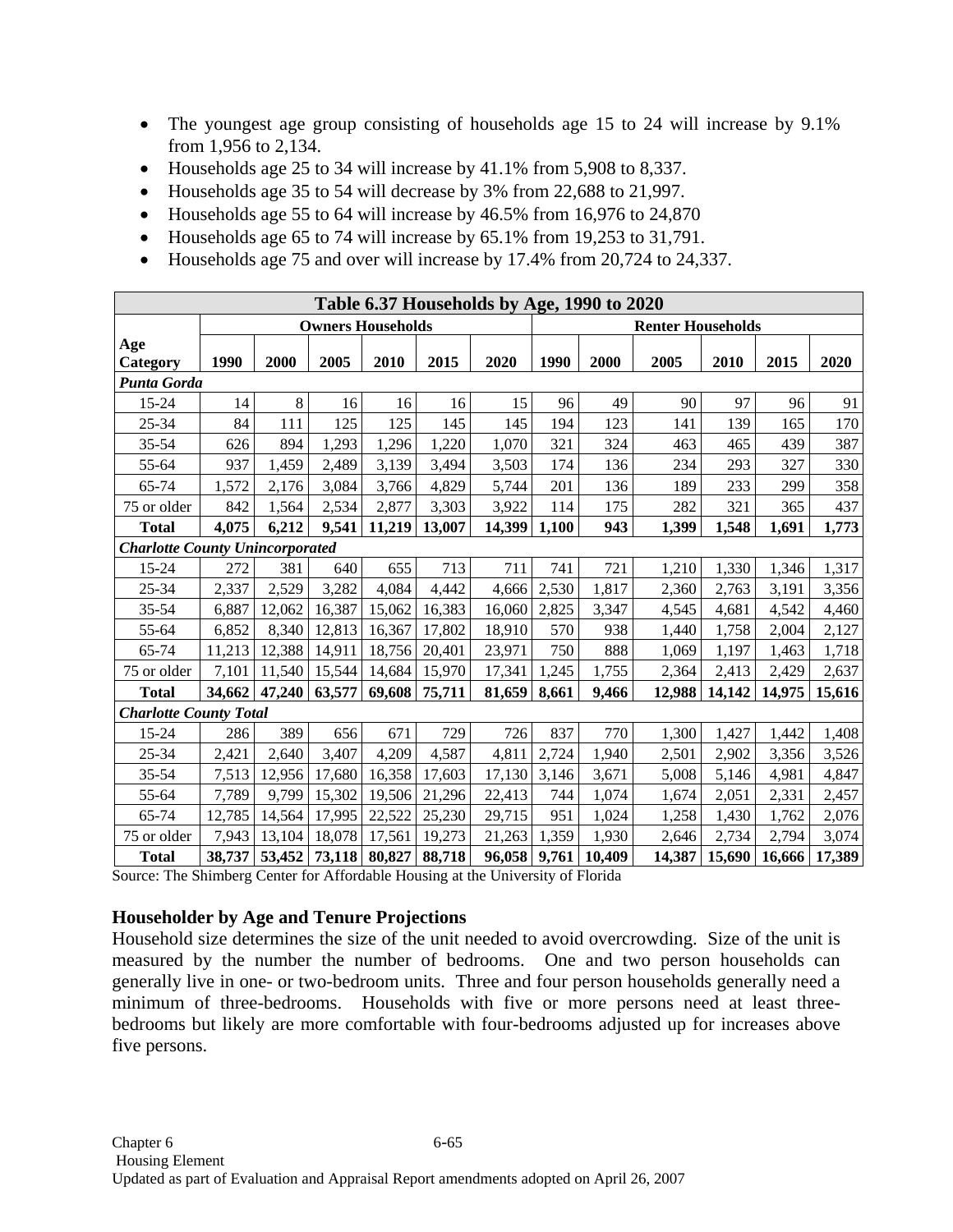Another determinate in housing need is the household's income in relation to the area median income. Low-income households with annual incomes at or below 80% of the area median often require assistance to rent or purchase a home. Households at the lowest income levels generally need the deepest subsidies over the longest period. Moderate-income households with annual incomes from 80% to 120% of area median may be able to afford a unit, particularly a rental unit. To purchase a unit, especially in a market experiencing rapid price appreciation, moderateincome households often need assistance with down payments or closing costs due to their limited ability to save while also paying rent. Households with income above 120% of median typically do not need assistance.

Table 6.38 shows total households projected in Charlotte County from 2005 to 2020. The households are shown by size and income as a percentage of area median income. As previously noted, households will increase by 25,942 or 29.6% from 87,505 to 113,447. Table 6.38 shows that by size, households will change as follows.

- One and two person households will increase by 34% from 66,749 to 89,475. This corresponds with the data regarding population by age, which shows that the increase will be among households age 55 and over with a slight decrease in households age 35 to 54.
- Three and four person households will increase by 17% from 16,493 to 19,293.
- Households with five or more persons will increase by 7.5% from 4,354 to 4,679.

Table 6.38 shows that by income as a percentage of area median income, households will change from 2005 to 2020 as follows.

- Households at or below 30% of area median will increase by 28.2% from 4,999 to 6,409.
- Households with income from 30% to 49.9% of area median will increase by 26.7% from 8970 to 11,364.
- Households with income from 50% to 79.9% of area median will increase by 32.6% from 14,700 to 19,496.
- It is projected that in 2020 there will be 37,269 low-income households with annual income at or below 80% of area median up from 28,669 in 2005. The 30% increase in low-income households is comparable to the 29.6% increase in total households from 2005 to 2020.
- Households with income from 80% to 119.9% of area median will increase by 31.5% from 21,061 to 27,703.
- Households with income at or above 120% of area median will increase by 28% from 37,866 to 48,475.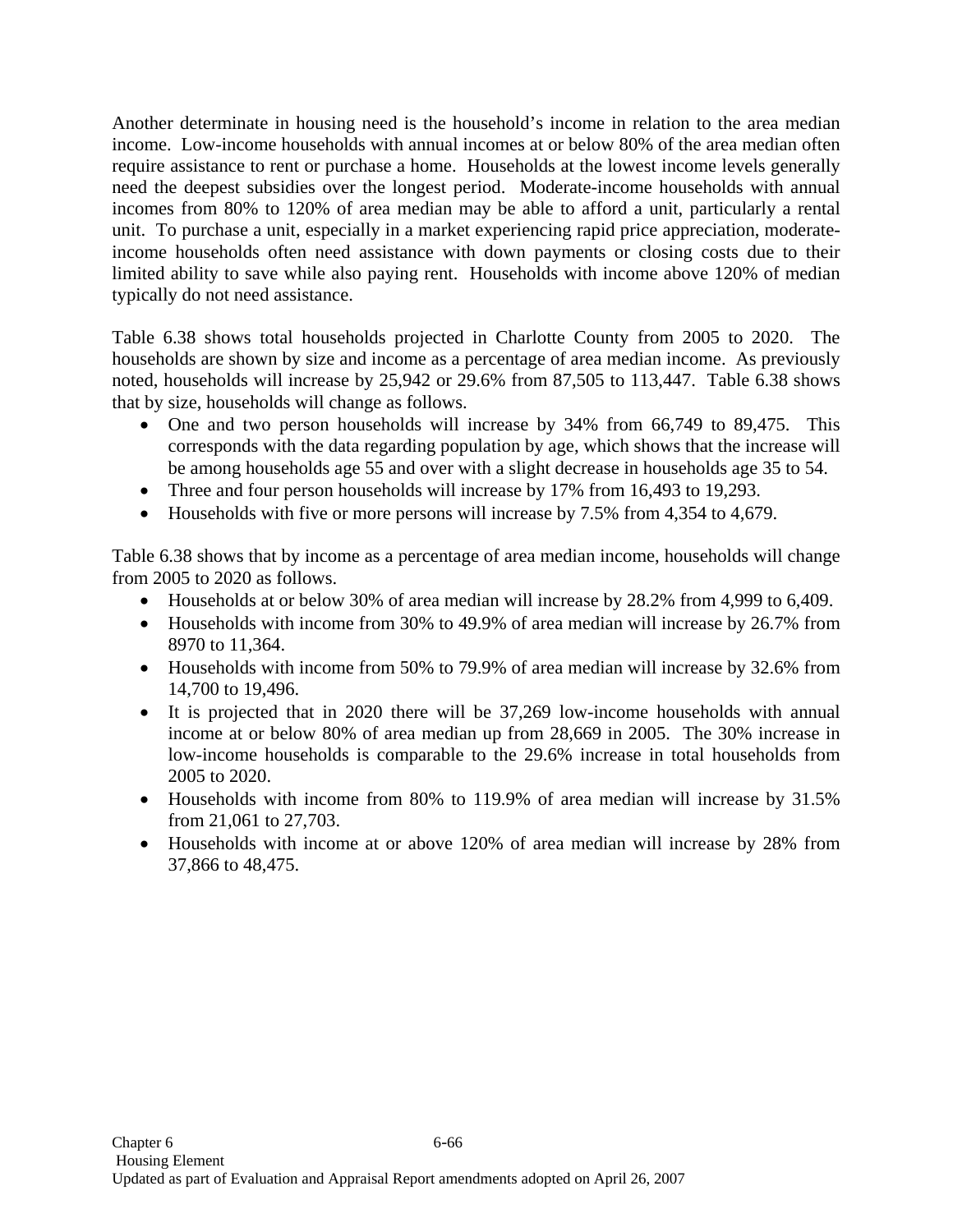|                            | Table 6.38 Households by Size and Income as Percentage of Area Median, 2005 to |                    |      |        |                         |        |                               |        |        |  |  |  |
|----------------------------|--------------------------------------------------------------------------------|--------------------|------|--------|-------------------------|--------|-------------------------------|--------|--------|--|--|--|
|                            | 2020                                                                           |                    |      |        |                         |        |                               |        |        |  |  |  |
|                            |                                                                                |                    |      |        | <b>Charlotte County</b> |        |                               |        |        |  |  |  |
|                            |                                                                                | <b>Punta Gorda</b> |      |        | Unincorporated          |        | <b>Total Charlotte County</b> |        |        |  |  |  |
|                            |                                                                                |                    | 5 or |        |                         | $5$ or |                               |        | $5$ or |  |  |  |
|                            | $1$ to $2$                                                                     | 3 to 4             | more | 1 to 2 | 3 to 4                  | more   | $1$ to $2$                    | 3 to 4 | more   |  |  |  |
| 2005                       |                                                                                |                    |      |        |                         |        |                               |        |        |  |  |  |
| < 30%                      | 635                                                                            | 17                 | 12   | 3,856  | 361                     | 118    | 4,491                         | 378    | 130    |  |  |  |
| 30% - 49.9%                | 1,126                                                                          | 32                 | 26   | 6,841  | 541                     | 404    | 7,967                         | 573    | 430    |  |  |  |
| 50% - 79.9%                | 1,715                                                                          | 151                | 39   | 9,838  | 2,194                   | 763    | 11,553                        | 2,345  | 802    |  |  |  |
| 80% - 119.9%               | 2,389                                                                          | 261                | 37   | 14,029 | 3,575                   | 770    | 16,418                        | 3,836  | 807    |  |  |  |
| $120%$ or more             | 3,743                                                                          | 641                | 116  | 22,577 | 8,720                   | 2,069  | 26,320                        | 9,361  | 2,185  |  |  |  |
| <b>Total</b>               | 9,608                                                                          | 1,102              | 230  | 57,141 | 15,391                  | 4,124  | 66,749                        | 16,493 | 4,354  |  |  |  |
|                            |                                                                                |                    |      |        |                         |        |                               |        | 2010   |  |  |  |
| < 30%                      | 741                                                                            | 19                 | 14   | 4,196  | 392                     | 131    | 4,937                         | 411    | 145    |  |  |  |
| 30% - 49.9%                | 1,317                                                                          | 35                 | 27   | 7,317  | 590                     | 433    | 8,634                         | 625    | 460    |  |  |  |
| 50% - 79.9%                | 2,032                                                                          | 176                | 42   | 10,821 | 2,435                   | 820    | 12,853                        | 2,611  | 862    |  |  |  |
| 80% - 119.9%               | 2,809                                                                          | 300                | 39   | 15,342 | 3,902                   | 819    | 18,151                        | 4,202  | 858    |  |  |  |
| 120% or more               | 4,418                                                                          | 680                | 118  | 24,976 | 9,402                   | 2,174  | 29,394                        | 10,082 | 2,292  |  |  |  |
| <b>Total</b>               | 11,317                                                                         | 1,210              | 240  | 62,652 | 16,721                  | 4,377  | 73,969                        | 17,931 | 4,617  |  |  |  |
|                            |                                                                                |                    |      |        |                         |        |                               |        | 2015   |  |  |  |
| < 30%                      | 843                                                                            | 20                 | 14   | 4,516  | 417                     | 145    | 5,359                         | 437    | 159    |  |  |  |
| 30% - 49.9%                | 1,520                                                                          | 36                 | 27   | 7,801  | 619                     | 452    | 9,321                         | 655    | 479    |  |  |  |
| 50% - 79.9%                | 2,374                                                                          | 188                | 44   | 11,904 | 2,613                   | 855    | 14,278                        | 2,801  | 899    |  |  |  |
| 80% - 119.9%               | 3,299                                                                          | 313                | 39   | 16,910 | 4,157                   | 831    | 20,209                        | 4,470  | 870    |  |  |  |
| $\overline{120}$ % or more | 5,133                                                                          | 731                | 117  | 27,546 | 9,750                   | 2,170  | 32,679                        | 10,481 | 2,287  |  |  |  |
| <b>Total</b>               | 13,169                                                                         | 1,288              | 241  | 68,678 | 17,556                  | 4,453  | 73,194                        | 18,844 | 4,694  |  |  |  |
|                            |                                                                                |                    |      |        |                         |        |                               |        | 2020   |  |  |  |
| < 30%                      | 928                                                                            | 19                 | 13   | 4,869  | 430                     | 150    | 5,797                         | 449    | 163    |  |  |  |
| 30% - 49.9%                | 1,729                                                                          | $\overline{34}$    | 26   | 8,487  | 631                     | 457    | 10,216                        | 665    | 483    |  |  |  |
| 50% - 79.9%                | 2,662                                                                          | 187                | 40   | 13,027 | 2,710                   | 870    | 15,689                        | 2,897  | 910    |  |  |  |
| 80% - 119.9%               | 3,711                                                                          | 314                | 36   | 18,526 | 4,293                   | 823    | 22,237                        | 4,607  | 859    |  |  |  |
| 120% or more               | 5,649                                                                          | 716                | 108  | 29,887 | 9,959                   | 2,156  | 35,536                        | 10,675 | 2,264  |  |  |  |
| <b>Total</b>               | 14,679                                                                         | 1,270              | 223  | 74,796 | 18,023                  | 4,456  | 89,475                        | 19,293 | 4,679  |  |  |  |

Source: The Shimberg Center for Affordable Housing at the University of Florida

Table 6.39 identifies the number of households that are low-income (income at or below 80% of area median) and severely cost-burdened (paying 50% or more for mortgage costs or rent). Table 6.39 provides the estimates and projections of the number of these households by tenure for the years 2002 to 2020. This indicator encompasses a broad range of households likely experiencing distress because of their housing costs. With their low incomes, the large portion of income taken up by housing costs is likely to limit these households' ability to afford other necessities. Moreover, the 80% of median income figure is a traditional measure of eligibility for programmatic housing assistance. The need indicator serves as an approximation of the total number of households that would benefit from some type of housing assistance. Such assistance could include the construction of new affordable housing units, but it could also include the provision of subsidies to make current units more affordable.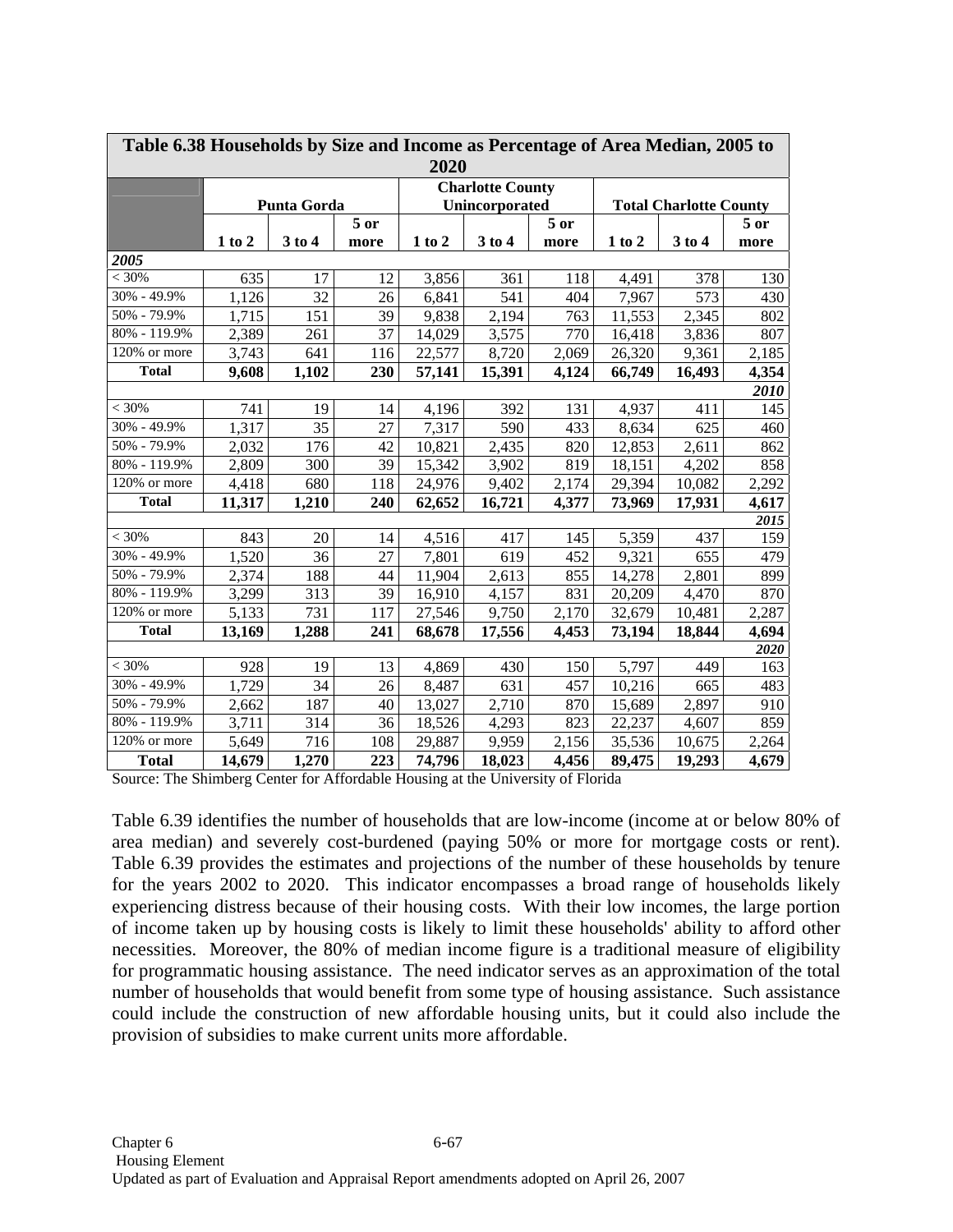|                        | Table 6.39 Number of Severely Cost Burdened (50%+) Households with Income Less |                 |       |       |       |       |       |       |       |       |  |  |  |
|------------------------|--------------------------------------------------------------------------------|-----------------|-------|-------|-------|-------|-------|-------|-------|-------|--|--|--|
| than 80% AMI by Tenure |                                                                                |                 |       |       |       |       |       |       |       |       |  |  |  |
|                        |                                                                                | Renter<br>Owner |       |       |       |       |       |       |       |       |  |  |  |
| <b>Place</b>           | 2002                                                                           | 2005            | 2010  | 2015  | 2020  | 2002  | 2005  | 2010  | 2015  | 2020  |  |  |  |
| Punta Gorda            | 441                                                                            | 614             | 714 I | 801   | 869   | 144   | 193   | 213   | 229   | 248   |  |  |  |
| Charlotte              |                                                                                |                 |       |       |       |       |       |       |       |       |  |  |  |
| Unincorporated         | 3,080                                                                          | 4,060           | 4,425 | 4,731 | 5,035 | 1,336 | 1,750 | 1,879 | 1,969 | 2,066 |  |  |  |
| Charlotte              |                                                                                |                 |       |       |       |       |       |       |       |       |  |  |  |
| County                 | 3,521                                                                          | 4,674           | 5,139 | 5,532 | 5,904 | 1,480 | 1,943 | 2,092 | 2,198 | 2,314 |  |  |  |

Source: The Shimberg Center for Affordable Housing at the University of Florida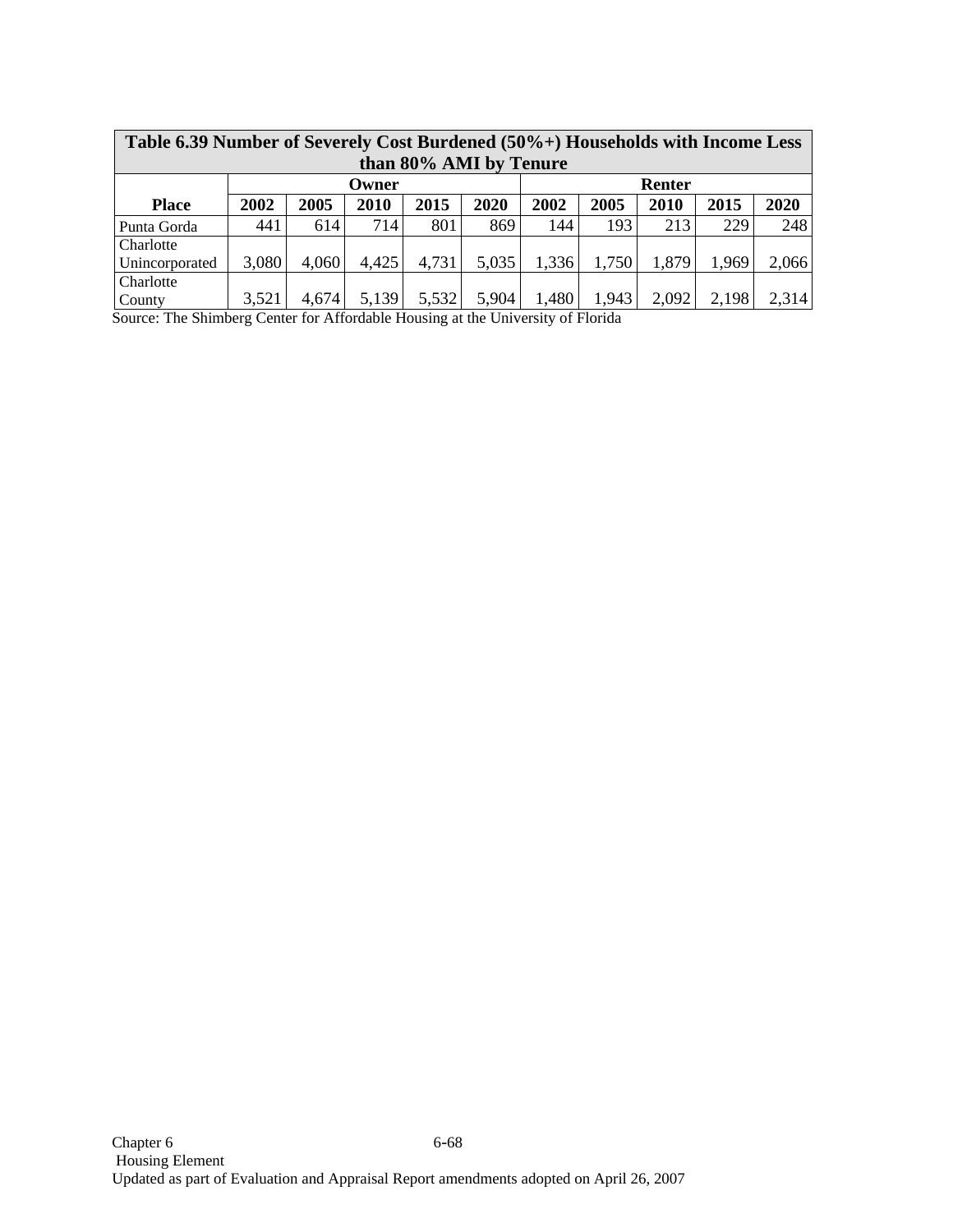# **XI. Projected Need for Housing**

This section projects the housing needs of the current and anticipated future residents of Charlotte County, including affordable housing estimates, and separate estimates of the need for farmworker households. The projections are by number, type (single-family and multi-family), need by household income as a percentage of area median income, tenure (owner versus renter), and other special housing needs such as housing for the elderly. In addition, the projections include estimates for the replacement of housing units removed and for the maintenance of an adequate vacancy rate. The needs are projected through 2020.

## **Projected Demand for Housing**

Table 6.40 illustrates the projected total demand housing in Charlotte County through 2020. The demand considers the projected total households by age shown in Table 6.37 and households by size and percentage of area median income as shown in Table 6.38. Table 6.40 also shows the projected construction need in Charlotte County through 2020. Construction need is based on the projected number of future households and the number of existing housing units. The projection shows the number of units that need to be constructed between a base year, in this case 2002, and a given year in order to meet the expected expansion in the number of households (plus an assumed vacancy rate, which is from the 2000 Census).

As shown in Table 6.40, it is projected that through 2020, there will be the need for about 120,000 housing units in Charlotte County. The number of units exceeds the number of households reported in Table 6.37 and Table 6.38. Units in excess of households provides replacements for housing that will be demolished and supports a 5.7% vacancy rate to handle movements within the housing market in the sale and rental of properties. The 5.7% vacancy rate is the same as the percentage of total occupied units that were for sale or for rent or awaiting occupancy at the time of the 2000 Census. This percentage falls within the customary range for active housing markets. The inclusion of units to compensate for demolitions and to provide for vacancies is required by the Affordable Housing Needs Assessment methodology of Rule 9J-5.

| Table 6.40 Forecasted Demand and Need, 2005 to 2020 |                  |        |                         |                             |             |  |        |                                    |        |        |                |  |  |
|-----------------------------------------------------|------------------|--------|-------------------------|-----------------------------|-------------|--|--------|------------------------------------|--------|--------|----------------|--|--|
|                                                     |                  |        | <b>Projected Demand</b> |                             |             |  |        | <b>Projected Construction Need</b> |        |        |                |  |  |
|                                                     | 2002             |        |                         |                             |             |  |        |                                    |        |        |                |  |  |
|                                                     | <b>Estimated</b> |        |                         |                             |             |  |        |                                    |        |        |                |  |  |
|                                                     | <b>Housing</b>   |        |                         |                             |             |  |        |                                    |        |        | <b>Vacancy</b> |  |  |
|                                                     | <b>Units</b>     | 2005   | 2010                    | 2015                        | <b>2020</b> |  | 2005   | 2010                               | 2015   | 2020   | Rate           |  |  |
| Punta Gorda                                         | 8,414            | 11.498 | 13,418                  | 15,448                      | 16.997      |  | 3,084  | 5,004                              | 7,034  | 8,583  | 5.1            |  |  |
| Charlotte-                                          |                  |        |                         |                             |             |  |        |                                    |        |        |                |  |  |
| Unincorporated                                      | 62,590           | 81,006 | 88,608                  | 95.946                      | 102.917     |  | 18.416 | 26,018                             | 33.356 | 40.327 | 5.8            |  |  |
| Charlotte                                           |                  |        |                         |                             |             |  |        |                                    |        |        |                |  |  |
| County                                              | 71,004   92,504  |        |                         | 102,026   111,394   119,914 |             |  | 21,500 | 31,022                             | 40,390 | 48.910 | 5.7            |  |  |

The projections show that through 2020, there is a need to construct about 49,000 housing units to address the demand.

Source: The Shimberg Center for Affordable Housing at the University of Florida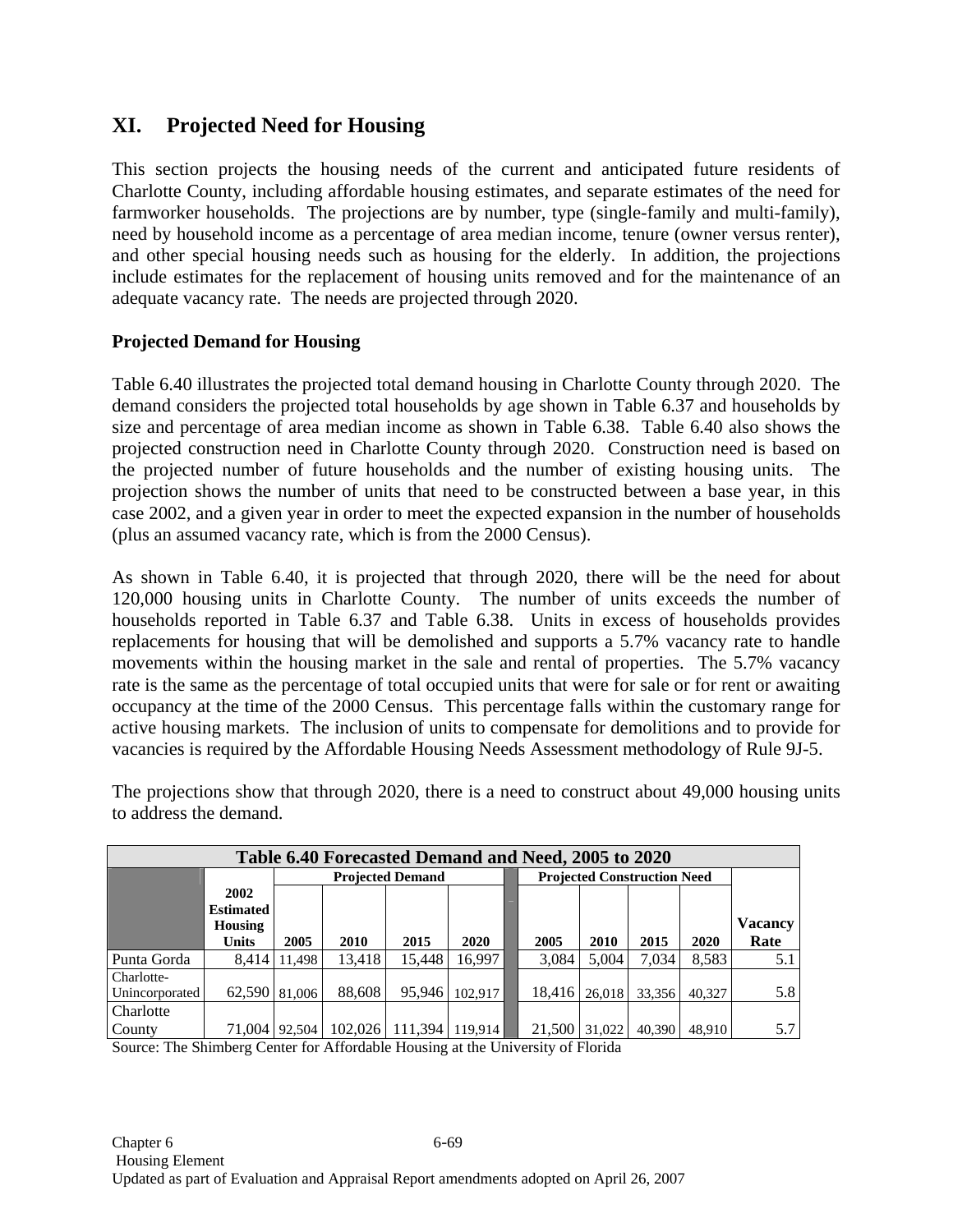Table 6.41 expands on Table 6.40, showing the forecasted demand and forecasted construction need by housing type (single-family units and multi-family housing). Single-family units consist of both conventional site built units and mobile homes. The rationale for combining the categories is that local conditions will determine the mix between conventional site built housing and mobile homes in meeting the projected demand for detached units. Table 6.41 shows that of the approximately 49,000 units projected to be constructed through 2020, 42,000 or about 85% will be single-family units.

Table 6.42 shows the forecasted demand and forecasted construction need by tenure (owner occupied versus renter occupied). Table 6.42 shows that of the approximately 49,000 units that need to be constructed in Charlotte County through 2020, 21,798 or about 84% will be for occupancy by owner households.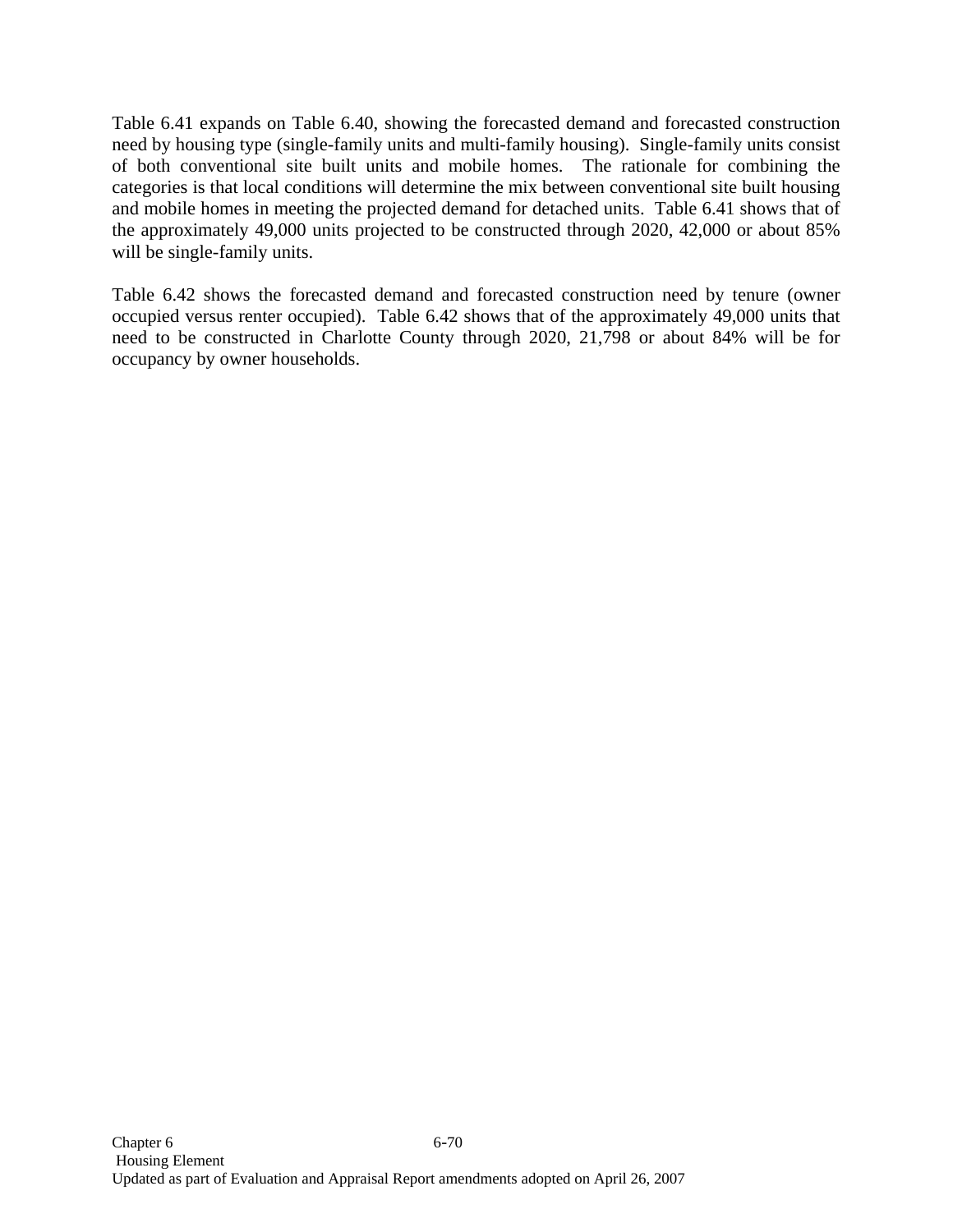|                              | Table 6.41 Forecasted Demand and Projected Construction Need for Housing By Building Type, 2005 to 2020 |                           |           |              |           |           |                                 |        |                  |             |                                            |           |                     |       |                                          |       |                    |             |
|------------------------------|---------------------------------------------------------------------------------------------------------|---------------------------|-----------|--------------|-----------|-----------|---------------------------------|--------|------------------|-------------|--------------------------------------------|-----------|---------------------|-------|------------------------------------------|-------|--------------------|-------------|
|                              |                                                                                                         | <b>Est. Housing Units</b> |           |              |           |           |                                 |        |                  |             |                                            |           |                     |       |                                          |       |                    |             |
|                              |                                                                                                         | By Type                   |           |              |           |           | <b>Projected Demand By Type</b> |        |                  |             | <b>Projected Construction Need by Type</b> |           |                     |       |                                          |       |                    |             |
|                              |                                                                                                         | 2002                      |           | 2005<br>2010 |           |           | 2015                            |        |                  | <b>2020</b> | 2002-2005                                  | 2002-2010 |                     |       | 2002-2015                                |       | 2002-2020          |             |
|                              | <b>Single</b><br>Family                                                                                 | Multi-<br>Family          | <b>SF</b> | <b>MF</b>    | <b>SF</b> | <b>MF</b> | <b>SF</b>                       | MF     | <b>SF</b>        | <b>MF</b>   | <b>SF</b>                                  | <b>MF</b> | <b>SF</b>           | MF    | <b>SF</b>                                | MF    | <b>SF</b>          | MF          |
| Punta Gorda                  | 6.579                                                                                                   | 1.835                     | 8.991     | 2.507        | 10.493    | 2.925     | 12.080                          | 3,368  | 13,291           | 3.706       | 2.414                                      | 670       | 3.915               | 1.089 | 5.502                                    | 1.532 |                    | 6,713 1,870 |
| Charlotte-<br>Unincorporated | 54,318                                                                                                  | 8,272                     | 70.313    | 10.693       | 76,912    | 1.696     | 83.282                          | 12.664 | 89.332           | 13.585      |                                            |           |                     |       | 16,078   2,338   22,620   3,398   28,979 |       | 4,377 35,024 5,303 |             |
| <b>Charlotte County</b>      | 60.897                                                                                                  | 10,107                    | 79,304    | 13,200       | 87,405    | 14.621    | 95,362                          |        | 16,032   102,623 | 17,291      |                                            |           | 18,492 3,008 26,535 |       | 4,487 34,481                             |       | 5,909 41,737 7,173 |             |

Source: The Shimberg Center for Affordable Housing at the University of Florida

|                         | Table 6.42 Forecasted Demand and Projected Construction Need Housing By Tenure, 2005 to 2020 |                                                       |        |        |                             |        |           |        |         |           |           |       |                                              |       |        |                                                           |        |       |
|-------------------------|----------------------------------------------------------------------------------------------|-------------------------------------------------------|--------|--------|-----------------------------|--------|-----------|--------|---------|-----------|-----------|-------|----------------------------------------------|-------|--------|-----------------------------------------------------------|--------|-------|
|                         |                                                                                              | <b>Est. Housing Units</b>                             |        |        |                             |        |           |        |         |           |           |       |                                              |       |        |                                                           |        |       |
|                         |                                                                                              | <b>Projected Demand By Tenure</b><br><b>By Tenure</b> |        |        |                             |        |           |        |         |           |           |       | <b>Projected Construction Need by Tenure</b> |       |        |                                                           |        |       |
|                         |                                                                                              | 2002                                                  |        | 2005   | 2010<br><b>2020</b><br>2015 |        | 2002-2005 |        |         | 2002-2010 | 2002-2015 |       | 2002-2020                                    |       |        |                                                           |        |       |
|                         | Owner                                                                                        | Renter                                                | Owner) | Renter | Owner                       | Renter | Owner     | Renter | Owner   | Renter    | Owner     |       |                                              |       |        | Renter   Owner   Renter   Owner   Renter   Owner   Renter |        |       |
| Punta Gorda             | 7,326                                                                                        | 1.088                                                 | 9,993  | .505   | 11.661                      | l.757  | 13.426    | 2,022  | 14.773  | 2.224     | 2.613     | 471   | 4.314                                        | 690   | 6.082  | 952                                                       | 7.433  | 1,150 |
| Charlotte -             |                                                                                              |                                                       |        |        |                             |        |           |        |         |           |           |       |                                              |       |        |                                                           |        |       |
| Unincorporated          | 52,080                                                                                       | 10,510                                                | 67.405 | 13.601 | 73.731                      | 14.877 | 79.837    | 16.109 | 85.638  | 17.279    | 15.340    | 3.076 | 21.630                                       | 4.388 | 27.741 | 5,615                                                     | 33.543 | 6,784 |
| <b>Charlotte County</b> | 59.406                                                                                       | 11,598                                                | 77,398 | 15.106 | 85,392                      | 16.634 | 93,263    | 18.131 | 100,411 | 19.503    | 17,953    | 3.547 | 25,944                                       | 5,078 | 33,823 | 6,567                                                     | 40,976 | 7.934 |

Source: The Shimberg Center for Affordable Housing at the University of Florida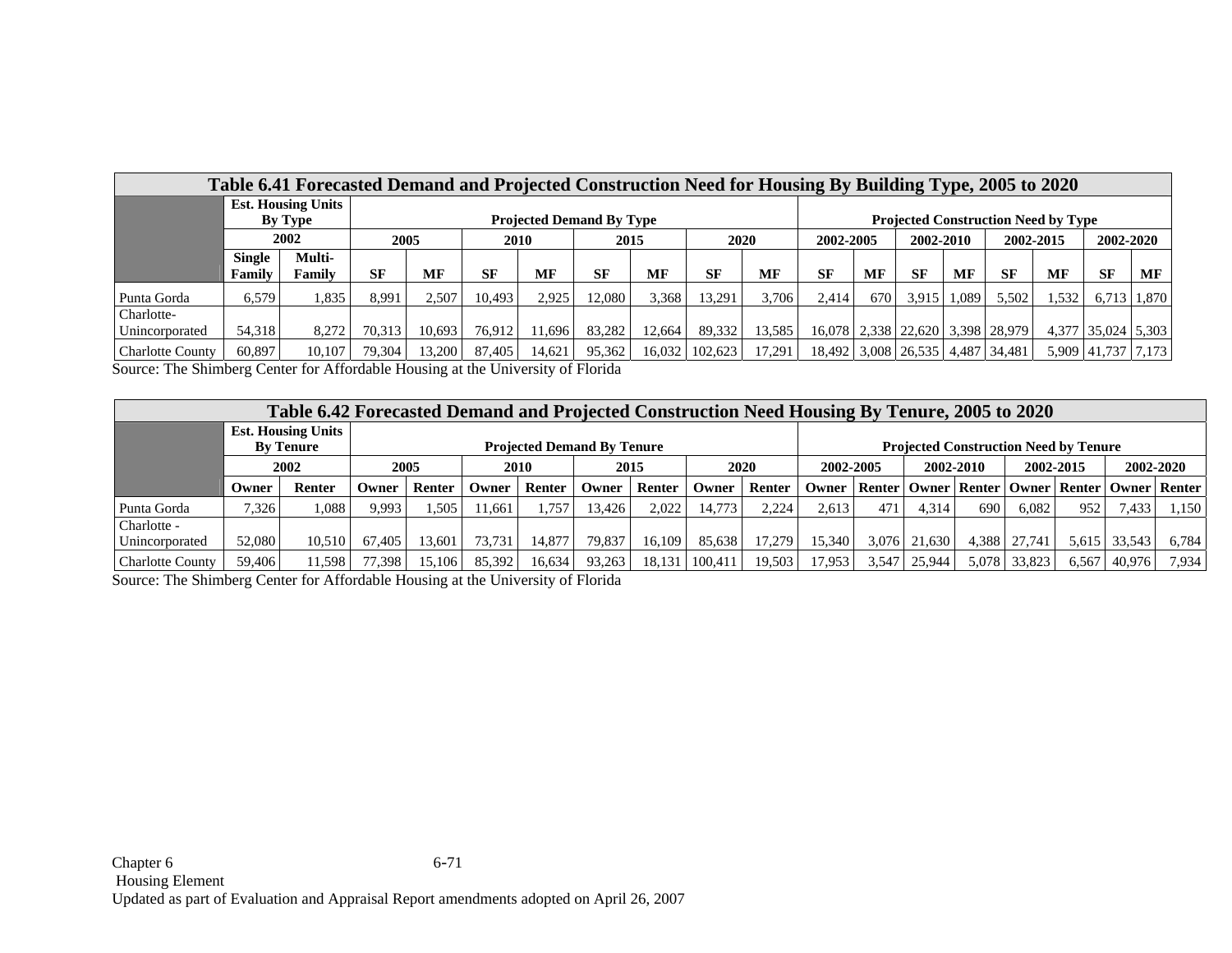Table 6.43 shows the construction need through 2020 by household income as a percentage of the area median income. The data shows the additional units that need to be constructed to keep pace with the growth in households by annual income as a percentage of area median. Ensuring that all of these units are built at appropriate price or rent levels ensures new households entering or forming do not face undue cost burdens. This addresses potential growth in affordable housing need. Table 6.43 shows that by 2020 there is a need to construct about 16,300 units, or 33% of the total, for low-income households with annual income at or below 80% of area median income. It is projected that by 2020 there will be 37,269 low-income households meaning the remaining households will need to be housed in existing units.

| Table 6.43 Projected Construction Need for by Households by Income as a<br>Percentage of Area Median Income, 2005 to 2020 |        |        |        |        |  |  |  |  |  |  |  |
|---------------------------------------------------------------------------------------------------------------------------|--------|--------|--------|--------|--|--|--|--|--|--|--|
|                                                                                                                           | 2005   | 2010   | 2015   | 2020   |  |  |  |  |  |  |  |
| Punta Gorda                                                                                                               |        |        |        |        |  |  |  |  |  |  |  |
| 30% of Median                                                                                                             | 222    | 319    | 417    | 504    |  |  |  |  |  |  |  |
| 50% of Median                                                                                                             | 389    | 562    | 770    | 994    |  |  |  |  |  |  |  |
| 80% of Median                                                                                                             | 572    | 925    | 1,308  | 1,600  |  |  |  |  |  |  |  |
| <b>Total Construction</b><br>need for Low Income<br><b>Households</b>                                                     | 1,183  | 1,806  | 2,495  | 3,098  |  |  |  |  |  |  |  |
| 119% of Median                                                                                                            | 697    | 1,203  | 1,764  | 2,210  |  |  |  |  |  |  |  |
| Over 120% of Median                                                                                                       | 1,204  | 1,995  | 2,775  | 3,275  |  |  |  |  |  |  |  |
| <b>Total</b>                                                                                                              | 3,084  | 5,004  | 7,034  | 8,583  |  |  |  |  |  |  |  |
| <b>Charlotte County Unincorporated</b>                                                                                    |        |        |        |        |  |  |  |  |  |  |  |
| 30% of Median                                                                                                             | 1,236  | 1,503  | 1,838  | 2,236  |  |  |  |  |  |  |  |
| 50% of Median                                                                                                             | 1,878  | 2,167  | 2,689  | 3,574  |  |  |  |  |  |  |  |
| 80% of Median                                                                                                             | 3,172  | 4,621  | 6,047  | 7,357  |  |  |  |  |  |  |  |
| <b>Total Construction</b><br>need for Low Income<br>Households                                                            | 6,286  | 8,291  | 10,574 | 13,167 |  |  |  |  |  |  |  |
| 119% of Median                                                                                                            | 3,785  | 6,039  | 8,212  | 10,143 |  |  |  |  |  |  |  |
| Over 120% of Median                                                                                                       | 8,345  | 11,688 | 14,570 | 17,017 |  |  |  |  |  |  |  |
| <b>Total</b>                                                                                                              | 18,416 | 26,018 | 33,356 | 40,327 |  |  |  |  |  |  |  |
| <b>Charlotte County Total</b>                                                                                             |        |        |        |        |  |  |  |  |  |  |  |
| 30% of Median                                                                                                             | 1,458  | 1,822  | 2,255  | 2,740  |  |  |  |  |  |  |  |
| 50% of Median                                                                                                             | 2,267  | 2,729  | 3,459  | 4,568  |  |  |  |  |  |  |  |
| 80% of Median                                                                                                             | 3,744  | 5,546  | 7,355  | 8,957  |  |  |  |  |  |  |  |
| <b>Total Construction</b><br>need for Low Income<br><b>Households</b>                                                     | 7,469  | 10,097 | 13,069 | 16,265 |  |  |  |  |  |  |  |
| 119% of Median                                                                                                            | 4,482  | 7,242  | 9,976  | 12,353 |  |  |  |  |  |  |  |
| Over 120% of Median                                                                                                       | 9,549  | 13,683 | 17,345 | 20,292 |  |  |  |  |  |  |  |
| <b>Total</b>                                                                                                              | 21,500 | 31,022 | 40,390 | 48,910 |  |  |  |  |  |  |  |

Source: The Shimberg Center for Affordable Housing at the University of Florida

Table 6.43 shows the construction need for all households at each income level, not just those who are projected to pay more than 50% of income for housing as shown in Table 6.39.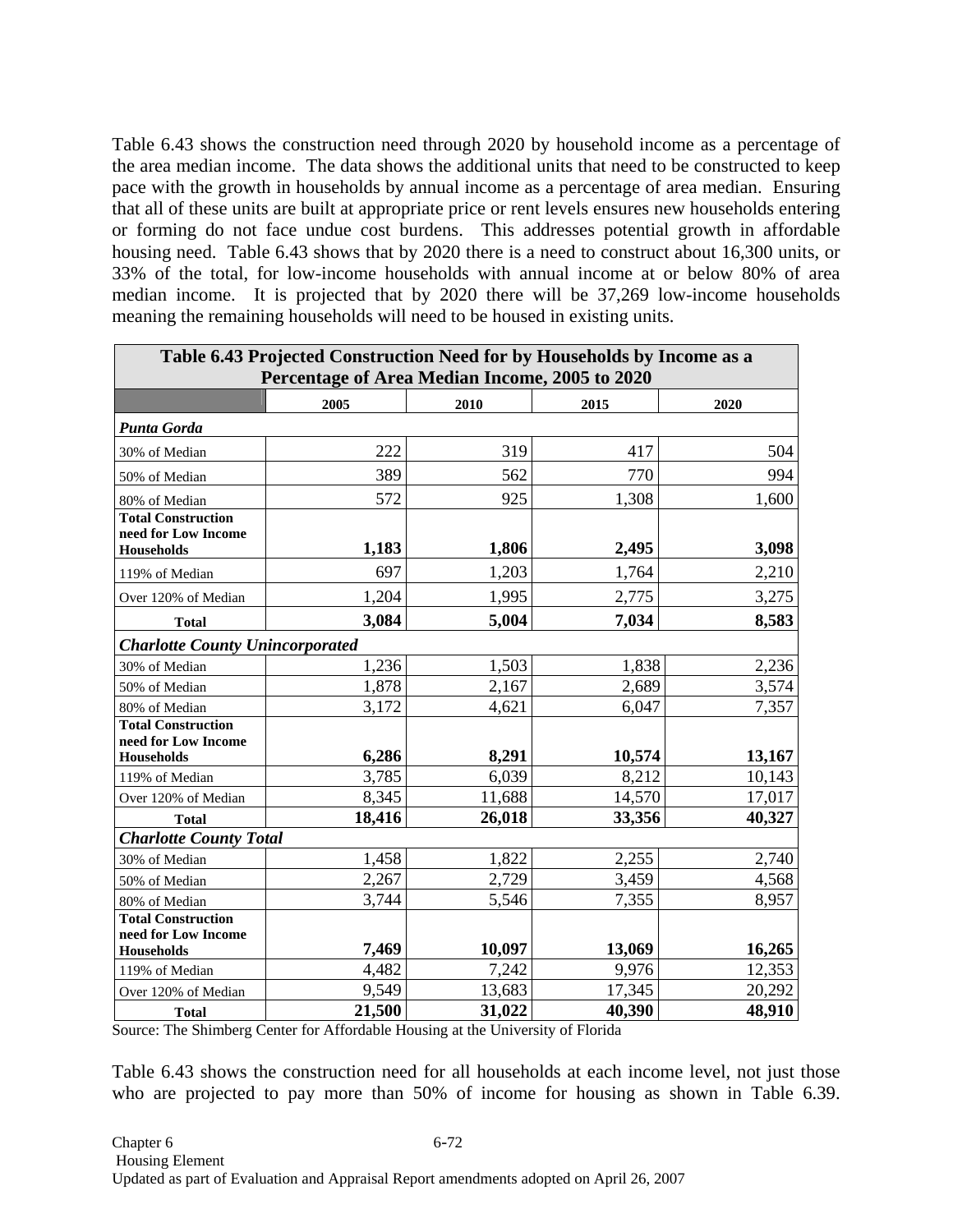Therefore, the totals are higher than the total growth in cost-burdened households. In other words, it is expected that existing private market construction and housing programs will address a portion of the housing need for these households, particularly those in the higher income ranges. Not all new low-income households are destined to face a severe cost burden.

### **Projected Demand for Migrant and Seasonal Farmworker Housing**

According to Table 6.44, there are 981 unaccompanied migrant and seasonal households in Charlotte County and 329 accompanied migrant and seasonal households. There are no Department of Health permitted camps for migrant and seasonal persons in Charlotte County. The negative figures in Table 6.44 indicate a need for 981 beds for single persons and 329 family units.

| Table 6.44 Demand for Seasonal and Farmworker Housing, 2004 |                                     |                                            |                                             |                                                                       |                        |  |  |  |  |
|-------------------------------------------------------------|-------------------------------------|--------------------------------------------|---------------------------------------------|-----------------------------------------------------------------------|------------------------|--|--|--|--|
| Unaccompanied<br>Migrant & Seasonal                         | Supply:<br>DOH-<br><b>Permitted</b> | <b>Need for</b><br><b>Single</b><br>Person | Accompanied<br>Migrant &<br><b>Seasonal</b> | <b>Supply: Section</b><br>514/516 and FHFC-<br><b>Assisted Family</b> | <b>Need for Family</b> |  |  |  |  |
| Households                                                  | <b>Camps</b>                        | <b>Beds</b>                                | <b>Households</b>                           | Units                                                                 | <b>Units</b>           |  |  |  |  |
| 981                                                         |                                     | $-981$                                     | 329                                         |                                                                       | $-329$                 |  |  |  |  |

Source: The Shimberg Center for Affordable Housing at the University of Florida

### **Projected Demand for Housing by the Elderly**

Table 6.45 shows that from 2005 to 2020, elderly households consisting of persons age 65 and over, will increase by about 44% from 39,840 to 57,289. By 2020 there will be about 21,200 low-income elderly households. About 7,900 or 13.7% will be cost burdened paying 30% or more of their household income toward their housing costs. Table 6.45 shows the total elderly households in Charlotte County through 2020 and the projected low-income and cost burdened elderly households.

| Table 6.45 Low-Income and Cost Burdened Elderly Households, 2005 to 2020 |                                 |                   |                      |  |  |  |  |  |  |  |
|--------------------------------------------------------------------------|---------------------------------|-------------------|----------------------|--|--|--|--|--|--|--|
|                                                                          | <b>Total Elderly Households</b> | <b>Low Income</b> | <b>Cost Burdened</b> |  |  |  |  |  |  |  |
| Punta Gorda                                                              |                                 |                   |                      |  |  |  |  |  |  |  |
| 2005                                                                     | 6,117                           | 2,329             | 828                  |  |  |  |  |  |  |  |
| 2010                                                                     | 7,326                           | 2,768             | 993                  |  |  |  |  |  |  |  |
| 2015                                                                     | 9,117                           | 3,391             | 1,220                |  |  |  |  |  |  |  |
| 2020                                                                     | 11,046                          | 4,183             | 1,475                |  |  |  |  |  |  |  |
| <b>Charlotte Unincorporated</b>                                          |                                 |                   |                      |  |  |  |  |  |  |  |
| 2005                                                                     | 33,723                          | 13,389            | 4,827                |  |  |  |  |  |  |  |
| 2010                                                                     | 35,978                          | 1,411             | 5,126                |  |  |  |  |  |  |  |
| 2015                                                                     | 40,363                          | 15,418            | 5,944                |  |  |  |  |  |  |  |
| 2020                                                                     | 46,243                          | 17,013            | 6,417                |  |  |  |  |  |  |  |
| <b>Charlotte County</b>                                                  |                                 |                   |                      |  |  |  |  |  |  |  |
| 2005                                                                     | 39,840                          | 15,718            | 5,655                |  |  |  |  |  |  |  |
| 2010                                                                     | 43,304                          | 4,179             | 6,119                |  |  |  |  |  |  |  |
| 2015                                                                     | 49,480                          | 18,809            | 7,164                |  |  |  |  |  |  |  |
| 2020                                                                     | 57,289                          | 21,196            | 7,892                |  |  |  |  |  |  |  |

Source: The Shimberg Center for Affordable Housing at the University of Florida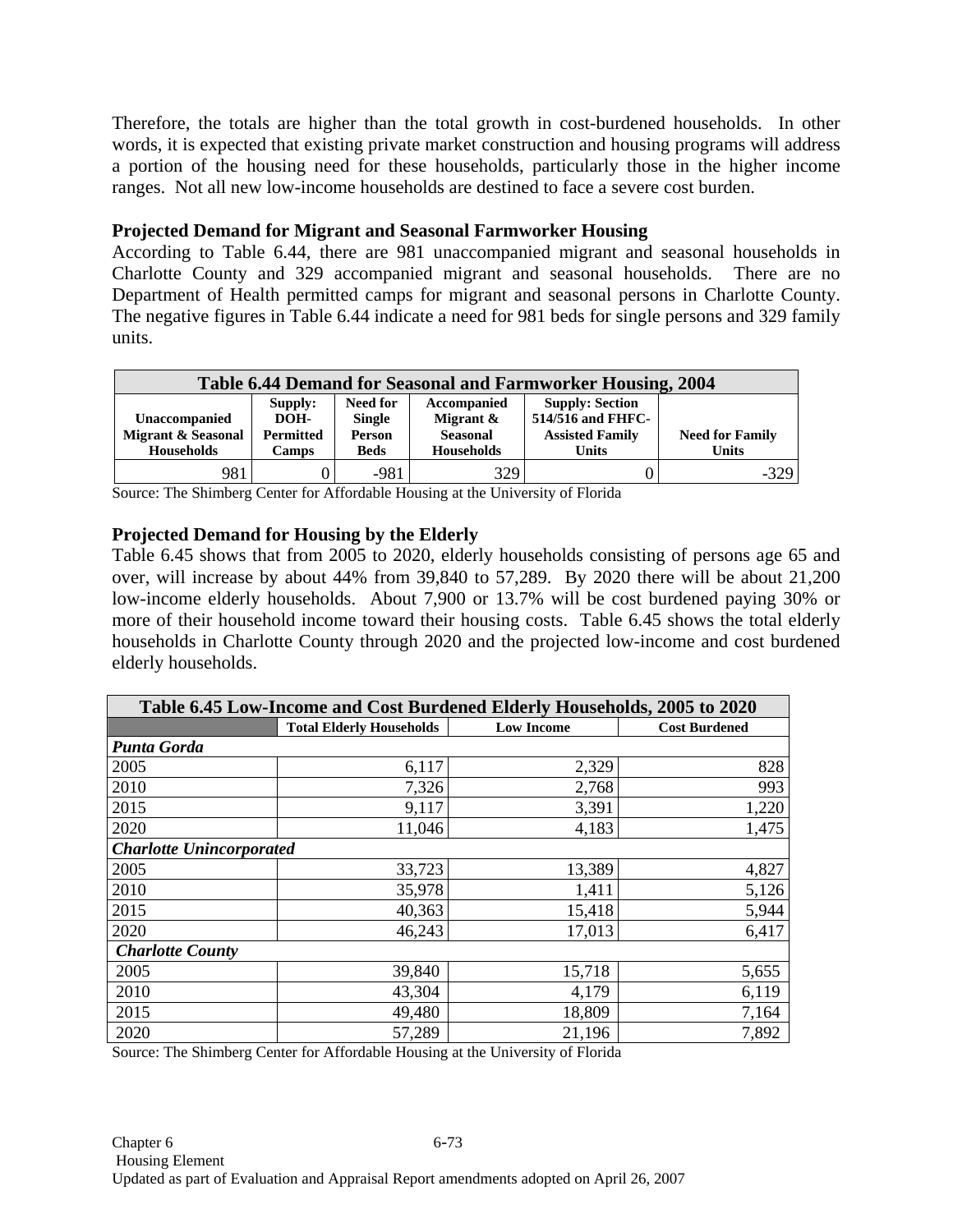Table 6.27 shows that there are 491 subsidized rental units in Charlotte County for low-income elderly households. The market analysis contained in the *Housing Study Survey* finds that turn over of the subsidized rental units is very low and the developments have long wait lists for an available unit.

Increasing numbers of cost burdened low-income elderly households will result in demand for decent safe affordable housing in convenient locations. For those who are able to continue residing in their existing unit, there will be the need for home maintenance assistance, including minor home repairs and supportive housing services. Cost burdened low-income elderly households will also have the need for assistance with adaptive modifications that allow them to remain in their homes as their physical conditions change.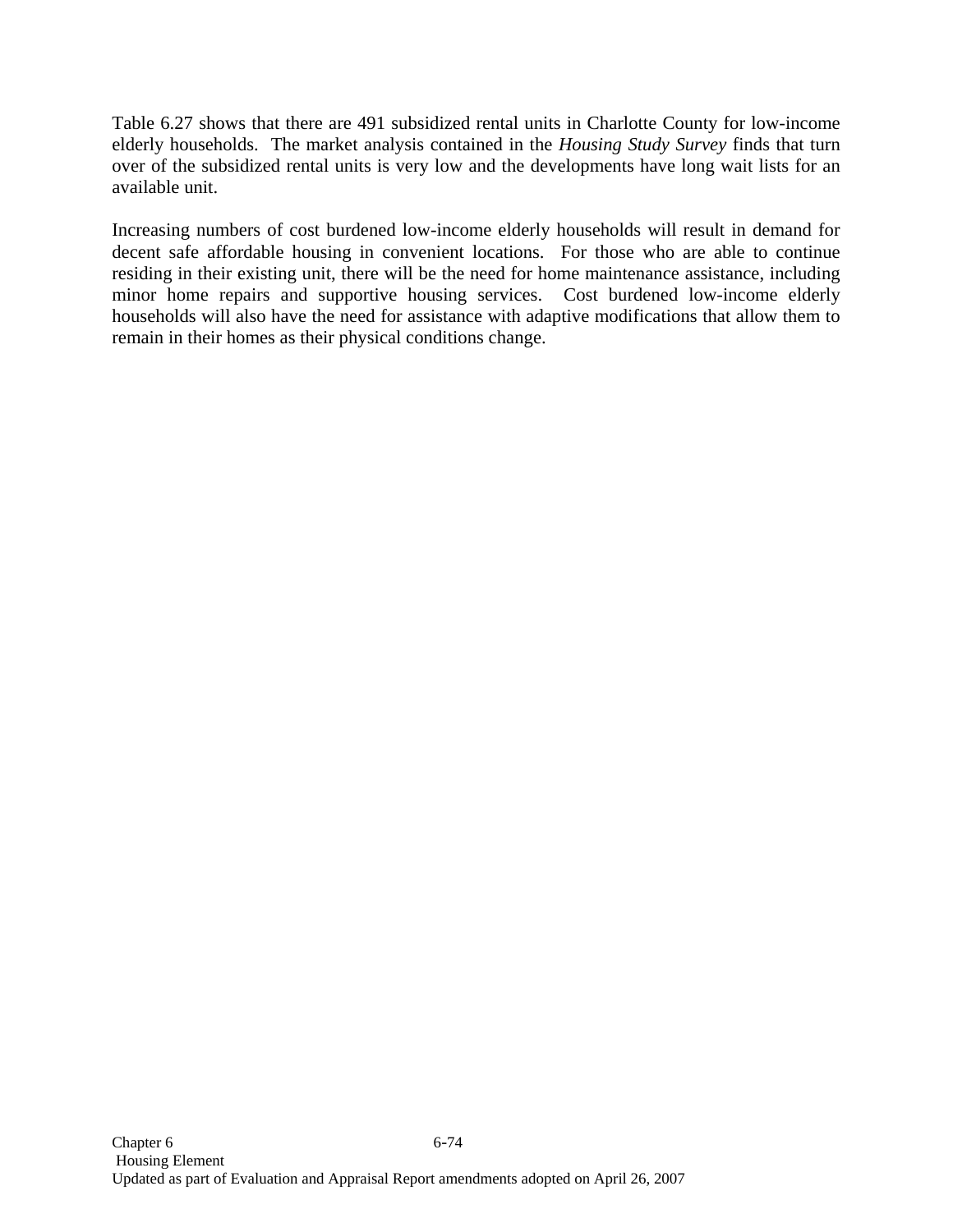## **XII. Land Requirements for the Estimated Housing Need**

As required by Rule 9J-5, this section considers the land requirements for the total estimated housing need in Charlotte County. As shown in Table 6.40, through 2020 it is estimated that total need is 119,941 units. The number of units exceeds the number of households. This provides for replacement of housing units that will be demolished and allows vacant units to be available to handle movements within the housing market in the sale and rental of properties. It is projected that through 2020, there is a need to construct about 49,000 units to address housing need. Within the unincorporated portion of Charlotte County, total demand through 2020 is 102,917 including the need to construct about 40,300 units. The projected construction need in the unincorporated portion of Charlotte County includes 35,024 single-family units and 5,303 multi-family units.

In Charlotte County, the vast majority of dwelling units are built on quarter-acre sized lots. To construct 40,300 units on quarter-acre lots requires approximately 10,100 acres. More than half (52.95%) of the County's vacant land (112,547.59 acres) occurs within the Urban Services Area Overlay District (USAOD). About 86,200 acres within the USAOD have a residential future land use designation. To ensure a varied supply of land for a diversity of housing needs, the county has designated several ranges of residential densities. Low Density Residential lands may be developed at a density from one to five dwelling units per acre. Medium Density Residential lands are designated for urban residential uses and may be developed at a density from five to ten dwelling units per acre. High Density Residential lands are for urban residential uses and may be developed at a density from ten to 15 dwelling units per acre. The medium and high density sites are distributed throughout the urban areas of the County. Uses on land designated for residential uses include single-family residential dwelling units, multi-family residential dwelling units, and manufactured residential dwelling units.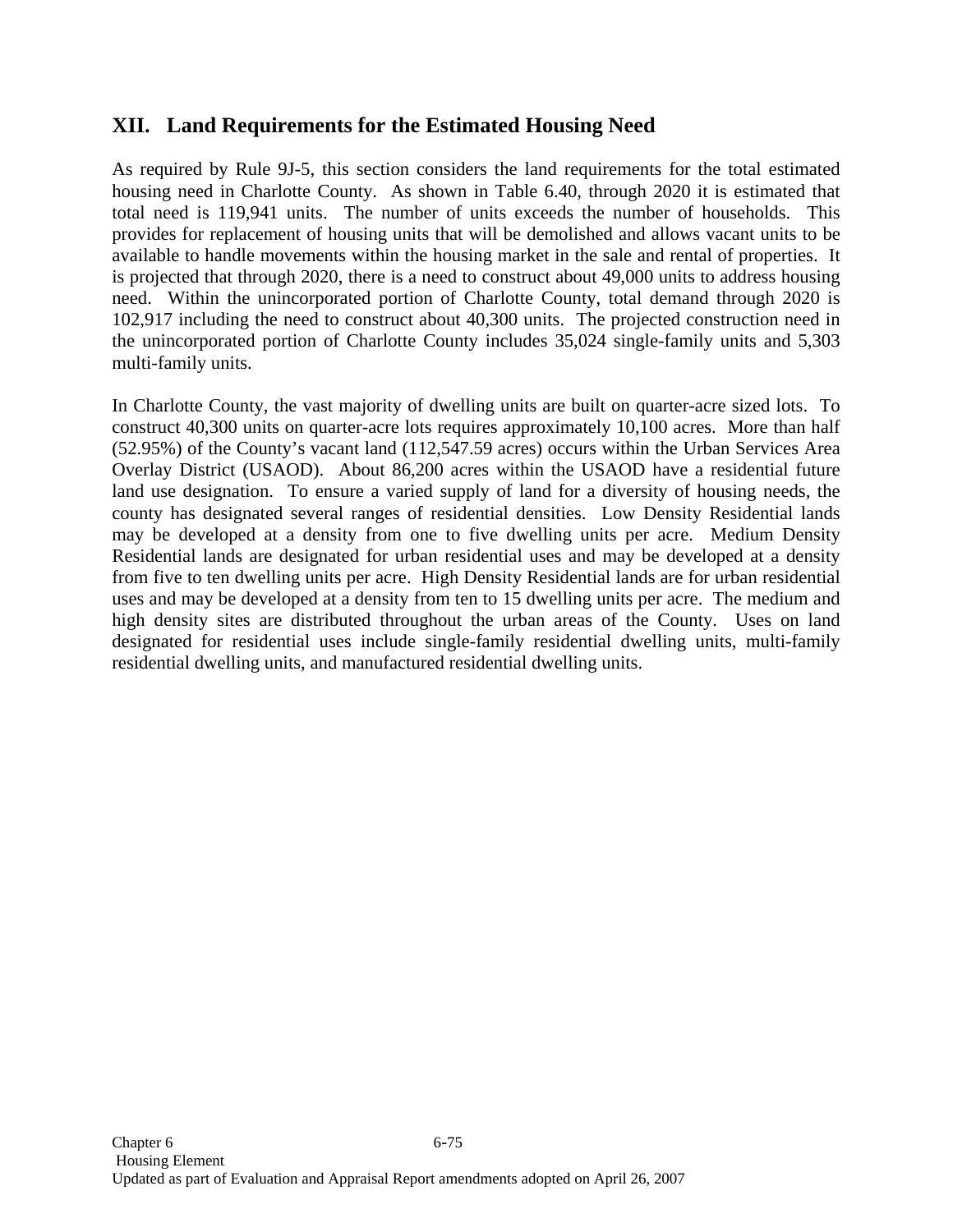# **XIII. Housing Need Met by Private Sector**

As required by Rule 9J-5, this section considers the portion of the housing need that is projected to be met by the private sector within current market conditions.

Private sector providers responding to the availability of relatively inexpensive land and the demand from retirees willing to invest substantial equity into new homes have historically met Charlotte County's housing needs. Despite rising land costs and increased construction costs, it is expected that the private market will continue to provide the majority of the housing in Charlotte County, particularly for moderate- and upper-income households.

As part of two large scale development projects, Charlotte County has negotiated agreements requiring that the private developers provide a set aside of affordable housing for low- and moderate-income households. The development agreements are as follows.

- Babcock Ranch contains about 91,362 acres, of which 81,499 are within Charlotte County. The site will be developed as a self-contained community containing a mix of commercial, office, services, recreational, and public uses. The development will include up to 17,870 residential units. As part of the development agreement for Babcock Ranch, the county has negotiated an affordable housing set aside with the units developed by the private developer. The agreement requires that 10% of the total housing (1,787 units) constructed shall be for affordable housing. As defined by the agreement, an "Affordable Rental Unit" means a housing unit for which the monthly rent, including utilities, does not exceed 30% of a household's gross income. An "Affordable Ownership Unit" means a housing unit for which the monthly mortgage payment, including taxes and insurance, does not exceed 30% of a household's gross income. All Affordable Units developed must be targeted to households earning less than 120% of the area median income as updated annually by the Florida Housing Finance Corporation. 40% of all affordable units must be targeted to households earning less than 80% of the area median income. At least 10% of all affordable units shall be targeted to households under 50% of area median income. The agreement does not specify type or tenure of developed affordable housing.
- Murdock Village is a project comprised of approximately 1,200 acres of platted residential lots that have remained largely undeveloped over the last 30 years. The redevelopment initiative is focused on addressing many of the undesirable results of the platting of the area. The project consists of a mix of residential, retail commercial, medical, office, public and education facilities, recreational, and institutional redevelopment. The residential portion of Murdock will include 2,869 units. Charlotte County has negotiated with the developer a set aside of 10% of the units as affordable housing for households at or below 100% of area median income. The agreement includes a requirement for long-term affordability ensuring that successive owners or renters are income eligible households. The agreement does not specify type or tenure of developed affordable housing.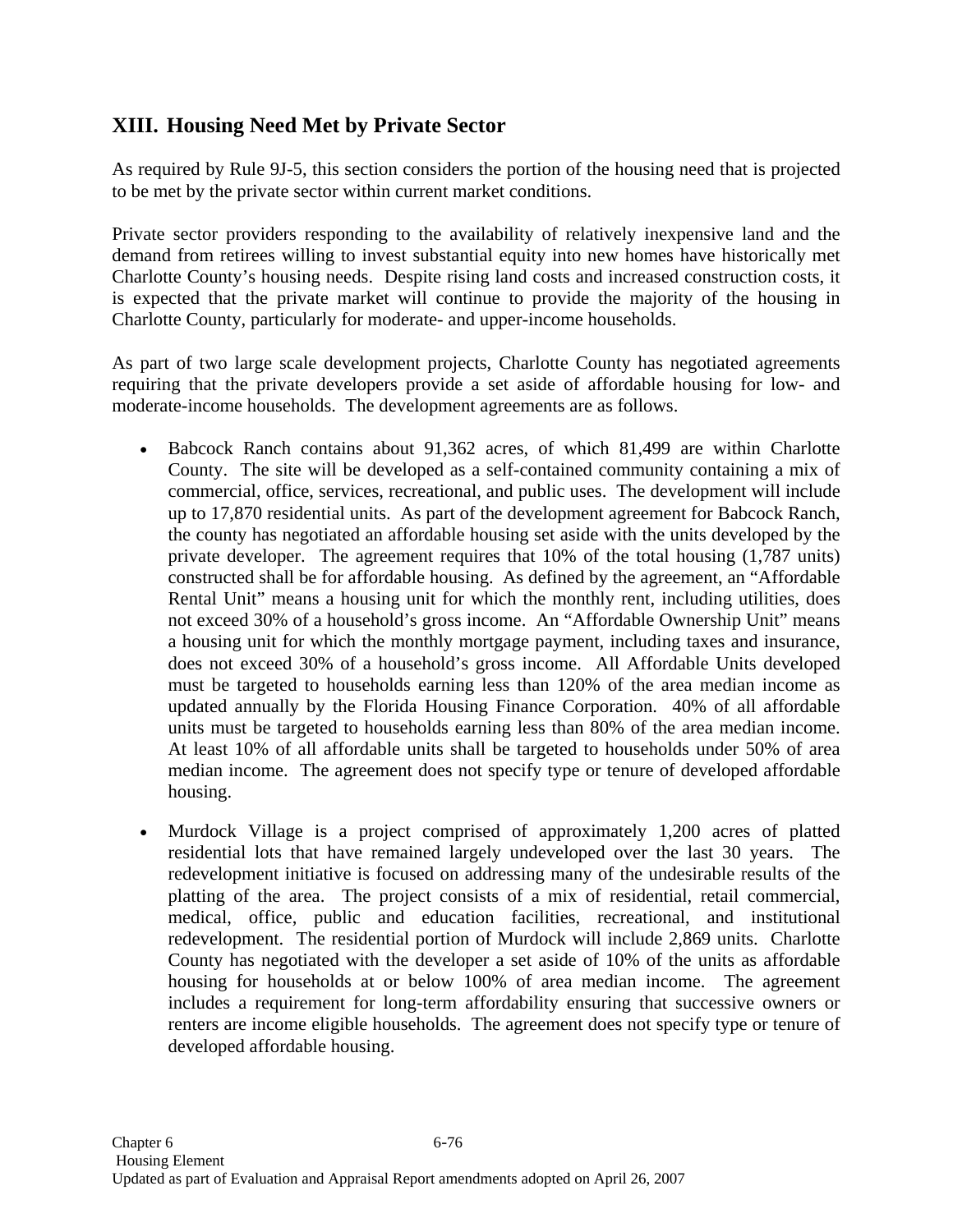The county will continue to look for opportunities to expand development of affordable housing for low-income households through coordination with private sector development. Additionally, Charlotte County will continue to use its local and state resources to support development of housing for low-income households. With the adoption of the William Sadowski Affordable Housing Act in 1992, Charlotte County has been provided with a dedicated source of revenue with which it can create partnerships dedicated to providing affordable housing opportunities for low-income households. That partnership includes as many participants as possible from the private sector who are familiar with the production or preservation of housing. Builders, bankers, Realtors, and insurers are active participants, along with the nonprofit agencies already committed to providing affordable housing and related services.

Charlotte County government plays a significant coordinating role in this partnership. It provides analysis and information from various departments and agencies, projects trends and develops plans responding to the growth management needs of the community. More important, government provides incentives aimed at encouraging the development of affordable housing. Incentives include expedited permitting to zoning relief and cash contributions from grants. The partnership explores every opportunity to develop affordable housing before incentives are provided.

A successful partnership has developed in Charlotte County since the introduction of the SHIP program. It is accessible to the public through the monthly meetings of the Affordable Housing Advisory Committee, which monitors the performance of the partnership at monthly public hearings. The Affordable Housing Advisory Committee also explores emergent affordable housing needs and makes recommendations on all government action that could affect housing affordability.

The Affordable Housing Partnership has broad representation from the "for profit" and "nonprofit" groups involved in the delivery of affordable housing opportunities. The Charlotte County Administrator who delegates the responsibility to specific staff coordinates it. The staff provides oversight of the entire program, with specific responsibly for ensuring appropriate delivery of the SHIP-funded Housing Assistance Plan. The next step in the partnership's development is the coordination of affordable housing production with plans established by county government to revitalize neighborhoods, or the extension of new housing opportunities within the urban service area. Greater participation from other county agencies will be required to accomplish this task, which will ultimately be delivered by the private sector.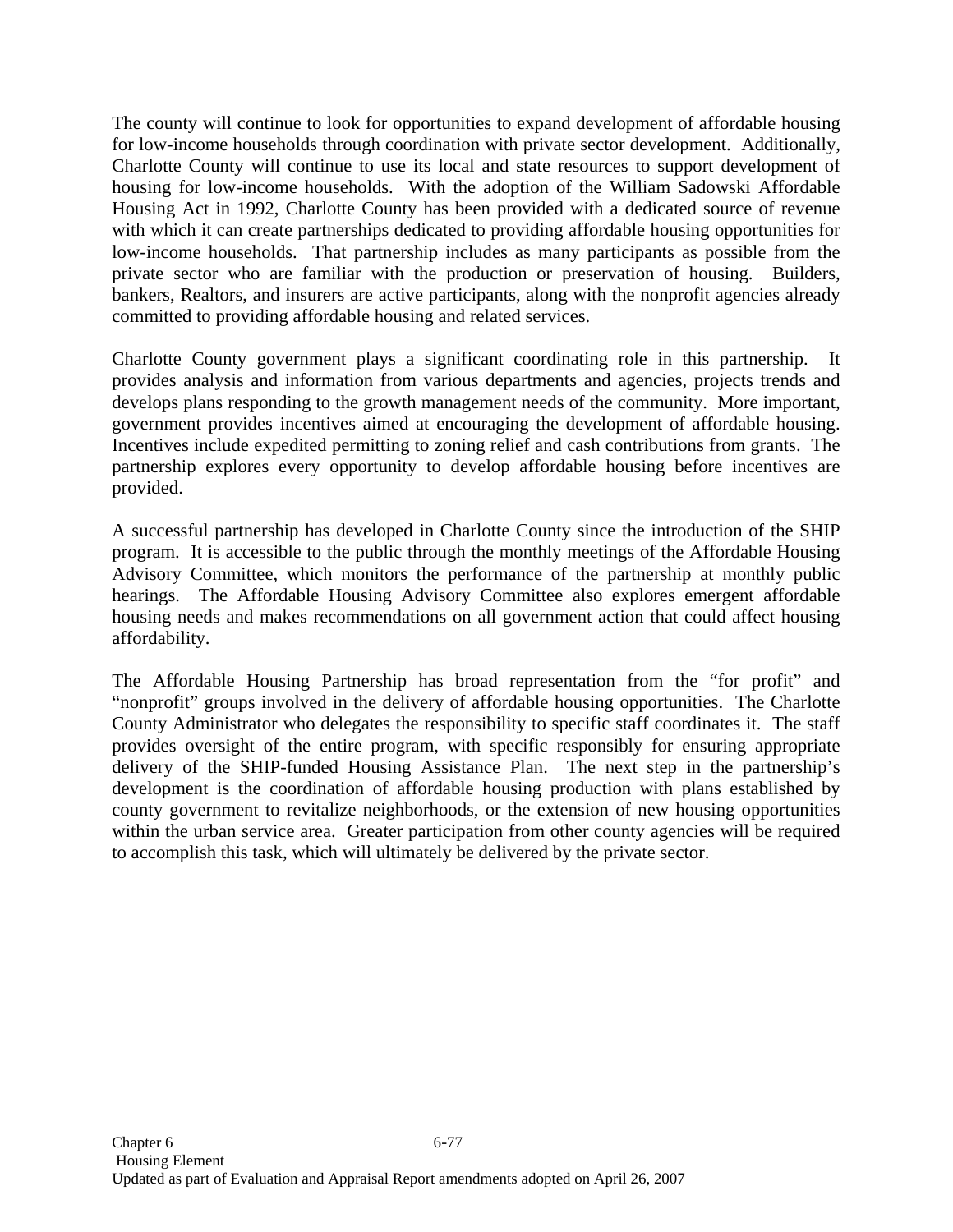### **Existing Housing Delivery System**

#### **Private Sector**

The housing delivery system in Charlotte County includes a number of private housing providers. The majority of the housing developed is for owner occupants, with a relatively small number of investors providing rental housing.

The private housing delivery process in Charlotte County typically responds to the demand for the construction of housing for moderate- and upper-income households. With an abundance of land platted for single-family development, there appears to be an ample private sector capacity in the building trade, finance and insurance sectors to satisfy anticipated demand for most new housing.

Due to continued demand, some developers experience difficulty finding labor within specific trades. The situation may limit the ability of the industry to keep up with the demand for new housing in the coming years.

Ample financing is available to accommodate the anticipated housing development needs of Charlotte County. Residential mortgages are available from all of the banks licensed to operate in Charlotte County. Local banks participate in the Cornerstone Program, a below-market rate, down-payment assistance program that uses SHIP funds to help low-income households buy homes. Some of the banks have their own internal programs aimed at providing financing to help low-income households buy their first homes.

Additional financing for housing construction is available from a number of mortgage agencies operating within the county. Qualified low-income homeowners may be able to access below market rate mortgages that are made available from mortgage revenue bond programs provided by the Florida Housing Finance Agency or the Charlotte County Housing Finance Authority.

### **Public Sector**

The federal programs that are currently in place in Charlotte County are described below.

 *Public Housing: Punta Gorda Housing Authority.* As part of the *Housing Study Survey*  an interview was conducted with Ms. Jean Farino, Executive Director of PGHA. PGHA administers 341 Section 8 Public Housing Choice Vouchers. The wait list for a voucher closed in 2004 and the wait for assistance is two years. PGHA also administers 30 public housing units in the City of Punta Gorda. PGHA plans to develop 184 units to replace units destroyed by Hurricane Charley. In August 2006, HUD announced further cuts to public housing authority operating subsidies. Because of the reductions, PGHA expects go from about \$380,000 to \$65,000. The cuts should not affect the rebuilding.

 *Section 515 Rental Housing Loan Program (Rural Housing)*. Presbyterian Villas, located in Port Charlotte, was developed using the Section 515 program, which is administered by Rural Development. The property is set aside for elderly households and offers 70 units. It is 100% occupied and maintains a wait list.

 *Section 202 and Section 811.* The Section 202 and Section 811 programs are federally funded programs administered by HUD. The programs target extremely low-income elderly and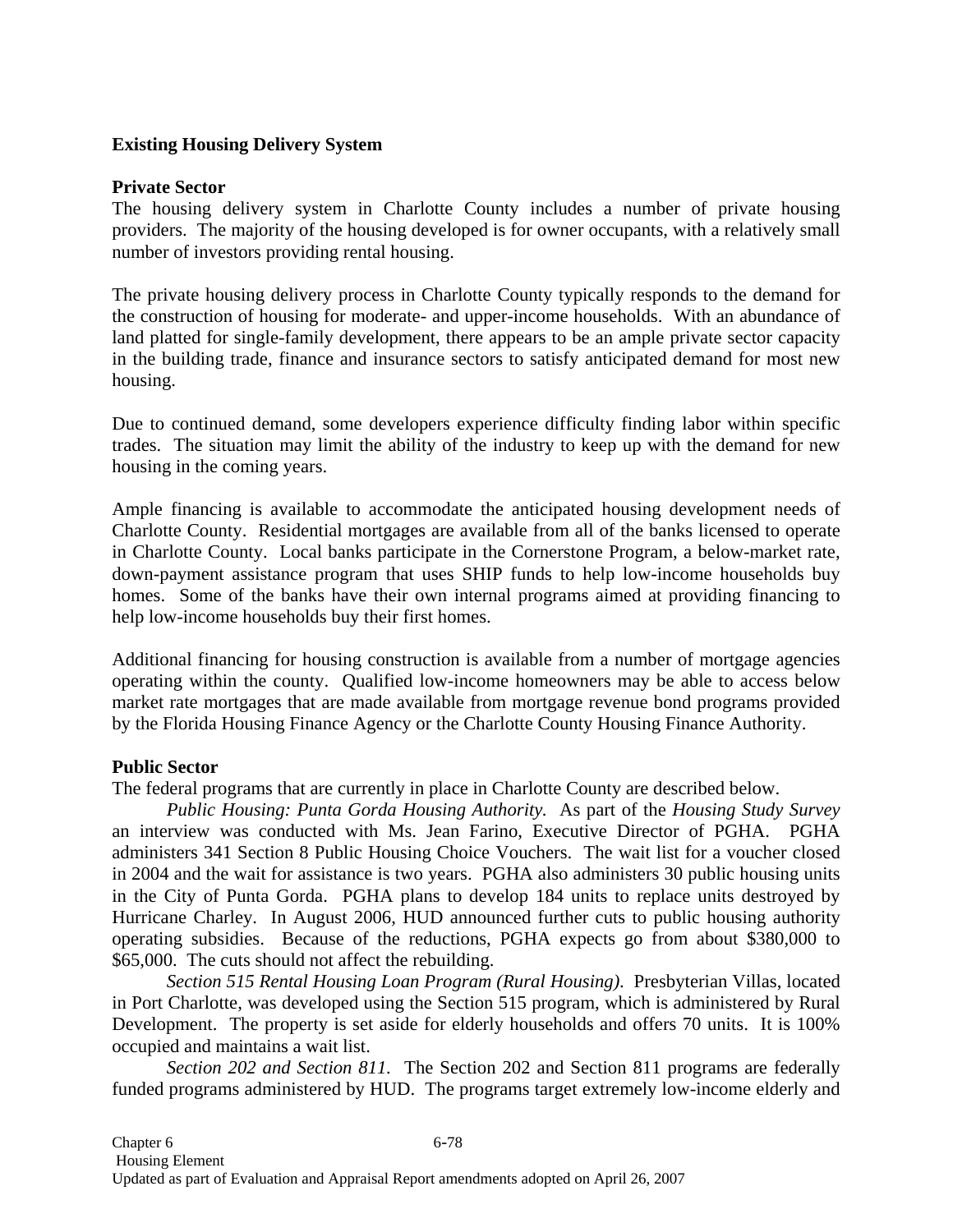disabled households. Tenants pay 30% of their income toward rent. There are four developments with 301 apartments in Charlotte County operated with the Section 202 or Section 811 programs. All the units are occupied.

 *Community Development Block Grant (CDBG)*. The CDBG program is a federally funded program administered by HUD. The CDBG program allows local governments to improve housing conditions, infrastructure, and expand economic opportunities for low-income persons. The City of Punta Gorda is an entitlement community receiving an annual allocation. The 2004 allocation was \$302,000. The allocation for 2005 was reduced by over two-thirds to \$93,000. The allocation for 2006 is about \$85,000. Over the next five years, the City of Punta Gorda expects to use the majority of the CDBG funds for streetscape and other infrastructure improvement projects. The projects are targeted to improve the Trabue Woods Neighborhood's ability to attract private investment for redevelopment in both its housing and commercial markets.

 *Low Income Housing Tax Credit (LIHTC) Program and Tax Exempt Bonds*. The LIHTC program provides an allocation of federal tax credits that are used for the construction or rehabilitation of rental housing that must remain affordable to low-income households for 15 years or more. Households' incomes can be no greater than 60% of area median income. Rent restrictions are also in place. Tax-exempt bonds provide below market-rate loans to nonprofit and for-profit developers who set aside a certain percentage of their apartments for low-income households. The program requires that at least 20% of the units be set aside for households earning at or below 50% of the area median income. The developer may also opt to set aside 40% of the units for households earning at or below 60% of area median. There are five projects with 1,260 units in Charlotte County assisted by the LIHTC and Tax Exempt Bond programs. An additional 244 units are planned or under construction.

The state program in place in Charlotte County is described below.

 *State Housing Initiatives Partnership Program (SHIP)*. In 1992, the William E. Sadowski Affordable Housing Act became State law. The Act dedicates a source of revenue derived from documentary stamp taxes on real estate transactions to provide funds for affordable housing purposes. It includes a formula that entitles each county to receive funds based on population. The "Sadowski Act" created the State Housing Initiatives Partnership Program (SHIP), which guaranteed all Florida counties a minimum of \$250,000 each year to be used at the discretion of the governing body for affordable housing. The SHIP program is the primary resource available to local government to provide affordable housing opportunities for lowincome households. Table 6.46 illustrates the amount of funds that Charlotte County has received.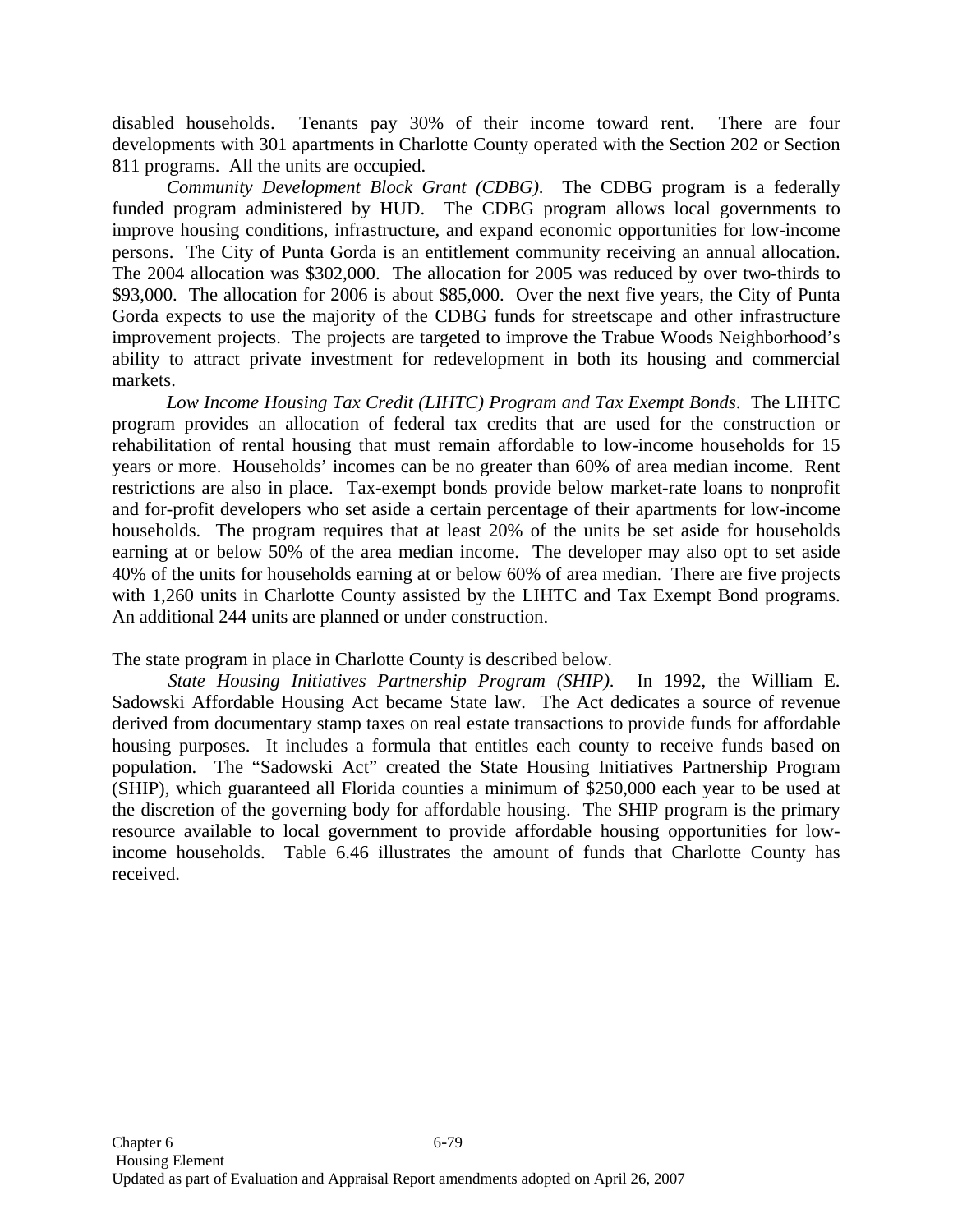| Table 6.46 State Housing Initiatives Partnership Program, 1992 to 2005 |                           |  |  |  |  |  |
|------------------------------------------------------------------------|---------------------------|--|--|--|--|--|
| Year                                                                   | <b>SHIP Funds Awarded</b> |  |  |  |  |  |
| 1992                                                                   | 250,000                   |  |  |  |  |  |
| 1993                                                                   | 265,000                   |  |  |  |  |  |
| 1994                                                                   | 273,000                   |  |  |  |  |  |
| 1995                                                                   | 723,000                   |  |  |  |  |  |
| 1996                                                                   | 723,000                   |  |  |  |  |  |
| 1997                                                                   | 723,000                   |  |  |  |  |  |
| 1998                                                                   | 723,000                   |  |  |  |  |  |
| 1999                                                                   | 723,000                   |  |  |  |  |  |
| 2000                                                                   | 1,806,000                 |  |  |  |  |  |
| 2001                                                                   | 1,466,000                 |  |  |  |  |  |
| 2002                                                                   | 1,578,000                 |  |  |  |  |  |
| 2003                                                                   | 1,503,373                 |  |  |  |  |  |
| 2004                                                                   | 1,191,355                 |  |  |  |  |  |
| 2005                                                                   | 4,711,380                 |  |  |  |  |  |
| 2006                                                                   | 1,155,637                 |  |  |  |  |  |

Source: Charlotte County Human Services Department

The Charlotte County Human Services Department is the administrative agent for the SHIP Program. The Charlotte County Board of County Commissioners directed county staff to pursue a local housing partnership in 1992. The Charlotte County Affordable Housing Advisory Committee has monitored the formation of the partnership since that time. A broad range of affordable housing interests have participated in the partnership, including nonprofit corporations, lending institutions, real estate developers and for profit corporations. The effort led to the development of the Cornerstone Program, a down payment and closing cost assistance program that has attracted over \$20 million in first mortgages to low-income homeowners.

A principal participant in the housing partnership is the Housing Corporation of Charlotte County, Inc., a non-profit organization developed by BCC in 1989. The Housing Corporation evolved during the first two years of the SHIP program and has become the implementing agency for SHIP funded activities.

Other partners who have participated in SHIP strategies include Habitat For Humanity and the Homeless Coalition; two non-profit organizations that have provided housing opportunities for low-income households. Creative use of non-SHIP resources has resulted in two non-profit organizations, the aforementioned Homeless Coalition and Charlotte County Mental Health Services collaborating to design and plan a 24-bed Safe Haven for homeless individuals on land owned by the Charlotte County Mental Health Services.

The partnership-building efforts never end. Charlotte County Department of Human Services maintains mailing lists of people interested in receiving housing-related information. Interested parties are informed of meeting agendas, and other information relating to the affordable housing programs and policies.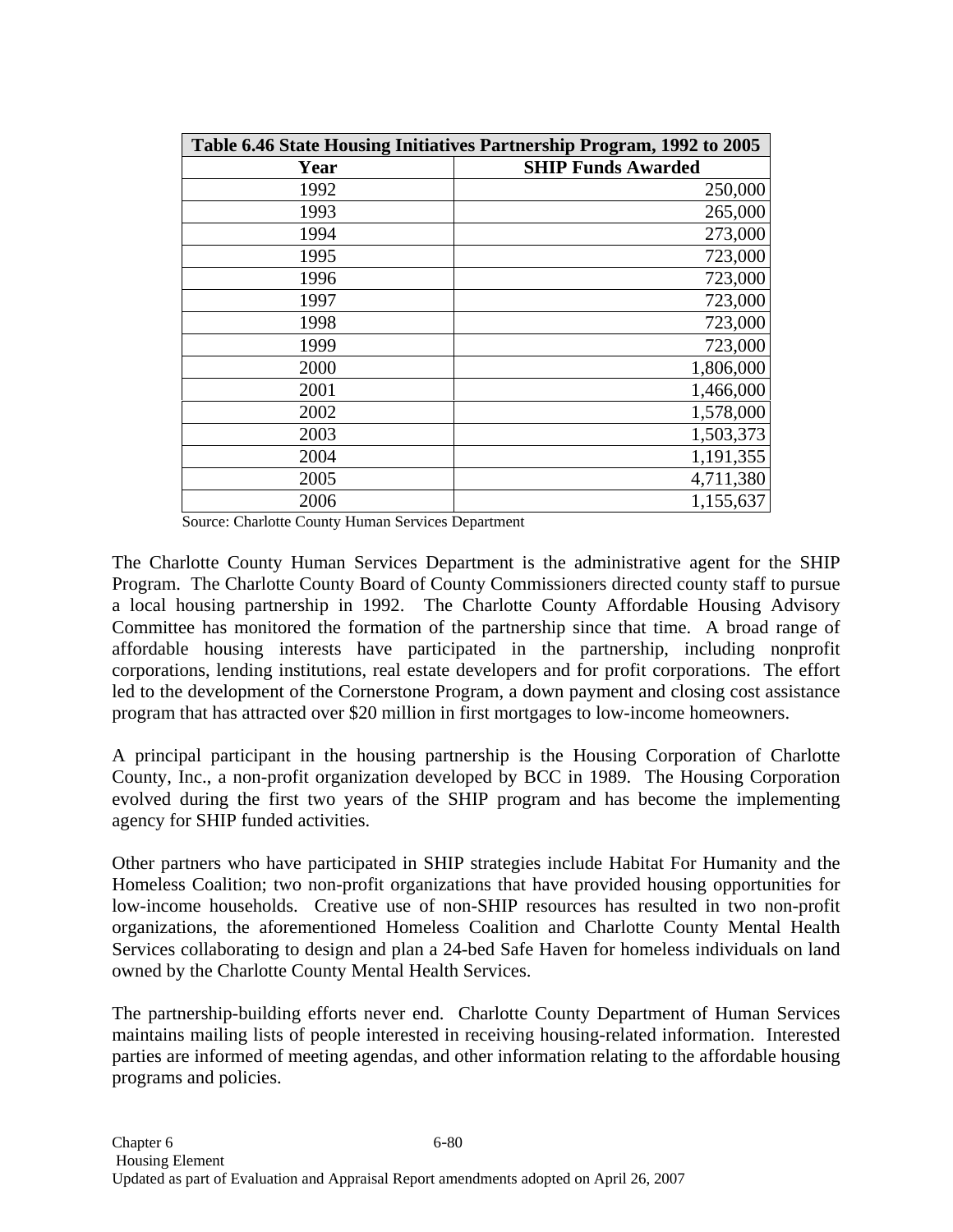There are several local housing programs in Charlotte County. Local programs include those operated by the county using SHIP Program funds and nonprofits. The local programs are described below.

Knowledgeable and effective use of the resources of participants in the affordable housing partnership continues to provide a reduction of housing costs for low-income households and persons with special needs. The Charlotte County Collective (C3) was formed in 1999 for coordinating services to the homeless. C3 played a crucial role in assisting in the housing recovery efforts after Hurricane Charley.

Other leveraging of the housing partnership has been accomplished with Habitat for Humanity, which has used SHIP funds to assist in the construction of homes for low-income households. Habitat also provides volunteer counseling services that prepare clients for home ownership responsibilities.

Affordable housing programs supported by SHIP funds in Charlotte County are as follows.

*Cornerstone Program* provides funds to assist low-income households with down payment assistance in purchasing a new home. Additional funds are available for renovations. Assistance is in the form of a forgivable loan with 0% interest. Additional terms contained in the mortgage render the loan due and payable if the home is no longer used as the primary residence of the applicant, is used as rental housing, or is sold. If the property is sold to an eligible recipient, the county may allow the loan to be assumed. As of September 2006, 376 households have purchased homes generating over \$20 million in mortgage loans to local lenders using the Cornerstone Program.

*Charlotte County Homebuyers Club* is an educational program operated by the Housing Corporation of Charlotte County, Inc. Members of the club receive individual and group counseling by certified consumer credit counselors designed to help them identify and overcome impediments to home ownership.

*Charlotte County Homeowner Rehabilitation Program* provides assistance to rehabilitate single family and condominium units. The activity serves low-income homeowners not previously assisted with SHIP funds. The only exception to the prohibition is homeowners required to hook up to new sewer lines after receiving SHIP assistance. Assistance is in the form of a forgivable loan with 0% interest. Additional terms contained in the mortgage render the loan due and payable if the home is no longer used as the primary residence of the applicant, is used as rental housing, or is sold. Through September 2006, the Homeowner Rehabilitation Program has helped about 900 households using over \$7.8 million in SHIP funds.

*Single Family Housing Construction* is for the costs associated with construction or acquisition/rehabilitation of single-family homes sold to qualified low-income households. Not For Profit developers are selected as sponsors through a competitive process. Selection criteria give priority to proposals with the maximum number of units produced at the lowest per unit SHIP cost, and leveraging provided from other approved private or public funding sources. Sponsors that employ, or agree to employ personnel from the WAGES or Workforce Development Initiatives Program are given preference in the selection process. Households are selected on a first come, first served basis. They must complete the homebuyers training workshop and receive first mortgage approval.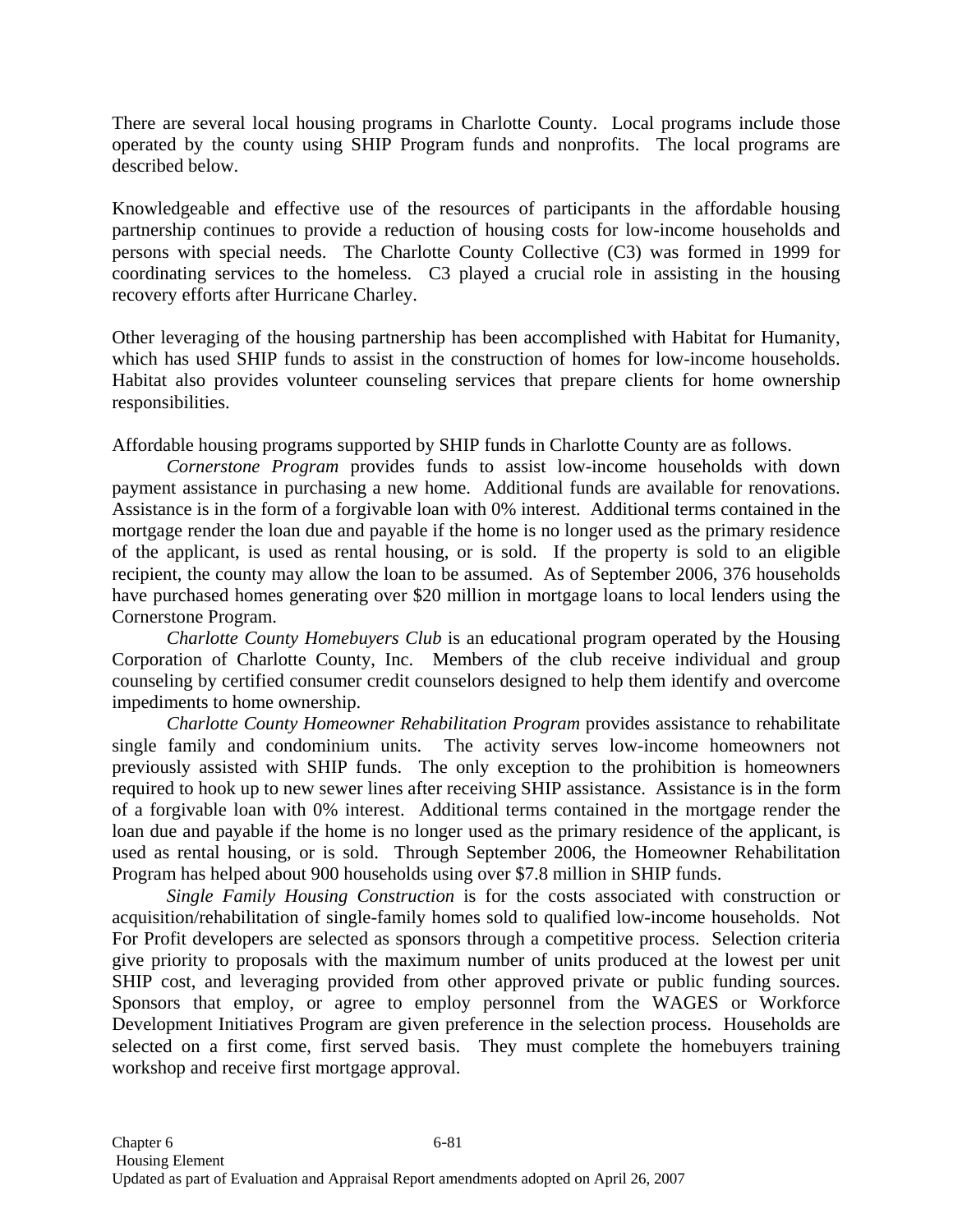*Disaster Recovery* involves use of unencumbered Charlotte County SHIP funds to provide emergency replacement of or repairs to homes owned and occupied by low-income households damaged because of a disaster declared by a national or state authority. Applications are accepted from moderate-income families if additional disaster funds are received from the state following any disaster. Emergency repairs not covered by insurance may be eligible for assistance.

*Rehabilitation of Rental Housing* is for the rehabilitation or construction of public housing units occupied by low-income households. The Housing Authority uses its approved selection policy, which consists of a first come, first served waiting list for apartments.

*Rehabilitation of Non-Profit Rental Housing* assists in the rehabilitation of rental housing owned and operated by nonprofit organizations for low-income households.

*Rental Housing - New Construction* assists in the new construction of rental housing. The program provides a source of funds that may be used as local contribution in the HOME Program, the State Apartment Improvement Loan (SAIL) Program, and the Housing Credit Program administered by the Florida Housing Finance Corporation. The activity serves lowincome households.

*Community Land Trust* involves purchase of land by the Housing Corporation of Charlotte County. The land is transferred to a land trust that acts as custodian of the land. The nonprofit trust assumes ownership of the land and a house is built. The house is available for purchase by low-income households. The land is made available through a long-term lease. In 2005, the BCC created the land trust using \$750,000 from a \$9 million Community Development Grant awarded the county for hurricane recovery. As of August 2006, two lots have been purchased.

*Hurricane Housing Recovery*. In 2005, the state awarded Charlotte County \$19 million of Hurricane Recovery (HR) funds. HR funds in combination with SHIP funds, Emergency SHIP funds, and CDBG Emergency Set Aside (CDBG) funds have provided vital assistance to home owners and developers to rebuild and repair Charlotte County housing damaged or destroyed by Hurricane Charley. The county has provided direct assistance to over 128 households and has partnered with ten developers to replace and rebuild needed affordable housing. The following list shows sums expended for home ownership recovery through September 2006.

|                                            | <b>Expended</b> | <b>Households Served</b>                 |
|--------------------------------------------|-----------------|------------------------------------------|
| <b>SHIP (Rehab/New Construction)</b>       | 528,119         | 27                                       |
| Emergency SHIP (Rehab)                     | \$1,635,183     | 40                                       |
|                                            |                 | $(Additional 67 processing; $1,425,000)$ |
| CDBG (Mobile home replacements)            | \$2,600,000     | 51 (Closed)                              |
| HR (Down Payment funds; layered with SHIP) | \$117,800       | (Additional 38 processing; \$631,402)    |
| Total                                      | \$4,881,102     |                                          |

About \$14 million of the HR funds have been allocated for construction of multi-family housing for low-income households and the homeless. The multi-family component will fund ten projects creating 751 units.

*The Charlotte County Housing Finance Authority* issues tax-exempt Multi-family Mortgage Revenue Bonds to provide financing at lower-than-market rates for affordable multifamily housing developments. Most recently, the Housing Finance Authority has authorized tax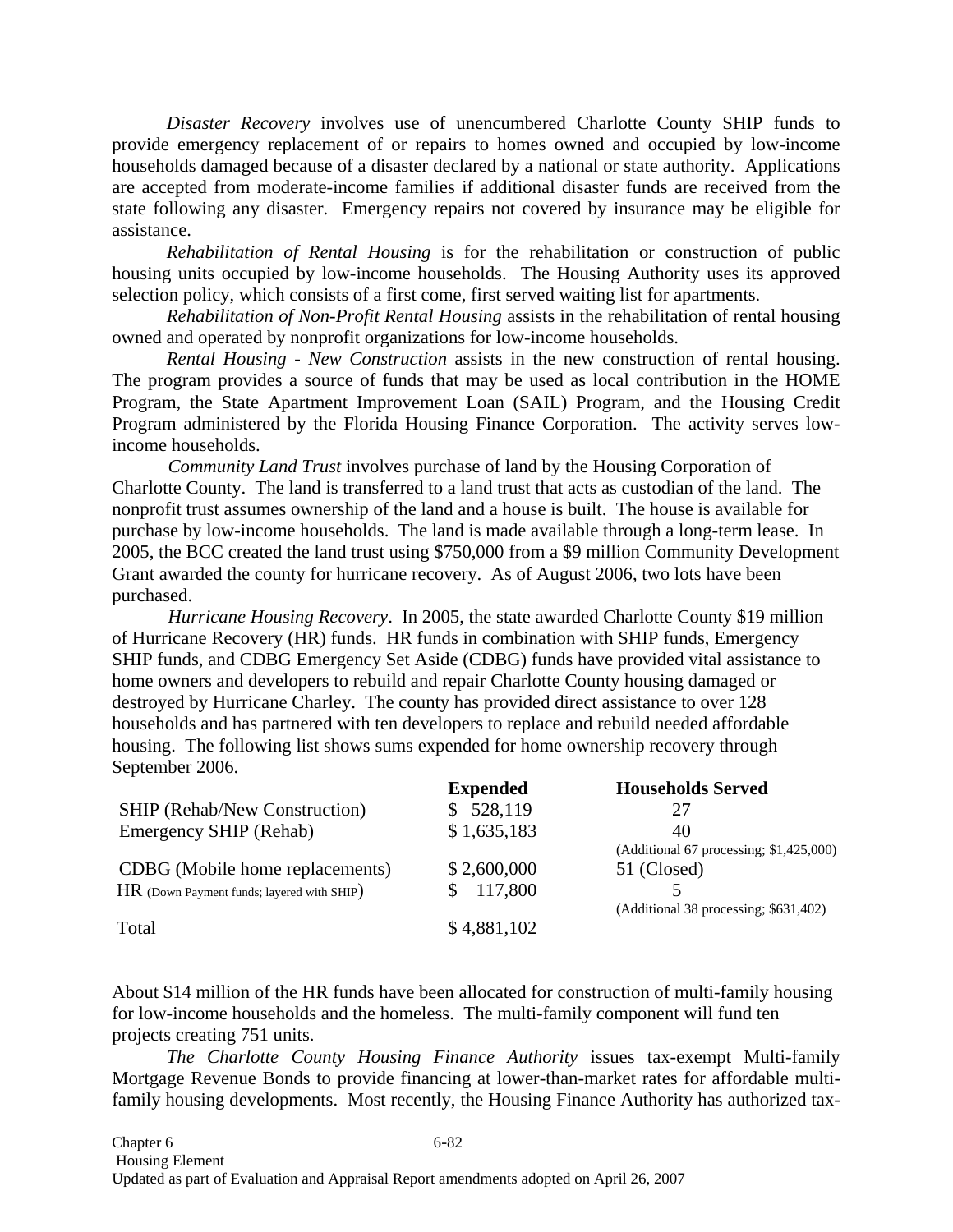exempt bonds to support development of Murdock Circle Apartments, which consists of 264 rental units for low-income families and Hampton Point Phase 2, which consists of 192 rental units for low-income families. Both developments also received an allocation of LIHTC. The Housing Finance Authority has received \$7 million in tax-exempt authority to use to underwrite a Mortgage Credit Certificate (MCC) program. The MCC program is available to households with annual income up to \$55,000. The MCC provides households with a refund, as a federal tax credit, for a percentage of their annual mortgage interest. To assist in hurricane recovery, the Housing Finance Authority issued \$7 million in taxable bonds to guarantee Fannie Mae loans available for home repair and reconstruction.

## **Regulations**

There are various regulations and administrative roles of government agencies that identify problems and opportunities' affecting the capacity of Charlotte County's housing delivery system. The objective is to develop effective improvements to the system to increase its efficiency in meeting the goals of the Housing Element. When developing and implementing affordable housing projects, various regulations must be adhered to. On the other hand, incentives exist to encourage the process. While the intent of regulations is to ensure growth management and environmental protection, many add expenses and delays that drive the unit cost for housing out of the reach of low-income households.

The Charlotte County Board of County Commissioners has designated the Affordable Housing Advisory Committee as the entity responsible for reviewing changes to local regulations to determine their impact on housing cost. A public hearing by the Advisory Committee is necessary before any changes that impact housing cost can be implemented.

To ensure regulations do not add excessive costs to units affordable to low-income households, Charlotte County has established administrative procedures to reduce costs of development. In November 1998, Charlotte County adopted two incentives to further the construction and rehabilitation of affordable housing as follows.

- Charlotte County Code Section 3-9-5.2(a) establishes an expedited permitting process for all certified affordable housing development. The Code directs developers to request certification as an Affordable Housing Development from the County Administrator, who appoints an ombudsman to assist the developer in the permit process. The Code also directs all County review agencies to expedite certified Affordable Housing Development applications above all other permit applications.
- Section 3-9-5.2(d) of the Charlotte County Code requires the review of all changes to code, procedure or process that affect the cost of housing, by the Charlotte County Affordable Housing Advisory Committee. County agencies that develop changes to code, procedure or process have been notified that the Affordable Housing Advisory Committee must review all changes before the Board of County Commissioners can consider them.

Through its Transfer of Density Units ordinance, Charlotte County supports the development of affordable housing. A project that proposes to increase density units on a property through a plan amendment or rezoning where at least 50% of the total number of density units built will be available as affordable housing for low-income households is not required to petition the Board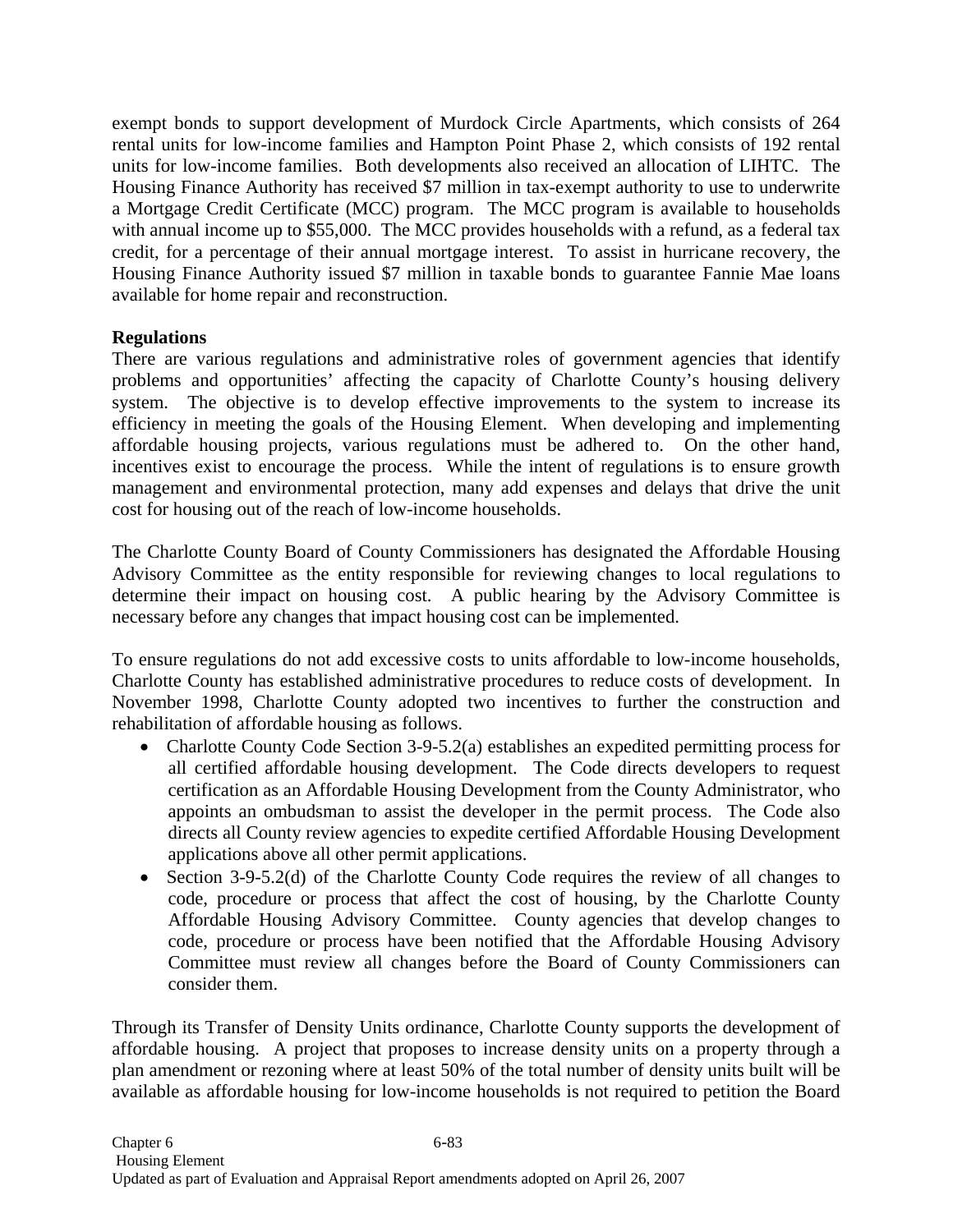of County Commissioners for a Transfer of Density Unit. The effect of the regulation is to give a bonus density of 50% percent where at least half of the units are available as affordable housing. Other strategies that the county could pursue to expand affordable housing opportunities for low-income households include, but are not limited to reducing or waiving of impact fees and modifying standards. Different strategies can be used based upon the income category that is targeted with the greatest reduction available to those meeting the income group with the most critical need.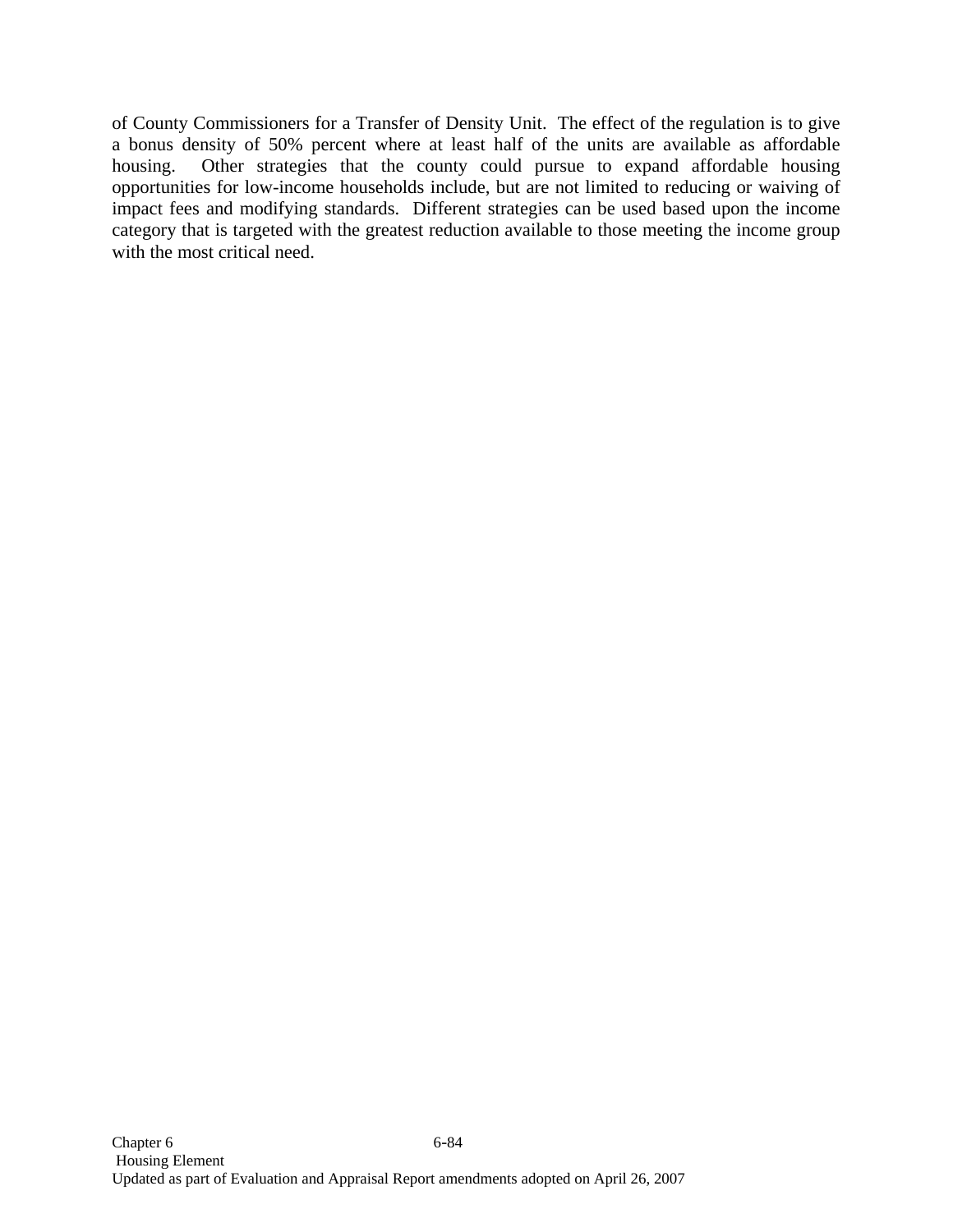# **XIV. Neighborhood Stabilization**

Neighborhoods are stabilized by boundaries, a sense of community, and sometimes through a neighborhood or community group. In Charlotte County, due to the platted lands dilemma, there are not near as many real neighborhoods compared to areas with similar numbers of houses and people.

### **Community Planning**

One way neighborhoods can be stabilized is through the Community Planning Process. Community Planning gives residents an opportunity to provide for their own needs without resorting to incorporation. Community plans have been completed in or are underway in Rotonda West, Charlotte Harbor, South Gulf Cove, Manasota and Sandpiper Key, Harbour Heights, Boca Grande, Don Pedro Island, Little Gasparilla Island, and Grove City. Interest has been expressed in other communities. Community Planning allows the area to adopt higher level-of-service standards for various services, costs borne by residents of the area by any method mutually agreeable between the BCC and residents of the neighborhood. Examples of items included in community plans include:

- landscape design standards for homes and businesses;
- architectural design standards for homes and businesses;
- traffic calming techniques;
- new-urbanism (old-town style planning and zoning);
- bicycle/pedestrian facilities; and
- community facilities such as parks and playgrounds.

The Community Planning Process involves the community group drafting a project framework and presenting it to the Board of County Commissioners for approval. After these initial steps, the actual Community Planning Process begins. The BCC selects members for the Community Planning Advisory Committee. The committee meets with County staff for reviewing and revising the project framework. At this point, the committee goes through the process of completing the Scope of Work through volunteer, county staff, contract, consultants, or community group representatives. The committee then holds a final round of public meetings and makes recommendations for their Community Plan. The committee then forwards and presents the proposed plan and petitions through the formal public hearing process to the Local Planning Agency and the BCC. Final approval is from the Department of Community Affairs (assuming plan is greater than 10 acres).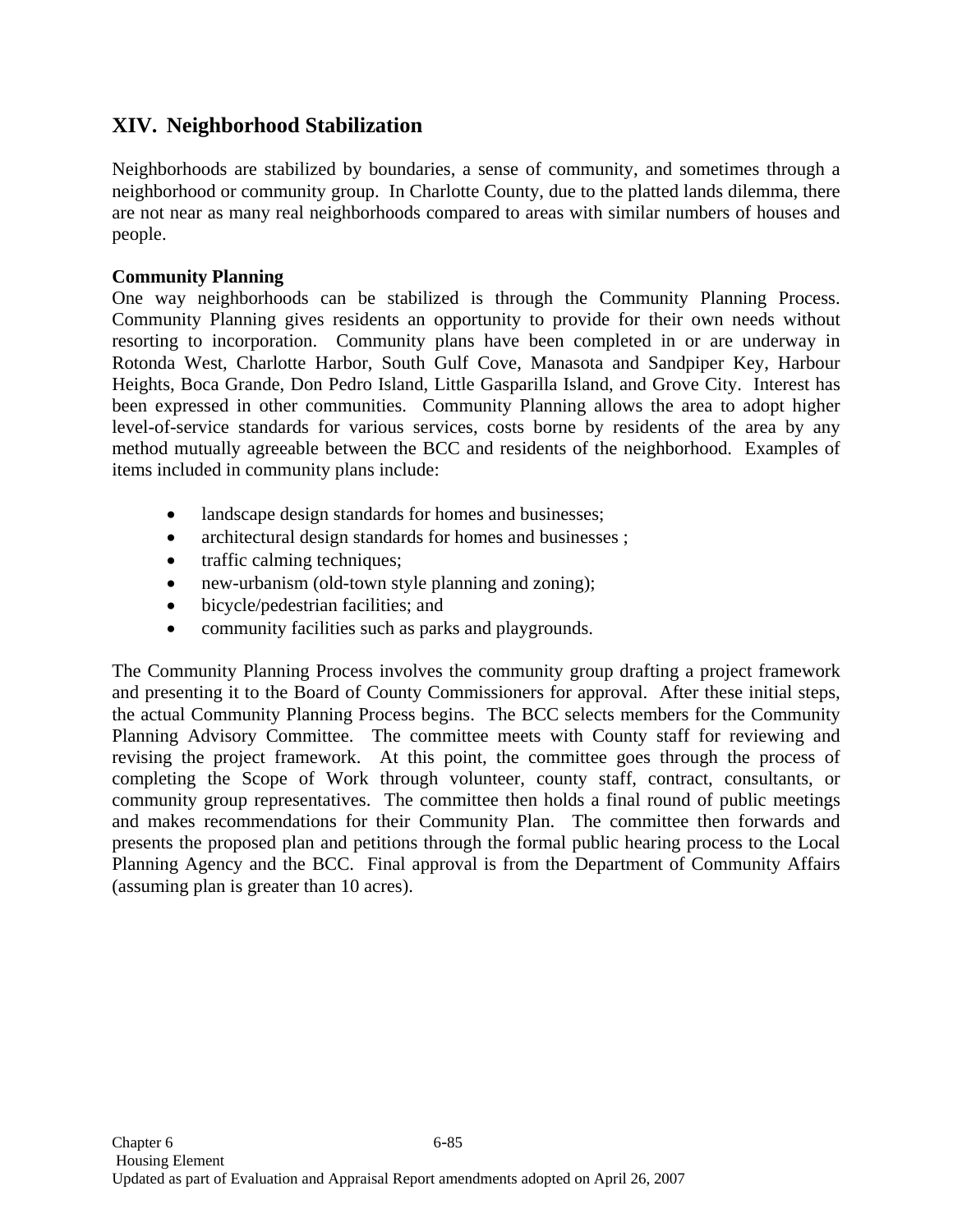## **XV. Goals, Objectives, and Policies**

Goal 1: Charlotte County will promote the availability of a choice of safe, sanitary housing on a nondiscriminatory basis to current and anticipated households of all income levels.

**Objective 1.1:** The County should work toward making up to 15% of new housing affordable to low-income households (annual income up to 80% of area median income). Charlotte County will assure housing opportunities for very-low, low-, and moderate-income households by allowing varied types including, but not limited to, single family, multifamily, mobile and manufactured homes. This objective is reflected through delineation of land uses on the Future Land Use Map to accommodate different housing types that can accommodate different income groups and groups with special needs such as the elderly, disabled, rural and farm labor, for all current and anticipated future residents. In combination with allowing varied types of housing, the county will examine opportunities to expand affordable housing through changes in the development regulations. Changes to be considered include but are not limited to, deferring of impact fees, reservation of infrastructure capacity, and modifying standards for developments that include a setaside of housing for low-income households that include a requirement for long-term affordability ensuring that successive owners or renters are income eligible households. New affordable housing should reflect the percentage needs by tenure as projected by the Shimberg Center.

**Policy 1.1.1:** Charlotte County will assure freedom of choice in housing by illustrating a variety of residential densities on the Future Land Use Map and on the Zoning Map.

**Policy 1.1.2:** Charlotte County will include within the Land Development Regulations (including the Zoning Code) a variety of lot sizes, densities, methods of neighborhood stabilization, and housing types, including single-family, multi-family, patio homes, zero lot line, manufactured, and mobile homes.

**Policy 1.1.3:** Charlotte County, will review all existing Land Development Regulations, including the Zoning Code as part of its current update of the regulations. As part of this process, Charlotte County will consider the impacts of existing regulations upon the market for very-low, low-, and moderate-income housing.

**Policy 1.1.4:** Community facilities and infrastructure, whether provided by public or private sources, will be extended to developing areas concurrent with need and consistent with the Future Land Use Map, the Urban Service Area strategy, and the Levels of Service standards embodied in this comprehensive plan. Capital spending required to satisfy Level of Service standards will be reflected in the *Capital Improvements Element* and will be annually updated with the Board of County Commissioners.

**Policy 1.1.5:** As part of the review of existing Land Development Regulations, Charlotte County will review and will revise the Planned Development (PD) ordinance to assure that the Planned Unit Development (PUD) process accommodates the development of very-low, low-, and moderate-income housing.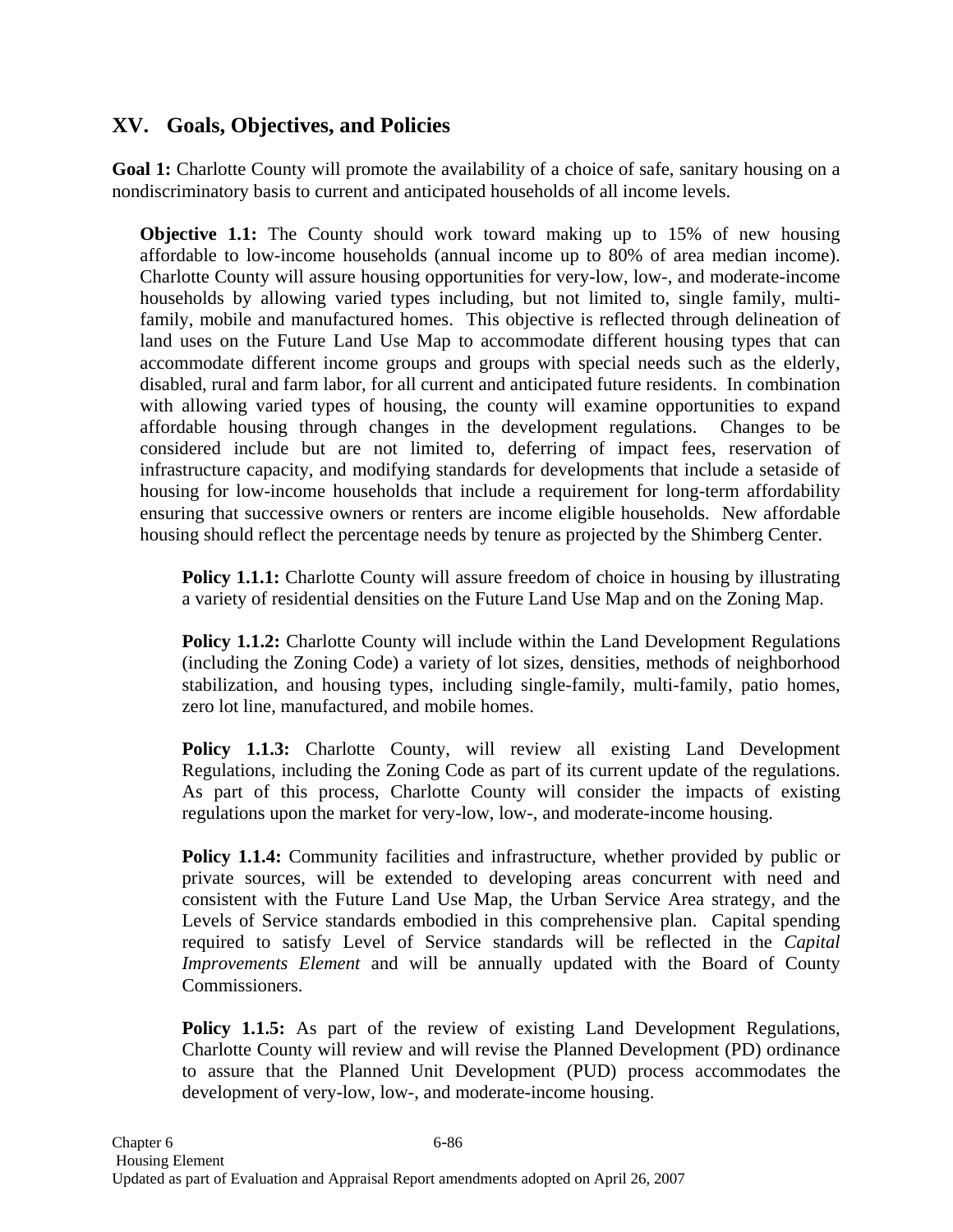**Policy 1.1.6:** Charlotte County will continue to support efforts by the State and Federal Governments to assist seniors to "Age in Place" by promoting independent living initiatives.

**Policy 1.1.7**: Charlotte County will require that housing for farm labor households be located in areas that contain infrastructure (including on-lot disposal and wells) necessary for safe and sanitary habitation.

**Policy 1.1.8**: Charlotte County will continue to allow farm labor housing for accessory on-site use as a conditional use permit within agricultural areas.

**Policy 1.1.9**: Charlotte County shall continue to make available incentives through the Housing Assistance Plan for the construction and/or rehabilitation for housing of verylow, low-, and moderate-income persons including special needs groups.

**Policy 1.1.10**: By the year 2010, Charlotte County will review and modify, if necessary, its procedures for affordable housing development for very-low, low, and moderate income households, including groups with unique requirements such as the elderly and disable and for those dependent on the rural economy. Such procedures shall be referenced in the Land Development Regulations.

**Policy 1.1.11**: Charlotte County will continue the Affordable Housing Partnership, which provides housing assistance to meet the needs of very-low, low, and moderateincome households.

**Objective 1.2:** Substandard dwelling units will be reduced from the 1.7% measured by the Shimberg Center yearly on an incremental basis. Charlotte County will continue code enforcement efforts and will use SHIP funding or other available funding for the rehabilitation of existing substandard housing.

**Policy 1.2.1:** In order to assure that existing housing is safely maintained, and to halt or retard deterioration of existing stock, Charlotte County will aggressively enforce the Standard Housing Code, as well as the Unsafe Building Abatement Code and the Existing Buildings Code.

**Objective 1.3**: Charlotte County will develop and maintain incentives, including but not limited to expedited permitting, reducing or waiving of impact fees, and modifying standards, and will utilize SHIP and other state and federal housing assistance programs for the development, demolition, conservation, and rehabilitation of housing.

**Policy 1.3.1:** Charlotte County will assign responsibility to appropriately qualified staff to coordinate County efforts with public and private agencies to deliver programs that encourage the production, conservation and rehabilitation of housing for very-low, low, and moderate income households and other groups with special needs, including the elderly and disabled.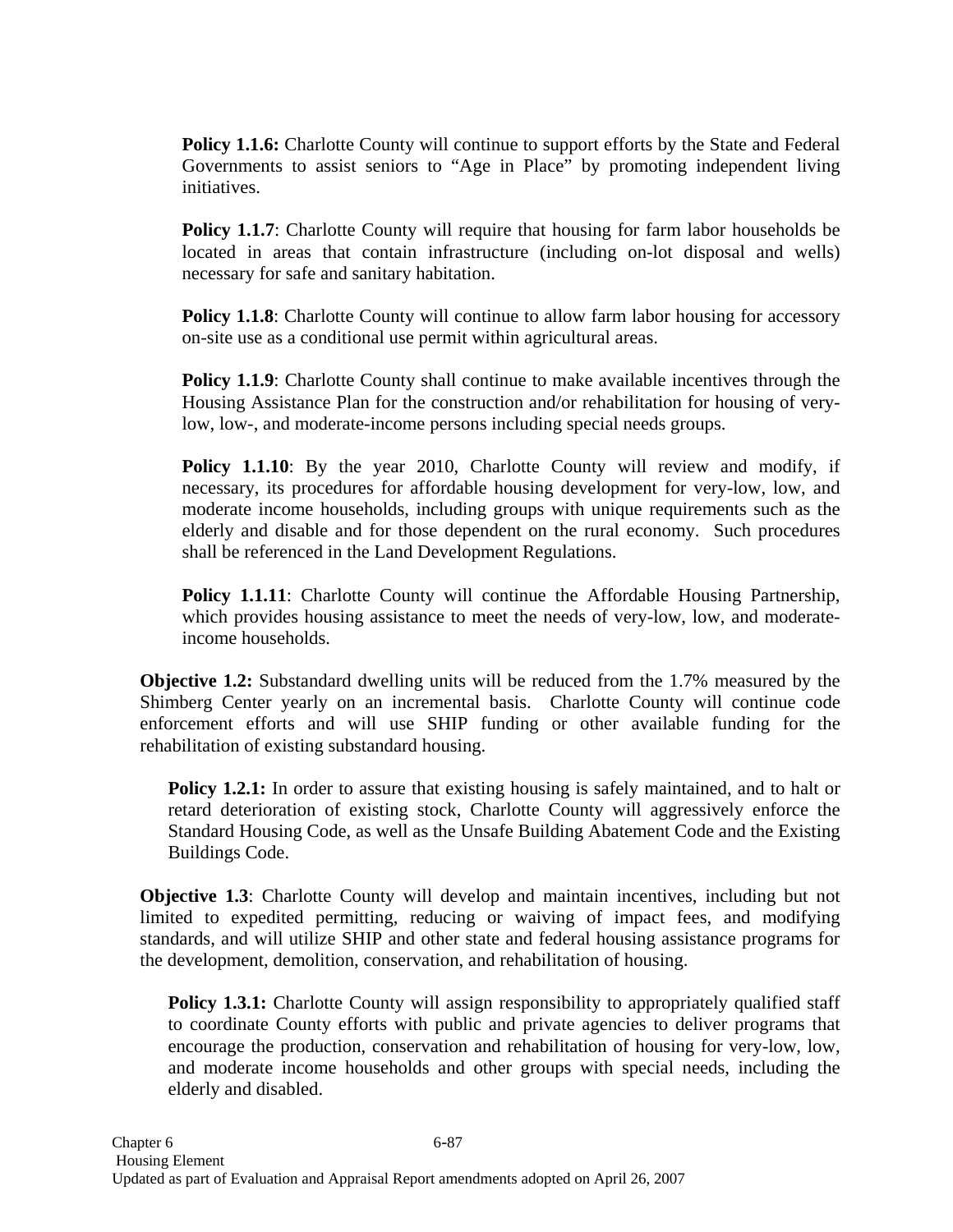**Policy 1.3.2:** Charlotte County will develop and implement programs that promote conservation and rehabilitation of housing for very-low, low, and moderate income households by:

- a. Aggressively pursuing Federal State, and private resources to support neighborhood conservation and improvement;
- b. Stimulating the increased investment to the production and maintenance of rental property for very-low, low, and moderate income households by providing information and, whenever possible, assist with grant resources;
- c. Encouraging the support of the Charlotte County Housing Finance Authority to provide funding for private investment of housing assistance (including maintenance and repairs) for very-low, low, and moderate income households with tax exempt financing, tax credits and similar mechanisms;
- d. Working cooperatively with neighborhood groups to develop strategies designed to promote comprehensive neighborhood revitalization; and
- e. Continue implementing a Community Redevelopment Area (CRA) plan for the improvement of residential and other land uses in the Charlotte Harbor area. The Charlotte Harbor CRA will serve as a model for the rehabilitation of other areas which the Board of County Commissioners finds to be blighted.

**Policy 1.3.3:** Charlotte County will direct the demolition of condemned residential structures.

**Objective 1.4:** Charlotte County shall promote the Fair Housing Code prohibiting discrimination in housing on the basis of race, color, ancestry, national origin, religion, sex, marital status, familial status, handicap, or age.

Policy 1.4.1: Charlotte County will designate staff to receive complaints, make investigations and utilize methods of persuasion, conciliation and mediation or informal adjustment of grievances that are contrary to the Fair Housing Code.

**Policy 1.4.2:** Charlotte County will continue to assure that adequate access is provided to handicapped persons in multi-family developments, as well as commercial, industrial, and public facilities, consistent with the 1992 Americans with Disabilities Act. As part of the review of the existing Land Development Regulations, Charlotte County will examine the impacts of existing regulations upon the mobility and access needs of handicapped persons.

**Objective 1.5:** Through its development regulations, Charlotte County will consider strategies for mitigating the negative impacts that may result from the intrusion of intensive land uses on residential communities.

**Policy 1.5.1:** Charlotte County will continue to enforce Land Development Regulations to assure compatibility of land uses within established or planned residential areas.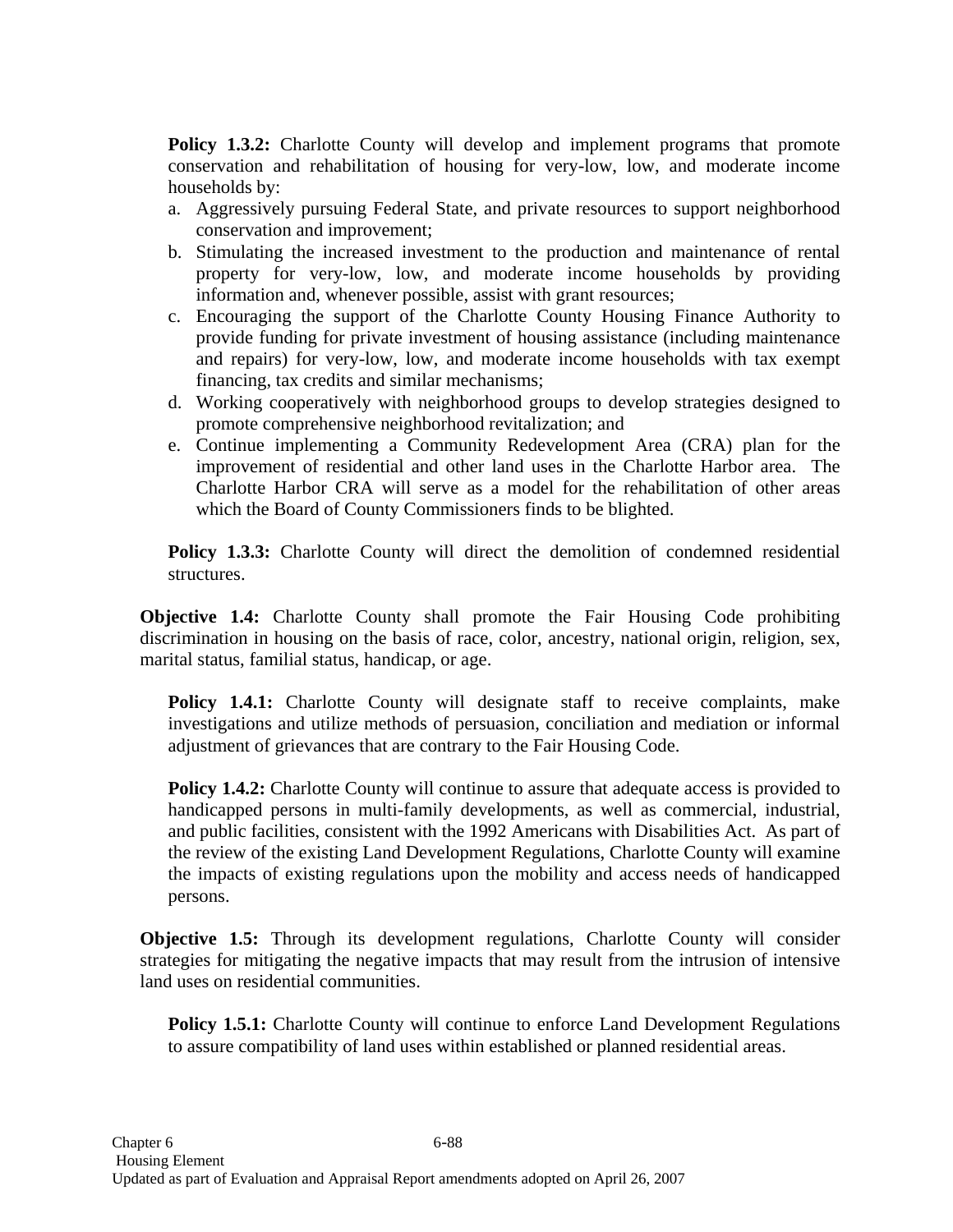**Policy 1.5.2:** Charlotte County will encourage residential development within Infill Areas of the Urban Service Area. Residential development shall be coordinated with existing and planned community services and infrastructure. Through the PUD process, Charlotte County will encourage innovative land uses, such as internal TDRs, zero lot-line construction, and other techniques.

**Policy 1.5.3:** Charlotte County will continue to use the Development of Regional Impact (DRI) review process, the Future Land Use Map amendment process, and the rezoning and special exemption approval processes to assure that new proposed land uses are compatible with existing residential uses, and will not significantly contribute to the degradation of residential neighborhoods.

**Policy 1.5.4:** As part of its review of existing Land Development Regulations, the County will determine whether existing regulation adequately protects residential neighborhoods from encroachment by other, more intensive, land uses, and whether existing regulations provide appropriate buffering from more intensive uses.

**Policy 1.5.5:** Charlotte County will continue to rely upon the Future Land Use Map to identify appropriate residential densities.

**Objective 1.6:** Charlotte County will provide equitable housing for citizens who must be relocated through government action supported by federal or federal aid funds consistent with Ch. 421.55, *Florida Statutes*.

**Policy 1.6.1:** Charlotte County will assure that reasonably located, safe, and sanitary housing for very-low, low, and moderate income households is available for citizens through public action prior to displacement, should such redevelopment occur.

**Policy 1.6.2:** In areas where there is strong community identification, redevelopment will occur in a manner to minimize disruption and relocation.

**Policy 1.6.3:** As part of a redevelopment plan, consideration will be given to providing opportunities, for those living in the redevelopment area, to move back into their area if it has been redeveloped for residential use.

**Goal 2:** Charlotte County will promote the construction, conservation and rehabilitation of housing for very-low, low, and moderate income households, and those with special housing needs including the identification of historically significant housing.

**Objective 2.1:** Charlotte County will facilitate its public/private partnership with the Affordable Housing Partnership and other private and nonprofit programs to increase the supply of housing for very-low, low, and moderate-income households appropriately distributed throughout the community. This objective is measured by the number of mortgages, loans, new and rehabilitated homes made available for very-low, low, and moderate-income households.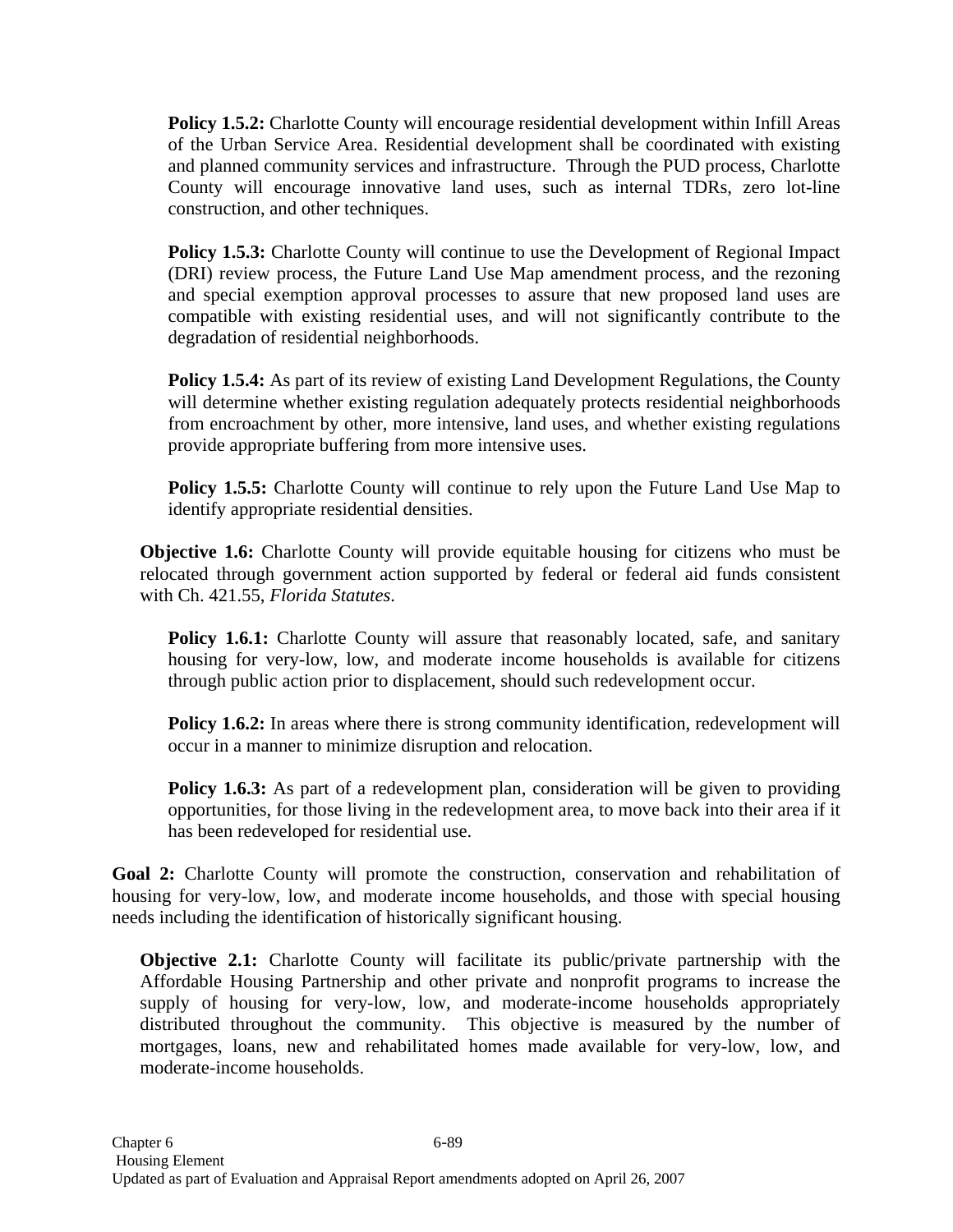**Policy 2.1.1:** Charlotte County will assist public and private housing providers to supplement the efforts of the private sector by providing information and assisting in the application process for State and Federal grants and aid to increase the supply of housing for very-low, low, and moderate income households and special needs groups.

**Policy 2.1.2:** Charlotte County will continue the Affordable Housing Partnership that has emerged as a result of the State Housing Initiatives Partnership (SHIP) program.

**Policy 2.1.3:** Charlotte County will promote the construction of housing for very-low, low, and moderate income households with innovative land development regulations.

**Policy 2.1.4:** The Future Land Use Map will continue to illustrate lands sufficient to support a broad variety of housing choices for very-low, low, and moderate income households.

**Policy 2.1.5:** Land Development Regulations adopted pursuant to this comprehensive plan will continue to provide criteria for the siting of mobile homes.

**Policy 2.1.6:** As a part of the review of the Land Development Regulations, the County will consider the potential damage of catastrophic hurricanes and tornadoes, based upon Florida's experiences with various hurricanes and with other disastrous storm events. The Board of County Commissioners will revise the Land Development Regulations, if appropriate, to protect the safety of the residents.

**Policy 2.1.7:** Housing opportunities for very-low, low, and moderate income households shall be dispersed throughout various geographical areas in Charlotte County and not concentrated or clustered in relatively few locations.

**Policy 2.1.8**: Charlotte County will continue to utilize its Affordable Housing Partnership for researching programs and actions that may streamline the permitting process and minimize costs and delays for housing, especially housing for very-low, low, and moderate income households.

**Goal 3:** Charlotte County will promote the availability of foster care facilities group homes, and Assisted Living Facilities (ALFs).

**Objective 3.1:** Provide for sufficient sites throughout the county in the residential areas or areas of residential character for group homes and foster care facilities licensed or funded by the State of Florida.

**Policy 3.1.1:** Land Development Regulations permit Assisted Living Facilities (ALFs) in residential areas that are generally compatible with neighboring uses. Regulations will provide for:

a. The availability of sufficient parking;

b. Aesthetically pleasing external appearance of ALF facilities; and